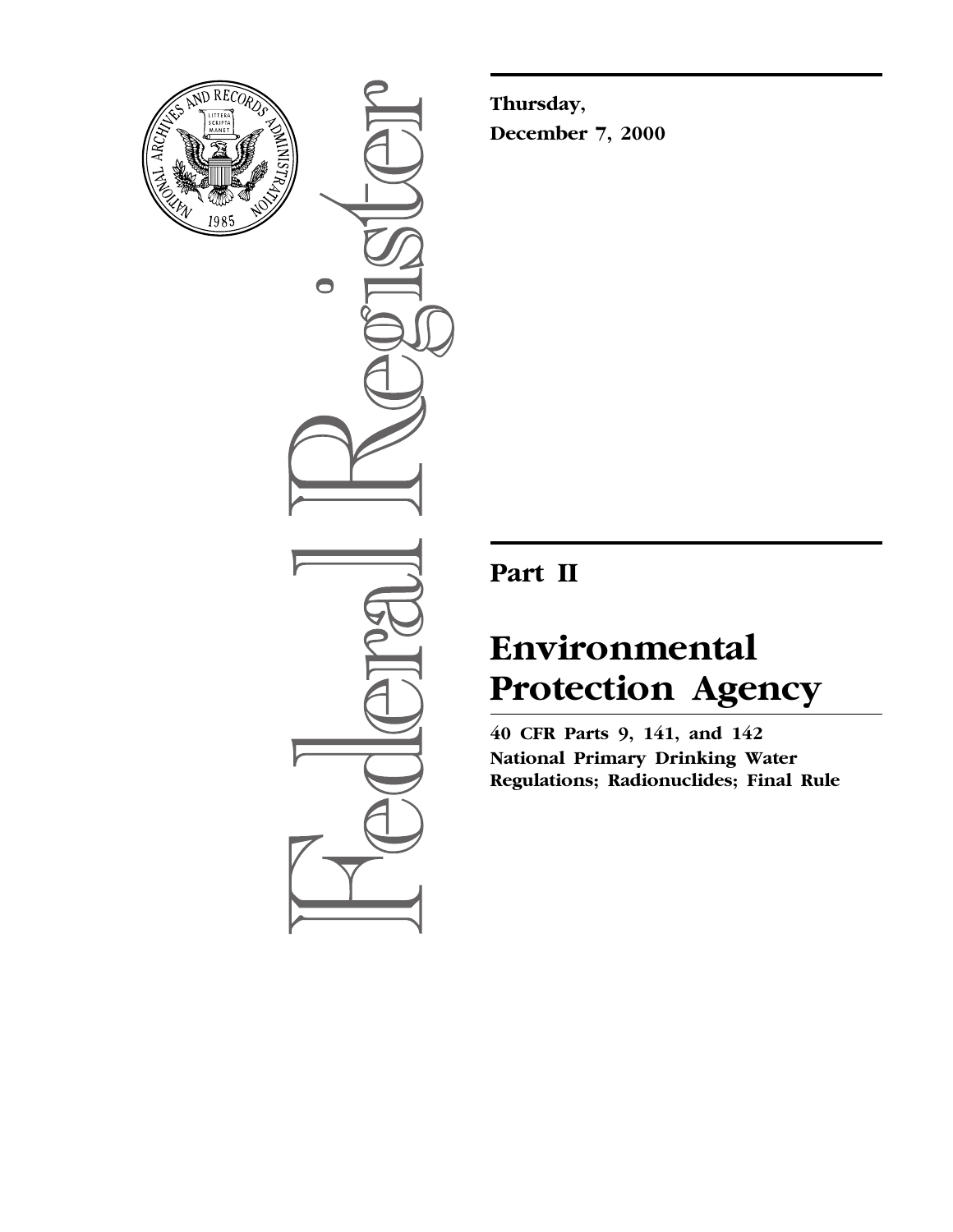**ENVIRONMENTAL PROTECTION AGENCY**

**40 CFR Parts 9, 141, and 142**

**[FRL–6909–3]**

**RIN 2040–AC98**

### **National Primary Drinking Water Regulations; Radionuclides; Final Rule**

**AGENCY:** Environmental Protection Agency.

**ACTION:** Final rule.

**SUMMARY:** Today, EPA is finalizing maximum contaminant level goals (MCLGs), maximum contaminant levels (MCLs), and monitoring, reporting, and public notification requirements for radionuclides. Today's rule is only applicable to community water systems. Today's rule includes requirements for uranium, which is not currently regulated, and revisions to the monitoring requirements for combined radium-226 and radium-228, gross alpha particle radioactivity, and beta particle and photon radioactivity. Based on an improved understanding of the risks associated with radionuclides in drinking water, the current MCL for combined radium-226/-228 and the current MCL for gross alpha particle radioactivity will be retained. Based on the need for further evaluation of the various risk management issues associated with the MCL for beta particle and photon radioactivity and the flexibility to review and modify standards under the Safe Drinking Water Act (SDWA), the current MCL for beta particle and photon radioactivity will be retained in this final rule, but will be further reviewed in the near future.

Some parts of EPA's 1991 proposal, including the addition of MCLGs and the National Primary Drinking Water Regulation (NPDWR) for uranium, are required under the SDWA. Other portions were intended to make the radionuclides NPDWRs more consistent with other NPDWRs, *e.g.,* revisions to monitoring frequencies and the point of compliance. Lastly, some portions were contingent upon 1991 risk analyses, *e.g.,* MCL revisions to the 1976 MCLs for combined radium-226 and -228, gross alpha particle radioactivity, and beta particle and photon radioactivity. The portions required under SDWA and the portions intended to make the radionuclides NPDWRs more consistent with other NPDWRs are being finalized today. The portions contingent upon the outdated risk analyses supporting the 1991 proposal are not being finalized today, in part based on updated risk analyses.

**DATES:** This regulation is effective December 8, 2003. The incorporation by reference of the publications listed in today's rule is approved by the Director of the Federal Register as of December 8, 2003. For judicial review purposes, this final rule is promulgated as of 1 p.m. Eastern Time on December 7, 2000. **ADDRESSES:** The record for this regulation has been established under the docket name: National Primary Drinking Water Regulations for Radionuclides (W–00–12). The record includes public comments, applicable **Federal Register** notices, other major supporting documents, and a copy of the index to the public docket. The record is available for inspection from 9 a.m. to 4 p.m., Eastern Standard Time, Monday through Friday, excluding Federal holidays, at the Water Docket, 401 M Street SW, East Tower Basement (Room EB 57), Washington, DC 20460. For access to the Docket materials, please call (202) 260–3027 to schedule an appointment.

**FOR FURTHER INFORMATION CONTACT:** For technical inquiries, contact David Huber, Standards and Risk Management Division, Office of Ground Water and Drinking Water, EPA (MC–4607), 1200 Pennsylvania Avenue, NW., Washington, DC 20460; telephone (202) 260–9566. For general inquiries, the Safe Drinking Water Hotline is open Monday through Friday, excluding Federal holidays, from 9:00 a.m. to 5:30 p.m. Eastern Standard Time. The Safe Drinking Water Hotline toll free number is (800) 426–4791.

### **SUPPLEMENTARY INFORMATION:**

### **Regulated Entities**

Entities potentially regulated by this rule are public water systems that are classified as community water systems (CWSs). Community water systems provide water for human consumption through pipes or other constructed conveyances to at least 15 service connections or serve an average of at least 25 people year-round. Regulated categories and entities include:

| Category                                               | Examples of<br>regulated entities                  |
|--------------------------------------------------------|----------------------------------------------------|
| Industry                                               | Privately-owned com-<br>munity water sys-<br>tems. |
| State, Tribal, Local,<br>and Federal Gov-<br>ernments. | Publicly-owned com-<br>munity water sys-<br>tems.  |

This table is not intended to be exhaustive, but rather, provides a guide for readers regarding entities likely to be regulated by this action. Other types of entities not listed in the table could also

be regulated. To determine whether your facility is regulated by this action, you should carefully examine the applicability criteria in §§ 141.26(a)(1)(i), 141.26(a)(1)(ii), 141.26(b)(1), and 141.26(b)(2) of this rule. If you have questions regarding the applicability of this action to a particular entity, consult the person listed in the preceding **FOR FURTHER INFORMATION CONTACT** section.

### **Abbreviations and Acronyms Used in This Document**

ASTM: American Society for Testing and Materials AWWA: American Water Works Association BAT: Best available treatment BEIR: Biological effects of ionizing radiation CFR: Code of Federal Regulations CWS: Community water systems EDE: Effective dose equivalent EML: Environmental Measurements Laboratory FR: Federal Register ICRP: International Commission on Radiological Protection IE: Ion exchange kg: Kilogram L/day: Liter per day LET: Low energy transfer LOAEL: Lowest observed adverse effect level MCL: Maximum contaminant level MCLG: Maximum contaminant level goal mg/L: Milligram per liter µg/L: Microgram per liter mGy: MilliGray mrem: Millirem mrem/yr: Millirem per year NBS: National Bureau of Standards NDWAC: National Drinking Water Advisory Committee NIRS: National Inorganic and Radionuclide Survey NIST: National Institute of Standards and Technology NODA: Notice of Data Availability NPDWRs: National Primary Drinking Water Regulations NRC: National Research Council NTIS: National Technical Information Service NTNC: Non-transient, non-community NTNCWS: Non-transient, non-community water systems pCi: Picocurie pCi/L: Picocurie per liter PE: Performance evaluation PNR: Public Notification Rule POE: Point-of-entry POU: Point-of-use PQL: Practical quantitation level PT: Performance testing RADRISK: A computer code for radiation risk estimation RfD: Reference dose RO: Reverse osmosis SM: Standard methods

- 
- SMF: Standardized monitoring framework SSCTL: ''Small Systems Compliance
- Technology List''
- 
- SWTR: Surface Water Treatment Rule TAW: Technical Advisory Workgroup
- UCMR: Unregulated Contaminant Monitoring Rule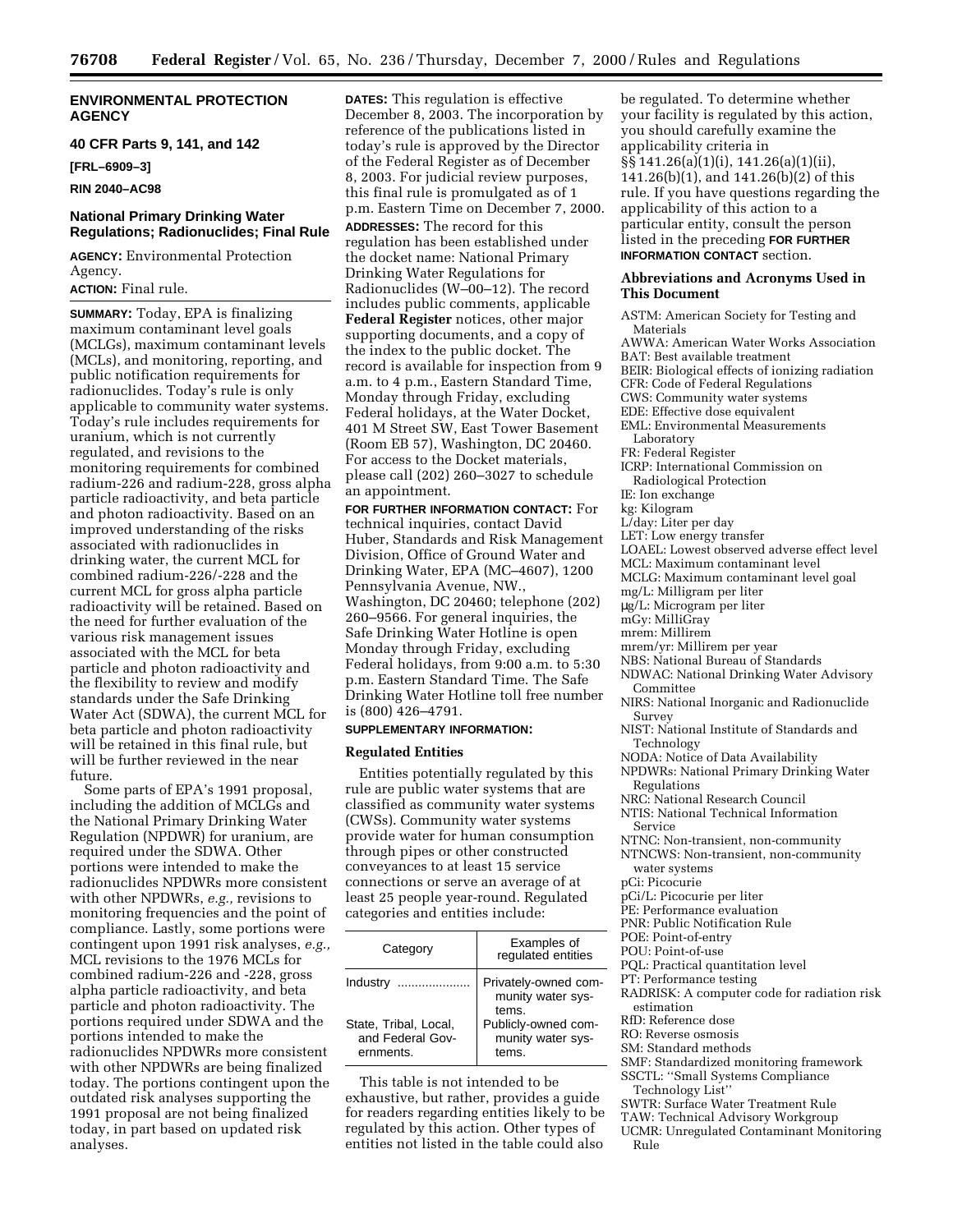- UNSCEAR: United Nations Scientific Committee on the Effects of Atomic Radiation
- USDOE: United States Department of Energy USEPA: United States Environmental
- Protection Agency USGS: United States Geological Survey

### **Table of Contents**

- I. Background and Summary of the Final Rule
	- A. What did EPA propose in 1991?
	- B. Why did EPA propose changes to the radionuclides drinking water regulations in 1991?
	- C. What new information has become available since 1991? Overview of the 2000 Notice of Data Availability (NODA).
	- D. What are the rationales for the regulatory decisions being promulgated today?
	- 1. Retaining the Combined Radium-226 and Radium-228 MCL
	- a. Major Comments Regarding Retention of the Combined Radium-226 and Radium-228 MCL
	- 2. The Final Uranium MCL
	- a. What is the final MCL for uranium and the rationale for that regulatory level?
	- b. MCLG and Feasible Level for Uranium
	- c. Basis for 1991 Proposed MCL and Cancer Risk from Uranium
	- d. Uranium Health Effects: Kidney Toxicity
	- e. New Kidney Toxicity Analyses
	- Announced in the NODA f. Costs and Benefits from Regulating
	- Uranium in Drinking Water
	- g. Administrator's Decision to Promulgate MCL Higher than Feasible Level
	- h. California Drinking Water Regulation i. Summary of Major Comments on the Uranium Options
	- (1) Costs and Benefits of Uranium MCLs of 20, 40, and 80 µg/L or pCi/L
	- (2) The Calculation of the Safe Level for Uranium in Water
	- (3) Compliance Options for Small Systems for an MCL of 20 µg/L or pCi/L
	- (4) The Use of a Dual Standard for
	- Uranium 3. Retaining Beta Particle and Photon Radioactivity MCL
	- a. Summary of Major Comments Regarding the Decision to Retain the Current Beta Particle and Photon Radioactivity MCL
	- 4. Retaining the Current Gross Alpha Particle Activity MCL
	- a. Summary of Major Comments Regarding the Decision to Retain the Current Definition of the (Adjusted) Gross Alpha Particle Activity MCL
	- 5. Further Study of Radium-224
	- a. Summary of Major Comments on Radium-224
	- (1) The Use of a Short Gross Alpha Particle Activity Sample Holding Time to Measure Radium-224
	- (2) The Need to Regulate Radium-224
	- 6. Entry Point Monitoring and the Standardized Monitoring Framework
	- 7. Separate Monitoring for Radium-228 and Change to Systems Required to Monitor for Beta Particle and Photon Radioactivity
	- 8. Future Actions Regarding the Regulation of Radionuclides at Non-Transient Non-Community Water Systems
- a. Summary of Major Comments on NTNCWSs and EPA Responses
- E. What are the health effects that may result from exposure to radionuclides in drinking water?
- 1. Major Comments
- a. Linear Non-threshold Model
- b. Radium Carcinogenicity Threshold c. ''Beneficial Effects'' of Radiation
- F. Does this regulation apply to my water system?
- G. What are the final drinking water regulatory standards for radionuclides (Maximum Contaminant Level Goals and Maximum Contaminant Levels)?
- H. What are the best available technologies (BATs) for removing radionuclides from drinking water?
- I. What analytical methods are approved for compliance monitoring of radionuclides?
- 1. Major Comments
- a. Request for ICP-MS Method for Uranium
- b. Detection Limit for Uranium
- J. Where and how often must a water system test for radionuclides?
- 1. Monitoring frequency for gross alpha, radium 226, radium 228, and uranium:
- 2. Monitoring frequency for beta particle and photon radioactivity:
- 3. Sampling points and data grandfathering 4. Does the rule allow compositing of
- samples? 5. Interpretation of Analytical Results
- K. Can my water system use point-of-use (POU), point-of-entry (POE), or bottled water to comply with this regulation?
- L. What do I need to tell my customers?
- 1. Consumer Confidence Reports
- 2. Public Notification
- M. Can my water system get a variance or an exemption from an MCL under today's rule?
- N. How were stakeholders involved in the development of this rule?
- O. What financial assistance is available for complying with this rule?
- P. How are the radionuclides MCLs used under the Comprehensive Environmental Response, Compensation, and Liability Act (CERCLA)?
- Q. What is the effective date and compliance date for the rule?
- R. Has EPA considered laboratory approval/certification and laboratory capacity?
- 1. Laboratory Approval/Certification 2. Laboratory Capacity: Laboratory
- Certification and PT Studies
- 3. Summary of Major Comments Regarding Laboratory Capacity and EPA Responses
- a. Laboratory Certification, Availability of PT Samples and Costs of PT Samples:
- b. Laboratory Capacity:
- II. Statutory Authority and Regulatory Background
	- A. What is the legal authority for setting National Primary Drinking Water Regulations (NPDWRs)?
	- B. Is EPA required to finalize the 1991 radionuclides proposal?
- III. Rule Implementation
- A. What are the requirements for primacy? B. What are the special primacy
- requirements? C. What are the requirements for record keeping?
- D. What are the requirements for reporting?
- E. When does a State have to apply for primacy?
- F. What are Tribes required to do under this regulation?
- IV. Economic Analyses
	- A. Estimates of Costs and Benefits for Community Water Systems
	- B. Background
	- 1. Overview of the 1991 Economic Analysis
	- 2. Summary of the Current Estimates of Risk Reductions, Benefits, and Costs
- 3. Uncertainties in the Estimates of Benefits and Cost
- a. Uncertainties in Risk Reduction and Benefits Estimates
- b. Uncertainty in Compliance Cost Estimates
- 4. Major Comments
- a. Retention of radium-226/-228 MCL of 5 pCi/L
- b. Cost/Benefit Analysis Requirements
- c. Cumulative Affordability
- d. Disposal costs

Justice

**Final Rule**

radionuclides.

 $\mu$ g/L).

pCi/L.

- e. Discounting of Costs and Benefits
- f. Use of MCLs for Ground Water Protection Needs to be Evaluated as Part of this Rulemaking
- V. Other Required Analyses and Consultations
	- A. Regulatory Flexibility Act (RFA)
	- B. Paperwork Reduction Act

Risks and Safety Risks

Governments I. Executive Order 13132

Advisory Council K. Congressional Review Act **I. Background and Summary of the**

- C. Unfunded Mandates Reform Act
- 1. Summary of UMRA Requirements
- D. National Technology Transfer and Advancement Act
- E. Executive Order 12866: Regulatory Planning and Review

F. Executive Order 12898: Environmental

G. Executive Order 13045: Protection of Children from Environmental Health

H. Executive Order 13084: Consultation and Coordination with Indian Tribal

J. Consultation with the Science Advisory Board and the National Drinking Water

*A. What Did EPA Propose in 1991?* In 1991, EPA proposed a number of

radionuclides NPDWRs. Among other

• Set a maximum contaminant level

• Set a maximum contaminant level (MCL) of 20 µg/L or 30 pCi/L for uranium (with options of 5 pCi/L to 80

• Change the radium standard from a combined limit for radium-226 and 228 of 5 pCi/L to separate standards at 20

• Remove radium-226 from the radionuclides included in the definition

changes and additions to the

things, EPA proposed to:

goal (MCLG) of zero for all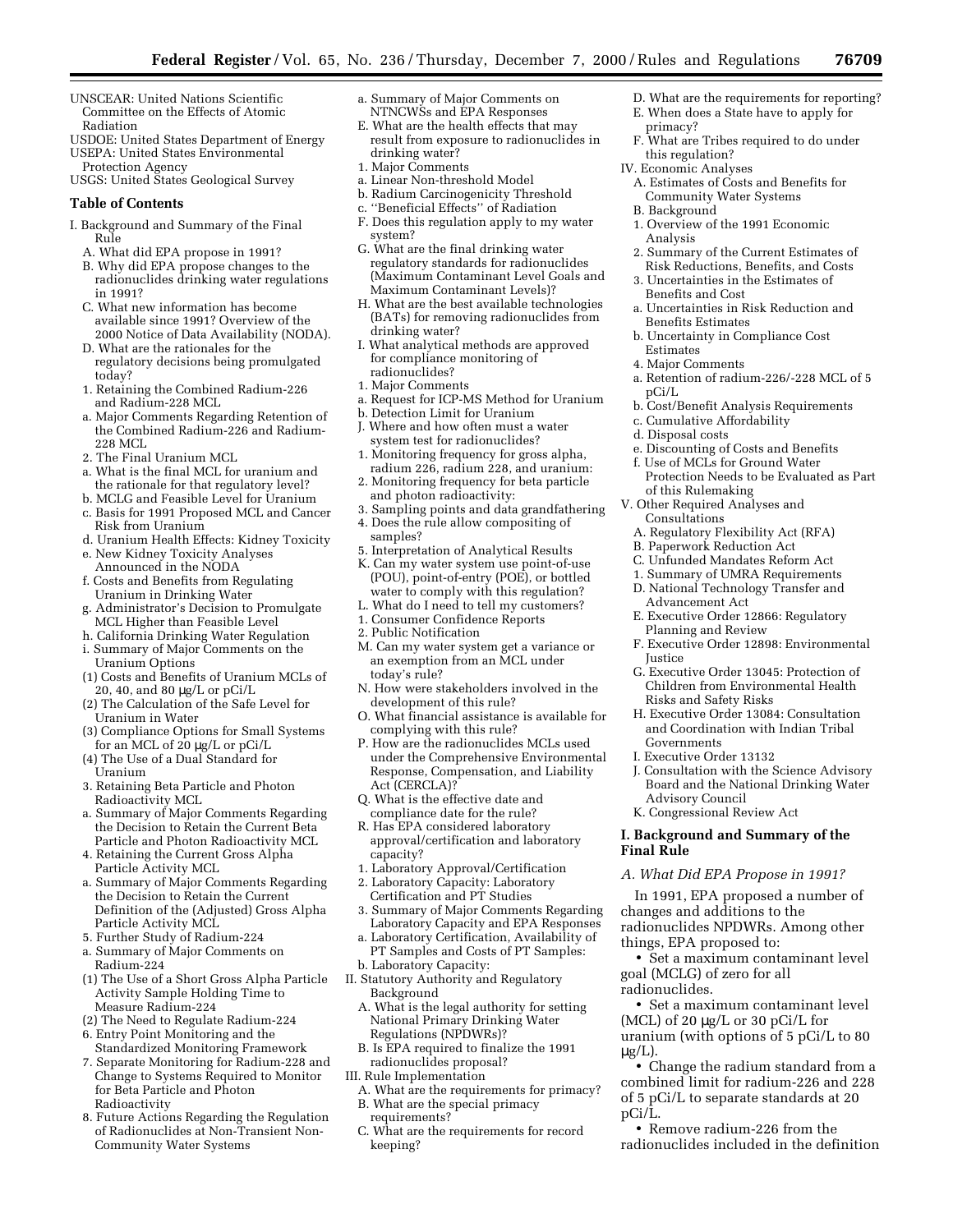of gross alpha, while keeping the gross alpha MCL at 15 pCi/L, since the proposed radium-226 MCL was greater than the gross alpha MCL.

• Change dose limit from critical organ dose (millirems) to ''weighted whole body dose'' (millirems-effective dose equivalent).

• Require community water systems which are determined by the State to be vulnerable or contaminated to monitor for beta particle and photon radioactivity, rather than at all surface water systems serving a population over 100,000 people (as under the current 1976 rule).

• Establish a monitoring framework more in line with the standardized monitoring framework used for other contaminants.

• Exclude compositing for beta particle and photon emitters.

• Include non-transient, noncommunity water systems (NTNCWSs) in the regulation.

• Require that each entry point to the distribution system be monitored to ensure that each household in the system received water protective at the MCL.

*B. Why Did EPA Propose Changes to the Radionuclides Drinking Water Regulations in 1991?*

In 1976, National Interim Primary Drinking Water Regulations were promulgated for radium-226 and -228, gross alpha particle radioactivity and beta particle and photon radioactivity. The health risk basis for the 1976 radionuclides MCLs was described in the recent radionuclides Notice of Data Availability (NODA), (65 FR 21575, April 21, 2000). The 1986 reauthorization of the Safe Drinking Water Act (SDWA) required EPA to promulgate MCLGs and National Primary Drinking Water Regulations (NPDWRs) for the above radionuclides, radon and uranium. Also in 1986, EPA published an Advance Notice of Proposed Rulemaking for the radionuclides NPDWRs (EPA 1986), which stated EPA's intent to accomplish this goal. In 1991, EPA proposed changes to the current radionuclides standards and new standards for radon and uranium. EPA determined that both combined radium-226 and -228 and uranium could be analytically quantified and treated to 5 pCi/L. However, EPA concluded that, given the much greater cost-effectiveness of reducing risk through radon water treatment relative to radium and uranium, the feasible levels were 20 pCi/L each for radium-226 and -228 and 20 µg/L (or 30 pCi/L) for uranium. Between 1986 and 1991, EPA made risk estimates based on then-current models and information, as described in the NODA (EPA 2000e) and its Technical Support Document (USEPA 2000h). The 1991 risk estimates 1 indicated that the proposed MCL changes would result in lifetime cancer risks within the risk range of  $10^{-6}$  and  $10^{-4}$  (one in one million to one in ten thousand) that EPA considers in establishing NPDWRs. The 1991 proposed uranium MCL was based on both kidney toxicity risk and cancer risk. All MCLGs for radionuclides were proposed as zero pCi/L, based on a linear no-threshold cancer risk model for ionizing radiation. A summary of the difference between the 1976 rule and the 1991 proposal are presented in Table I–1. The detailed differences between the 1976 rule and the 1991 proposal can be found in the record for this rulemaking (EPA 1976; 1986; 1991; 2000a).

### TABLE I–1.—COMPARISON OF THE 1976 RULE, 1991 PROPOSAL, AND 2000 FINAL RULE

| Provision                                            | 1976 rule (current rule)                                                                                                                                                                                                                                                                                                                                                                              | 1991 proposal                                                                                                                                                                                                                                                           | 2000 final rule                                                                                                                                                                                                                                |
|------------------------------------------------------|-------------------------------------------------------------------------------------------------------------------------------------------------------------------------------------------------------------------------------------------------------------------------------------------------------------------------------------------------------------------------------------------------------|-------------------------------------------------------------------------------------------------------------------------------------------------------------------------------------------------------------------------------------------------------------------------|------------------------------------------------------------------------------------------------------------------------------------------------------------------------------------------------------------------------------------------------|
| Affected Systems<br>MCLG for all radio-<br>nuclides. |                                                                                                                                                                                                                                                                                                                                                                                                       |                                                                                                                                                                                                                                                                         | CSW.<br>MCLG of zero.                                                                                                                                                                                                                          |
| Radium MCL                                           | Combined Ra-226 $+$ Ra-228 MCL of<br>5pCi/L.                                                                                                                                                                                                                                                                                                                                                          | Ra-228 MCL of 20 pCi/L                                                                                                                                                                                                                                                  | Maintain current MCL based on the<br>newly estimated risk level associ-<br>ated with the 1991 proposed MCL.                                                                                                                                    |
| Beta/Photon Radio-<br>activity MCL.                  | $\bullet \leq 4$ mrem/y to the total body or any<br>given internal organ<br>• Except for H-3 and Sr-90, derived<br>radionucide-specific activity con-<br>centrations yielding 4 mrem/y based<br>on NSB Handbood 69 and 2L/d<br>• H-3 = 20,000 pCi/L; Sr-90 = 8 pCi/L<br>• Total dose from co-occurring beta/<br>photon emitters must be $\leq$ 4 mrem/y<br>to the total body of any internal<br>organ | • 4 mrem/y effective dose equivalent<br>(ede)<br>· Re-derived radionuclide-specific ac-<br>tivity concentrations yielding 4<br>mrem/y ede based on EPA<br>RADRISK code and 2 L/d<br>• Total dose from co-occurring beta/<br>photon emitters must be $<$ 4 mrem/y<br>ede | Maintain current MCL based on the<br>newly estimated risk level associ-<br>ated with the 1991 proposed MCL.<br>This MCL will be reviewed within 2<br>to 3 years based on a need for fur-<br>ther re-evaluation of risk manage-<br>ment issues. |
| Gross alpha MCL                                      | 15 pCi/L excluding U and Rn, but in-<br>cluding Ra-226.                                                                                                                                                                                                                                                                                                                                               | "Adjusted" gross aplha MCL of 15 pCi/<br>L, excluding Ra-226, radon, and ura-<br>nium.                                                                                                                                                                                  | Maintain current MCL based on the<br>newly estimated risk level associ-<br>ated with the 1991 proposed MCL.                                                                                                                                    |
| Polonium-210                                         |                                                                                                                                                                                                                                                                                                                                                                                                       |                                                                                                                                                                                                                                                                         | Included under gross alpha, as in cur-<br>rent rule. Monitoring required under<br>the UCMR rule. Further action may<br>be proposed at a later date.                                                                                            |
| Lead-210                                             |                                                                                                                                                                                                                                                                                                                                                                                                       | Included in beta particle and photon<br>radioactivity; concentration limit pro-<br>posed at 1 pCi/L.                                                                                                                                                                    | No changes to current rule. Monitoring<br>required under the UCMR rule. Fur-<br>ther action may be proposed at a<br>later date.                                                                                                                |
| Uranium MCL                                          |                                                                                                                                                                                                                                                                                                                                                                                                       | 20 g/L or 30 pCi/L w/ option for 5 pCi/<br>$L - 80$ g/L.                                                                                                                                                                                                                | $30 \mu/L$ .                                                                                                                                                                                                                                   |

<sup>1</sup>The 1991 cancer risk estimates were based on the now-outdated RADRISK model (see the NODA

and its Technical Support Document, USEPA 2000e and h).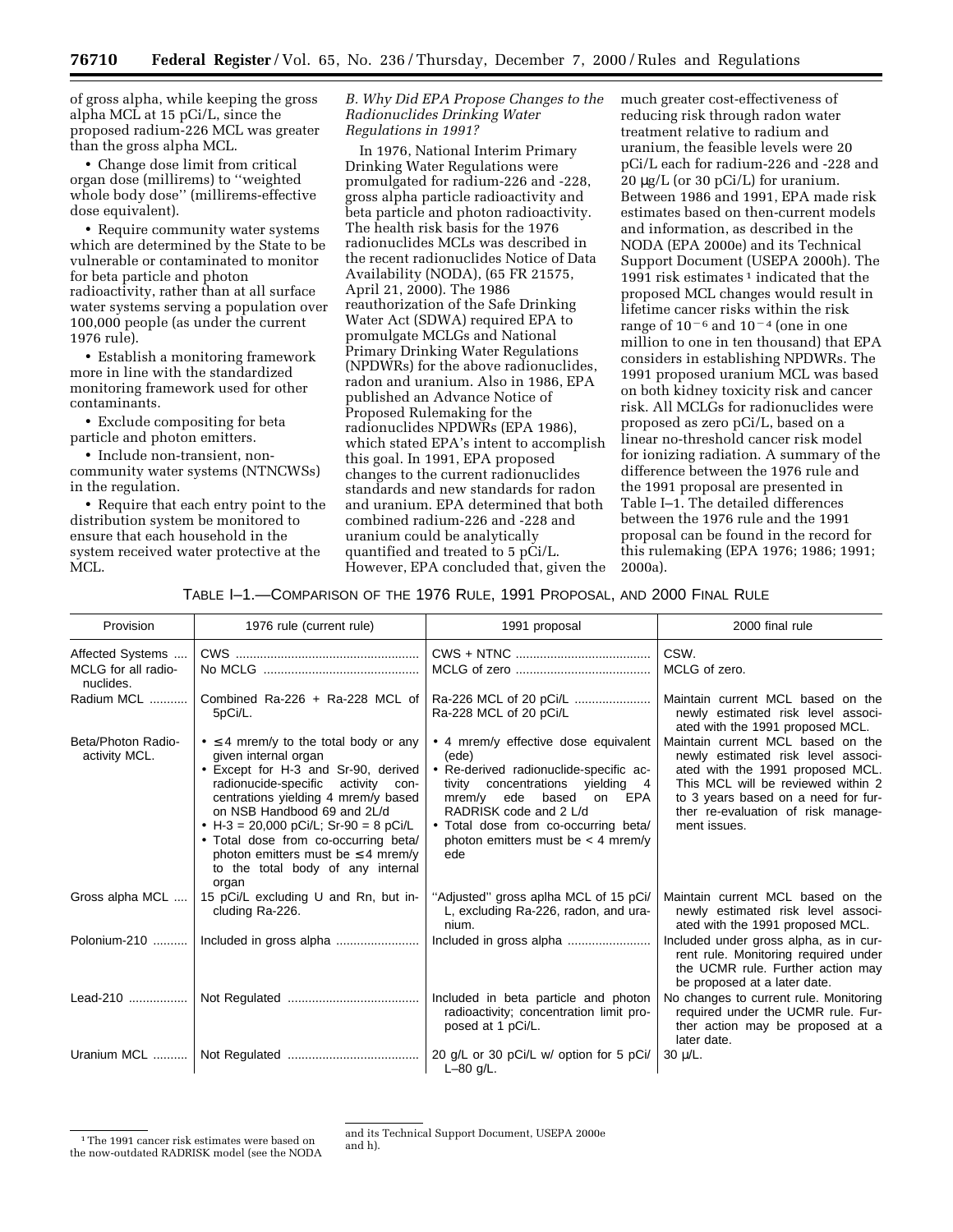| Provision                                                                           | 1976 rule (current rule)                                                                                                                                               | 1991 proposal                                                                                                                                                                                        | 2000 final rule                                                                                                                                                                                                                                                                                                                                                                                                                                                                            |
|-------------------------------------------------------------------------------------|------------------------------------------------------------------------------------------------------------------------------------------------------------------------|------------------------------------------------------------------------------------------------------------------------------------------------------------------------------------------------------|--------------------------------------------------------------------------------------------------------------------------------------------------------------------------------------------------------------------------------------------------------------------------------------------------------------------------------------------------------------------------------------------------------------------------------------------------------------------------------------------|
| Ra-224                                                                              | Part of gross alpha, but sample hold-<br>ing time too long to capture Ra-224.                                                                                          | Part of gross alpha, but sample hold-<br>ing time too long to capture Ra-224.                                                                                                                        | No changes to current gross alpha<br>rule. Will collect national occurrence<br>information; further action may be<br>proposed at a later date.                                                                                                                                                                                                                                                                                                                                             |
| Radium monitoring                                                                   | Ra-226 linked to Ra-228; measure Ra-<br>228 if Ra-226 $>$ 3 pCi/L and sum.                                                                                             | Measure Ra-226 and -228 separately                                                                                                                                                                   | Measure Ra-226 and -228 separately.                                                                                                                                                                                                                                                                                                                                                                                                                                                        |
| Monitoring baseline                                                                 | 4 quarterly measurements.<br>Monitoring reduction based on results:<br>> 50% of MCL required 4 samples<br>every 4 yrs; $<$ 50% of MCL reguired<br>1 sample every 4 yrs | Annual samples for 3 years; Std Moni-<br>toring Framework: $> 50\%$ of MCL re-<br>quired 1 sample every 3 years; <<br>50% of MCL enabled system to<br>apply for waiver to 1 sample every 9<br>years. | Implement Std Monitoring Framework<br>as proposed in 1991. Four initial<br>consecutive quarterly samples in<br>first cycle. If initial average level ><br>50% of MCL: 1 sample every 3<br>years: $< 50\%$ of MCL: 1 sample<br>every 6 years; Non-detect: 1 sample<br>every 9 years. (beta particle and<br>photon radioactivity has a unique<br>schedule-see section III, part-K)<br>States will have discretion in data<br>grandfathering for establishing initial<br>monitoring baseline. |
| Beta particle and<br>photon emitters<br>monitoring.<br>Gross alpha moni-<br>toring. | Surface water systems > 100,000 pop-<br>ulation Screen at 50 pCi/L/; vulner-<br>able systems screen at 15 pCi/L.<br>Analyze up to one year later                       | Ground and surface water systems<br>within 15 miles of source screen at<br>30 or 50 pCi/K.<br>Six month holding time for gross alpha<br>samples; Annual compositing of<br>samples allowed.           | CWSs determined to be vulnerable by<br>the State screen at 50 pCi/L.<br>As proposed in 1991.                                                                                                                                                                                                                                                                                                                                                                                               |
| Analytical Methods                                                                  |                                                                                                                                                                        | Method updates proposed in 1991;<br>Current methods were updated in<br>1997.                                                                                                                         | Current methods with clarifications.                                                                                                                                                                                                                                                                                                                                                                                                                                                       |

*C. What New Information Has Become Available Since 1991? Overview of the 2000 Notice of Data Availability (NODA)*

EPA published a Notice of Data Availability (NODA) on April 21, 2000. This NODA described the new information that has become available since the 1991 proposal and the basis for today's final regulatory decisions. The most significant source of new information is Federal Guidance Report-13 (FGR–13) (USEPA 1999b), ''Cancer Risk Coefficients for Environmental Exposure to Radionuclides,'' which provides the numerical factors used in estimating cancer risks from low-level exposures to radionuclides. The risk coefficients in FGR–13 are based on state-of-the-art methods and models and are a significant improvement over the risk coefficients that supported the 1991 radionuclides proposal. FGR–13 is the latest report in a series of Federal guidance documents that are intended to provide Federal and State agencies technical information to assist their implementation of radiation protection programs. FGR–13 was formally reviewed by EPA's Science Advisory Board and was peer-reviewed by academic and government radiation experts. An interim version of the report was published for public comment in January of 1998. Comments were provided by Federal Agencies,

including the Nuclear Regulatory Commission and the Department of Energy, State Agencies, and the public. The final version (September 1999) reflects consideration of all of these comments. The risk analyses supporting today's regulatory decisions are described in detail in the NODA (EPA 2000e) and its Technical Support Document (USEPA 2000h).

The NODA also reported the results from a June 1998 USEPA workshop held to discuss non-cancer toxicity issues associated with exposure to uranium from drinking water. At this workshop, a panel of experts reviewed and evaluated new information regarding kidney toxicity was examined. The findings from this workshop can be found in the NODA's Technical Support Document (USEPA 2000h).

Other important new information includes the results from a 1998 U.S. Geological Survey study which targeted the occurrence of radium-224 and beta particle/photon radioactivity (USEPA 2000e and h). Previously, it was assumed that the alpha-emitting radium-224 isotope rarely occurred in drinking water. If present in drinking water, because of its short half-life (3.6 days) and estimated low occurrence, it was thought that sufficient time would elapse to allow the isotope to decay to low levels before entry into the distribution system. Hence, radium-224 was not thought to appreciably occur in

drinking water. This new information indicates that radium-224 significantly (positively) correlates with both radium-228 (correlation coefficient of 0.82) and radium-226 (correlation coefficient of 0.69), suggesting that radium-224 should be evaluated as a potential drinking water contaminant of national concern (USEPA 2000h). The impact of this and other information on decisions regarding radium-224 is discussed in part D of this section. In addition to the radium-224 occurrence information, the USGS study also determined that the majority of the beta particle/photon radioactivity in the samples collected was due to the presence of radium-228 and potassium-40, both naturally occurring contaminants. Since radium-228 is regulated under the combined radium-226/-228 standard and potassium-40 is not regulated, this suggests that most situations in which the beta/photon screening level is exceeded will not result in MCL violations. Of more concern, minor contributions from naturally occurring lead-210 were also reported. Lead-210 occurrence will be studied under the Unregulated Contaminant Monitoring Rule (UCMR).

In addition to this new technical information, the NODA also described the 1996 changes to the statutory framework for setting drinking water NPDWRs. The SDWA, as amended in 1996, requires EPA to review and revise,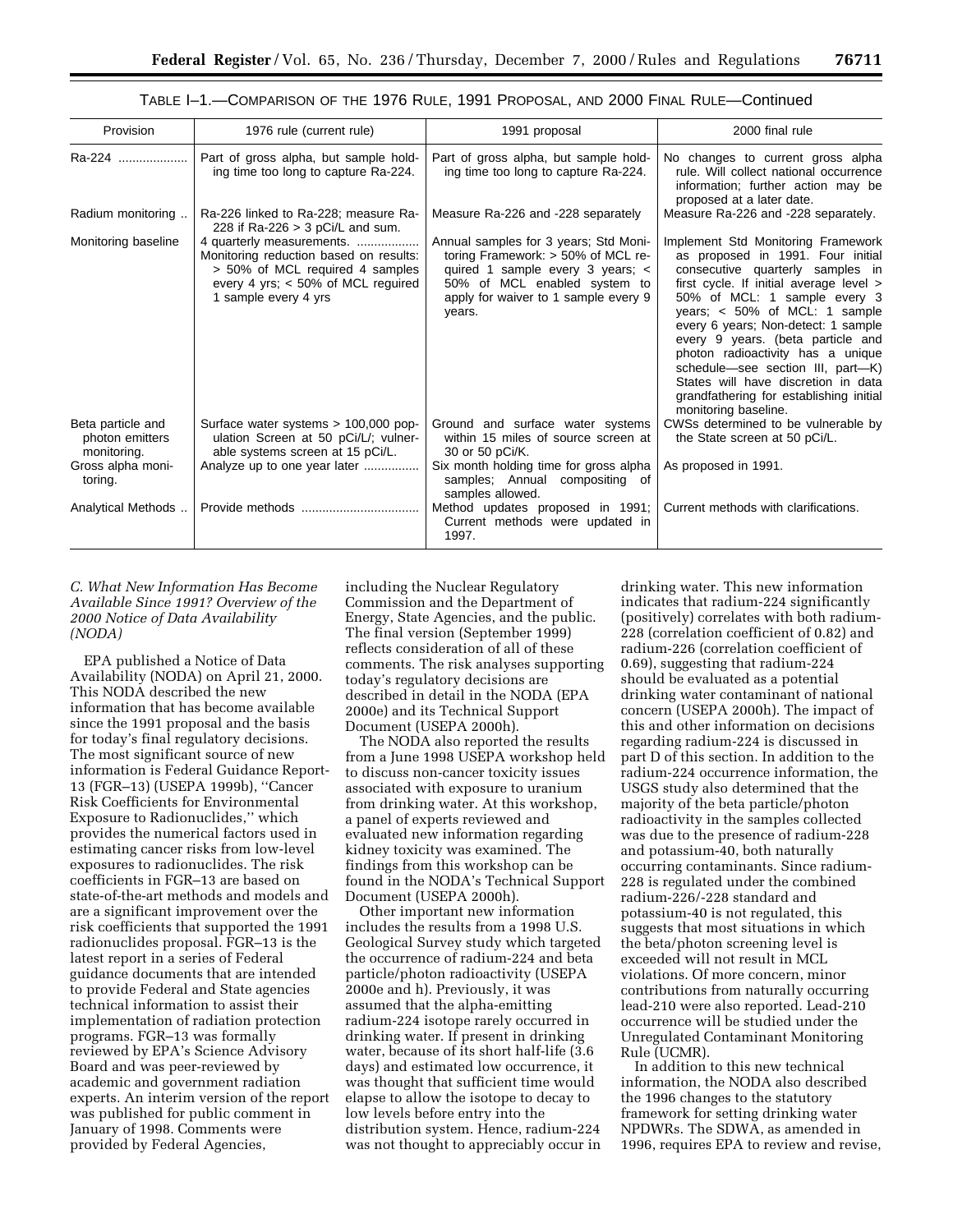as appropriate, each national drinking water regulation at least once every six years. The Act also requires that any revision to an NPDWR ''maintain, or provide for greater, protection of the health of persons" (section 1412(b)(9)).

Regarding the setting of new NPDWRs, the SDWA as amended in 1996 gives EPA the flexibility to set an MCL at a level less stringent than the feasible level, if the Administrator determines that the benefits do not justify the costs at the feasible level. If the Administrator makes this finding, the Act directs EPA to set the MCL at a level that ''maximizes health risk reduction benefits at a cost that is justified by the benefits'' (section 1412(b)(6)). This provision applies to uranium only, since it is the only contaminant for which a new MCL is being established by today's regulatory action.

### *D. What Are the Rationales for the Regulatory Decisions Being Promulgated Today?*

As previously discussed, EPA is retaining the current MCLs for combined radium-226 and 228, gross alpha particle radioactivity, and beta particle and photon radioactivity and is promulgating a new standard for uranium. The following is a discussion of the rationales supporting these decisions. In addition to the responses to major comments in the following section, responses to each individual comment are in the comment response document which is available for review in the docket for this final rule.

1. Retaining the Combined Radium-226 and Radium-228 MCL

The 1991 proposed changes to the MCLs for combined radium-226 and radium-228 were premised on a costeffectiveness trade-off between radium mitigation and radon mitigation (a radon standard was also included in the 1991 proposal). This cost-effectiveness argument was used to support a proposal to raise the combined radium-226/-228 MCL of 5 pCi/L to individual MCLs of 20 pCi/L for each isotope. At the time, it was thought that the risks associated with 20 pCi/L of radium-226 and radium-228 were within the  $10<sup>-6</sup>$  to  $10<sup>-4</sup>$  risk range. However, current risk analyses based on Federal Guidance Report-13 (see Part C of this section) indicate that these higher MCLs have associated risks that are well above the  $10<sup>-6</sup>$  to  $10<sup>-4</sup>$  risk range. For details on the basis and findings of this risk analysis, see the NODA (USEPA 2000e) and its Technical Support Document (USEPA 2000h). Since this proposed change would introduce higher risks

than envisioned in the original 1976 rule, approaching lifetime cancer risks of one in one thousand  $(10^{-3})$  for occurrence at or near the 1991 proposed MCLs, EPA believes that its decision to retain the current combined radium-226/-228 MCL of 5 pCi/L is justified. Under the 1996 Amendments to the Safe Drinking Water Act, EPA is required to ensure that any revision to a drinking water regulation maintains or provides for greater protection of the health of persons (section 1412(b)(9)).

a. Major Comments Regarding Retention of the Combined Radium-226 and Radium-228 MCL

The major comments and responses concerning the retention of the combined radium-226 and radium-228 MCL are summarized in part E of this section (''What are the health effects that may result from exposure to radionuclides in drinking water?'').

### 2. The Final Uranium MCL

a. What Is the Final MCL for Uranium and the Rationale for That Regulatory Level?

With today's rule, EPA is promulgating a uranium MCL of 30 µg/ L. The SDWA generally requires that EPA set the MCL for each contaminant as close as feasible to the MCLG, based on available technology and taking costs to large systems into account. The 1996 amendments to the SDWA added the requirement that the Administrator determine whether or not the quantifiable and non-quantifiable benefits of an MCL justify the quantifiable and non-quantifiable costs based on the Health Risk Reduction and Cost Analysis (HRRCA) required under section 1412(b)(3)(C). The 1996 SDWA amendments also provided new discretionary authority for the Administrator to set an MCL that is less stringent than the feasible level if the benefits of an MCL set at the feasible level would not justify the costs (section 1412(b)(6)). This final rule establishing an MCL for uranium of 30 µg/L is the first time EPA has invoked this new authority.

In conducting this analysis, EPA considered all available scientific information concerning the health effects of uranium, including various uncertainties in the interpretation of the results, as well as all costs and benefits, both quantifiable and non-quantifiable. As discussed in more detail below, all health endpoints of concern were considered in this analysis. For some of these, the risk can currently be quantified (*i.e.,* expressed in numerical terms); and for some, it cannot.

Similarly, there are a variety of health and other benefits attributable to reductions in levels of uranium in drinking water, some of which can be monetized (*i.e.,* expressed in monetary terms) and others that cannot yet be monetized. All were considered in this analysis. A detailed discussion of each of the principal factors considered follows.

### b. MCLG and Feasible Level for Uranium

Since uranium is radioactive and EPA uses a non-threshold linear risk model for ionizing radiation, today's rule sets the MCLG (non-enforceable healthbased goal) for this contaminant at zero. The Safe Drinking Water Act requires EPA to set the MCL as close to the MCLG as is feasible, where this is defined as ''feasible with the use of the best technology, treatment techniques and other means which the Administrator finds, after examination for efficacy under field conditions and not solely under laboratory conditions, are available (taking cost into consideration) \* \* \* '' [section 1412(b)(4)(D)]. EPA proposed a feasible level of 20 μg/L in its 1991 proposal. In doing so, EPA determined that uranium may be treatable and quantifiable at levels below 20 µg/L, however, levels below 20 µg/L were not considered feasible under the Safe Drinking Water Act. EPA believes the feasible level is still  $20 \mu g/L$ .

c. Basis for 1991 Proposed MCL and Cancer Risk from Uranium

EPA is required by the Safe Drinking Water Act (section 1412(b)(2)) to regulate uranium in drinking water. In 1991, EPA proposed a uranium MCL of 20 µg/L (''mass concentration'') based on health effects endpoints of kidney toxicity and carcinogenicity. In the proposal, EPA estimated that 20 µg/L would typically 2 correspond to 30 pCi/ L (''activity''), based on an assumed mass:activity ratio of 1.5 pCi/µg. While such values are known to occur in ground water, this conversion factor does not reflect our ''best estimate'' today. The best estimate of a geometric average mass:activity ratio is 0.9 pCi/µg for values near the MCL, based on data from the National Inorganics and Radionuclides Survey (see USEPA 2000h). Given the closeness of this

<sup>2</sup>The actual relationship between mass concentration (µg/L) and activity (pCi/L) varies somewhat in drinking water sources, since the relative amounts of the radioactive isotopes that make up naturally occurring uranium (U–238, U– 235, and U–234) vary between drinking water sources. The typical conversion factors that are observed in drinking water range from 0.67 up to  $1.5$  pCi/ $\mu$ g.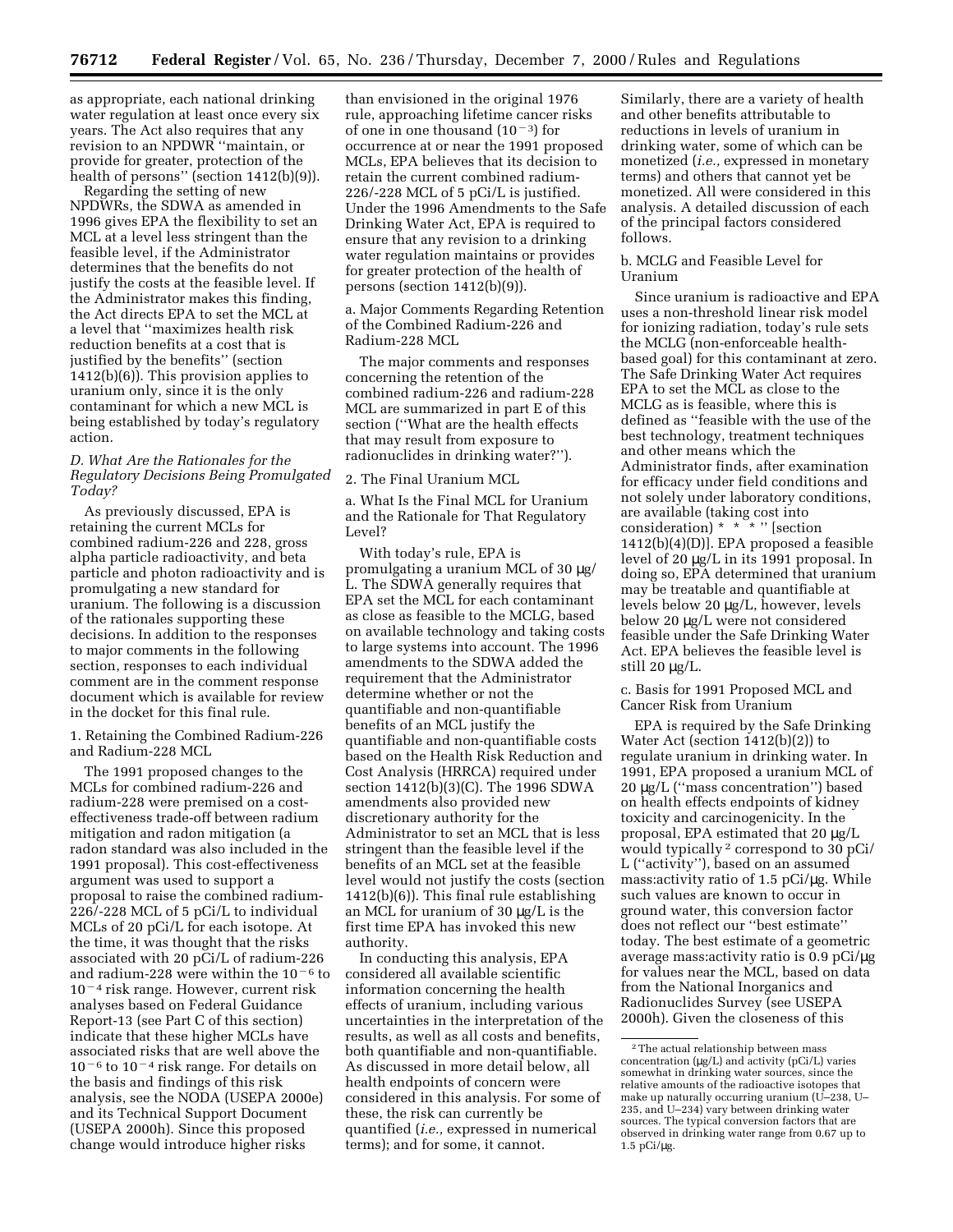value to unity  $(1 pCi/\mu g)$ , the available data suggests that, to a first approximation 3, the mass:activity ratio is 1:1 for typical systems. The 1991 proposed MCL of 20 µg/L was determined, at that time, to correspond to a ''drinking water equivalent level'' (DWEL 4) with respect to kidney toxicity for a lifetime exposure. The corresponding 30 pCi/L level (based on the 1991 mass to activity conversion) was estimated to have a lifetime cancer risk of slightly below the  $10<sup>-4</sup>$  level.

Because the kidney toxicity health effects and the corresponding nonquantifiable kidney toxicity benefits are a very important consideration in setting the MCL, we first provide background on these effects before discussing the rationale for setting the uranium MCL.

d. Uranium Health Effects: Kidney Toxicity

Each kidney consists of over a million nephrons, the filtration functional units of the kidney. The nephron consists of glomeruli, which filter the blood, and renal tubules (proximal, distal, collecting duct, etc.), which collect the fluid that passes through the glomeruli (the ''filtrate''). After the filtrate flows into renal tubules, glucose, proteins, sodium, water, amino acids, and other essential substances are reabsorbed, while wastes and some fraction of electrolytes are left behind for later excretion. The efficiency of this process can be monitored by analyzing urine (''urinalysis''), which reveals the concentrations of the various constituents making up the urine. For example, protein or albumin in the urine (proteinuria or albuminuria) indicates reabsorption deficiency or leakage of albumin, a class of proteins found in blood and which are responsible for maintaining fluid balance between blood and body cells. In the case of uranium toxicity, it is not clear whether long-term exposure may lead to marked albumin loss.

The level of proteinuria in urine is an indication of the degree of kidney toxicity: levels are divided into ''trace'', "mild", "moderate", or "marked", which are defined by increasing levels of proteinuria. Increased excretion of

protein in the urine could be the result of tubular damage, inflammation, or increased glomerular permeability. It should be noted that a gradual loss of nephrons is asymptomatic until the loss is well advanced; the kidneys normally have the ability to compensate for nephron-loss. For example, chronic renal failure occurs when there is around 60% nephron loss. During the gradual loss of functioning nephrons, the remaining nephrons appear to adapt, increasing their capacity for filtration, reabsorption, and excretion.

Uranium has been identified as a nephrotoxic metal (kidney toxicant), exerting its toxic effects by chemical action mostly in the proximal tubules in humans and animals. However, uranium is a less potent nephrotoxin than the classical nephrotoxic metals such as cadmium, lead, and mercury. Uranium has an affinity for renal proximal tubular cells and interferes with reabsorption of proteins, as previously described. Specifically, uranium-induced renal tubular dysfunction in humans is marked by mild proteinuria, due to reduced reabsorption in the proximal renal tubules. Furthermore, the pathogenesis of the kidney damage in short-term animal studies indicates that regeneration of the tubular cells may occur upon discontinuation of exposure to uranium. We do not know if uranium-induced proteinuria is an indicator of the beginning of an adverse effect or whether it is a reversible effect that does not typically result in kidney disease. Based on the uncertainty involved in the ultimate effects, the scientists at our experts workshop (discussed next) treated this effect as an indicator of an incipient change in kidney function that may lead ultimately to frank adverse effects such as breakdown of kidney tubular function. For general information on proteinuria, kidney function, and kidney disease, see the fact sheets at ''http://www.niddk.nih.gov/health/ kidney/pubs/ proteinuria/ proteinuria.htm'', ''http:// www.niddk.nih.gov/health/kidney/ pubs/yourkids/index.htm'', and ''http:// www.niddk.nih.gov/health/kidney/ kidney.htm'' (NIH 2000a, NIH 2000b, and NIH 2000c).

e. New Kidney Toxicity Analyses Announced in the NODA

Since the 1991 radionuclides proposal, EPA has re-evaluated the available kidney toxicity data and, based on the results of an experts workshop (see the NODA, USEPA 2000e, for details), has estimated the DWEL to be 20 µg/L. The DWEL is

derived from the Reference Dose (RfD), which is an estimate of a daily ingestion exposure to the population, including sensitive subgroups, that is likely to be without an appreciable risk of deleterious effects during a lifetime. The RfD (in µg of uranium per kg of body mass per day; µg/kg/day) for uranium was calculated from the Lowest Observed Adverse Effects Level (''LOAEL''), which is the lowest level at which adverse effects were observed to occur. The LOAEL is taken directly from health effects data. The RfD is calculated by dividing the LOAEL by a numerical uncertainty factor which accounts for areas of variability in human populations because of uncertainty in the uranium health database. EPA followed the recommended methodology of the National Academy of Sciences in estimating the uncertainty factor.

As described in the NODA, we reported that our best-estimate of the LOAEL is 60  $\mu$ g/kg/day, based on rat data. In support of this estimate of the DWEL, EPA has some human data which demonstrates that mild proteinuria has been observed at drinking water levels between 20 and 100  $\mu$ g/L. In estimating the RfD, we have used an uncertainty factor of 100 (rounded from the product of 3 for intraspecies variability, 10 for inter-species variability, and 3 for the use of a LOAEL). Using this uncertainty factor, the RfD is calculated to be 0.6 µg/kg/ day. The estimated uncertainty in the RfD spans an order of magnitude (a factor of ten). The 20 µg/L DWEL is calculated by using this RfD and assuming that an adult with a body mass of 70 kilograms drinks 2 liters of water per day 5 and that 80% of exposure to uranium is from water. These calculations are described in more detail in the NODA's Technical Support Document (USEPA 2000h).

The Agency believes that 30 µg/L is protective against kidney toxicity. While 20 µg/L is the Agency's best estimate of the DWEL, there are several reasons, in the Agency's judgment, that demonstrate that there is not a predictable difference in health effects due to exposure between the DWEL of 20 µg/L and a level of 30 µg/L. For instance, variability in the normal range for proteinuria in humans is very large and there is additional variability in proteinuria levels observed at uranium

<sup>3</sup>This is mentioned since, for the sake of simplicity, the reader may thus easily convert between µg/L and pCi/L. However, in current calculations, we use the geometric mean from the NIRS data, which is 0.9 pCi/µg. We reiterate that conversion factors ranging from 0.67 up to 1.5 pCi/ µg do occur in drinking water sources.

<sup>4</sup>The drinking water equivalent level (DWEL) (µg/ L) is the best estimate of the drinking water concentration that results in the Reference Dose (µg/ kg/day), assuming a water ingestion rate of 2 L/day and a body mass of 70 kg.

<sup>5</sup>The standard assumptions for the DWEL are conservative, since the ingestion rate is at the 90th percentile, while the body mass is more typical. Conservative assumptions are used to ensure that the resulting exposure level is protective of individuals that consume significantly more water than typical and children (low body masses).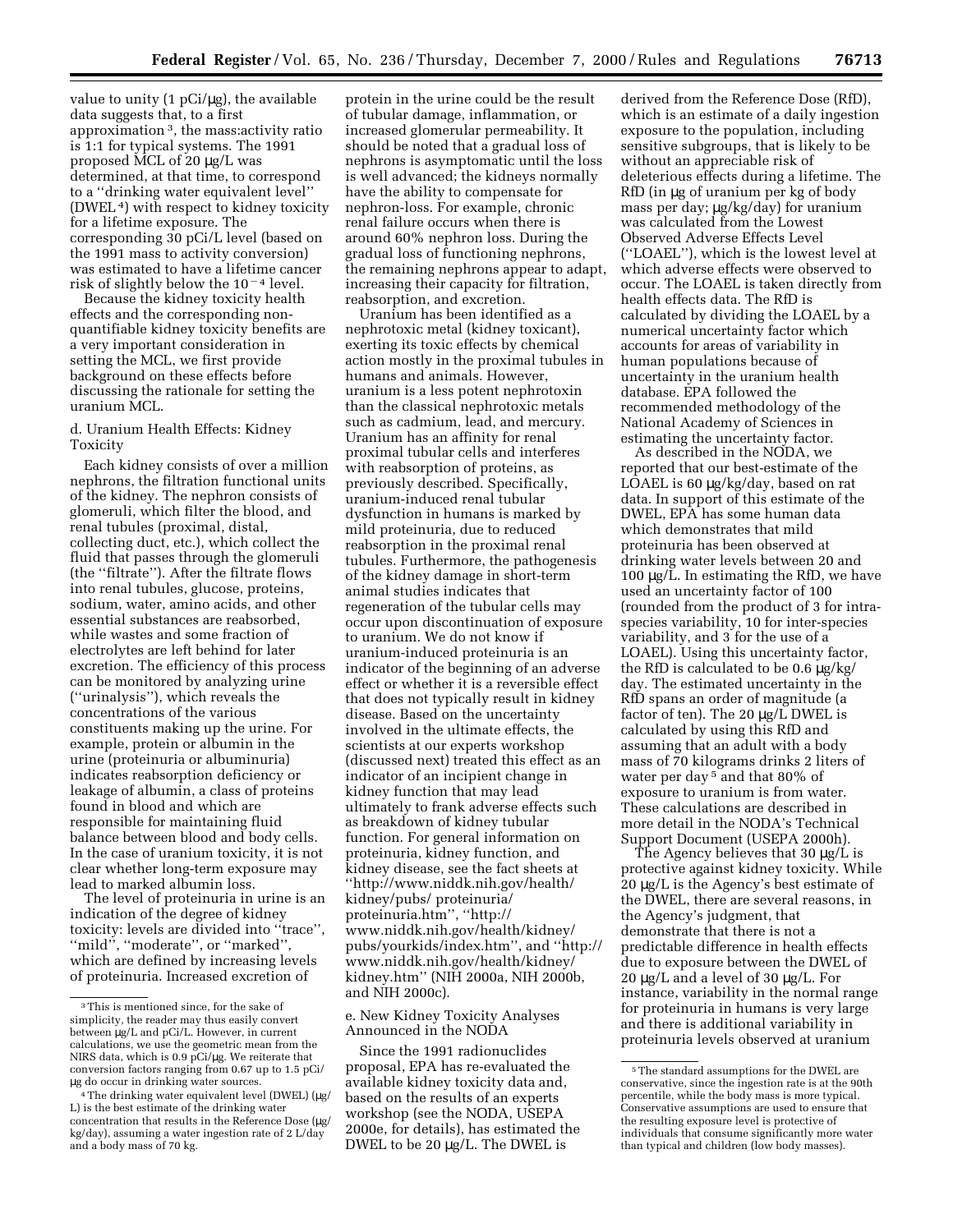exposures large enough to induce the effect. In the existing few epidemiology studies, each of which are based on small study populations, there were some persons exposed to over five times the DWEL of 20 µg/L without the observation of effects more serious than mild proteinuria (within the high end of the normal range). An MCL of 30 µg/L represents a relatively small increase over the DWEL compared to the over-all uncertainty in the RfD and the uncertainty in the importance of the mild proteinuria observed for uranium exposures from high drinking water levels (keeping in mind that, as discussed previously, the DWEL is based on the RfD and is an estimate of a no effect level for a population). While it is assumed that risk of an effect (here a mild effect) increases as exposure increases over the RfD, it is not known at what exposure an effect is likely. Given that the uncertainty factor of 100 provides a relatively wide margin of safety, the likelihood of any significant effect in the population at 30 µg/L is very small. EPA, thus, believes that the difference in kidney toxicity risk for exposures at 20 µg/L versus 30 µg/L is insignificant.

f. Costs and Benefits From Regulating Uranium in Drinking Water

As discussed in the NODA, EPA has estimated the risk reductions, monetized benefits, and costs associated with compliance with an MCL of 20  $\mu$ g/ L, 40 µg/L, and 80 µg/L. In the NODA, EPA solicited comment on using its statutory authority provided in section 1412(b)(6) of the Safe Drinking Water Act to set the uranium MCL at a level higher than the proposed level of 20 µg/

L, based on its analysis of costs and benefits.

The monetized costs and benefits associated with various MCL options are discussed further in section IV of today's notice and in more detail in the economic analysis support document (USEPA 2000g). Table I–2 shows incremental annual cancer risk reductions, total national annual compliance costs and monetized benefits (excluding kidney toxicity benefits), and the numbers of community water systems predicted to have MCL violations for MCLs of 80, 30, and 20  $\mu$ g/L (assuming the 0.9 pCi/ $\mu$ g conversion factor for estimating cancer risk reductions and benefits). Keeping in mind that the monetized benefits and risk reductions exclude kidney toxicity benefits, several things can be noted from the analysis. Focusing on the MCL change from 30  $\mu$ g/L to 20  $\mu$ g/L (see lower part of table I–2), one can see that the incremental benefits for implementing an MCL of 30 µg/L are three times greater than the incremental benefits for a lower MCL of 20 µg/L, while the incremental annual costs are much closer in magnitude (\$54 million vs. \$39 million). In terms of incremental cancer cases avoided, the estimated number of cancer cases avoided for an MCL of 30  $\mu$ g/L is 0.8 annually, while lowering the MCL to 20 µg/L would result in an additional 0.2 cases avoided annually (25% reduction) at an additional cost of \$39 million annually (75% increase). Approximately 37% of systems predicted to have MCL violations occur between 30 µg/L and 20 µg/L, resulting in significant increases in annual compliance costs (42% of national compliance costs occur

between 30 µg/L and 20 µg/L), while the number of cancer cases avoided increases much less significantly (only 20% of cancer risk reduction occurs between 30  $\mu$ g/L and 20  $\mu$ g/L).

Since the kidney benefits are not quantified, this is an incomplete picture, but EPA believes that the uncertainties in the analysis of health effects are such that it is not known whether the risk of mild proteinuria are appreciably different between 20 µg/L and 30 µg/L. Assuming that there is a risk increase, it would be expected to be negligible compared to the risk increase that occurs between the highest uranium levels that occur in drinking water (*i.e.,* approximately 200 µg/L) and an MCL of 30 µg/L. Considering only cancer risk reduction benefits, the annual net benefits <sup>6</sup> for a uranium MCL of 20 µg/L are negative \$90 million 7 and for an MCL of 30 µg/L are negative \$50 million. Since the cancer risk reduction net benefits are higher at 30 µg/L than at 20 µg/L and the non-quantified kidney toxicity benefits are expected to be substantially the same at 20 µg/L and 30 µg/L, EPA believes an MCL of 30 µg/ L maximizes the benefits at a cost justified by the benefits. EPA does not believe that uranium levels above 30 µg/ L are protective of kidney toxicity with an acceptable margin of safety. (EPA believes that the margin of safety associated with a 30 µg/L are comparable with those at  $20 \mu g/L$ . Further, EPA believes that the net kidney toxicity benefits of an MCL greater than 30 µg/L would be less than those at 30 µg/L. Finally, EPA believes that 30 µg/L is protective of the general population, including children and the elderly.

TABLE I–2.—INCREMENTAL COSTS AND BENEFITS FOR URANIUM MCLS OF 80 µG/L, 30 µG/L, AND 20 µG/L

| Uranium MCL                                                                     | Exposure<br>change | Incremental<br>annual cancer<br>cases avoided | Incremental<br>annual<br>compliance<br>costs<br>(in millions) | Incremental<br>annual monetized<br>cancer benefits<br>(kidney benefits not<br>monetized)<br>(in millions) | Incremental<br>number of<br>community water<br>systems<br>impacted |
|---------------------------------------------------------------------------------|--------------------|-----------------------------------------------|---------------------------------------------------------------|-----------------------------------------------------------------------------------------------------------|--------------------------------------------------------------------|
|                                                                                 | ∞–80 μg/L          | 0.5                                           | \$16                                                          | \$2                                                                                                       | 100                                                                |
|                                                                                 | 80-30 μg/L         | 0.4                                           | 38                                                            |                                                                                                           | 400                                                                |
|                                                                                 | 30-20 ug/L         | 0.2                                           | 39                                                            |                                                                                                           | 290                                                                |
| becomed the cost Departure of the Heating MOLe of 20 and Links and 20 and costs |                    |                                               |                                                               |                                                                                                           |                                                                    |

### **Incremental Costs and Benefits for Uranium MCLs of 30** µ**g/L (**µ**g/L) and 20** µ**g/L only**

| 30 <sub>II</sub><br>ັ | $\infty$ - | . .<br>v.o | 54<br>$\sim$ $\sim$ | 500             |
|-----------------------|------------|------------|---------------------|-----------------|
| 20 ug                 | ⊽⊽         | ◡…         | 39                  | 29 <sup>c</sup> |
|                       |            |            |                     |                 |

**Note:** Numbers are rounded, so numbers resulting from addition and subtraction of the numbers shown may appear to yield incongruous results. However, the numbers shown are calculated using more significant figures and rounded after, which is the appropriate approach for numbers with large uncertainties.

 $7$  Annual net benefits for an MCL of 20  $\mu$ g/L = \$4 million—\$93 million, which rounds to negative \$90 million; annual net benefits for an MCL of 30 µg/  $L = $3$  million— $$54$  million, which rounds to negative \$50 million. See Table IV–1, ''Summary of Costs and Benefits for Community Water Systems Predicted to Be Impacted by the Regulatory Options

Being Considered for Finalization'', in today's notice and the supporting Economic Analysis (USEPA 2000g) for more details.

 $^{\rm 6}$  Not incremental net benefits, but net benefits: ''Benefits for an MCL in isolation''—''Cost of an MCL in isolation''.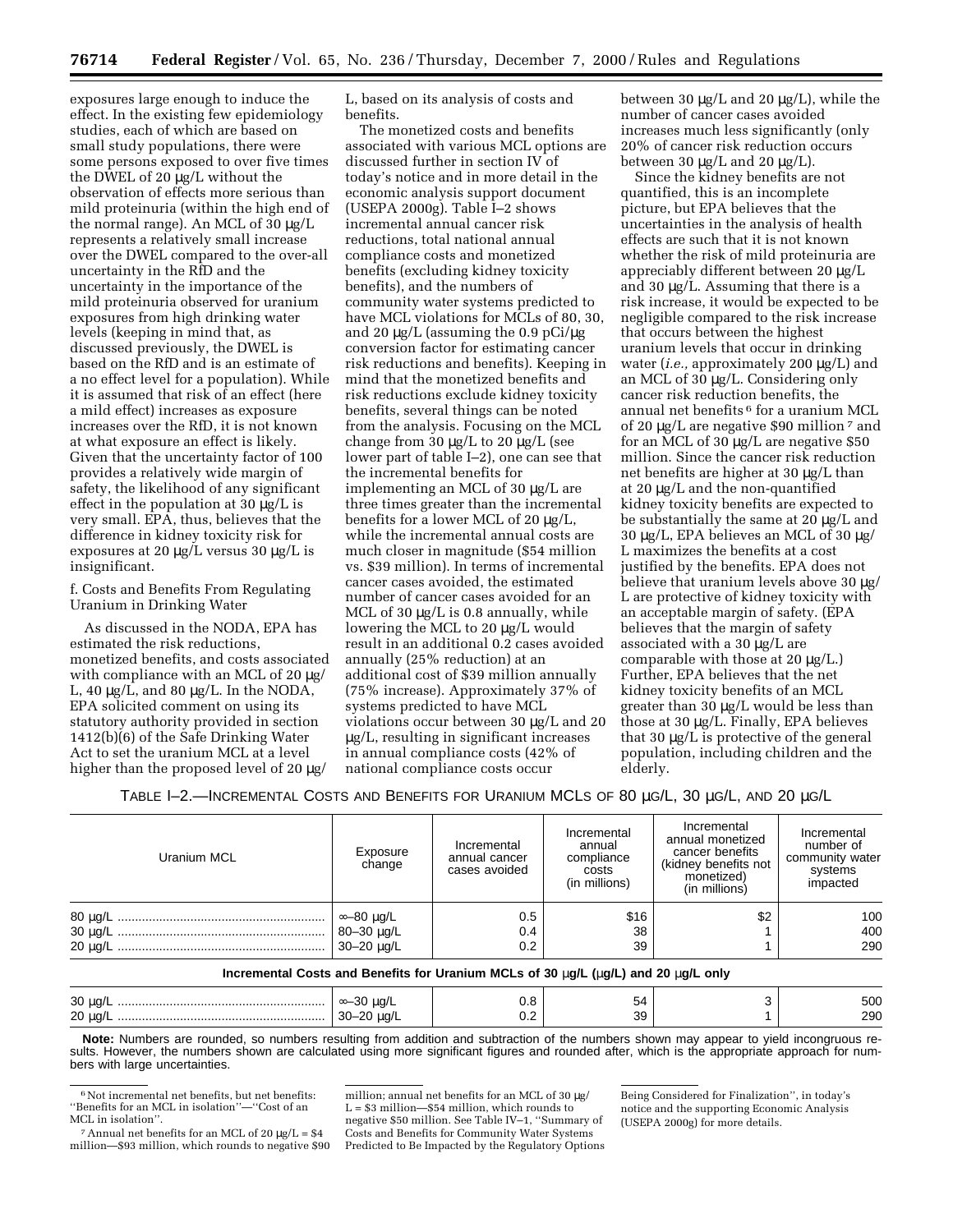g. Administrator's Decision To Promulgate MCL Higher Than Feasible Level

Based on the relatively modest annual cancer risk reductions and the expected modest kidney toxicity risk reductions between 30 µg/L and 20 µg/L (see Table I–2) and the high annual compliance costs for an MCL of 20 µg/L, the Administrator has determined that the benefits do not justify the costs at the feasible level. Furthermore, as previously described, the Administrator has determined that an MCL of 30 μg/ L maximizes the health risk reduction benefits at a cost justified by the benefits. In summary, this finding is based on the fact that potential uranium MCLs lower than 30 μg/L have substantially higher associated compliance costs and only modest additional cancer risk reduction and kidney toxicity benefits. EPA has not selected a higher MCL for several reasons. Higher uranium MCLs would still incur implementation and monitoring costs, with benefits greatly diminished because uranium does not occur significantly at levels much higher than 30 µg/L. Additionally, EPA believes that a uranium MCL of 30 µg/ L is appropriate since it is protective of kidney toxicity and cancer with an adequate margin of safety. We do not believe that MCL options higher than 30 µg/L afford a sufficient measure of protection against kidney toxicity.

Assuming a conversion factor of 0.9 pCi/µg, an MCL of 30 µg/L will typically correspond to 27 pCi/L, which has a lifetime radiogenic cancer risk of slightly less than one in ten thousand, within the Agency's target risk range of one in one million to one in ten thousand. EPA is aware that circumstances may exist in which more extreme conversion factors (> 1.5 pCi/ µg) apply. EPA does not have extensive data on these ratios at local levels, but believes these higher ratios to be rare. In these rare circumstances, uranium activities in drinking water may exceed 40 pCi/L. Although these concentrations are still within EPA's target risk ceiling of  $1\times10^{-4}$ , EPA recommends that drinking water systems subject to extreme pCi/µg conversion factors mitigate uranium levels to 30 pCi/L or less, to provide greater assurance that adequate protection from cancer health effects is being afforded.

In today's final rule, the Administrator is exercising her authority to set an MCL at a level higher than feasible (section 1412(b)(6)), based on the finding that benefits do not justify the costs at the feasible level (20 µg/L) and that the net benefits are

maximized at a level (30 µg/L) that is still protective of kidney toxicity and carcinogenicity with an adequate margin of safety. EPA believes that there are considerable non-quantifiable benefits associated with ensuring that kidney toxicity risks are minimized and has weighed these non-quantifiable benefits in its decision to exercise its discretionary authority under SDWA section 1412(b)(6).

In invoking the discretionary authority of section 1412(b)(6) to set an MCL level higher than feasible, the Agency is in compliance with the provisions of section 1412(b)(6)(B). This provision provides that the judgment with respect to when benefits of the regulation would justify the costs under subparagraph  $(6)(A)$  is to be made based on assessment of costs and benefits experienced by persons served by large systems and those other systems unlikely to receive small system variances (*e.g.* systems serving up to 10,000 persons). In effect, the costs to systems likely to receive a small system variance are not to be considered in judging the point at which benefits justify costs. Subparagraph (6)(B) also provides, however, that this adjusted assessment does not apply in the case of a contaminant found ''almost exclusively'' in ''small systems eligible'' for a small system variance. Because the contaminants addressed in today's rule are found almost exclusively in small systems and because the Agency has identified affordable treatment technologies for small systems that would need to comply with today's rule (*i.e.,* we do not contemplate granting small system variances), the Agency has not adjusted the proposed MCL pursuant to subparagraph (B).

#### h. California Drinking Water Regulation

Approximately one-third of the community water systems that are expected to be impacted by the uranium MCL are located in California. Thus, current and likely future practices of these systems is of particular interest. The State of California currently has a drinking water standard for uranium of 20 pCi/L (enforced as 35 µg/L), which it adopted in 1989. EPA has used comments and information from the State of California in considering its MCL for uranium. The California standard is based on the California Department of Health Services' 1989 estimate of the DWEL for kidney toxicity, 35 µg/L. While California has recently proposed revising its nonenforceable public health goal for uranium in drinking water, it is not currently known what the final estimate will be. In response to the NODA,

representatives of the California Department of Health Services commented that at uranium levels of 35 µg/L, most of its small water systems were able to use alternate sources of water (new wells) as a means of complying with the standard, but that 20 µg/L would lead to many of these small systems having to install treatment, which, because of waste disposal issues (*i.e.,* inability to safely dispose of hazardous radioactive wastes), could lead to a significant number of small systems being unable to come into compliance through treatment. EPA believes that these comments lend support to the choice of an MCL of 30 µg/L as being both protective of kidney toxicity and a standard that allows for significant use of non-treatment options by small systems, reducing the need for dealing with radioactive waste handling and disposal.

i. Summary of Major Comments on the Uranium Options

(1) Costs and Benefits of Uranium MCLs of 20, 40, and 80 µg/L or pCi/L: Most commenters stated that the benefits of an MCL of 20 µg/L or pCi/ L did not justify the costs and suggested that EPA should exercise its authority under SDWA section 1412(b)(6) to set an MCL higher than the feasible level. As discussed previously in this section, EPA agrees that the benefits of an MCL at 20 µg/L do not justify the costs and has exercised its SDWA authority by setting the uranium MCL at a level of 30 µg/L, a level at which EPA believes the benefits do justify the costs.

(2) The Calculation of the Safe Level for Uranium in Water: One commenter suggested that the use of 70 kg as the reference body mass with a ''90th percentile ingestion rate'' of 2 L/day will lead to a kidney toxicity DWEL that is more protective than the 90th percentile. EPA agrees that it is possible that 20 µg/L is more protective than the 90th percentile value for the general population. EPA has performed a preliminary Monte Carlo analysis of the safe level that replaces point estimates for consumption rate and body mass with distributions based on the available data. Based on this analysis the 90th percentile (for the general population) equivalent level could be as high as  $30 \mu g/L$ .

(3) Compliance Options for Small Systems for an MCL of 20 µg/L or pCi/ L: Several commenters stated that an MCL of 20  $\mu$ g/L or pCi/L would force small systems to install water treatment, rather than allowing other compliance options like installing new wells or blending water. The commenters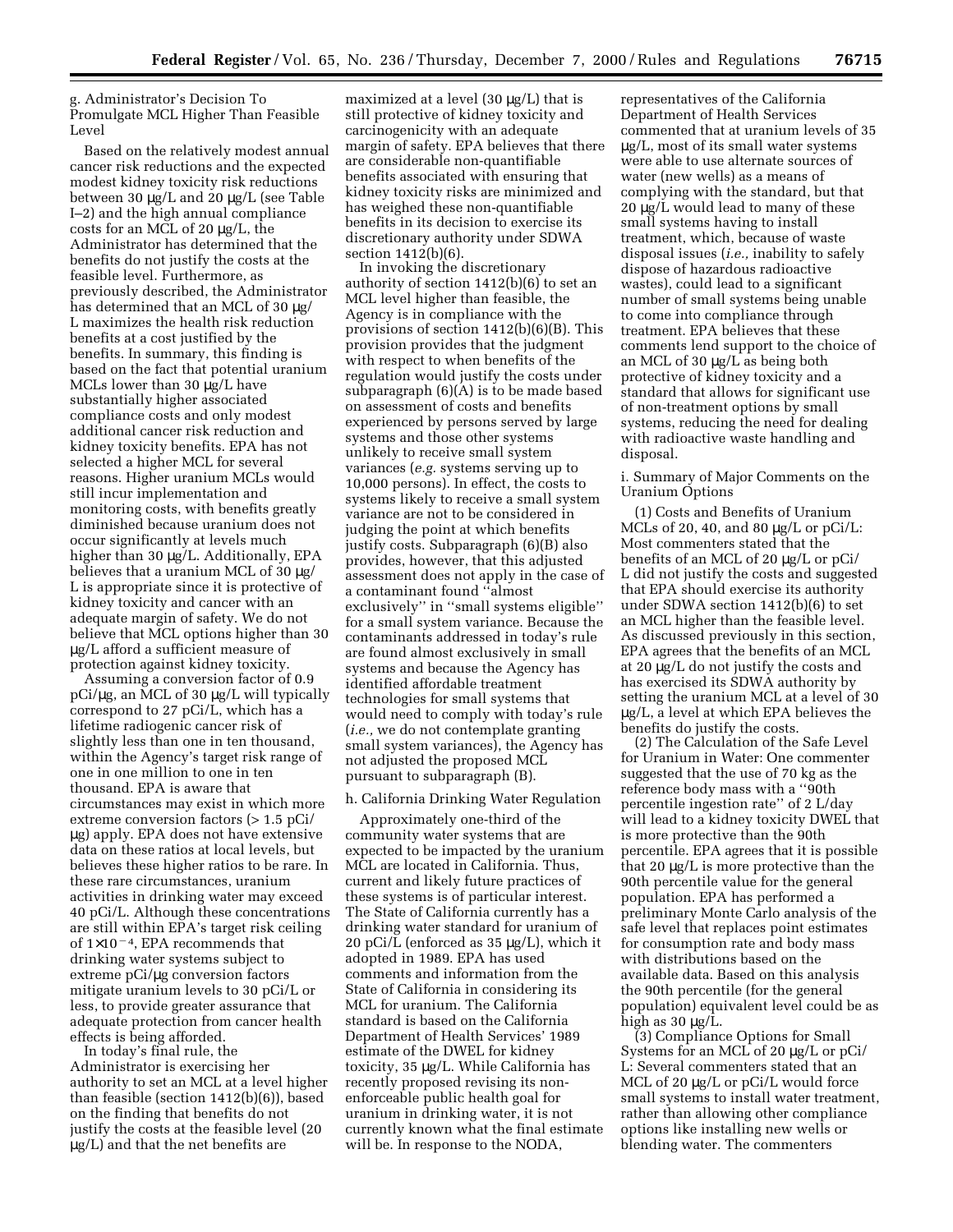suggested that an MCL of 20 µg/L or pCi/L would pose a significant hardship on small systems with little benefit, including significant costs and technical problems associated with waste disposal. Commenters also suggested that a higher MCL would allow a larger fraction of small systems to use compliance options other than treatment, most notably, new well installation. EPA agrees that a lower MCL does decrease the probability that some non-treatment options could be used, including new well installation and blending. EPA agrees that the benefits of the MCL of 20 µg/L or pCi/ L do not justify the costs and thus has chosen a higher MCL. EPA also believes that an MCL of 30 µg/L should allow a greater fraction of small systems to use non-treatment options for compliance, avoiding waste disposal issues and excessive treatment costs.

(4) The Use of a Dual Standard for Uranium: Commenters suggested that the use of a dual standard for uranium to ensure protectiveness of both kidney toxicity and carcinogenicity, *i.e.,* one in µg/L and one in pCi/L, would be unnecessarily complicated, since it would require that both uranium isotopic analyses and mass analyses be performed by each water system. EPA agrees that a dual standard would be unnecessarily complicated and has chosen a single standard expressed in µg/L that is protective of both kidney toxicity and carcinogenicity.

### 3. Retaining Beta Particle and Photon Radioactivity MCL

With today's rule, EPA is retaining the existing MCL for beta and photon emitters and the methodology for deriving concentration limits for individual beta and photon emitters that is incorporated by reference. The concentrations for these contaminants were derived from a dosimetry model used at the time the rule was originally promulgated in 1976. When these risks are calculated in accordance with the latest dosimetry models described in Federal Guidance Report 13, the risks associated with these concentrations, while varying considerably, generally fall within the Agency's current risk target range for drinking water contaminants of  $10^{-4}$  to  $10^{-6}$ . Accordingly, we are not changing the MCL for beta particle and photon radioactivity at this time.

We also are concerned that under the regulatory changes for the beta particle and photon radioactivity MCL proposed in 1991 8) the concentrations of many

individual radionuclides have associated lifetime cancer morbidity (and mortality) risks that exceed the Agency's target risk range. A newly proposed MCL expressed in mrem-ede could result in a more consistent risk level within the Agency's target risk range. However, in today's final rule, we are ratifying the current standard since it is protective of public health. At the same time, we believe a near future review of the beta particle and photon radioactivity MCL and the methods for calculating individual radionuclide concentration limits is appropriate. We intend to reevaluate the MCL under the authority of section 1412(b)(9) of the SDWA to ensure that the MCL reflects the best available science. This review will be performed as expeditiously as possible (expected to be 2 to 3 years).

Particular questions that we believe warrant examination as part of such a reevaluation process would include, but are not limited to, the following:

• What additional beta and photon emitters should be regulated?

• What is the appropriate aggregate MCL expression for this category of radionuclides?

• What new information concerning occurrence, analytical methods, health effects, treatment, costs, and benefits would have a bearing on this reevaluation?

• Is there an advantage to setting individual radionuclide concentration limits using a ''uniform risk level MCL''?

• If the basis of the current MCL changes, is there an advantage to and legal basis for setting concentration limits for individual beta particle and photon emitters within a guidance document that can be readily updated as scientific understanding improves?

• To what degree, in keeping with the provisions of sections 1412(b)(9) and  $1412(b)(3)(A)$ , can the existing methodology for calculating the concentration limits of individual beta and photon emitters be adjusted in accordance with the best available scientific models and information and still meet the requirement that revised regulations provide ''greater or equivalent protection to the health of persons''?

• How would any adjustments be reconciled with the requirement that MCLs be set ''as close as feasible'' to MCLGs?

Finally, we note that there should be no assumption, from the outset of this reevaluation, that the process will necessarily lead to a different set of

individual beta and photon emitter concentration limits than those that result from the methodology incorporated by reference in the current and final rule. This reevaluation will involve a complicated set of legal, regulatory, and technical information that will need to be carefully considered.

a. Summary of Major Comments Regarding the Decision To Retain the Current Beta Particle and Photon Radioactivity MCL

Of the 70 commenters who responded to the April 21, 2000 NODA, approximately 14 commented on the MCL for beta particle and photon radioactivity. The commenters represented Federal agencies, State governments, local governments, water utilities, water associations, nuclear institute representatives and public interest groups. Seven commenters support EPA's proposal to retain the current MCL and several of these commenters agreed that it was appropriate to review the standard under the six year review process 9. The commenters that supported EPA's proposal to maintain this MCL felt there was no appreciable occurrence of manmade beta emitters in drinking water, so it was not a pressing public health concern to revise the MCL. Several of these commenters also felt it was appropriate to delay action on lead-210 until more occurrence information becomes available.

Three of the 14 commenters objected to EPA's proposal to retain the current standard and to defer re-evaluation to the statutorily required six year process. These commenters felt that the Agency should propose to update the models used as the basis for the MCL on a shorter time-frame than the six year review process. The commenters felt that deferring the reevaluation of beta/ photons to the six year review process would increase and perpetuate the uncertainty involved with standards which are used in waste management and cleanup decisions. One commenter pointed out that most DOE sites with

<sup>8</sup> 4 mrem ede with a look-up table of concentrations different from those calculated using

the current MCL and the methodology incorporated by reference in the current rule.

<sup>9</sup>Six Year Review Process—Under the Safe Drinking Water Act (SDWA), the U.S. Environmental Protection Agency (EPA) must periodically review existing National Primary Drinking Water Regulations (NPDWRs) and, if appropriate, revise them. This requirement is contained in section 1412(b)(9) of SDWA, as amended in 1996, which reads, ''The Administrator shall, not less often than every 6 years, review and revise, as appropriate, each national primary drinking water regulation promulgated under this title. Any revision of a national primary drinking water regulation shall be promulgated in accordance with this section, except that each revision shall maintain, or provide for greater, protection of the health of persons.''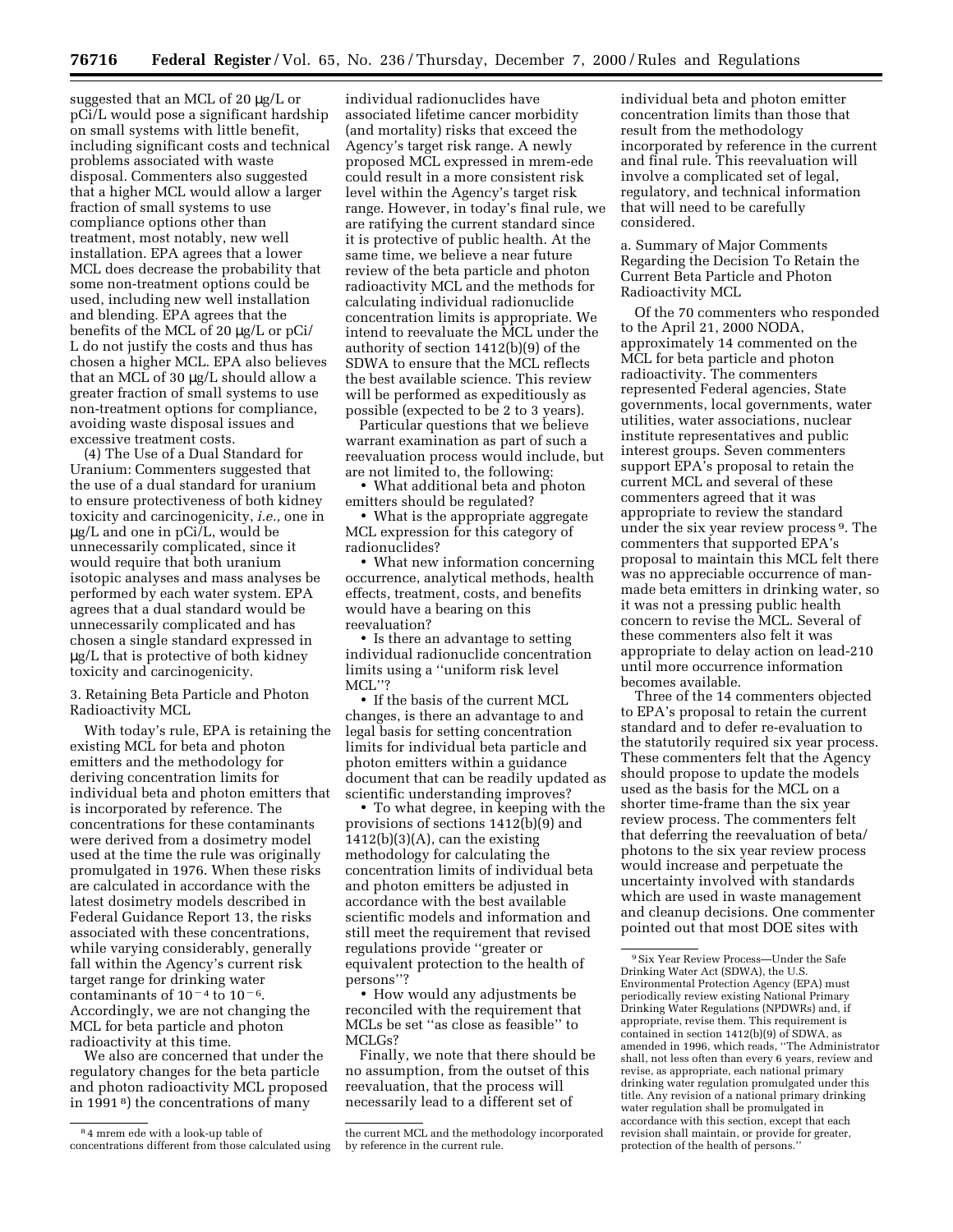radiological contamination are moving towards the final Record of Decision (ROD) stage (as required as part of site clean-up under the Superfund Program). The commenter felt that delaying the reevaluation of this MCL until the next six year review process (2002–2008) would occur after most RODs were already in place and it would be too late to incorporate a new MCL into the RODs. The commenter further stated that some ROD commitments will be using clean up standards based on the 1976 values and if the standards are eventually relaxed, the committed RODs (which were based on the 1976 values) will be extremely expensive and may not be justifiable. EPA agrees that review of the MCL for beta particle and photon radioactivity is a priority and, as previously discussed in this section, the Agency intends to review this standard within the general time frame established for the U.S. Department of Energy's (DOE) submission of the licensing application for the Yucca Mountain site.

4. Retaining the Current Gross Alpha Particle Activity MCL

In 1991, EPA proposed excluding radium-226 from adjusted gross alpha particle activity, which is currently defined as the gross alpha particle activity result minus the contributions from uranium and radon (in practice, it is not necessary to exclude radon, since it volatilizes before analysis). The 1991 proposal to increase the combined radium-226/-228 MCL from 5 pCi/L combined to 20 pCi/L each made the adjusted gross alpha definition necessary, since the radium-226 MCL exceeded the adjusted gross alpha particle activity MCL. Besides addressing this inconsistency, at the time EPA believed that the unit risk from radium-226 was small enough that the change in the definition of adjusted gross alpha particle activity would not result in a significant change in health protectiveness. As discussed in the NODA, the 1991 risk analysis was based on the EPA RADRISK model, which is now outdated.

The most current risk analyses are based on FGR–13, discussed previously in today's preamble and in detail in the NODA and its Technical Support Document. These new radionuclide cancer risk coefficients greatly improved health effects analyses indicate that the unit risk from radium-226 is too significant to exclude radium-226 from adjusted gross alpha particle activity without an appreciable loss in health protectiveness. For this reason, today's rule does not change the definition of

adjusted gross alpha from the current rule.

Also, as discussed in the NODA, further occurrence data will be collected for polonium-210 and radium-224 (discussed in more detail next) and, based on findings, EPA may propose in the future to address these and/or other contaminants that contribute to gross alpha particle activity through changes to the definition of adjusted gross alpha particle activity. Regardless of the findings concerning polonium-210 and radium-224 occurrence, the gross alpha particle activity standard will be reviewed under the required six year regulatory review process.

a. Summary of Major Comments Regarding the Decision to Retain the Current Definition of the (Adjusted) Gross Alpha Particle Activity MCL

Of the 70 commenters who responded to the April 21, 2000 NODA, approximately 23 commented on issues regarding the gross alpha particle activity MCL and/or whether or not to regulate polonium-210 and/or radium-224 separately. The summary of the comments regarding radium-224 is discussed further in the next section. The commenters represented State governments, local governments, water associations, water utilities, associations of elected officials and public interest groups. Of these 23 commenters, 14 stated that EPA should not regulate polonium-210 and/or radium-224 separately. Some commenters felt either the occurrence of these radionuclides is rare in water supplies or they felt that not enough occurrence data was available to warrant separate limits. EPA agrees that occurrence information should be collected before proposing separate standards. Commenters felt that occurrence information should be gathered under an unregulated contaminant monitoring mechanism, which EPA is doing in the case of polonium-210. Only one commenter supported an immediate separate standard for polonium-210 and quick gross alpha particle activity analysis to ensure that radium-224 was included in gross alpha particle activity measurement. EPA points out that a proposal would be necessary for such actions and that a proposal would require adequate occurrence information. Of those commenters who commented on retaining the current definition of the gross alpha particle activity MCL, including radium-226, most supported retaining the standard as is. However, three commenters stated that radium-226 should not be included in the gross alpha particle activity MCL, since it is already regulated in the

combined radium-226/-228 standard. EPA points out that the contribution from radium-226 to the over-all risk from gross alpha particle activity is significant and that removing it would reduce the health protectiveness of the gross alpha particle activity standard. Also, two commenters felt that gross alpha particle activity should only be used as a screening tool (versus a standard) since the commonly occurring alpha emitting radionuclides are already covered under other standards. EPA points out polonium-210 is not regulated under any other standard at this time. The gross alpha particle activity standard will be reviewed under six year review and these and other considerations will be taken into account.

### 5. Further Study of Radium-224

As discussed in section I.C., recent studies show that there is a positive correlation between radium-228 and radium-224 (correlation coefficient of 0.82, approximately 1:1). This correlation means that in most situations in which a system has high radium-224 levels, it will also have high radium-228 levels and, with a less degree of certainty, high radium-226 levels. More details on this relationship, including the summary statistics, can be found in the NODA and its Technical Support Document (USEPA 2000e and 2000h). The expected result of these correlations is that high radium-224 levels will be mitigated by enforcement of the combined radium-226/-228 MCL, keeping in mind that treatment for radium does not differentiate between the different isotopes. Since radium-228 is estimated to be eight times more radiotoxic than radium-224, it appears that radium-224 may not be a pressing public health concern compared to the co-occurring regulated contaminant radium-228. The Agency plans to collect additional national occurrence information for radium-224, which may involve coordination with the USGS, and will evaluate whether future regulatory action or guidance is necessary. Radium-224 occurrence data collection activities are not as high a priority as addressing other radionuclide commitments such as the review of the beta particle and photon radioactivity MCL.

For several reasons, a change in the gross alpha particle activity holding time has been determined to be an inappropriate regulatory solution. First, the uncertainty in the national occurrence data does not allow EPA to determine the number of systems out of compliance with the gross alpha particle activity standard due to radium-224 if a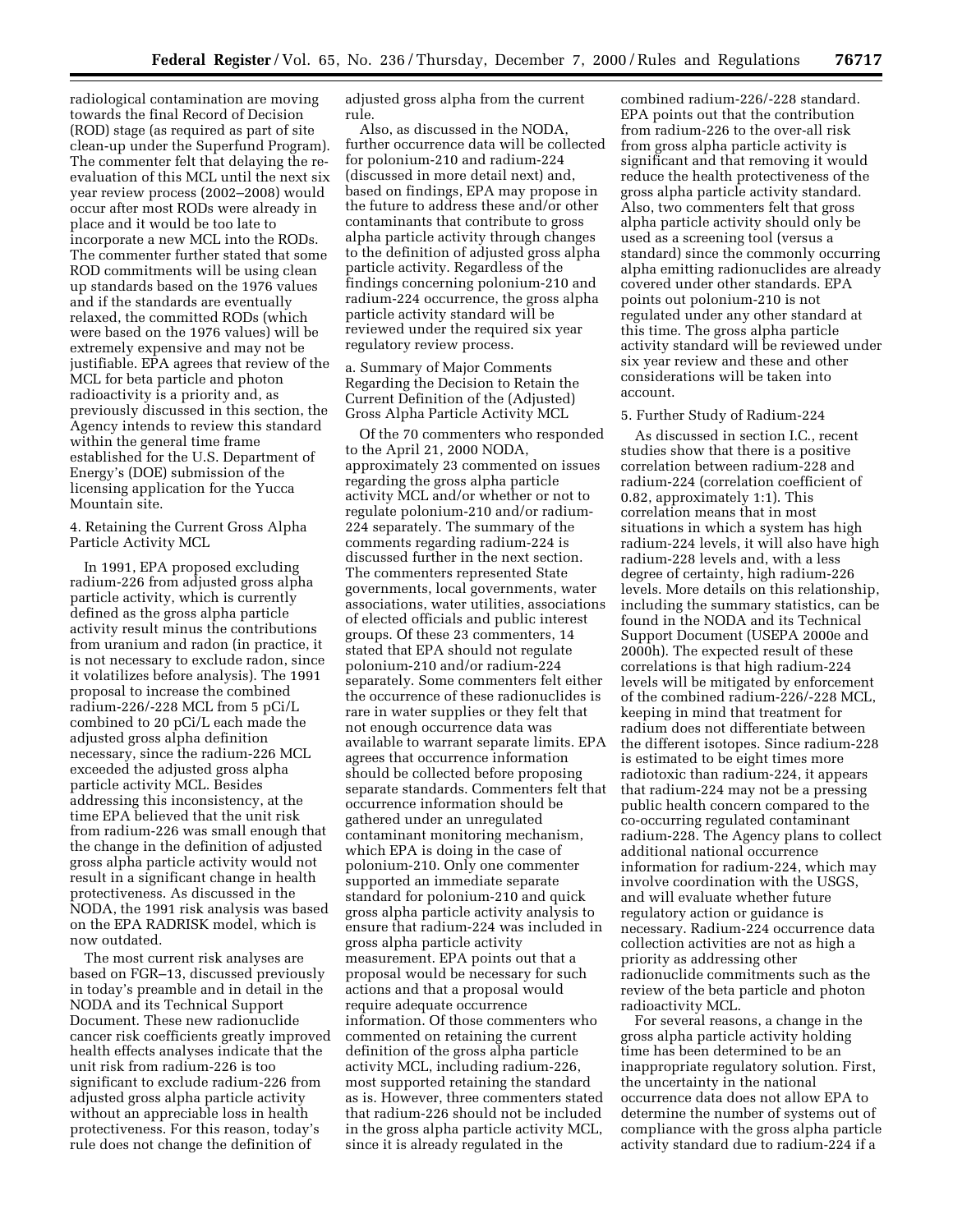48–72 hour holding time is required. Since this change may result in a significant number of systems out of compliance with the current gross alpha particle activity MCL, EPA would need to issue a proposed amendment before making such a change. Such a proposal would require national level occurrence data for radium-224 in drinking water. Since EPA's next course of action is to collect such data to determine if a proposal is needed, EPA believes that this course of action is the appropriate one.

a. Summary of Major Comments on Radium-224

(1) The Use of a Short Gross Alpha Particle Activity Sample Holding Time to Measure Radium-224: Several commenters stated that the use of a short gross alpha sample holding time to measure radium-224 would raise technical difficulties and would be costly. Several commenters stated that there was not enough information to warrant a change to the gross alpha holding time or to regulate radium-224

separately. EPA agrees with this comment and, as stated in the Notice of Data Availability (NODA; USEPA 2000e), will not change the gross alpha holding time or regulate radium-224 separately in today's final rule. Some commenters stated that it would not be appropriate to change the holding time or to issue a separate standard in the final rule without a proposal. This is in agreement with what the Agency stated in the NODA.

(2) The Need to Regulate Radium-224: One commenter suggested that the radium-224 cancer mortality risk coefficient from Federal Guidance Report-13 (FGR–13) warranted a health concern and warranted regulating radium-224. While EPA agrees that radium-224 is a health concern, the radium-224 cancer mortality unit risk is eight times less than the radium-228 cancer mortality unit risk. In other words, it would take 40 pCi/L of radium-224 to present an equal cancer mortality risk as 5 pCi/L of radium-228. Since the correlation between radium-224 and radium-228 is approximately

one-to-one (1:1) in the areas known to be of concern, one would typically expect to find 5 pCi/L of radium-224 associated with 5 pCi/L of radium-228. Since radium-226 and radium-228 also significantly co-occur, EPA believes that in most situations in which radium-224 occurs it would be present at levels lower than 5 pCi/L for systems in compliance with the combined radium-226/-228 standard. Table I–3 shows the predicted increase in risk for water systems in areas in which radium-224 is known to co-occur with radium-228, assuming a 1:1 correlation. This table shows that the presence of radium-224 increases the over-all combined radium risk by 5%–13%, depending on the relative contributions of radium-226 to radium-228 to the MCL of 5 pCi/L. EPA believes that this situation indicates that radium-224 may be of concern in some areas, but also believes that collecting data to determine if radium-224 is of national concern is the appropriate next step for determining if radium-224 should be regulated separately.

TABLE 1–3.—TYPICAL INCREASE IN COMBINED RADIUM RISK DUE TO PRESENCE OF RA-224 FOR WATER SYSTEMS WITH COMBINED RA-226/-228 LEVELS OF 5 PCI/L, ASSUMING A 1:1 CORRELATION OF RA-224 AND RA-228

| Ra-226 (pCi/L) | Ra-228 (pCi/L) | Ra-224 (pCi/L) | Percent increase in risk due to<br>presence of Ra-224 |
|----------------|----------------|----------------|-------------------------------------------------------|
|                | ວ              |                | 0%<br>5%<br>8%<br>10%<br>12%<br>13%                   |

6. Entry Point Monitoring and the Standardized Monitoring Framework

The changes to the existing distribution system-based monitoring scheme proposed in 1991 are promulgated in today's final rule. New monitoring must be performed at entry points to the distribution system, which is meant to ensure that all customers are protected by the radionuclides NPDWRs. The 1976 monitoring scheme ensured that ''average customers'' were protected, but did not ensure that all customers were served by water at or below the MCL for the various radionuclides.

While EPA is finalizing a change to the point of compliance from a representative distribution system sampling point to all points of entry to the distribution system, EPA realizes that unless data grandfathering is allowed, many systems will have to reestablish monitoring baselines that have been established for many years. The ''monitoring baseline'' refers to the

average contaminant level analytical result that is used for determining the future monitoring frequency. For this reason, EPA is allowing primacy entities (States, Tribes, and other) the option of developing data grandfathering plans that are suited to their individual situations (*e.g.,* occurrence patterns, water system configurations, and other factors) as a part of their primacy packages. This situation will allow primacy entities flexibility to grandfather historical data for determining future monitoring frequencies, while allowing EPA oversight of the process to ensure that the goal of having each entry point in compliance with the MCLs is met. Since future monitoring will be conducted at each entry point, this approach will ensure that compliance is achieved at every entry point.

The new requirements for uranium and radium-228 will mean that initial monitoring baselines for determining future monitoring frequencies will need to be established. Only community water systems that have gross alpha particle activity screening levels greater that 15 pCi/L will be required to monitor for uranium. Thus, many systems will be able to use historical gross alpha data to determine future monitoring frequency under the uranium standard. And, since the current monitoring requirements for gross alpha particle activity already require systems with gross alpha particle activity levels greater than 15 pCi/L to quantify uranium levels (to subtract out the uranium contribution to the gross alpha particle activity), EPA expects that many of these water systems will also be able to grandfather historical uranium data. Given this situation, EPA does not expect uranium monitoring requirements to be overly burdensome to community water systems or drinking water programs.

Community water systems without historical radium-228 data (expected to be those with gross alpha particle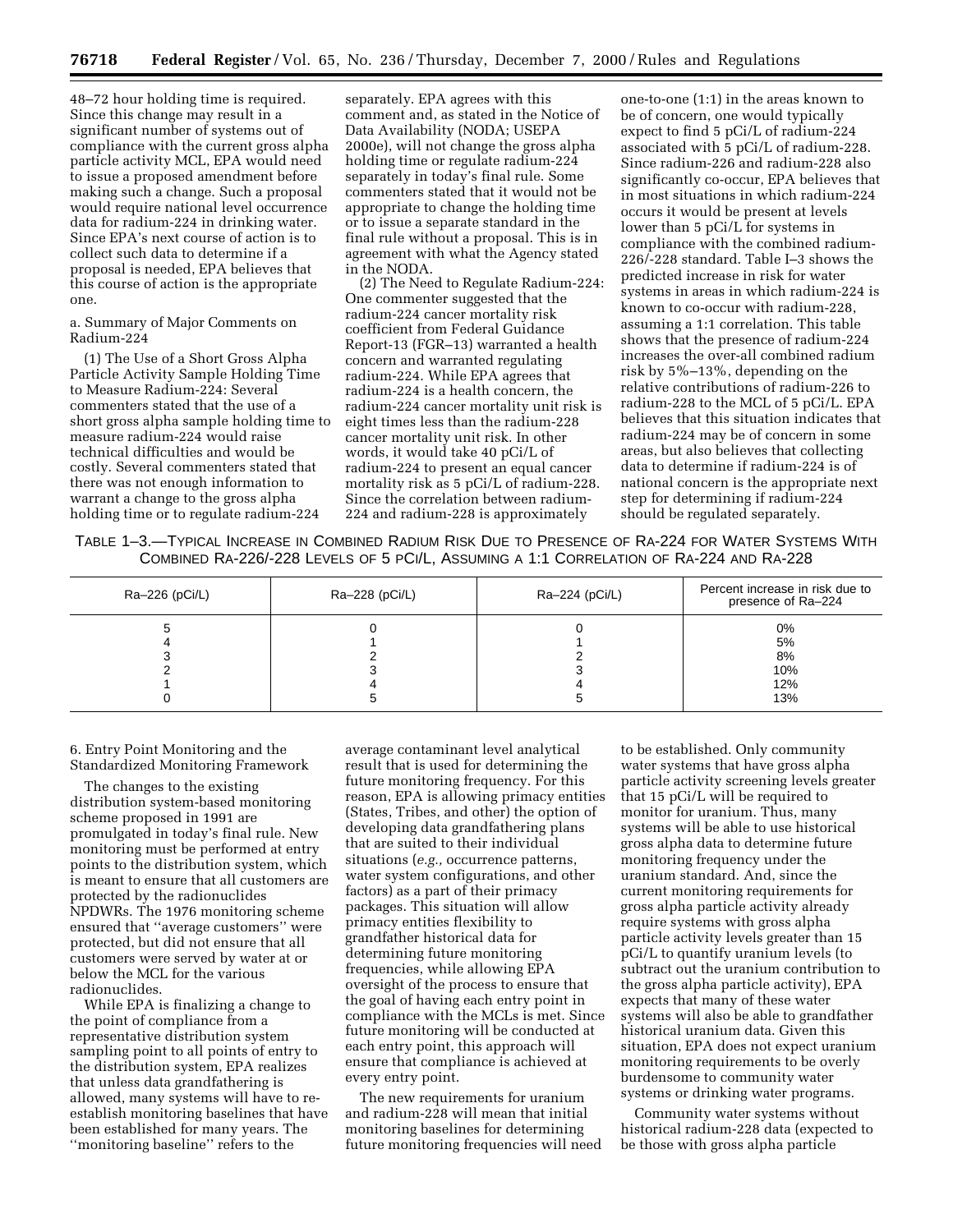activity levels less than 5 pCi/L and radium-226 levels less than 3 pCi/L) will need to establish an initial monitoring baseline to determine future monitoring frequency. Four consecutive quarterly samples will be required to establish this baseline. However, States and Tribes may waive the last two quarterly samples and determine the initial monitoring baseline on the first two samples if the results for the first two samples are below the detection limit (1 pCi/L), which would be considered a non-detect and would be reported as ''zero'' (this discussion assumes that radium-226 levels are also non-detects and are reported as zero). Systems with non-detects for radium-228 and radium-226 would have to monitor once every nine years after the initial monitoring period. Other monitoring requirements are discussed in section I.J.

7. Separate Monitoring for Radium-228 and Change to Systems Required To Monitor for Beta Particle and Photon Radioactivity

Separate monitoring for radium-228, proposed in 1991, is promulgated in today's rule. The need for separate monitoring of radium-228 is supported by the occurrence studies supporting the 1991 proposal and new occurrence studies (USEPA 2000e and i), which indicate that the 1976 radium-228 screens are not robust. Since the unit risks for radium-228 are higher than for radium-226 (described in the NODA and its Technical Support Document, USEPA 2000e and h), EPA believes that separate monitoring for radium-228, as proposed in 1991, is essential to enforcing the combined radium-226/- 228 standard.

In addition, today's rule eliminates the previous requirement that all surface water systems serving more than 100,000 persons must monitor for beta particles and photon radioactivity. Beta particle and photon radioactivity monitoring will be performed only by community water systems designated by the State as ''vulnerable'' or ''contaminated''. In 1976, the Agency was concerned about nuclear fallout contaminating surface water sources. The Agency anticipated that large surface water systems (*i.e.* systems serving greater than 100,000 persons) would be vulnerable to becoming contaminated by nuclear testing activities. Therefore, the radionuclides regulation required all surface water systems serving more than 100,000 persons and any other systems determined by the State to be vulnerable to monitor for beta and photon emitters.

Since that time above-ground testing of nuclear weapons has been banned, and sources of man-made radiation are not expected, thus, large surface water systems are not automatically vulnerable to beta and photon emitters. As a result, the Agency has reevaluated the 1975 approach, and in today's rule, as proposed in 1991, is removing the requirement for all large surface water systems to monitor for beta and photon emitters, unless they have been designated as vulnerable by the State. The Agency believes that States are in the best position to determine which systems are vulnerable to beta and photon emitters. The EPA is also encouraging States to reevaluate a system's vulnerability to beta photon emitters when conducting source water assessments and provide immediate notification to those systems that have been deemed vulnerable.

8. Future Actions Regarding the Regulation of Radionuclides at Non-Transient Non-Community Water Systems

EPA will not regulate NTNC water systems with today's rule, but may propose to do so in the future. As described in the NODA (USEPA 2000e), EPA considered regulating non-transient non-community (NTNC) water systems for today's final rule, as proposed in 1991. The NODA also described EPA's analysis of the risks faced by customers of NTNC water systems, potential risk reductions, and compliance costs. EPA stated that several options were being considered for finalization: (1) Not regulating NTNC water systems; (2) regulating all NTNC water systems under the same requirements faced by CWSs; (3) regulating targeted NTNC water systems, based on occurrence potential, typical lengths of exposure, the age distribution of typical customers, and other factors; (4) issuing guidance recommending that States require that targeted NTNC systems monitor, and in some cases, mitigate to acceptable levels.

EPA's rationale for not regulating NTNC water systems at this time is based upon consideration of several factors. EPA summarized the results of a conservative Monte Carlo analysis of risks at NTNC water systems in the NODA and discussed the analysis in more detail in its Technical Support Document (USEPA 2000h). After evaluating the available information and the various comments on the NODA, EPA does not believe that exposure to radionuclides by consumers of water from NTNC systems poses an unacceptable health risk. This conclusion is based on consideration of

the total pattern of exposure of individuals, considering their consumption of both NTNC water and water from other types of water systems. However, EPA's information for these radionuclides is limited and will be the subject of additional future analyses and reevaluation, together with any new data that can be obtained.

In the immediate future and in consultation with the National Drinking Water Advisory Committee (NDWAC), EPA will further evaluate various approaches to regulating NTNCs generally (including radionuclides). This further analysis will involve examination of additional data and information and will include further analysis of a full range of possible options. In this evaluation, EPA will consider risk analyses for adults and children, occurrence patterns, the national distribution of NTNC water systems, and other factors. In determining the appropriate action, EPA will consider the issue of consistency between the various regulations for chronic contaminants applicable to NTNC water systems, including future rules.

a. Summary of Major Comments on NTNCWSs and EPA Responses

Of the 70 commenters who responded to the April 21, 2000 NODA, approximately 31 commented on the issue of NTNC water systems and the options presented in the NODA. About 75 percent of these 31 commenters oppose regulation of NTNC water systems. While several of the commenters felt that EPA should only require targeted monitoring, many commenters felt that monitoring of NTNC water systems should be left to the discretion of the States. A few commenters felt that EPA should treat NTNC water systems like CWSs and require regulation and some commenters felt partial coverage of targeted NTNC water systems would be appropriate.

Those opposed to the regulation of NTNC water systems felt the cost/ benefit and risk analyses presented in the NODA did not support a requirement to regulate. Some of those opposed to regulating NTNC water systems believe EPA needs to gather more information about the occurrence of radionuclides, the amount and percentage of water consumed, and the duration of exposure at NTNC water systems. Many commenters felt that EPA should allow States the flexibility or discretion to determine whether or not to regulate NTNC water systems and leave it to the States to target specific NTNC water systems. Some commenters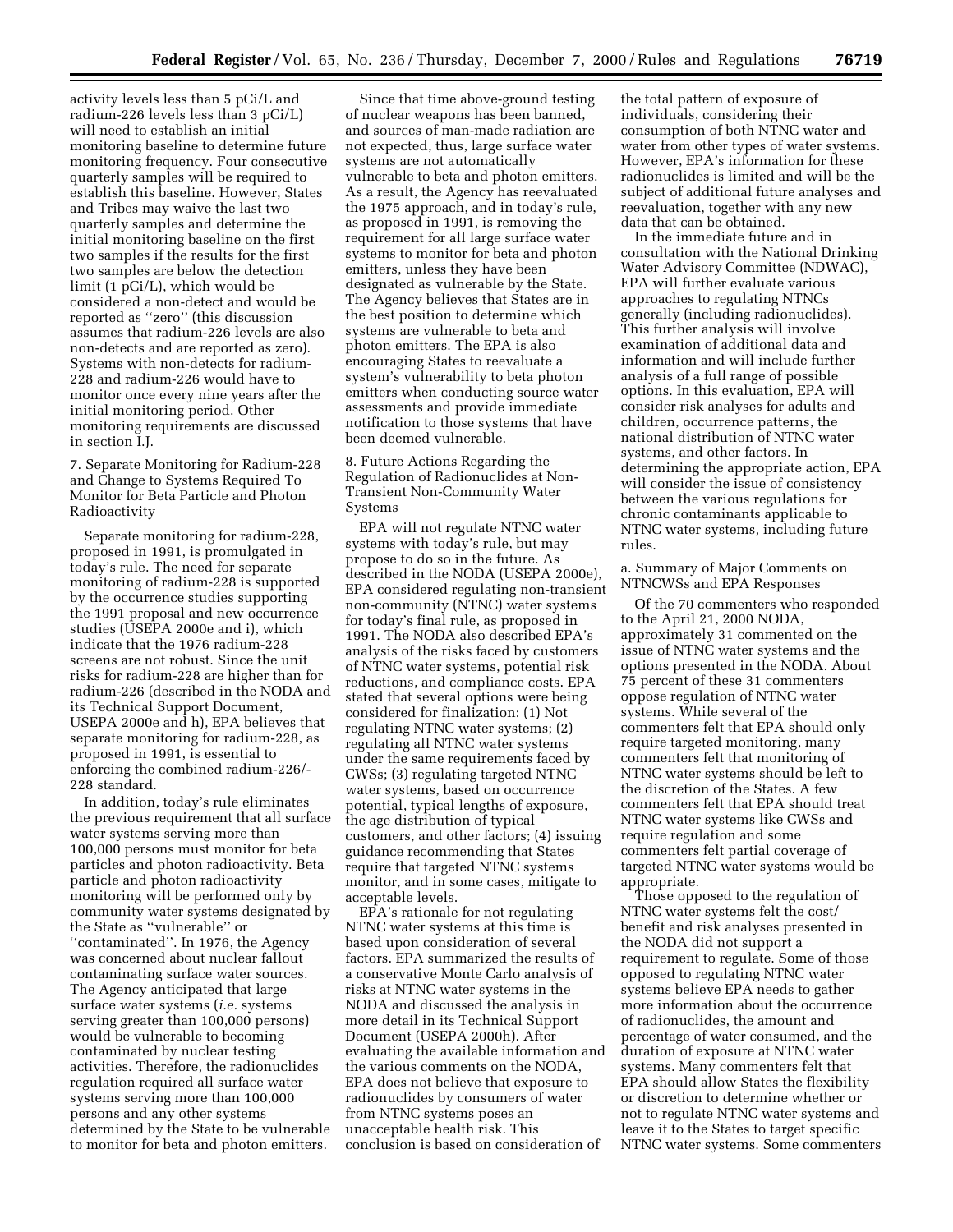suggested that EPA issue guidance that recommends targeted NTNC water systems monitor and meet the CWS MCLs. In addition, some commenters stated that EPA should be consistent in all their rules when considering whether or not to regulate NTNC water systems. EPA believes that all of these comments have merit and that the regulation of radionuclides at NTNC water systems deserves further evaluation along with an analysis of additional data and information. If EPA proposes to regulate NTNC water systems in the future, stakeholders will have future opportunity to comment. Regarding State discretion, States may at any time choose to regulate NTNC water systems, either under a targeted rule or otherwise.

### *E. What Are the Health Effects That May Result From Exposure to Radionuclides in Drinking Water?*

Radioactive drinking water contaminants differ from one another in ways that determine their harmfulness. Each radionuclide has a particular halflife and emits characteristic forms of radiation (alpha particles, beta particles, and/or photons). A radionuclide's halflife and concentration determine its radioactivity, *i.e.,* the number of radioactive ''decay events'' that occur in a particular unit of time. These factors, concentration, half-life, form of radioactive decay, and radiation energy, all determine a particular radionuclide's potential for impacting human health. For a discussion of half-life and the different forms of radioactive decay, see Appendix I (''Fundamentals of Radioactivity in Drinking Water'') to the Radionuclides NODA's Technical Support Document (USEPA 2000h).

The potential for harmful health effects from exposure to radioactive compounds results from the ability of ionizing radiation to chemically change the molecules that make-up biological tissues (*e.g.,* stomach, liver, lung) through a process called ''ionization.'' The radiation (alpha and beta particles and photons) emitted by radionuclides is called ''ionizing radiation'' because the radiation has sufficient energy to strip electrons from nearby atoms as they travel through a cell or other material. Ionization may result in significant chemical changes to biologically important molecules. For example, ionizing radiation can damage important molecules like DNA. DNA is the elementary building block for genes and the chemical that carries genetic information involved in many fundamental biological processes. Damage to the DNA of an individual gene may cause the gene to mutate,

changing a cell's genetic code. Such mutation can lead to cancer. Since ionizing radiation may damage genes, it can adversely affect individuals directly exposed as well as their descendants. While much of this cellular damage is repaired by the body, restoring proper biological functions, the net result of an increase in exposure to ionizing radiation is an increase in the risk of cancer or harmful genetic mutations that may be passed on to future generations. (See, EPA's fact sheets on ionizing radiation and associated health effects at http://www.epa.gov/radiation/ ionize.htm and in the record of this final rulemaking; (USEPA 1998a and1998c)).

Alpha emitters and beta/photon emitters differ in the magnitude of their biological effects. Alpha particles interact very strongly with matter (*e.g.,* human tissues), transferring their energy through these interactions. Beta particles interact less strongly, which allows them to travel further through tissue before being absorbed. The difference of interest is in the concentration of tissue damage. Alpha particles may damage many molecules over a short distance, while beta particles may damage molecules spread out over a greater distance. The actual number of potentially damaged molecules depends upon the energy of the alpha particle or beta particle (which differs between individual alpha emitters and beta emitters). Photon emissions may also interact with tissues, but they interact over much longer distances (they can pass through the body entirely). Exposure to any of these forms of radiation increases the risk of cancer.

All people are chronically exposed to background levels of radiation present in the environment. Many people also receive additional chronic exposures, including exposure to radionuclides in drinking water, and/or relatively small acute exposures, for example from medical X-rays. For populations receiving such exposures, the primary concern is that radiation could increase the risk of cancers or harmful genetic effects.

The likelihood of developing cancer or genetic mutations from short-term exposure to the concentrations of radionuclides found in drinking water supplies is negligible. However, longterm exposures may result in increased risks of genetic effects and other effects such as cancer, precancerous lesions, benign tumors, and congenital defects. For example, an individual that is exposed to relatively high levels of radium-228 (*e.g.,* 20 pCi/L) in drinking water over the course of a lifetime is projected to have a significantly

increased chance of developing fatal cancer (roughly a one in one thousand increased risk if exposed to radium-228 at 20 pCi/L over a lifetime of 70 years).

The probability of a radiation-caused cancer or genetic effect is related to the total amount of radiation accumulated by an individual. Based on current scientific models, it is assumed that any exposure to radiation may be harmful (or may increase the risk of cancer); however, at very low exposures (*e.g.,* drinking water exposures below the MCL), the estimated increases in risk are very small and uncertain. For this reason, cancer rates in populations receiving very low doses of radiation may not show increases over the rates for unexposed populations.

For information on effects at high levels of exposure, scientists largely depend on epidemiological data on survivors of the Japanese atomic bomb explosions and on people receiving large doses of radiation for medical purposes. These data demonstrate a higher incidence of cancer among exposed individuals and a greater probability of cancer as the exposure increases. In the absence of more direct information, that data is also used to estimate what the effects could be at lower exposures. Where questions arise, scientists extrapolate from information obtained from cellular and molecular studies, but these extrapolations are acknowledged to be only estimates. Professionals in the radiation protection field prudently assume that the chance of a fatal cancer from radiation exposure increases in proportion to the magnitude of the exposure.

In the case of uranium in drinking water, we must consider not only carcinogenic health effects but also damage to the kidneys that may result from ingestion. When uranium radioactively decays in the body, it results in increased cancer risks. However, natural uranium isotopes have long half-lives, which means that uranium tends to persist in the body until it is excreted or stored in tissue. As discussed in detail in the Notice of Data Availability (USEPA 2000e), its Technical Support Document (USEPA 2000h), and the Toxicological Review of Uranium (USEPA 2000b) this persistent uranium may result in kidney toxicity. See section I.D.2 for a brief summary of kidney (renal) function and uranium toxicity.

### 1. Major Comments

Most comments on Health Effects related to three areas of risk estimation: (1) The use of a linear, non-threshold model, (2) not finding a threshold for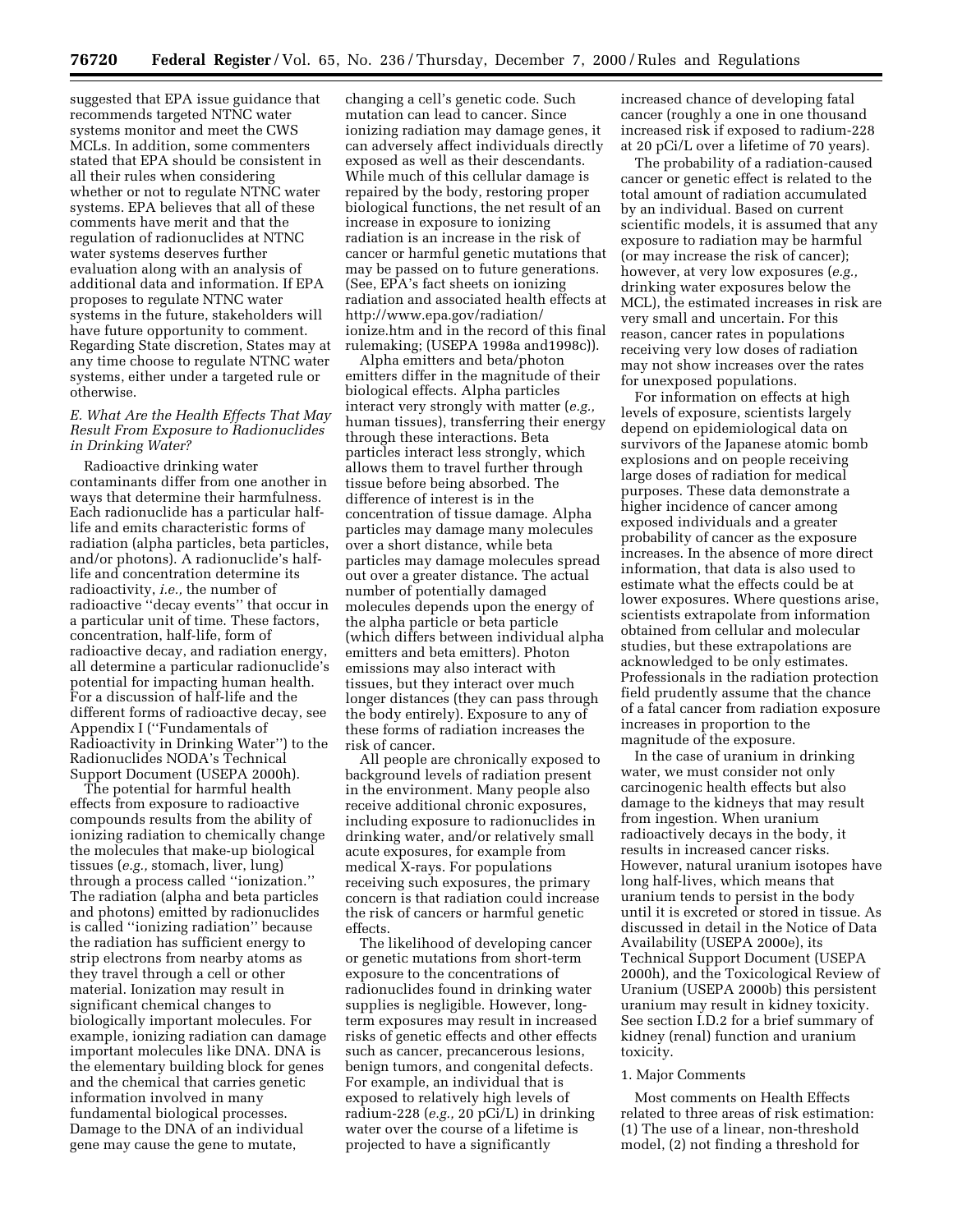radium, and (3) not promoting claimed beneficial effects of ionizing radiation.

a. Linear Non-threshold Model: Some commenters suggested that the Agency abandon the linear nonthreshold (LNT) model it employs to estimate radiation induced carcinogenesis. They suggest a new paradigm should be used.

The Agency disagrees and believes its position is based on weight of evidence and support from national and international groups of experts interested in radiation protection. EPA classifies all radionuclides as Group A (known human) carcinogens. This classification is based on the considerable weight of epidemiological evidence that exposure to high doses of ionizing radiation causes cancer in humans and on the fact that all radionuclides emit ionizing radiation. Radiation has been shown to induce unique DNA damage, mutations, and transformation of cells in culture. The monoclonal nature of cancers is evidence that a single ''wild'' cell can give rise to a cancer. For alpha particles, it has been shown experimentally that a single alpha passing through a cell is sufficient to induce a mutational event; there are strong theoretical reasons to expect that the same is true for low energy transfer (LET) radiation such as gamma rays. Since a single particle traversal of a cell is the minimum event for radiation exposure, a prudent assumption is that there is no threshold for radiation induced mutations.

To estimate radiogenic cancer risks and to regulate low-dose radiation exposures from continuous intakes of radionuclides in environmental media, EPA uses a linear, non-threshold (LNT) dose-response model. The LNT model permits direct extrapolation of low-dose cancer risks from high-dose exposures allowing for adjustments, as needed, for differences in radiation quality, dose rate, and exposed populations, including such factors as age at exposure, time since exposure, baseline cancer rates, and gender and assumes that there is no threshold for effects; *i.e.,* it is assumed that exposure to any amount of radioactivity has a finite potential to induce cancers in humans. As noted above, support for the LNT model comes in part from the linear dose-response relationships observed for most types of cancers in the intermediate- to high-dose range for atomic bomb survivors, and from results of molecular and cellular studies. Several such studies have shown that a single radiation track traversing a cell nucleus can cause unrepaired or misrepaired DNA lesions and chromosomal aberrations. Other studies have shown that DNA lesions and

chromosomal aberrations can lead to cancer. From these studies, it is assumed that the probability of DNA damage and carcinogenesis is linearly proportional to the dose.

EPA's application of the LNT model to estimate and regulate cancer risks from environmental exposures to radionuclides is entirely consistent with all past and current observations and recommendations of the International Commission on Radiological Protection (ICRP), the National Council on Radiation Protection and Measurements (NCRP), the National Academy of Sciences Committee on the Biological Effects of Ionizing Radiation (BEIR), and the United Nations Scientific Committee on the Effect of Atomic Radiation (UNSCEAR), and the National Radiation Protection Board (NRBP). Citing the recommendations of these national and international advisory bodies, the U.S. Department of Energy, the U.S. Nuclear Regulatory Commission, and other Federal and State agencies with regulatory authority over radioactive materials also apply the LNT model as the basis for setting regulations and guidelines for radiation protection. However, to address these limitations and the uncertainties associated with this model and improve its radiation risk assessments, EPA is actively supporting national and international studies of radiation dosimetry and dose reconstruction, radionuclide biokinetics, quantitative techniques for uncertainty analyses, and long-term follow-up epidemiological studies of populations exposed chronically to lowdose radiation. The Agency also continues to review its policies and positions as new reports and data are published so that the best science is applied.

b. Radium Carcinogenicity Threshold: Some commenters have suggested that there is a threshold for radium carcinogenicity. They generally base this conclusion on the ''Radium Dial Painter'' studies.

The Agency disagrees. While the ''Radium Dial Painter'' studies are interesting, they are of limited value for the estimation of risk. First, no one knows the quantity of radium ingested in those studies, so dose estimates are speculative. The intake estimates are based on the body burden the first time the subjects were measured and backcalculated with biokinetics modeling. Moreover, the quantities of radium ingested by the subjects was great enough to cause extensive skeletal pathology and interfere with normal bone metabolism. In addition to problems of radium dosimetry, the high mortality in some groups, and the small numbers of subjects in all exposure groups, would impair use of the data to develop dose response relationships.

Only a small fraction of persons known to have been exposed to radium have been located and their radium content at that time measured. Of 6,675 subjects identified above as being in the data base and as having been exposed to radium, 2,383 have been measured to determine their radium-226 burden. (21 of the 85 osteosarcomas occurred in subjects who had never been measured for radium burden.) Since the radium intake in dial painters is unknown, body burden is known only from the date of first radioassay (usually many years after the radium intake), and metabolism is estimated from other sources, estimates of the radiation dose must be based on a series of poorly verified assumptions. In spite of these inherent problems in the data set, efforts have been made to use the radium dial workers, or some subset of them, to establish a ''practical threshold'' for radium or other internal emitter exposure.

The ''practical threshold'' concept is derived from studies of chemical carcinogenesis which include dose levels causing extensive life shortening. Plots of the mean age at tumor onset vs dose indicates an increase in tumor latency with decreasing dose. Extrapolation of these curves to environmental dose levels has led some investigators to conclude at these dose levels tumor latency would exceed the human life span. This ''practical threshold'' is as an argument for a threshold and against LNT models. The ''practical threshold'' model has been examined and rejected by experts at the International Agency for Research on Cancer (IARC). The IARC warned in their discussion regarding mean tumor latency or mean age at tumor onset that ''care must be taken not to extrapolate the observed tendency for the mean age at onset to increase with decreasing dose below the dose range in which most animals get cancer. Failure to observe this restriction has led to the unjustified speculation that progressively lower and lower human doses of environmental contaminants will produce cancers only at age 200 or 300 years; for refutation, see Peto (1978).''

Even if there were no problems with intake, dose, metabolism, extensive pathology, etc., as mentioned above, the radium dial studies would be uninformative on the subject of the dose response relationship at environmental exposure levels. The number of subjects and their distribution in dose categories is too small. The number of subjects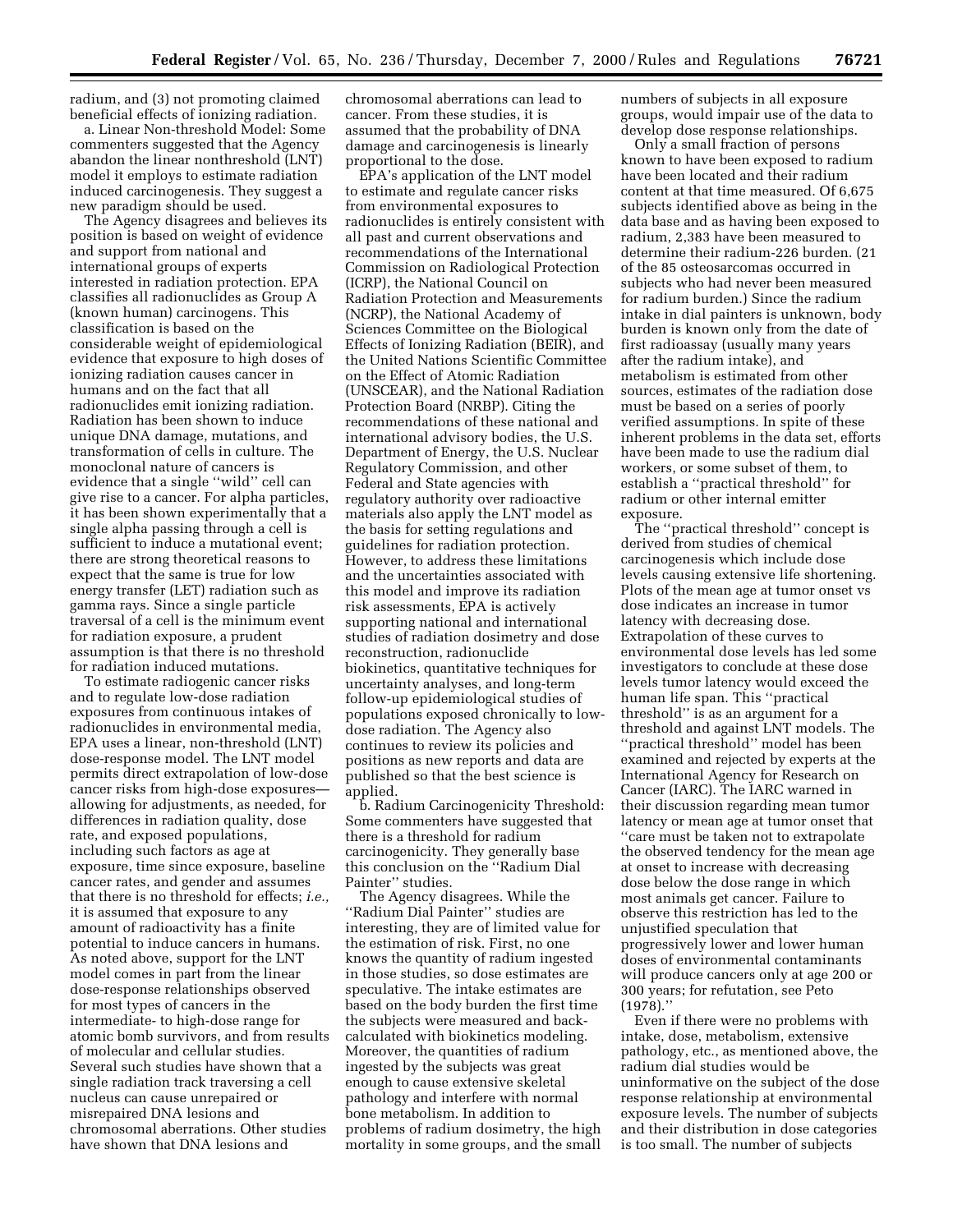needed to show a given risk increases as the square of the decrease in dose. For example, if 10 subjects are required to show an radiogenic risk at dose level x, 250 would be needed to show the same risk at dose level x/5, and 1000 at dose level x/10. There just are not enough subjects at lower dose levels to show the risk, giving the illusion of a threshold.

The claims regarding a possible ''practical threshold'' addressed above are based solely on the bone cancer data. However, bone cancer constitutes only a fraction of the estimated risk from ingested radium. Radium-226 has also been found to induce epithelial cancers in sinuses in the head (due to radon-222 released into the sinus air spaces from the decay of radium-226 in bone). The data in the dial painter study is inadequate to develop a dose response relationship for sinus cancers, however the number of epithelial cancers expected in the dial painters is about the same as the number of bone cancers. The number of bone cancers in the Agency's radium-226 risk model is doubled to get an estimate of combined bone and sinus cancers. In addition to bone cancer, patients treated with radium-224 were found to have significant increases in breast cancer, soft tissue sarcomas, liver cancer, thyroid cancer, cancers of urinary organs, and leukemia. Given our understanding of radium metabolism and the effects of alpha irradiation, it is expected that ingestion of any of the radium isotopes will increase the risks for various types of cancer other than bone. EPA's risk estimates include all these potential sites.

c. ''Beneficial Effects'' of Radiation: One commenter suggests there are beneficial effects of radiation, ''Hormesis'' (small doses of radiation are good for you) and ''Adaptive Response''

(relatively small doses of radiation protect against large doses of radiation).

The Agency finds that, based on available scientific evidence, these phenomena are not relevant to environmental radiation protection. Neither has been shown to occur at environmental dose levels. Neither has been shown to influence the dose response for induction of radiation induced cancer. Hormesis has not been demonstrated in normal healthy active populations of mammals, much less in humans. Adaptive response may have some application in radiotherapy (very high radiation doses), but it is not relevant to environmental exposure levels.

Hormesis is a non-specific phenomenon. Biological, chemical, or physical agents may stimulate hormesis; thus, cold, physical stress, toxic chemicals, antibiotics, as well as ionizing radiation, can be hormetins. Hormesis originally was used to describe a stimulatory effect, which was not inherently good or bad. Recent usage of the term ''Radiation Hormesis'' implies the discussion relates to beneficial effects. It should not, however, imply absence of radiation carcinogenesis.

The ''adaptive response'' is also a nonspecific response to stress, which has been observed at the cellular level. An ''adaptive response'' is observed experimentally when a ''conditioning'' exposure is given, followed at some later time by a ''challenge'' exposure, and the response in the ''conditioned'' organism or cell culture is less than in controls; that is, the conditioning exposure was ''protective'' against the challenge. In typical studies where cells in culture are given a conditioning dose of radiation in the range of 0.2 to 20 rad (2 to 200 milliGray or mGy), a dose of

100 to 200 rad (1000 to 2000 mGy) given later causes only about 50% as great an effect as that observed in controls with no conditioning exposure. However several points are noteworthy: not all cells respond, effects may be different for cells at different stages in the cell cycle, not all conditioning doses give the same response (sometimes instead of protection there is synergism between doses), the ''adaptive'' effects are transient, and the timing of the challenge dose may be critical to response. Given these limitations, EPA does not believe it is appropriate at this time to consider such an adaptive response in its assessment of the risks from environmental levels of radiation.

### *F. Does This Regulation Apply to My Water System?*

The NPDWRs for combined radium-226 and radium-228, gross alpha particle radioactivity, beta particle and photon radioactivity, and uranium apply to all community water systems.

### *G. What Are the Final Drinking Water Regulatory Standards for Radionuclides (Maximum Contaminant Level Goals and Maximum Contaminant Levels)?*

The maximum contaminant level goals (non-enforceable health-based target, MCLGs) and maximum contaminant levels (enforceable regulatory limits, MCLs) are listed in table I–4. For the reasons already described, EPA is retaining the existing MCLs for combined radium-226 and radium-228, gross alpha, and beta particle and photon radioactivity. EPA is finalizing an MCL of 30 µg/L for uranium, based on kidney toxicity and cancer risk endpoints. The final MCLGs are zero for all radionuclides, based on the no-threshold cancer risk model for ionizing radiation.

TABLE I–4.—MCLGS AND MCLS FOR RADIONUCLIDES IN DRINKING WATER (OTHER THAN RADON)

| Contaminant | MCLG (pCi/L) | MCL                 |
|-------------|--------------|---------------------|
|             |              | $^{\circ}$ 5 pCi/L. |
|             |              | $15$ pCi/L.         |
|             |              | 4 mrem/vear.        |
|             |              | 30 ug/L.            |

*H. What Are the Best Available Technologies (BATs) for Removing Radionuclides From Drinking Water?*

Under the SDWA, EPA must specify the best available technology (BAT) for

each MCL that is set. PWSs that are unable to achieve an MCL may be granted a variance if they use the BAT and meet other requirements (see section I.M for a discussion of variances

and exemptions). Table I–5 lists the best available technologies (BATs) for complying with the radionuclides MCLs.

TABLE I–5.—BEST AVAILABLE TECHNOLOGIES (BATS) FOR RADIONUCLIDES IN DRINKING WATER

| `∩nton<br>:amınant                          | <b>BAT</b>                                                                |  |  |
|---------------------------------------------|---------------------------------------------------------------------------|--|--|
| radium-228<br>Combined<br>radium-226<br>anc | Softening,<br>Osmosis.<br>∟ime<br>Reverse<br>lon.<br>-xchange.<br>neverse |  |  |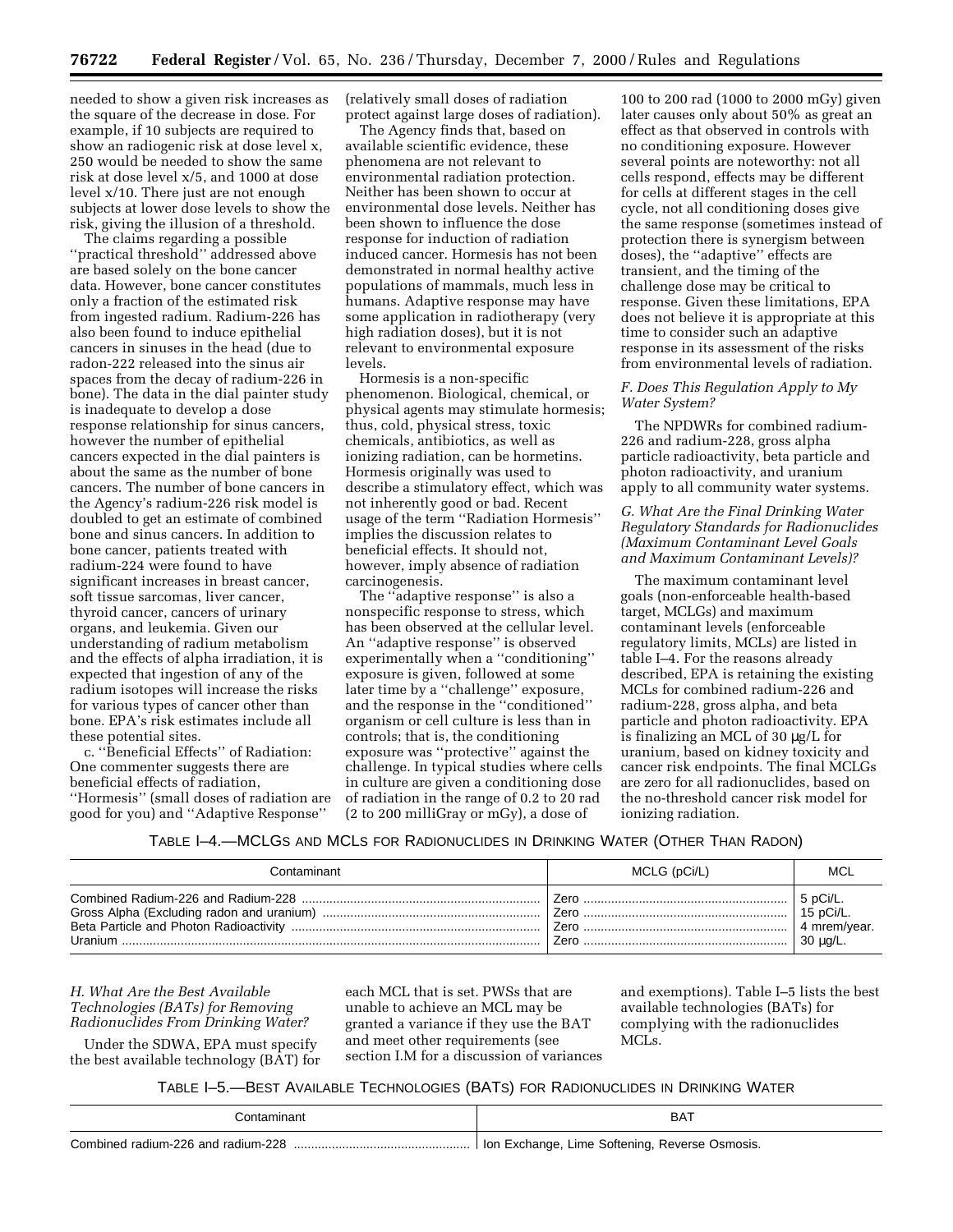TABLE I–5.—BEST AVAILABLE TECHNOLOGIES (BATS) FOR RADIONUCLIDES IN DRINKING WATER—Continued

| Contaminant | <b>BAT</b>                                                                                               |
|-------------|----------------------------------------------------------------------------------------------------------|
| Uranium     | Reverse Osmosis.<br>lon Exchange, Lime Softening; Reverse Osmosis, Enhanced Coagula-<br>tion/Filtration. |

In addition to BATs, the SDWA, as amended in 1996, requires EPA to list small system compliance technologies (the requirements are described in section I.M). EPA published a list of small systems compliance technologies for the existing radionuclide MCLs in 1998 (63 FR 42032) and issued a

guidance document on their use (USEPA 1998f). EPA took comment on small system compliance technologies for uranium in the NODA (USEPA 2000e; 65 FR 21576). Table I–6 is a compilation of all of the small systems compliance technologies for radionuclides, including limitations,

required operator skill, raw water quality ranges, and other considerations. Table I–7 shows the small systems compliance technologies listed for: combined radium-226 and radium-228, gross alpha particle radioactivity, beta particle and photon radioactivity, and uranium.

TABLE I–6.—LIST OF SMALL SYSTEMS COMPLIANCE TECHNOLOGIES FOR RADIONUCLIDES AND LIMITATIONS TO USE

| Unit technologies                                    | Limitations<br>(see footnotes) | Operator skill level required <sup>1</sup> | Raw water quality range &<br>considerations <sup>1</sup>                                     |
|------------------------------------------------------|--------------------------------|--------------------------------------------|----------------------------------------------------------------------------------------------|
|                                                      | $\binom{a}{b}$                 |                                            | All ground waters.                                                                           |
| 2. Point of Use (POU <sup>2</sup> ) IE               | $(b)$                          |                                            | All ground waters.                                                                           |
| 3. Reverse Osmosis (RO)                              | $\binom{c}{c}$                 |                                            | Surface waters usually require pre-fil-<br>tration.                                          |
|                                                      | $(\mathbf{b})$                 |                                            | Surface waters usually require pre-fil-<br>tration.                                          |
|                                                      | $\binom{d}{ }$                 |                                            | All waters.                                                                                  |
|                                                      | (e)                            |                                            |                                                                                              |
| 7. Co-precipitation with Barium Sulfate              |                                | Intermediate to Advanced                   | Ground waters<br>with suitable<br>water<br>quality.                                          |
| 8. Electrodialysis/Electrodialysis Rever-<br>sal.    |                                |                                            | All ground waters.                                                                           |
| 9. Pre-formed Hydrous Manganese<br>Oxide Filtration. | $(\mathrm{s})$                 |                                            | All ground waters.                                                                           |
|                                                      | (a), (h)                       |                                            | All ground waters; competing anion<br>concentrations may affect regenera-<br>tion frequency. |
| 11. Enhanced coagulation/filtration                  | (i)                            |                                            | Can treat a wide range of water quali-<br>ties.                                              |

<sup>1</sup>1 National Research Council (NRC). Safe Water from Every Tap: Improving Water Service to Small Communities. National Academy Press.<br>Washington, DC 1997.

22A POU, or "point-of-use" technology is a treatment device installed at a single tap used for the purpose of reducing contaminants in drinking water at that one tap. POU devices are typically installed at the kitchen tap. See the April 21, 2000 NODA for more details.

Limitations Footnotes to Table I–6: Technologies for Radionuclides

aThe regeneration solution contains high concentrations of the contaminant ions. Disposal options should be carefully considered before choosing this technology.

**bWhen POU devices are used for compliance, programs for long-term operation, maintenance, and monitoring must be provided by water util**ity to ensure proper performance.

c Reject water disposal options should be carefully considered before choosing this technology. See other RO limitations described in the SWTR Compliance Technologies Table.

<sup>d</sup>The combination of variable source water quality and the complexity of the water chemistry involved may make this technology too complex for small surface water systems.

e Removal efficiencies can vary depending on water quality.

fThis technology may be very limited in application to small systems. Since the process requires static mixing, detention basins, and filtration, it is most applicable to systems with sufficiently high sulfate levels that already have a suitable filtration treatment train in place.

gThis technology is most applicable to small systems that already have filtration in place.

h Handling of chemicals required during regeneration and pH adjustment may be too difficult for small systems without an adequately trained operator.

<sup>i</sup> Assumes modification to a coagulation/filtration process already in place.

### TABLE I–7.—COMPLIANCE TECHNOLOGIES BY SYSTEM SIZE CATEGORY FOR RADIONUCLIDE NPDWRS

| Contaminant | Compliance technologies <sup>1</sup> for system size categories<br>(population served) | 3.300-10.000 |  |
|-------------|----------------------------------------------------------------------------------------|--------------|--|
|             | $25 - 500$                                                                             | 501-3.300    |  |
|             |                                                                                        |              |  |
|             |                                                                                        |              |  |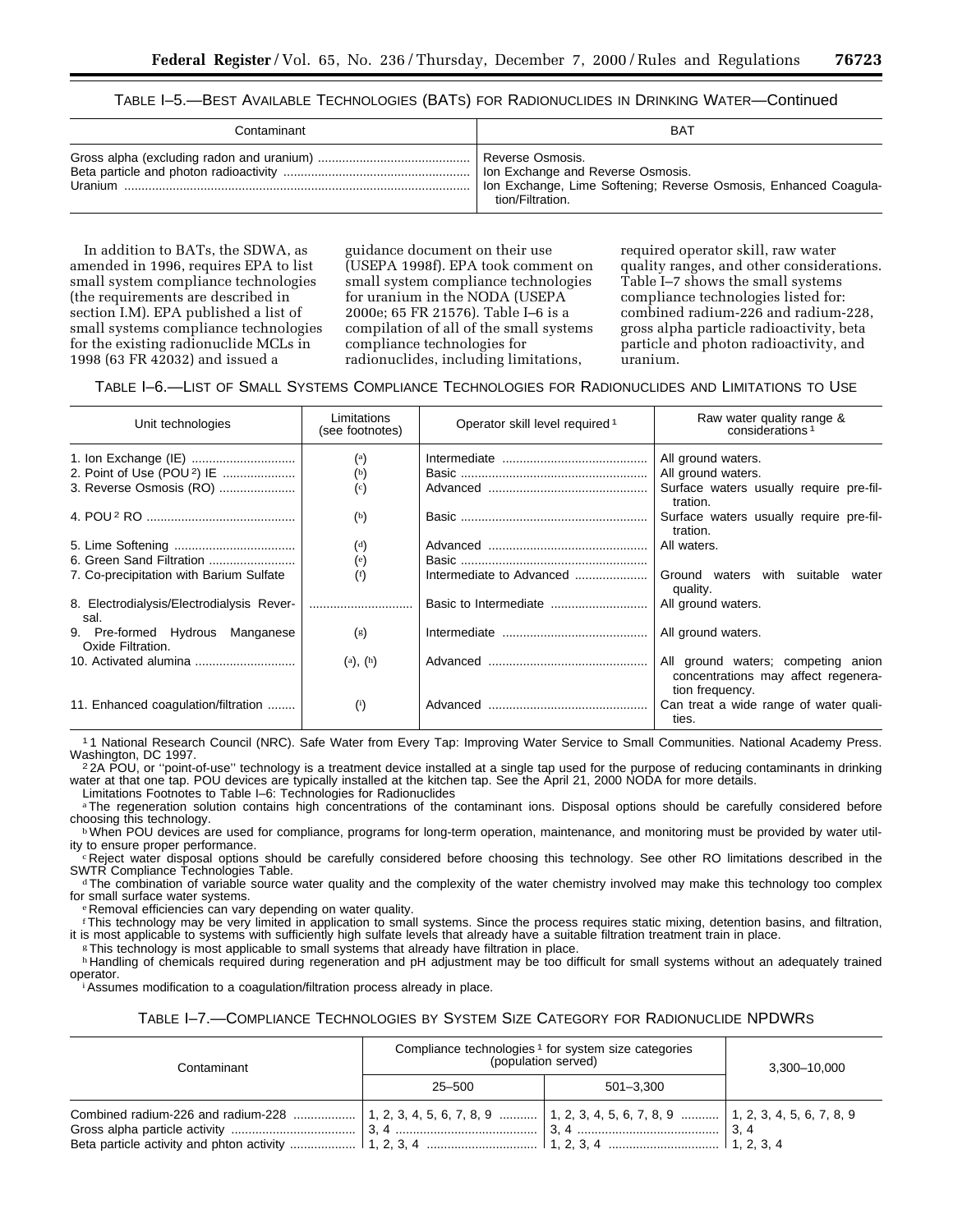TABLE I–7.—COMPLIANCE TECHNOLOGIES BY SYSTEM SIZE CATEGORY FOR RADIONUCLIDE NPDWRS—Continued

| Contaminant | Compliance technologies <sup>1</sup> for system size categories<br>(population served) | 3,300-10,000                                                                            |  |  |
|-------------|----------------------------------------------------------------------------------------|-----------------------------------------------------------------------------------------|--|--|
|             | $25 - 500$                                                                             | $501 - 3,300$                                                                           |  |  |
| Uranium     |                                                                                        | $\mid$ 1, 2, 4, 10, 11 ………………………   1, 2, 3, 4, 5, 10, 11 ………………   1, 2, 3, 4, 5, 10, 11 |  |  |

**Note:** (1) Numbers correspond to those technologies found listed in the table I–6 above.

### *I. What Analytical Methods Are for Compliance Monitoring of Radionuclides?*

The approved methods for compliance monitoring of radionuclides are listed in § 141.25. These methods are shown in Table I–8. A large portion of the approved methods for radionuclides were added after the 1991 proposed rule (56 FR 33050). There, the Agency proposed to approve fifty-six methods for the measurement of radionuclides in drinking water (excluding radon). Fiftyfour of the fifty-six were actually promulgated in the March 5, 1997 final methods rule (62 FR 10168). In addition to these fifty-four, EPA also promulgated 12 radiochemical methods in the March 5, 1997 final methods rule, which were submitted by commenters after the 1991 proposed rule.

In the March 5, 1997 final methods rule for radionuclides (62 FR 10168), the Agency approved several methods for the analysis of uranium. Specific analysis for uranium can be performed by radiochemical methods, alpha spectrometry, fluorometric (mass), or laser phosphorimetry (mass) (see Table I–8). The radio-chemical method separates and concentrates uranium from potentially-interfering radionuclides and non-radioactive sample constituents. The resulting concentrate, depending on the method, can then be counted by gas flow proportional counting, alpha scintillation, or alpha spectrometry. Results from proportional counting or alpha scintillation counting accurately determine the alpha emission rate from total uranium in the sample; however, the uranium isotope ratio (uranium-234/ uranium-238) cannot be determined and the uranium mass cannot be estimated unless an empirical conversion factor is applied to the measured count rate. The use of alpha spectrometry allows for the determination of individual isotopes of uranium and the accurate calculation of the mass of uranium-238 present in the sample. Additionally, the concentration of uranium-234 can be accurately measured, if necessary to assess the radiotoxicity of this isotope.

Both the fluorometric and the laser phosphorimetry methods measure the

mass of uranium-238 present in the sample; a conversion factor must be used to convert the mass measurement to an approximate radioactivity concentration in picoCuries. The computed radioactivity is only approximate because the ratio of uranium isotopes must be assumed. The use of mass-type methods is acceptable provided a conversion factor of 0.67 pCi/µg is used to convert the fluorometric or laser phosphorimetry uranium-238 mass result from micrograms to picoCuries. This conversion factor is conservative and is based on a 1:1 ratio of uranium-234 to uranium-238 in uranium-bearing minerals. The scientific literature indicates that the activity ratio varies in ground water from region to region (typically from  $0.67$  to  $1.5$  pCi/ $\mu$ g).

EPA recognizes that the mass conversion factor is conservative in that the calculated uranium alpha emission rate based on the mass measurement may be biased low (*i.e.,* underestimated). The use of this conversion factor may result in a larger net gross alpha (gross alpha less the calculated uranium gross alpha contribution), which may require additional testing to resolve. Conversely, the calculated mass of uranium based on gross alpha could be biased high and result in an overestimation, which may require additional testing to resolve. Both situations are protective in that the bias requires additional testing to resolve when the uranium concentration in a sample is near the proposed MCL regardless of which method is used to measure the uranium.

### 1. Major Comments

a. Request for ICP-MS Method for Uranium: In response to the NODA, several commenters asked EPA to consider the approval of an Inductively Coupled Plasma Mass Spectrometry (ICP-MS) method for uranium analysis (a mass method). Many commenters stated that the ICP-MS method (*i.e.,* EPA 200.8 or SM 3125) is more cost-effective, less labor-intensive and offers greater sensitivity than some of the currently approved methods for uranium analysis.

EPA is currently reviewing the ICP-MS method for uranium and will publish a proposal and a final in a future rulemaking.

b. Detection Limit for Uranium: In 1976, the NPDWRs defined the ''detection limit'' (DL) as the ''concentration which can be counted with a precision of plus or minus 100 percent at the 95 percent confidence level (1.96  $\sigma$ , where  $\sigma$  is the standard deviation of the net counting rate of the sample).'' The detection limits for gross alpha, radium-226, radium-228, gross beta and other radionuclides are listed at § 141.25 and reproduced in Table I– 9. In the NODA, EPA stated that it would maintain the use of detection limits as the required measures of sensitivity for radiochemical analysis, instead of using the method detection limit (MDL), the practical quantitation level (PQL) and acceptance limits, as was proposed in 1991. Although no comments were submitted about EPA's decision to maintain the use of the detection limits listed in § 141.25, several commenters submitted comments about the appropriate measure of sensitivity for uranium.

Since uranium was not previously regulated, no detection limit is listed in the CFR and none was proposed in 1991. In 1991, the Agency only proposed a PQL (5 pCi/L) and an acceptance limit (±30%) for uranium. Because the NODA was not the appropriate mechanism to propose a detection limit for uranium, the Agency stated that it ''may have to adopt the PQL for uranium until a detection limit is proposed.'' Several commenters disagreed with the use of a PQL and acceptance limits for uranium. They felt that EPA should be consistent with other regulated radionuclides and set a detection limit for uranium as the required measure of sensitivity. The Agency agrees with the commenters and will propose a detection limit for uranium in a future rulemaking before the compliance date of this rule to be consistent with the sensitivity measures used for other radionuclides.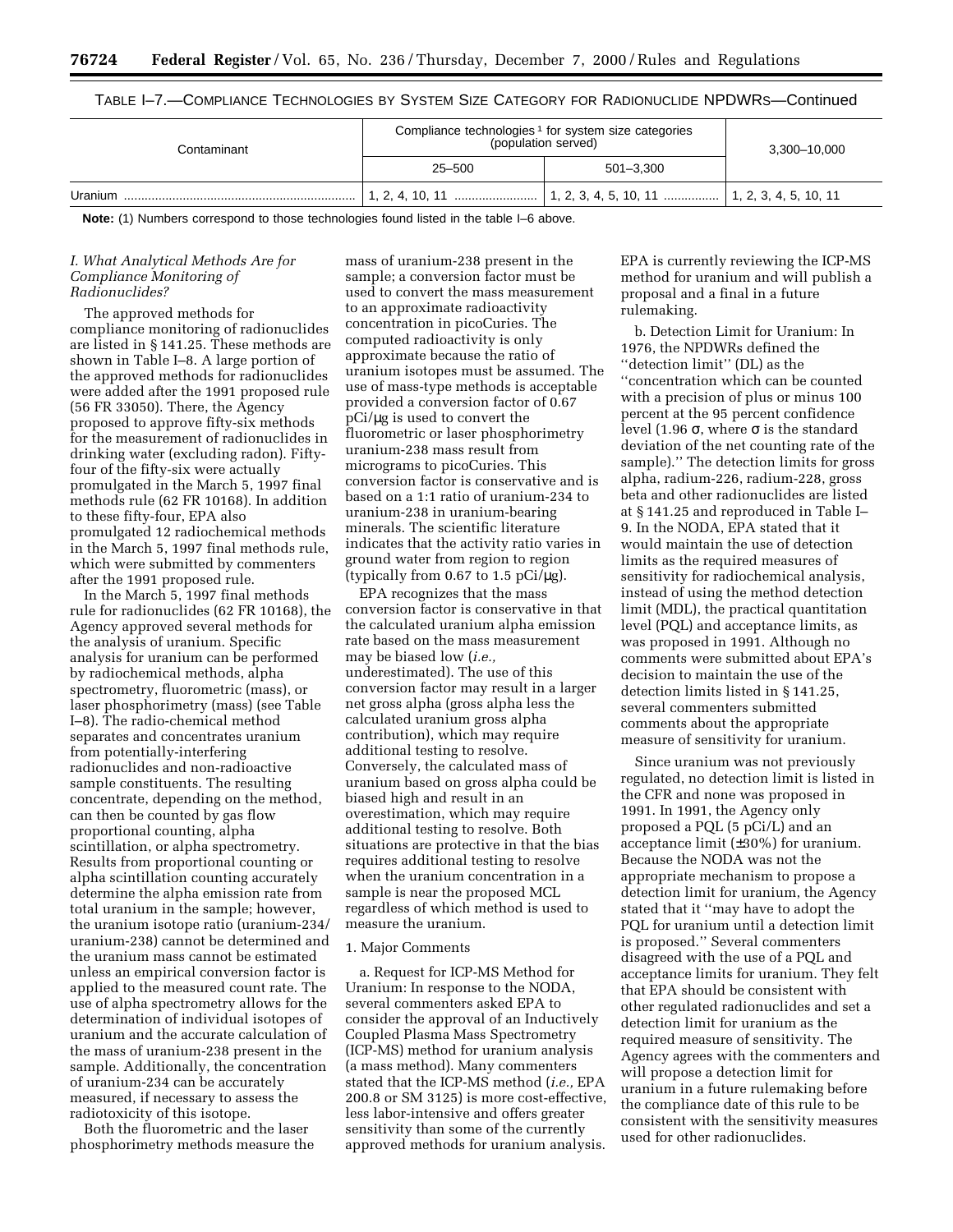### TABLE I–8.—ANALYTICAL METHODS APPROVED BY EPA FOR RADIONUCLIDE MONITORING (§ 141.25)

|                                                                 |                                 | Reference (method or page number) |                  |                        |                  |                                          |                        |                        |                  |                  |  |
|-----------------------------------------------------------------|---------------------------------|-----------------------------------|------------------|------------------------|------------------|------------------------------------------|------------------------|------------------------|------------------|------------------|--|
| Contaminant                                                     | Methodology                     | EPA <sup>1</sup>                  | EPA <sup>2</sup> | EPA <sup>3</sup>       | EPA <sup>4</sup> | SM <sub>5</sub>                          | ASTM <sup>6</sup>      | USGS7                  | DOE <sup>8</sup> | Other            |  |
| Naturally occurring:                                            |                                 |                                   |                  |                        |                  |                                          |                        |                        |                  |                  |  |
| Gross alpha <sup>11</sup> and beta<br>Gross alpha <sup>11</sup> | Evaporation<br>Co-precipitation | $900.0$ p 1<br>.                  |                  | $00 - 01$<br>$00 - 02$ | p 1              | 302, 7110 B<br>7110 C                    |                        | R-1120-76              |                  |                  |  |
| Radium 226                                                      | Radon emanation                 | 903.1                             | p 16             | Ra-04                  | p 19             | 7500-Ra C                                | D 3454-91              | R-1141-76              | Ra-05            | N.Y.9            |  |
|                                                                 | Radiochemical                   | 903.0                             | p 13             | Ra-03                  |                  | 304, 305, 7500-Ra B                      | D 2460-90              | R-1140-76              |                  |                  |  |
| Radium 228                                                      | Radiochemical                   | 904.0                             | p 24             | Ra-05                  | p 19             | 304, 7500-Ra D                           |                        | R-1142-76              |                  | N.Y.9<br>N.J. 10 |  |
| Uranium <sup>12</sup>                                           | Radiochemical                   | 908.0                             |                  |                        |                  | 7500-U B                                 |                        |                        |                  |                  |  |
|                                                                 | Fluorometric                    | 908.1                             |                  |                        |                  | 7500-U C (17th Ed.)                      | D 2907-91              | R-1180-76<br>R-1181-76 | $U-04$           |                  |  |
|                                                                 |                                 |                                   |                  | $00 - 07$              | p 33             | 7500-U C (18th or<br>19th Ed.)           | D 3972-90              | R-1182-76              | $U-02$           |                  |  |
|                                                                 | Laser phosphorimetry            | .                                 |                  |                        |                  |                                          | D 5174-91              |                        |                  |                  |  |
| Man-made:                                                       |                                 |                                   |                  |                        |                  |                                          |                        |                        |                  |                  |  |
| Radioactive cesium                                              | Radiochemical                   | $901.0$ p 4                       |                  |                        |                  | 7500-Cs B                                | D 2459-72              | R-1111-76              |                  |                  |  |
|                                                                 | Gamma ray spectrometry          | 901.1                             |                  |                        | p 92             | 7120                                     | D 3649-91              | R-1110-76              | 4.5.2.3          |                  |  |
| Radioactive iodine                                              | Radiochemical                   | 902.0                             | p6               |                        |                  | 7500-1B                                  |                        |                        |                  |                  |  |
|                                                                 |                                 |                                   | p 9              |                        |                  | 7500-1 C<br>7500-1D                      | D 3649-91              |                        |                  |                  |  |
|                                                                 | Gamma ray spectrometry          | 901.1                             |                  |                        | p 92             | 7120 (19th Ed.)                          | D 4785-88              |                        | 4.5.2.3          |                  |  |
| Radioactive Strontium 89,<br>90.                                | Radiochemical                   | 905.0                             | p 29             | $Sr-4$                 | p. 65            | 303, 7500-Sr B                           |                        | R-1160-76              | $Sr-01$<br>Sr-02 |                  |  |
| Tritium                                                         | Liquid scintillation            | 906.0                             | p 34             | $H-2$                  | p. 87            | 306.7500-3H B                            | D 4107-91              | R-1171-76              |                  |                  |  |
| Gamma emitters                                                  | Gamma ray spectrometry          | 901.1<br>902.0<br>901.0           |                  |                        | p 92             | 7120 (19th Ed.)<br>7500-Cs B<br>7500-I B | D 3649-91<br>D 4785-88 | R-1110-76              | 4.5.2.3          |                  |  |

<sup>1</sup> "Prescribed Procedures for Measurement of Radioactivity in Drinking Water," EPA 600/4–80–032 , August 1980. Available at U.S. Department of Commerce, National Technical Information<br>Service, 5285 Port Royal Road, Spring

<sup>4</sup> "Radiochemical Analytical Procedures for Analysis of Environmental Samples," U.S. Department of Energy, March 1979. Available at NTIS, ibid. EMSL LV 053917.<br><sup>5</sup> Standard Methods for the Examination of Water and Wastewa

from the American Society for Testing and Materials, 100 Barr Harbor Drive, West Conshohocken, PA 19428.<br>7 "Methods for Determination of Radioactive Substances in Water and Fluvial Sediments," Chapter A5 in Book 5 of Techn logical Survey, 1977. Available at U.S. Geological Survey Information Services, Box 25286, Federal Center, Denver, CO 80225–0425.<br><sup>8 "</sup>EML Procedures Manual", 27th Edition, Volume 1, 1990. Available at the Environmental Me

10014–3621.<br>Pithermination of Ra-226 and Ra-228 (Ra-02),'' January 1980; Revised June 1982. Available at Radiological Sciences Institute Center for Laboratories and Research, New York State De-

partment of Health, Empire State Plaza, Albany, NY 12201.<br>10 "Determination of Radium 228 in Drinking Water," August 1980. Available at State of New Jersey, Department of Environmental Protection, Division of Environmental

diation and Inorganic Analytical Services, 9 Ewing Street, Trenton, NJ 08625.<br>11 Natural uranium and thorium-230 are approved as gross alpha-particle activity calibration standards for the gross alpha co-precipitation and

proved for use with the gross alpha co-precipitation methods.<br>+ 1º If uranium (U) is determined by mass-type methods (*i.e.*, fluorometric or laser phosphorimetry), a 0.67 pCi/µg uranium conversion factor must be used. Thi

TABLE I–9.—REQUIRED REGULATORY DETECTION LIMITS FOR THE VAR-IOUS RADIOCHEMICAL CONTAMI-NANTS (§ 141.25)

| Contaminant                  | Detection<br>Limit<br>(pCi/L) |
|------------------------------|-------------------------------|
|                              | 3                             |
| Gross Beta                   | 4                             |
| Radium-226                   | 1                             |
| Radium-228                   | 1                             |
| Cesium-134                   | 10                            |
|                              | 10                            |
| Strontium-90                 | 2                             |
|                              |                               |
| Tritium                      | 1.000                         |
| Other Radionuclides and Pho- | $1/1$ <sub>o</sub> th of the  |
| ton/Gamma Emitters.          | rule.                         |

### *J. Where and How Often Must a Water System Test for Radionuclides?*

1. Monitoring Frequency for Gross Alpha, Radium 226, Radium 228, and Uranium

The monitoring scheme being finalized today provides for more frequent, but less sample-intensive (on a per compliance site basis), monitoring for systems with a demonstrated

inherent vulnerability and reduced monitoring for systems with low contaminant levels, which will apply to most systems. Instead of the current monitoring framework for radionuclides of four samples every four years for results above 50% of the MCL and one sample every 4 years for those at or below 50% (at State discretion), the revised rule calls for one sample every three years for compliant systems with average contaminant levels above 50% of the MCL but at or below the MCL, one sample every 6 years for systems with levels above the detection limit and at or below 50% of the MCL, and every 9 years for systems with levels below the detection limit.

2. Monitoring Frequency for Beta Particle and Photon Radioactivity

Beta particle and photon radioactivity monitoring will be performed only by community water systems designated by the State as ''vulnerable'' or ''contaminated''. A community water systems (both surface and ground water) designated by the State as vulnerable must collect quarterly samples for beta emitters and annual samples for tritium and strontium-90 at each entry point to

the distribution system, beginning within one quarter after being notified by the State. Systems already designated by the State must continue to sample until the State reviews and either reaffirms or removes the designation. If the gross beta particle activity minus the naturally occurring potassium-40 beta particle activity at a sampling point has a running annual average less than or equal to 50 pCi/L (screening level), the system may reduce the frequency of monitoring at that sampling point to once every 3 years.

Community water systems (both surface and ground water) designated by the State as utilizing waters contaminated by effluents from nuclear facilities must collect quarterly samples for beta emitters and iodine-131 and annual samples for tritium and strontium-90 at each entry point to the distribution system, beginning within one quarter after being notified by the State. Systems already designated by the State as systems using waters contaminated by effluents from nuclear facilities must continue to sample until the State reviews and either reaffirms or removes the designation. If the gross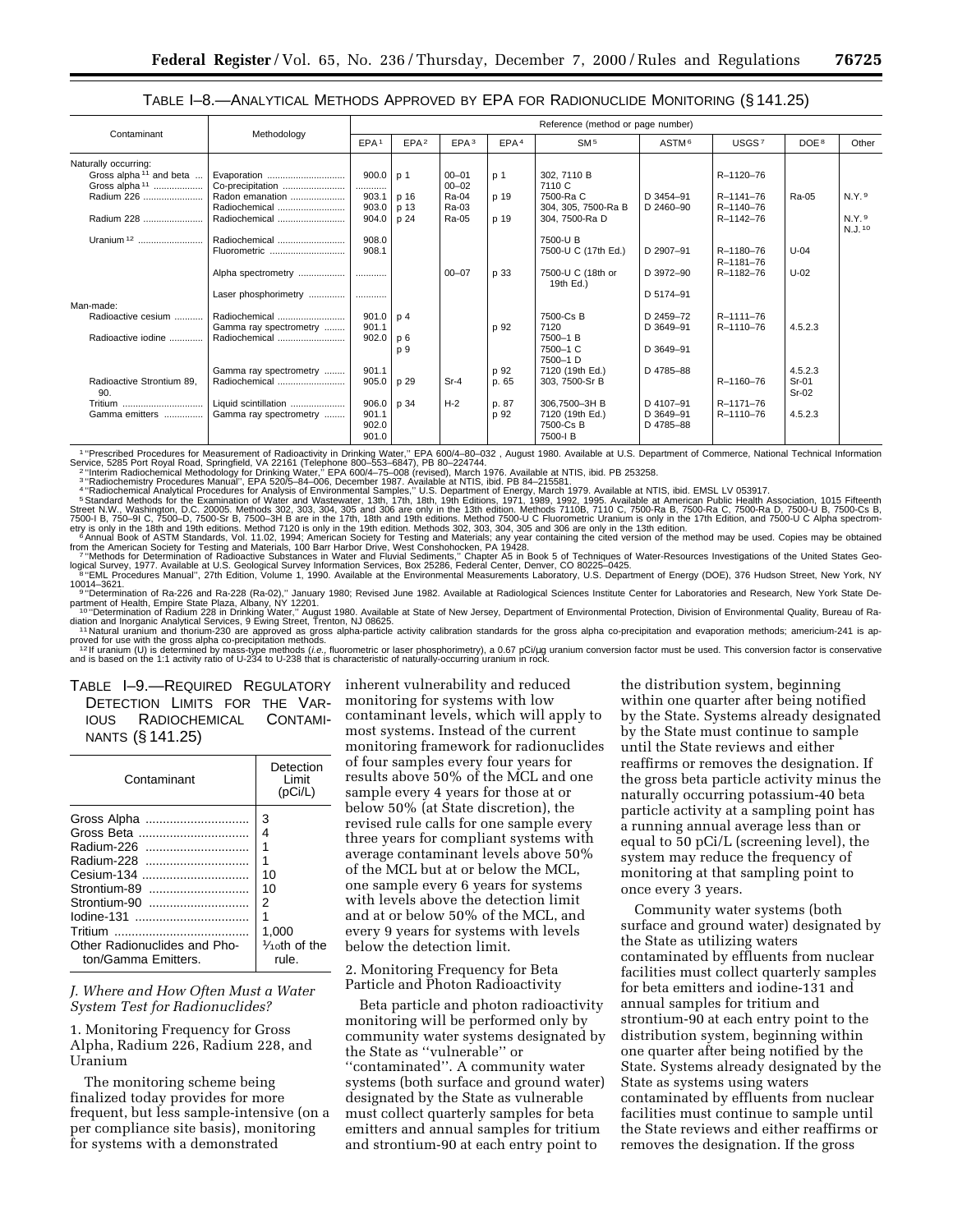beta particle activity beta minus the naturally occurring potassium-40 beta particle activity at a sampling point has a running annual average less than or equal to 15 pCi/L (screening level), the system may reduce the frequency of monitoring at that sampling point to every 3 years.

For CWS in the vicinity of a nuclear facility, the State may allow the CWS to utilize environmental surveillance data collected by the nuclear facility in lieu of monitoring at the system's entry point(s), where the State determines if such data is applicable to a particular water system. Community water systems designated by the State to monitor for beta particle and photon radioactivity can not apply to the State for a waiver from the monitoring frequencies.

Several USGS studies, including the study entitled Gross-beta Activity in Ground Water: Natural Sources and Artifacts of Sampling and Laboratory Analysis, have found that Potassium-40 and Radium-228 appear to be the primary sources of beta activity in ground water. EPA recognizes that naturally occurring potassium could trigger many systems into conducting expensive beta speciation analysis due to exceedance of the screening level. Therefore, as noted above, naturally occurring Potassium-40 analyzed from the same or equivalent sample used for the gross beta analysis may be subtracted from the total gross beta activity to determine if the screening level is exceeded. The potassium-40 beta particle activity must be calculated by multiplying elemental potassium concentrations (in mg/L) by a factor of 0.82. If the gross beta particle activity minus the naturally occurring potassium-40 beta particle activity exceeds the screening level, an analysis of the sample must be performed to identify the major radioactive constituents present in the sample and the appropriate doses must be calculated and summed to determine compliance with § 141.66(d). Doses must also be calculated and combined for measured levels of tritium and strontium to determine compliance.

The regulatory language in § 141.26(b)(6) of today's rule requires systems to monitor monthly at sampling points which exceed the maximum contaminant levels in § 141.66(d) beginning in the next month after the exceedance occurred. There are many circumstances that may arise from this requirement such as collecting and obtaining the results in two separate months, however, the EPA intended this to require all systems to collect the initial monthly sample no later than 30

days following the collection date of the initial MCL exceedance.

The EPA believes that States have evaluated the vulnerability of systems to potential beta emitting sources under the existing rule. Therefore, States should use the existing vulnerability assessments to notify systems of their status and monitoring requirements if they have not provided that notification previously. The EPA is also encouraging States to reevaluate a systems vulnerability to beta photon emitting sources when conducting a systems source water assessment and provide immediate notification to those systems that have been deemed vulnerable.

### 3. Sampling Points and Data Grandfathering

Because the current radionuclide NPDWRs have been in effect for almost 25 years, States have much historical distribution system data for the regulated radionuclides at most community water systems and have data regarding occurrence patterns at various scales. The monitoring scheme is an attempt to balance two opposing goals: first, to ensure that every entry point is in compliance, and second, to allow States and drinking water systems to make maximal use of the existing distribution system historical data.

To meet the first goal, today's final rule requires that all new monitoring be at the entry point to the distribution system. This will ensure that all entry points are in compliance with the MCLs from now on. But, rather than narrowly prescribing specific criteria for grandfathering existing distribution system data, today's rule provides flexibility to States to devise a grandfathering plan applicable to their own circumstances. In particular, States may devise a plan for determining which systems will need to analyze new samples from each entry point to establish initial monitoring baselines for the currently regulated radionuclides and which can rely on the existing distribution system data for the same purpose (including existing uranium data). EPA had considered more prescriptive options, such as allowing grandfathering for systems with fewer than three entry points, systems serving fewer than 3,300 persons, systems drawing from aquifers of certain characteristics, etc. However, the many competing variables present at the local level make generalizations impractical at the national level. Since the grandfathering plans will be a part of the primacy packages approved by the EPA Regions, EPA will have oversight over these plans. EPA expects that the plans would allow grandfathering only

for situations in which it is to be expected that every entry point is in compliance with the MCLs. For example, if a system with five entry points (all of significant flows) has gross alpha monitoring data from a representative point in the distribution system and the result is 75% of the MCL (11 pCi/L), EPA expects that this data would not be grandfathered, since it can not be ruled out that at least one of the entry points has a contaminant level greater than the MCL. On the other hand, if the distribution system sample baseline result is below the detection limit and the State determines that, based on aquifer and other characteristics, the entry points are expected to have fairly uniform contaminant levels, then a State could reasonably determine that this water system should be able to grandfather its distribution system data. EPA will provide an Implementation Guidance to further explain this issue after today's rule is final.

### 4. Does the Rule Allow Compositing of Samples?

Compositing allows a system to have combined samples analyzed to reduce the costs of monitoring. Compositing of samples is done in the laboratory. The 1976 rule allowed compositing for gross alpha and allowed (but did not recommend) some compositing for beta/ photon emitters. Compositing is essentially an issue for the initial round of monitoring for systems without data to grandfather. Once decreased monitoring is in effect, only a single sample will be required and compositing will not be an issue. In general, there are three kinds of compositing: combining samples taken from the same sampling point from different quarters (temporal compositing), samples taken in the same quarter from different sampling points within a system (spatial compositing), and samples taken from different water systems each having one well (intersystem compositing). Inter-system and spatial compositing are not allowed in today's rule, since this kind of compositing defeats the purpose of monitoring at each entry point to the distribution system.

Because compositing lessens the burden on systems and allows for adequate monitoring reliability in some situations, temporal compositing is allowed under circumstances in which the detection limit is low compared to the MCL. In particular, temporal compositing is allowed for uranium, gross alpha radium-226 (provided a DL of 1 pCi/L is met) and radium-228 (provided a DL of 1 pCi/L is met). While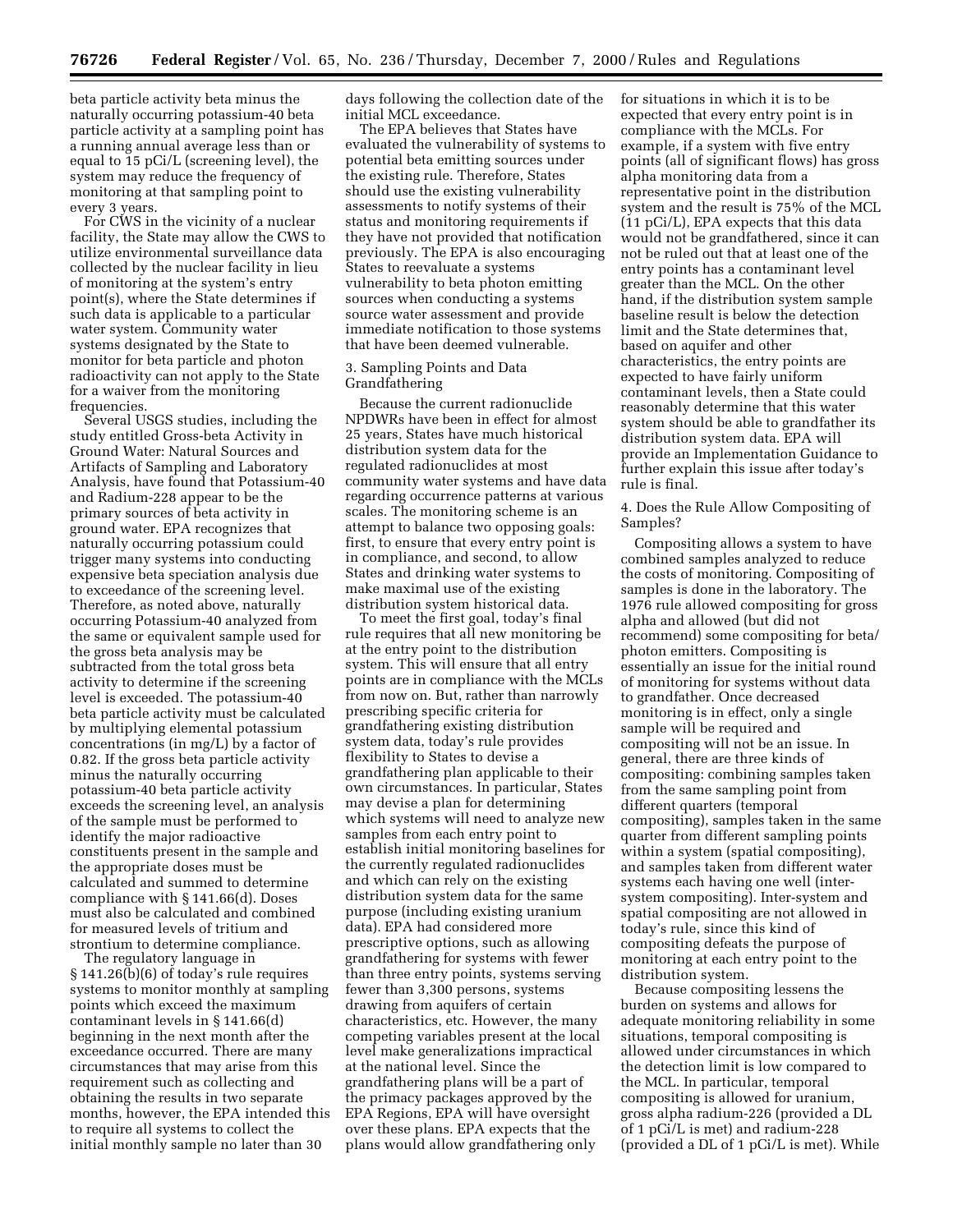compositing is allowed under these circumstances, compositing of several samples taken at different times provides less information than individual analysis of the samples. For example, if contaminant levels vary appreciably with pumping rates and pumping rates are seasonal, compositing will hide this potentially significant variance. Additionally, if a State allows a system with low contaminant levels to base compliance on two results from different quarters, compositing may not be desirable. If a State wishes to be more stringent and use the highest result of four initial samples to set future monitoring frequency, compositing is not appropriate. However, under some conditions, States may wish to allow water systems to have their samples composited before analysis.

Commenters generally agreed that spatial monitoring was impractical, since it would provide limited information on contaminant levels at individual entry points. Some commenters suggested that the six month holding time for gross alpha would necessitate compositing twice, two samples in the first six months and two in the second six months. Although this type of compositing would be allowed, EPA disagrees that this is necessary, since, for statistical reasons, analysis of four composited samples taken in four different quarters will achieve results of comparable quality (assuming that the analysis is done within the same year that the first sample is taken) to individual analyses of four samples using six month holding times. For this reason, annual compositing at a single entry point is allowed for gross alpha. While several commenters were desirous of maximum compositing flexibility, the technical limitations described rule out some types of compositing, specifically spatial and inter-system compositing.

### 5. Interpretation of Analytical Results

The Agency recognizes that States have interpreted radionuclide analytical results in a variety of ways, including adding or subtracting standard deviations from the analytical results. The Agency believes that compliance and reduced monitoring frequencies should be calculated based on the ''analytical result(s)'' as stated in § 141.26(c)(3). It is EPA's interpretation that the analytical result is the number that the laboratory reports, not including (*i.e.* not adding or subtracting) the standard deviation. For example, if a laboratory reports that the gross alpha measurement for a sampling point is 7 ± 2 pCi/L, then compliance and reduced

monitoring would be calculated using a value of 7 pCi/L.

*K. Can My Water System Use Point-of-Use (POU), Point-of-Entry (POE) 10, or Bottled Water To Comply With This Regulation?*

EPA has listed: (1) POU ion exchange and POU reverse osmosis as small system compliance technologies for combined radium-226 and radium-228, and beta particle and photon radioactivity; and (2) POU reverse osmosis as a small systems compliance technology for gross alpha particle activity (63 FR 42032; on August 6, 1998, also see Table I–6 and I–7)). While these POU technologies are not considered BAT for large systems, they may be used as BAT under sections 1412 and 1415 of the Act for systems serving 10,000 persons or fewer. Guidance documents were published to support the small systems compliance technology lists (''Small System Compliance Technology List for the Non-Microbial Contaminants Regulated Before 1996,'' USEPA 1998f). The small system compliance technology list described in section I.H., table I–6, of today's final rule is identical to the 1998 list, with the exception of the addition of small systems compliance technologies for uranium. See section I.H. for details about the lists. POE technologies are not being listed as small systems compliance technologies since they are considered emerging technologies and due to concerns regarding waste disposal and costs. POE technologies (and other technologies) may be added in the future through small system compliance technology updates.

The authority for listing POU technologies as small system compliance technologies comes from section 1412(b)(4)(e)(ii) of the SDWA, which identifies both Point-of-Entry (POE) and Point-of-Use (POU) treatment units as options for compliance technologies. The SDWA identifies requirements that must be met when POU or POE units are used by a water system to comply with an NPDWR. Section 1412(b)(4)(e)(ii) stipulates that ''point-of-entry and point-of-use treatment units shall be owned,

controlled, and maintained by the public water system or by a person under contract with the public water system to ensure proper operation and maintenance and compliance with the MCL or treatment technique and equipped with mechanical warnings to ensure that customers are automatically notified of operational problems.'' Other conditions in this section of the SDWA include the following: ''If the American National Standards Institute has issued product standards applicable to a specific type of POE or POU treatment unit, individual units of that type shall not be accepted for compliance with a MCL or treatment technique unless they are independently certified in accordance with such standards.''

In order to list POU treatment units as compliance technologies, EPA had to withdraw the part of § 141.101 that prohibited POU devices being used to comply with an MCL. To this end, a final rule was published in the **Federal Register** on June 11, 1998 (EPA 1998g). For more details on POU and POE devices, see the supporting guidance document for the small system compliance technology lists (USEPA 1998f).

Public water systems are not allowed to use bottled water to comply with an MCL (63 FR 31932; June 11, 1998). Bottled water may only be used on a temporary basis to avoid unreasonable risks to health, *e.g.,* as negotiated with the State or other primacy agency as part of the compliance schedule period for an exemption or variance.

### *L. What Do I Need To Tell My Customers?*

### 1. Consumer Confidence Reports

On August 19, 1998, EPA issued Subpart O, the final rule requiring community water systems to provide annual reports on the quality of water delivered to their customers (63 FR 44512). The first Consumer Confidence Reports (CCRs) were to be made available to customers by October 19, 1999, and now they are due each year by July 1  $(\S 141.152(a))$ . In these reports, systems must provide, among other things, the levels and sources of all detected contaminants and a description of the potential health effects of any contaminant found at levels that violate EPA or State rules, as part of a broader description of the violation and efforts to remedy it. For MCL or treatment technique violations, specific ''health effects language'' in Appendix A of Subpart O must be included verbatim in the report. Today's rule updates the Appendix to include health effects language and ''likely source''

<sup>10</sup>Point-of-entry (POE) treatment units treat all of the water entering a household or other building, with the result being treated water from any tap. Point-of-use (POU) treatment units treat only the water at a particular tap or faucet, with the result being treated water at that one tap, with the other taps serving untreated water. POE and POU treatment units often use the same technological concepts employed in the analogous central treatment processes, the main difference being the much smaller scale of the device itself and the flows being treated.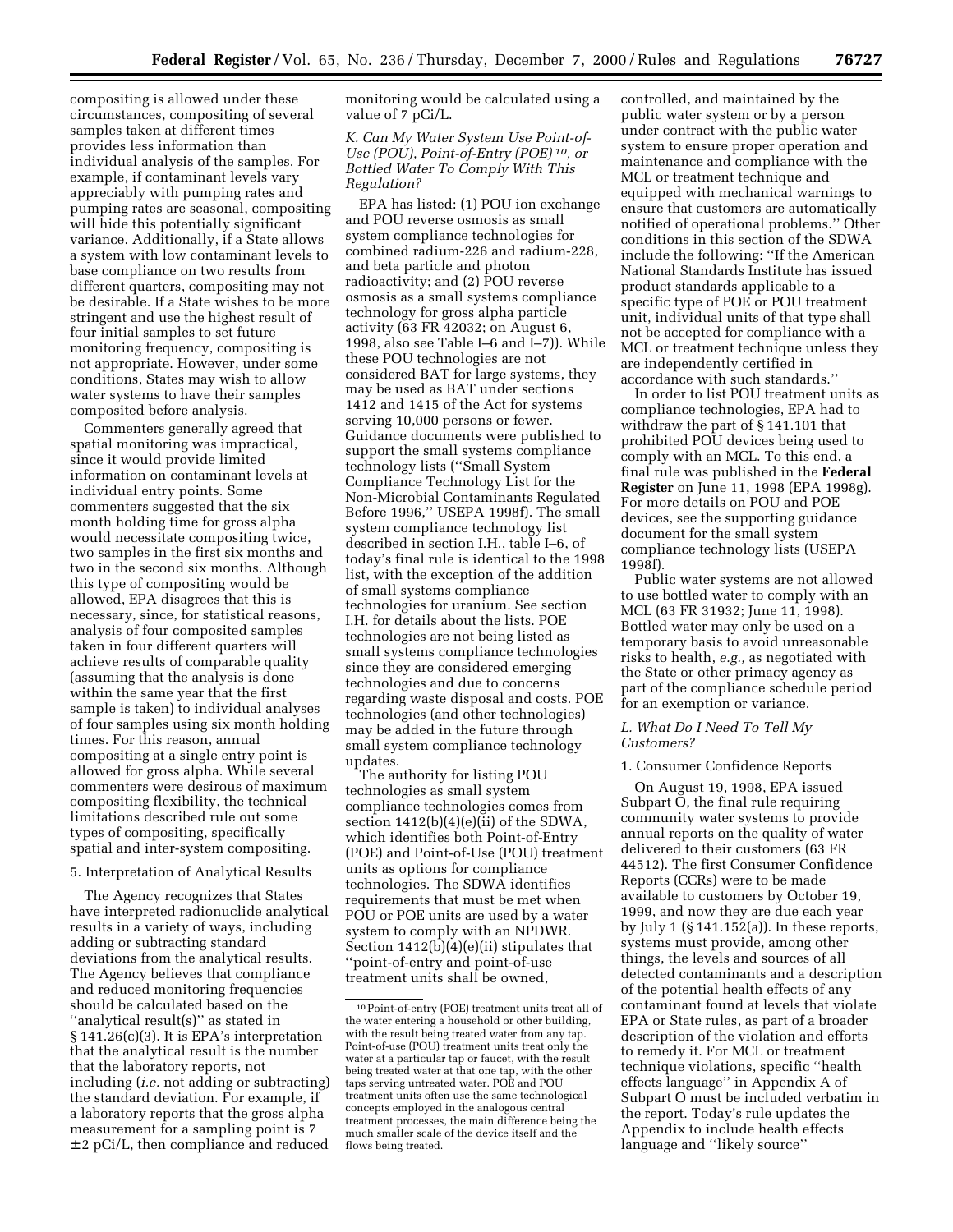information for uranium. This language is consistent both with previously published health effects language for

other radionuclides and with the language now required by the Public Notification Rule. Table I–10 shows the health effects language required for the radionuclides for the purposes of CCR and public notification.

### TABLE I–10.—STANDARD HEALTH EFFECTS LANGUAGE FOR CCR AND PUBLIC NOTIFICATION

| Contaminant                   | Standard health effects language for CCR and public notification                                                                                                                                                                                               |
|-------------------------------|----------------------------------------------------------------------------------------------------------------------------------------------------------------------------------------------------------------------------------------------------------------|
| Beta/photon emitters          | Certain minerals are radioactive and may emit forms of radiation known as photons and beta radiation.<br>Some people who drink water containing beta and photon emitters in excess of the MCL over many<br>years may have an increased risk of getting cancer. |
|                               | Certain minerals are radioactive and may emit a form of radiation known as alpha radiation. Some people<br>who drink water containing alpha emitters in excess of the MCL over many years may have an in-<br>creased risk of getting cancer.                   |
| Combined Radium (-226 & -228) | Some people who drink water containing radium 226 or 228 in excess of the MCL over many years may<br>have an increased risk of getting cancer.                                                                                                                 |
|                               | Some people who drink water containing uranium in excess of the MCL over many years may have an in-<br>creased risk of getting cancer and kidney toxicity.                                                                                                     |

### 2. Public Notification

Sections 1414(c)(1) and (c)(2) of the SDWA, as amended in 1996, require that public water systems notify their customers when they are in violation of NPDWRs. In the case of the radionuclides NPDWRs, this only applies to community water systems. On May 4, 2000, EPA revised the minimum requirements that public water systems must meet for public notification of violations of EPA's drinking water standards and other situations that pose a risk to public health from the drinking water. These revisions were promulgated under the Public Notification Rule (PNR), under 40 CFR Part 141, Subpart Q. Water systems must begin to comply with the new regulations on October 31, 2000 (if they are in jurisdictions where the program is directly implemented by EPA), or on the date a primacy State adopts the new requirements (but not later than May 6, 2002). Until the effective date of the new requirements, water systems must continue to comply with the requirements under § 141.32. Subsequent EPA drinking water regulations that affect public notification requirements will amend the PNR as a part of each individual rulemaking.

Public notification of drinking water violations is an important part of the ''public right to know'' provisions of the 1996 Amendments to the Safe Drinking Water Act. The PNR sets the requirements that public water systems must follow regarding the form, manner, frequency, and content for public notifications. These requirements apply to owners and operators of, in the case of the radionuclides NPDWRs, community water systems. The PNR requires that any regulated system notify its customers when: (1) A violation of a NPDWR occurs; (2) the system obtains a variance or an

exemption from a NPDWR; or (3) the system is facing another situation posing a significant risk to public health.

Depending on the severity of the situation, water suppliers have from 24 hours to one year to notify their customers after a violation occurs. EPA specifies three categories, or tiers, of public notification. Depending under which tier a violation situation falls, water systems have different amounts of time to distribute and ways to deliver the notice:

• Immediate Notice (Tier 1): Any time a situation occurs where there is the potential for human health to be immediately impacted, water suppliers have 24 hours to notify people who may drink the water of the situation. Water suppliers must use media outlets such as television, radio, and newspapers, post their notice in public places, or personally deliver a notice to their customers in these situations.

• Notice ''as soon as possible'' (Tier 2): Any time a water system provides water with levels of a contaminant that exceed EPA or State standards or that hasn't been treated properly, but that does not pose an immediate risk to human health, the water system must notify its customers as soon as possible, but within 30 days of the violation. Notice may be provided via the media, posting, or through the mail.

• Annual Notice (Tier 3): When water systems violate a drinking water standard that does not have a direct impact on human health (for example, failing to take a required sample on time) the water supplier has up to a year to provide a notice of this situation to its customers. The extra time gives water suppliers the opportunity to consolidate these notices and send them with annual water quality reports (consumer confidence reports (CCR)), if the CCR meets the PNR timing, content, and distribution requirements.

The PNR lists the currently regulated radionuclides (combined radium-226 and radium-228, gross alpha, and beta particle and photon radioactivity) as being subject to ''Tier 2'' public notice requirements for MCL violations and ''Tier 3'' public notice requirements for violations of the monitoring and testing procedure requirements. Today's rule does not change this designation for the currently regulated radionuclides and adds uranium to the list of contaminants subject to Tier 2 requirements for MCL violations and Tier 3 requirements for violations of the monitoring and testing procedure requirements.

The elements to be included in each public notice are specified under § 141.205(a). All notices must include:

• A description of the violation that occurred, including the potential health effects (as specified in appendix B to subpart Q for MCL violations and the standard language under § 141.205(d)(2) for monitoring violations);

• The population at risk and if alternate water supplies need to be used;

• What the water system is doing to correct the problem;

• Actions consumers can take;

• When the violation occurred and when the system expects it to be resolved;

• How to contact the water system for more information; and

• Standard language encouraging broader distribution of the notice.

The standard health effects language used for public notification is the same as that for CCR, which is provided in Table I–10.

The public notice requirements under 40 CFR 141.203(b)(1) are such that the public water system must provide a Tier 2 public notice to persons served as soon as practical, but no later than 30 days after the system learns of the violation. Posted notices are required to remain in place for as long as the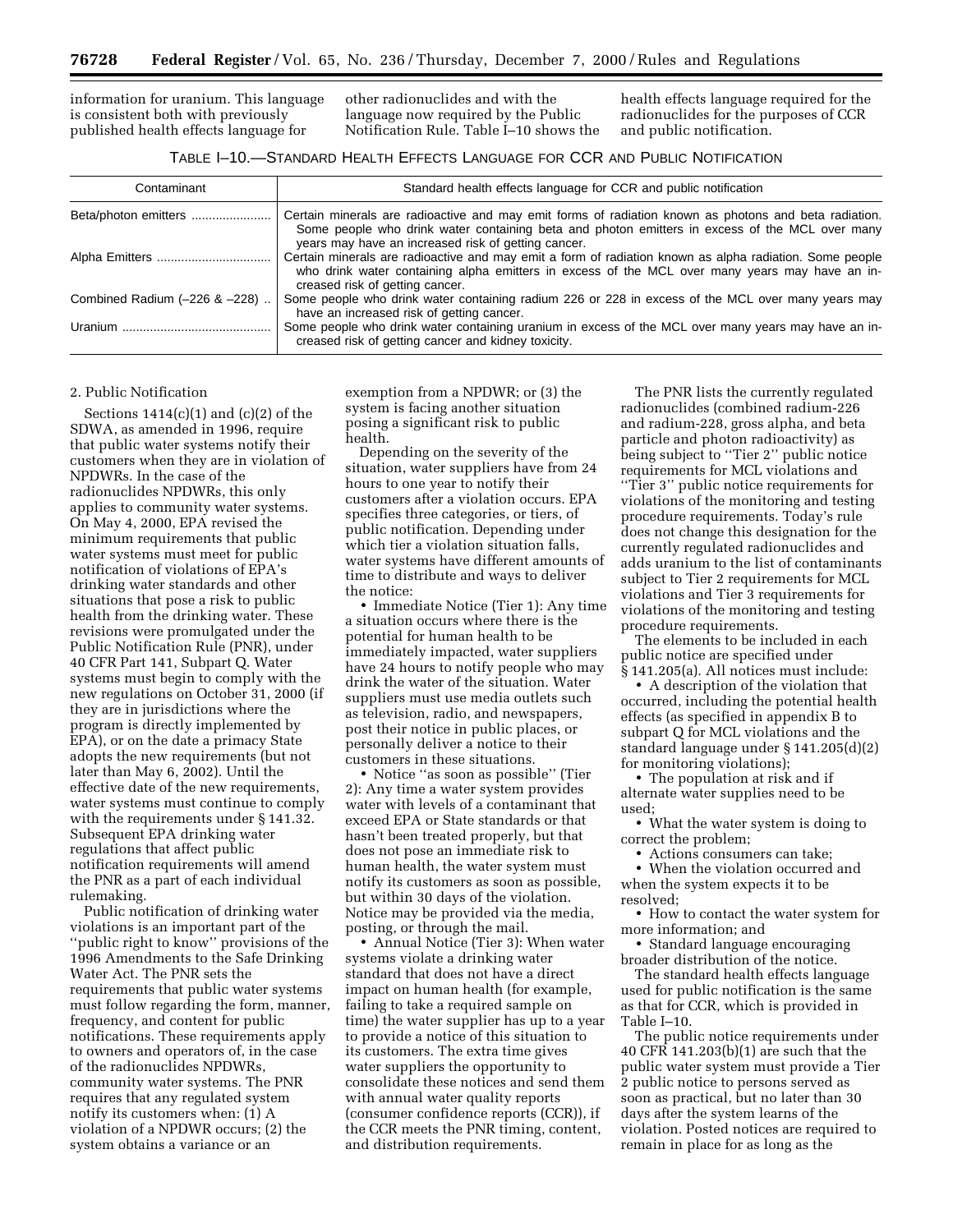violation or situation persists, but in no case for less than seven days, even if the violation or situation is resolved. The PNR under § 141.203(b)(2) also requires the public water system to repeat the notice every three months for as long as the violation persists. In contrast, the current rule requires a newspaper notice within 14 days, a notice mailed to all bill-payers within forty-five days, and a repeat notice mailed every three months thereafter until the violation is resolved.

The public notification requirement gives the primacy agency discretion, in appropriate circumstances, to extend the time period allowed for the Tier 2 notice from 30 days to up to three months for the initial notice and to allow repeat notice less frequently than every three months (but no less than once per year). Permission must be granted in writing. Although the discretion given to the primacy agency is fairly broad, the rule specifically disallows extensions of the 30-day deadline for the initial public notice for any unresolved violation. The PNR also does not allow primacy agencies to establish regulations or policies that automatically give ''across-the-board'' extensions or reductions in the repeat notice frequency for all the other violations.

For the most up-to-date version of the CCR and PNR tables that will be published in the July edition of the Code of Federal Regulations (appendix A to subpart O, and appendices A and B to subpart Q of 40 CFR part 141), visit EPA's Office of Ground Water and Drinking Water's website at ''http:// www.epa.gov/safewater/tables.html.'' These on-line tables incorporate changes on an on-going basis.

### *M. Can My Water System Get a Variance or an Exemption From an MCL Under Today's Rule?*

There are two kinds of variances applicable to public water systems: ''regular variances,'' which are usually referred to simply as ''variances,'' and ''small systems variances.'' The currently regulated radionuclides are already subject to the provisions for variances and exemptions and nothing in today's rule changes these provisions. The regular variances and exemptions provisions will be discussed later in this section.

As discussed in the NODA, the ''Small Systems Compliance Technology List'' (SSCTL) for combined radium-226 and -228, gross alpha particle activity, and beta particle/ photon emitter radioactivity was published in the **Federal Register** on August 6, 1998 (63 FR 42032), as required by the amended SDWA. The

SSCTL list for uranium was published for comment in the radionuclides NODA.

The 1996 SDWA identifies three categories of small drinking water systems, those serving populations between 25–500, 501–3,300, and 3,301– 10,000. In addition to BAT determinations, the SDWA directs EPA to make technology assessments for each of the three small system size categories in all future regulations establishing an MCL or treatment technique. Two classes of small systems technologies are identified for future NPDWRs: small system compliance technologies and small system variance technologies.

Small system compliance technologies (''compliance technologies'') may be listed for NPDWRs that promulgate MCLs or treatment techniques. In the case of an MCL, ''compliance technology'' refers to a technology or other means that is affordable for the appropriate small systems (if applicable) and that achieves compliance. Possible compliance technologies include packaged or modular systems and point-of-entry (POE) or point-of-use (POU) treatment units, as described previously.

Small system variance technologies (''variance technologies'') are only specified for those system size/source water quality combinations for which no technology meets all of the criteria for listing as a compliance technology (section  $1412(b)(15)(A)$ ). Thus, the listing of a compliance technology for a size category/source water combination prohibits the listing of variance technologies for that combination. While variance technologies may not achieve compliance with the MCL or treatment technique requirement, they must achieve the maximum reduction that is affordable considering the size of the system and the quality of the source water. Variance technologies must also achieve a level of contaminant reduction that is ''protective of public health'' (section 1412(b)(15)(B)). The process for determining small system compliance technologies and small system variance technologies is described in more detail in the guidance document, ''Small System Compliance Technology List for the Non-Microbial Contaminants Regulated Before 1996'' (USEPA 1998f).

In the case of the currently regulated radionuclides, *i.e.,* combined radium-226 and -228, gross alpha particle activity, and total beta particle and photon radioactivity, there are no variance technologies allowable since the SDWA (section  $1415(e)(6)(A)$ ) specifically prohibits small system

variances for any MCL or treatment technique which was promulgated prior to January 1, 1986. The Variance and Exemption Rule describes EPA's interpretation of this section in more detail (see 63 FR 19442; April 20, 1998).

Stakeholders provided input regarding the small system compliance technologies for combined radium-226 and -228, gross alpha emitters, and beta particle and photon radioactivity, and uranium that are listed in section I.H. The small system compliance technologies for the radionuclides regulated since 1976 were listed and described in the **Federal Register** on August 6, 1998 (63 FR 42032) and in an accompanying guidance manual (EPA 1998b). Small systems compliance technologies for uranium were evaluated subsequent to the 1998 list, and presented in the Small Systems Compliance Technology List for the Radionuclides Rule (USEPA 1999a). Small systems compliance technologies for uranium were evaluated in terms of each technology's removal capabilities, contaminant concentration applicability ranges, other water quality concerns, treatment costs, and operational/ maintenance requirements. This list was published for comment in the April 21, 2000, Notice of Data Availability (USEPA 2000e). No comments were received.

Small system compliance technology lists are technology specific, but not product (manufacturer) specific. Product specific lists were determined to be inappropriate due to the potential resource intensiveness involved. Information on specific products will be available through another mechanism. EPA's Office of Research and Development has a pilot project under the Environmental Technology Verification (ETV) Program to provide treatment system purchasers with performance data from independent third parties.

The currently regulated radionuclides are already subject to the provisions for ''regular variances'' and exemptions. Uranium will be subject to the same provisions. Variances generally allow a system to provide drinking water that may be above the maximum contaminant level on the condition that the quality of the drinking water is still protective of public health. The SDWA (1415(a)) requires that any system obtaining a variance must enter into a compliance schedule with the primacy entity as a condition of the variance. An exemption, on the other hand, is intended to allow a system with compelling circumstances an extension of time before the system must comply with applicable SDWA requirements.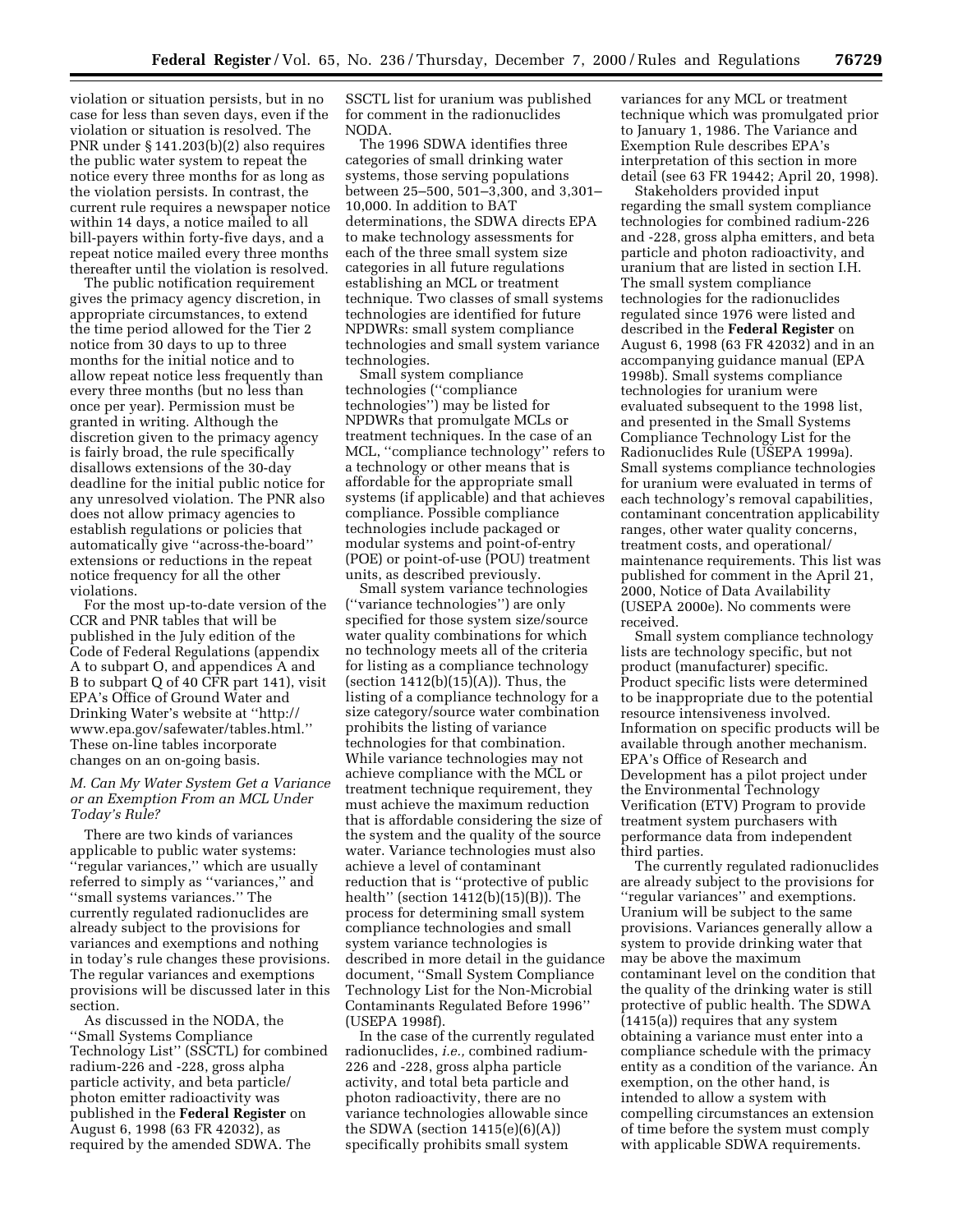An exemption is limited to three years after the otherwise applicable compliance date, although extensions up to a total of six additional years may be available to small systems under certain conditions.

### *N. How Were Stakeholders Involved in the Development of This Rule?*

EPA has consulted with a broad range of stakeholders and technical experts. EPA held a two-day stakeholders meeting on the radionuclides rule in Washington, DC on December 11–12, 1997. The meeting was announced in the **Federal Register** and open to any one interested in attending in person or by phone. During the meeting, EPA discussed a range of regulation development issues with the stakeholders, including the statutory requirements, the stipulated agreement, MCLs for each of the radionuclides, new scientific information on health effects, occurrence, analytical methods, treatment technologies, and the current and proposed monitoring framework. The presentations generated useful discussion and provided feedback to EPA regarding technical issues, stakeholder concerns and possible regulatory options. Participants in EPA's stakeholder meeting included representatives from the Association of Metropolitan Water Agencies (AMWA), Association of State Drinking Water Administrators (ASDWA), American Water Works Association (AWWA), National Association of Water Companies, State departments of environmental protection, State health department, State drinking water programs, Federal agencies, environmental groups, and local water systems. The public docket for this final rulemaking contains the meeting summary for EPA's stakeholder meeting on radionuclides in drinking water.

In addition, during the regulation development process, EPA gave presentations on the radionuclides regulation at meetings of the AWWA, ASDWA and EPA State/Regional conferences, and met with States from Regions 2, 3, 7, and 8 regarding radionuclides issues and the upcoming final rule. EPA participated in AWWA's Technical Advisory Workgroup (TAW), which meets annually to discuss technical issues including treatment, occurrence, and health risks. State public health departments and drinking water program representatives of both large and small drinking water districts participated in TAW meetings. EPA also held frequent conference calls with interested State drinking water programs about the development of the rule. In addition, EPA made

presentations and received input at Tribal meetings in Nevada, Alaska, and California. Finally, EPA held a one-day meeting with associations that represent State, county, and local government elected officials on May 30, 2000, and discussed five upcoming drinking water regulations, including radionuclides. See section V.I ''Executive Order 13132'' for more information about the meeting.

The Agency utilized the feedback received from the stakeholders during all these meetings in developing today's final rule.

### *O. What Financial Assistance Is Available for Complying With This Rule?*

Various Federal programs exist to provide financial assistance to State, local, and Tribal governments to administer and comply with this and other drinking water rules. The Federal government provides funding to States and Tribes that have a primary enforcement responsibility for their drinking water programs through the Public Water Systems Supervision (PWSS) Grants program. Additional funding is available from other programs administered either by EPA or other Federal agencies. These include the Drinking Water State Revolving Fund (DWSRF) and Housing and Urban Development's Community Development Block Grant Program. For example, the SDWA authorizes the Administrator of the EPA to award capitalization grants to States, which in turn can provide low cost loans and other types of assistance to eligible public water systems. The DWSRF assists public water systems with financing the costs of infrastructure needed to achieve or maintain compliance with SDWA requirements. Each State has considerable flexibility to determine the design of its program and to direct funding toward its most pressing compliance and public health protection needs. States may also, on a matching basis, use up to ten percent of their DWSRF allotments for each fiscal year to assist in running the State drinking water program.

Under PWSS Program Assistance Grants, the Administrator may make grants to States to carry out public water system supervision programs. States may use these funds to develop primacy programs. States may ''contract'' with other State agencies to assist in the development or implementation of their primacy program. However, States may not use program assistance grant funds to contract with regulated entities (*i.e.,* water systems). PWSS Grants may be used by States to set-up and administer a State program which includes such

activities as: public education, testing, training, technical assistance, developing and administering a remediation grant and loan or incentive program (excludes the actual grant or loan funds), or other regulatory or nonregulatory measures.

*P. How Are the Radionuclides MCLs Used Under the Comprehensive Environmental Response, Compensation, and Liability Act (CERCLA)?*

The framework for the Comprehensive Environmental Response, Compensation, and Liability Act (CERCLA) and the National Oil and Hazardous Substances Pollution Contingency Plan (NCP) includes the expectation that contaminated ground waters will be returned to beneficial uses whenever practicable (see  $§ 300.430(a)(1)(iii)(F)$ . Section 121(d) of CERCLA requires on-site remedial actions to attain MCLGs and water quality standards under CWA when relevant and appropriate. The NCP  $(\S 300.430(e)(2)\tilde{1})(B)$  and (C) clarify that MCLs or non-zero MCLGs established under SDWA will typically be considered relevant and appropriate cleanup levels for ground waters that are a current or potential source of drinking water.

EPA's guidance on complying with these requirements are contained in an EPA document entitled ''Presumptive Response Strategy and Ex-Situ Treatment Technologies for Contaminated Ground Water at CERCLA Sites, Final Guidance,'' (October 1996. OSWER Directive 9283.1–12). A discussion of the flexibility of EPA's guidance under CERCLA on the attainment of drinking waters in ground water is contained in section 2.6 ''Areas of Flexibility in Cleanup Approach'' (pp 15–19) of the 1996 OSWER directive. The discussion in the 1996 OSWER directive regarding monitored natural attenuation and determining beneficial uses of groundwater has been updated by the following EPA guidance documents: (1) ''Use of Monitored Natural Attenuation at Superfund, RCRA Corrective Action, and Underground Storage Tank Sites'' (April 1999. Final OSWER Directive 9200.4– 17P), and (2) ''The Role of CSGWPPs in EPA Remediation Programs'' (April 4, 1997, OSWER Directive 9283.1–09).

### *Q. What Is the Effective Date and Compliance Date for the Rule?*

Much of today's rule will involve retaining current elements of the radionuclides NPDWR. Those portions of the final rule that are unaffected by the upcoming regulatory changes are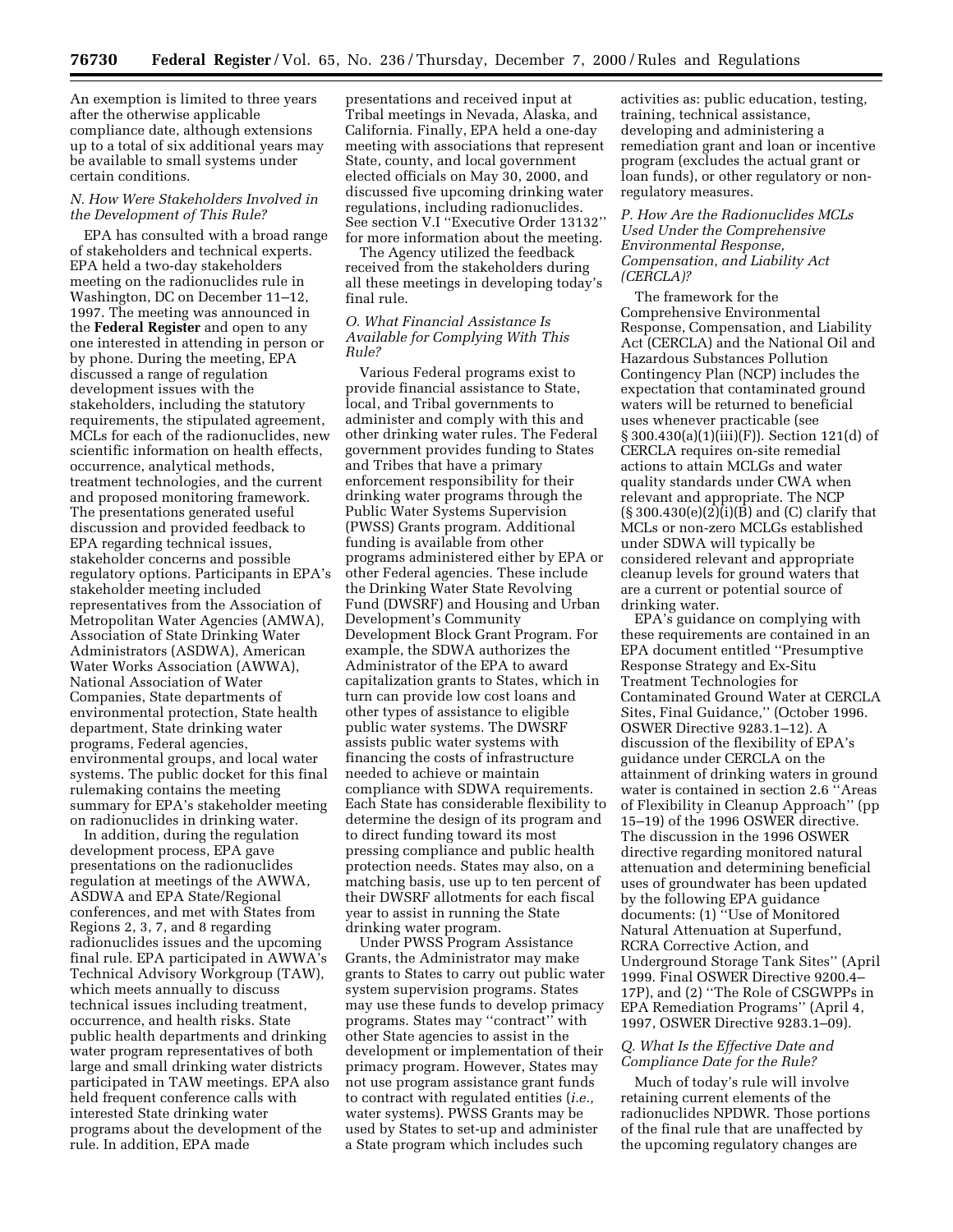already in effect. MCLs for gross alpha, beta particle and photon radioactivity, and combined radium-226 and -228 will be unchanged and are already in effect. Regarding water systems that are currently out of compliance with the existing NPDWRs for gross alpha, combined radium-226 and -228, and/or beta particle and photon radioactivity, States with primacy and EPA will renegotiate, as necessary, enforcement actions that put systems on compliance schedules as expeditiously as possible.

Under the Safe Drinking Water Act, the final rule becomes effective three years after promulgation December 8, 2003. Under the Standard Monitoring Framework (SMF), systems usually have three years to complete the initial monitoring cycle of four consecutive quarterly samples. In order to synchronize the monitoring periods for radionuclides with the Standardized Monitoring Framework and alleviate potential laboratory capacity problems, the end of the initial monitoring period will be December 31, 2007. EPA expects that States will phase-in monitoring over this period and determine compliance upon completion of each water system's initial monitoring schedule. For example, the fraction of water systems that begin monitoring in the first year would have compliance determinations made at the end of the first year, based upon the average results of the four quarterly samples. New monitoring includes initial monitoring for uranium, the new monitoring requirements for radium-228, and new initial monitoring under the requirements for entry points. Data grandfathering discretion for existing monitoring data to determine future monitoring schedules is discussed in sections I.D and I.J. Combined radium-226 and radium-228 MCL violations which result from the new requirement for separate radium-228 monitoring will be treated as ''new violations'' and will be on the same schedule as other new violations (e.g. uranium). Water systems with existing monitoring data for radium-228 and uranium that demonstrate that they are not in compliance with the MCL will be out of compliance on the effective date of the rule.

### *R. Has EPA Considered Laboratory Approval/Certification and Laboratory Capacity?*

The ultimate effectiveness of the approved regulations depends upon the ability of laboratories to reliably analyze contaminants at relatively low levels. The Drinking Water Laboratory Certification Program is intended to ensure that approved drinking water

laboratories analyze regulated drinking water contaminants within acceptable limits of performance. The Certification Program is managed through a cooperative effort between EPA's Office of Ground Water and Drinking Water and the Office of Research and Development. The program stipulates that laboratories analyzing drinking water compliance samples must be certified by U.S. EPA or the State. The program also requires that certified laboratories must analyze Proficiency Testing (PT) samples [formerly called Performance Evaluation (PE) samples], use approved methods and pass periodic on-site audits.

### 1. Laboratory Approval/Certification

As discussed in the April 21, 2000 NODA, EPA recently privatized the PT program, including the Water Supply (WS) studies. The decision to privatize the PT studies programs was announced in the **Federal Register** on June 12, 1997 (62 FR 32112). The notice indicated that in the future the EPA would issue standards for the operation of the program, while the National Institute of Standards and Technology (NIST) would develop standards for private sector PT suppliers and would evaluate and accredit PT suppliers. The private sector would develop and manufacture PT samples and conduct PT studies.

2. Laboratory Capacity: Laboratory Certification and PT Studies

The availability of laboratories is also dependent on laboratory certification efforts in the individual States with regulatory authority for their drinking water programs. Until June of 1999, a major component of many of these certification programs was their continued participation in the current EPA Water Supply (WS) PT program. As discussed previously, NIST is administering the program to accredit a provider for PT samples for radionuclides. States also have the option of approving their own PT sample providers. The extent to which the PT program will affect short-term and long-term laboratory capacity for radionuclides will be assessed after PT providers are approved by NIST or the States. However, EPA anticipates that radionuclide PT samples will be available in time to allow for laboratory certification before compliance monitoring is required.

3. Summary of Major Comments Regarding Laboratory Capacity and EPA Responses

In the April 21, 2000 NODA, the Agency stated that it is difficult to ascertain how and if externalization of

the PT program will affect radiochemical laboratory capacity and the cost of radiochemical analyses. In the absence of definitive information, the Agency solicited public comments on this subject. The Agency stated in the NODA that it recognized that PT externalization may be an implementation issue for at least three reasons:

• The externalization of the radionuclides PT studies program may cause short-term disruption in laboratory accreditation;

• Requiring NTNCWSs to monitor under the Standard Monitoring Framework will add approximately 20,000 systems to the universe of systems that are already required to monitor;

• And the radon rule will be implemented at approximately the same time as the radionuclides rule.

To alleviate potential laboratory capacity problems that could result, the Agency solicited comments on whether or not to extend the initial monitoring period to four years (instead of three years). Of the 70 commenters who provided comments on the radionuclides NODA, 15 commented on laboratory externalization and its related issues. The major concerns raised by the commenters and the Agency's responses to them are provided below.

a. Laboratory Certification, Availability of PT Samples and Costs of PT Samples: Several commenters noted there is currently no certification process through which laboratories can receive State certification for radionuclide analyses due to the lack of availability of PT samples. Some commenters noted that only one PT provider has volunteered to provide PT samples for radionuclides and based on their inquiries, PT sample costs are too high. Commenters believe the high costs of PT samples will affect the resulting costs of the radiochemical analyses (by increasing operational costs). Several commenters felt EPA should reconsider the privatization of PT program. Commenters stated that EPA must ensure that an adequate number of laboratories are available to perform accurate measurements and provide data of good quality for compliance and enforcement efforts.

After evaluating public comment, EPA published its final decision about the externalization of the PT Program in the June 12, 1997 final notice (62 FR 32112). Currently, the PT program for radionuclides is being privatized, *i.e.,* operated by an independent third party provider accredited by the National Institute of Standards and Technology (NIST). EPA believes this program will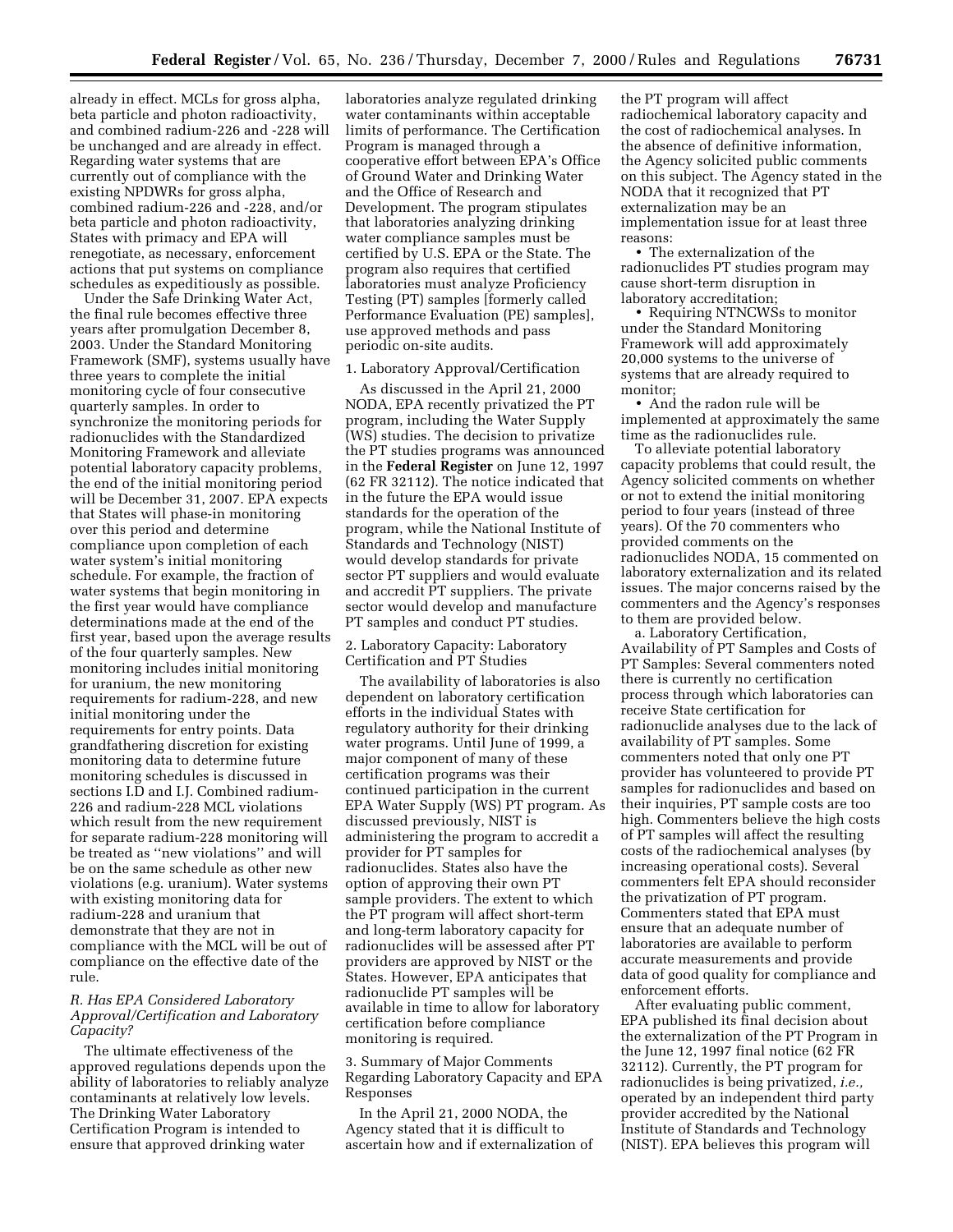ensure the continued viability of the existing PT programs, with EPA maintaining oversight. NIST is in the process of approving a provider for PT samples for radionuclides. To alleviate concerns about the costs of PT samples, States have the option to approve PT sample provider(s) themselves. The Agency anticipates that radionuclide PT samples will be available in time to allow for laboratory certification before compliance monitoring is required.

b. Laboratory Capacity: Commenters stressed the impact that the externalization of the PT program, this regulation and the radon regulation would have on laboratory capacity and workloads of the laboratories. Some commenters felt the externalization and high costs of PT samples would decrease the number of radiochemical laboratories and in affect decrease laboratory capacity. Also, commenters felt that if EPA required 48–72 hour turn around times for gross alpha (to catch the alpha particle contribution from radium-224) or monitoring of regulated radionuclides by NTNCWSs, radiochemical laboratories would not be able to address the additional demand for analytical services. EPA agrees that laboratory capacity could be effected by the externalization of the PT program. In an effort to alleviate potential laboratory capacity problems, EPA has agreed to extend the initial monitoring period from three to four years. Extending the initial monitoring period will spread the burden on the laboratories as well as the costs associated with the monitoring. In addition, EPA is allowing systems to grandfather existing data on currently regulated radionuclides and composite under certain circumstances (for more information on compositing and grandfathering, see section I.J. In addition, because EPA has decided not to require a 48 to 72 hour turn around time for gross alpha particle activity nor to regulate NTNCWSs, the potential burden on laboratory capacity should be alleviated.

### **II. Statutory Authority and Regulatory Background**

### *A. What Is the Legal Authority for Setting National Primary Drinking Water Regulations (NPDWRs)?*

The SDWA requires EPA to promulgate regulations pertaining to public water systems. Specifically, section 1412(b)(4) requires that EPA set a health-based goal called a maximum contaminant level goal (MCLG) as a target for setting an enforceable standard, the maximum contaminant level (MCL). The MCLG is determined by studies of the health effects of

contaminants on animals under laboratory conditions or humans via epidemiological studies. The MCLG is the level at which no known or anticipated adverse effects on the health of persons occur and which allows an adequate margin of safety. The Safe Drinking Water Act requires EPA to set the MCL as close to the MCLG as is ''feasible,'' which is defined as ''feasible with the use of the best technology, treatment techniques and other means which the Administrator finds, after examination for efficacy under field conditions and not solely under laboratory conditions, are available (taking cost into consideration) \* [section 1412(b)(4)(D)]. Additionally, section 1412(b)(6) provides that if the Administrator determines that at the feasible level, the benefits do not justify the costs, EPA can set a standard which maximizes the health risk reduction benefits at a cost that is justified by the benefits. In today's rule, EPA is invoking these authorities with respect to the uranium standard. Section 1412 (b)(9) requires that any revisions to NPDWRs maintain or provide for greater protection of the health of persons.

### *B. Is EPA Required To Finalize the 1991 Radionuclides Proposal?*

The SDWA requires that EPA issue MCLGs for the currently regulated radionuclides in drinking water and establish a NPDWR for uranium. When EPA failed to finalize the 1991 proposal, a citizen group brought suit to establish a schedule for finalizing the appropriate portions of the proposal. Following the 1996 amendments to the SDWA, the plaintiffs and EPA agreed on a schedule for completing the revisions to the radionuclides rulemaking by either finalizing applicable parts of the 1991 proposal or affirming the validity of the current rule with an explanation of why the current rule is preferable. With respect to uranium, EPA has no current rule, and is required to finalize a uranium regulation on the same schedule as gross alpha particle activity, combined radium-226 and -228, and beta particle and photon radioactivity. This agreement was reflected in a stipulation of the parties in litigation in U.S. District Court in Oregon.

### **III. Rule Implementation**

### *A. What Are the Requirements for Primacy?*

This section describes the regulations and other procedures and policies primacy entities have to adopt, or have in place, to implement today's final rule. States must continue to meet all

other conditions of primacy in 40 CFR part 142.

Section 1413 of the SDWA establishes requirements that primacy entities (States or Indian Tribes) must meet to maintain primary enforcement responsibility (primacy) for its public water systems. These include:

(1) Adopting drinking water regulations that are no less stringent than Federal NPDWRs in effect under sections 1412(a) and 1412(b) of the Act,

(2) Adopting and implementing adequate procedures for enforcement,

(3) Keeping records and making reports available on activities that EPA requires by regulation,

(4) Issuing variances and exemptions (if allowed by the State) under conditions no less stringent than allowed by sections 1415 and 1416, and

(5) Adopting and being capable of implementing an adequate plan for the provision of safe drinking water under emergency situations.

40 CFR part 142 sets out the specific program implementation requirements for States to obtain primacy for the Public Water Supply Supervision Program, as authorized under section 1413 of the Act. In addition to adopting the basic primacy requirements, States may be required to adopt special primacy provisions pertaining to a specific regulation. These regulationspecific provisions may be necessary where implementation of the NPDWR involves activities beyond those in the generic rule. States are required by § 142.12 to include these regulationspecific provisions in an application for approval of their program revisions. These State primacy requirements apply to today's final rule, along with the special primacy requirements discussed below.

To implement today's final rule, States are required to adopt revisions to § 141.25—Analytical methods for radioactivity; § 141.26—Monitoring frequency and compliance requirements for radioactivity in community water systems; appendix A to subpart O— Regulated contaminants; appendix A to subpart Q—NPDWR violations and other situations requiring public notice; appendix B to subpart Q—Standard health effects language for public notification; § 142.16—Special primacy requirements; and new requirements § 141.55—Maximum contaminant level goals for radionuclides; and § 141.66— Maximum contaminant levels for radionuclides.

### *B. What Are the Special Primacy Requirements?*

In addition to adopting drinking water regulations at least as stringent as the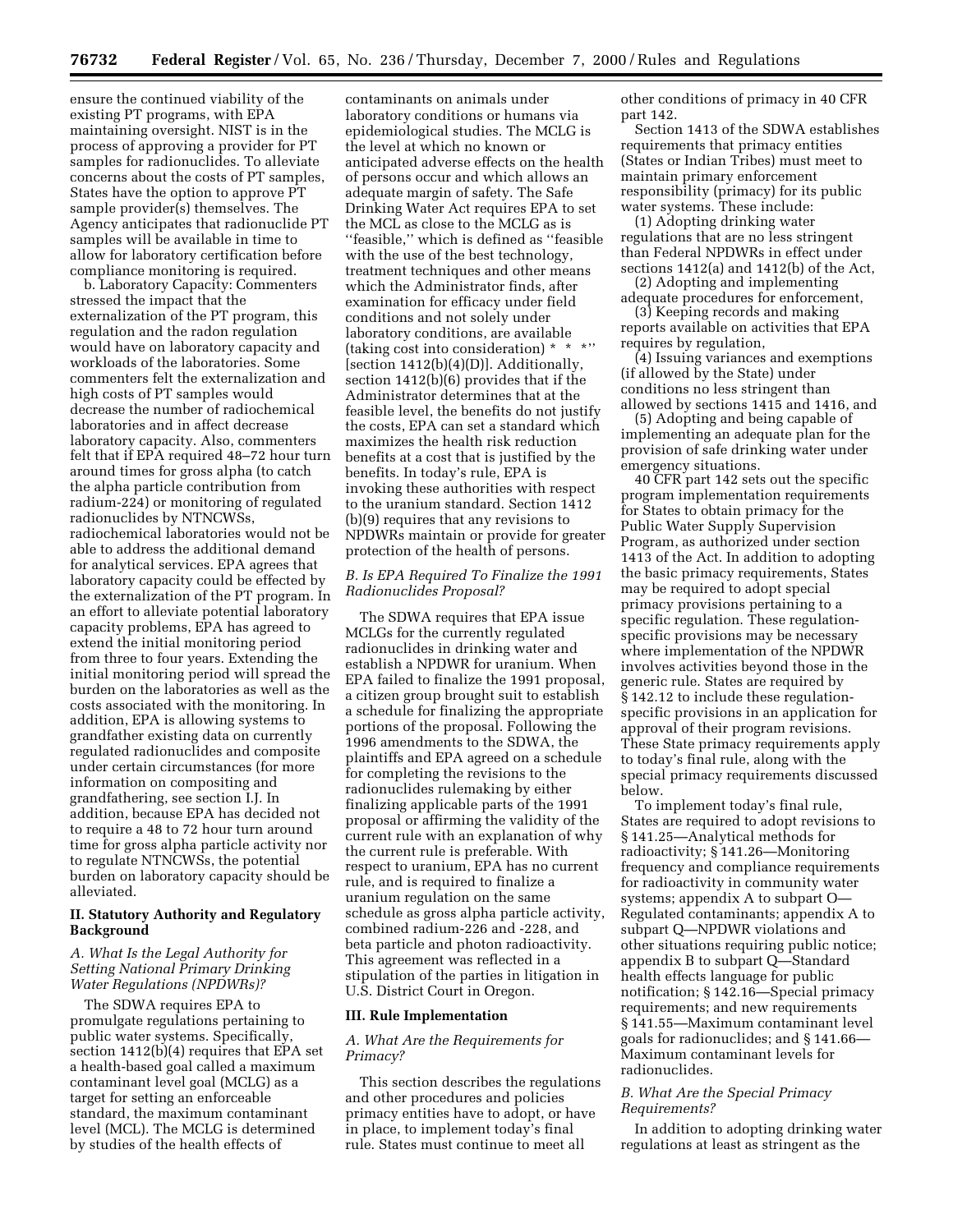Federal regulations listed above, EPA requires that States adopt certain additional provisions related to this regulation to have their program revision application approved by EPA.

The State's request for approval must contain the following:

(1) If a State chooses to use grandfathered data in the manner described in  $\S 141.26(a)(2)(ii)(C)$  of this chapter, then the State must describe the procedures and criteria which it will use to make these determinations (whether distribution system or entry point sampling points are used).

(i) The decision criteria that the State will use to determine that data collected in the distribution system are representative of the drinking water supplied from each entry point to the distribution system. These determinations must consider:

(A) All previous monitoring data.

(B) The variation in reported activity levels.

(C) Other factors affecting the representativeness of the data (*e.g.* geology).

(2) A monitoring plan by which the State will assure all systems complete the required monitoring within the regulatory deadlines. States may update their existing monitoring plan or use the same monitoring plan submitted for the requirements in § 142.16(e)(5) under the National Primary Drinking Water Regulations for the inorganic and organic contaminants (*i.e.* the Phase II/ V Rules). States may note in their application any revision to an existing monitoring plan or note that the same monitoring plan will be used. The State must demonstrate that the monitoring plan is enforceable under State law.

There are many ways that a State may satisfy the special primacy requirements. The Agency intends to issue guidance regarding ways to satisfy these requirements, but States have the flexibility to develop individual programs appropriate for the circumstances within each State.

### *C. What Are the Requirements for Record Keeping?*

The current regulations in § 142.14 require States with primacy enforcement responsibility to keep records of analytical results to determine compliance, system inventories, sanitary surveys, State approvals, vulnerability determinations, monitoring requirements, monitoring frequency decisions, enforcement actions, and the issuance of variances and exemptions. These records include:

(1) Any determination of a system's vulnerability to contamination by beta and photon emitters  $(\S 142.14(d)(4))$ ; and

(2) Any determination that a system can reduce or increase monitoring frequency for gross alpha particle activity, gross beta particle and photon radioactivity, uranium, radium-226 and 228. The records must include the basis for the decision, and the repeat monitoring frequency  $(\S 142.14(d)(5))$ .

Since these requirements are generally included in § 142.14(d)(4) and (5), revisions to the rule are not necessary.

### *D. What Are the Requirements for Reporting?*

Currently, States must report to EPA information under § 142.15 regarding violations, variances and exemptions, enforcement actions and general operations of State public water supply programs. These reporting requirements remain unchanged and apply to the radionuclides as with any other regulated contaminant.

### *E. When Does a State Have To Apply for Primacy?*

The State must submit a request for approval of program revisions that adopts the uranium MCL, implementing regulations, and other revisions promulgated in today's final rulemaking within two years of the publication date of today's rule unless EPA approves an extension per § 142.12(b). To maintain primacy for the Public Water Supply Supervision (PWSS) Program and to be eligible for interim primacy enforcement authority for future regulations, States must adopt today's rule. Interim primacy enforcement authority allows States to implement and enforce drinking water regulations once State regulations are effective and the State has submitted a complete and final primacy revision application. To obtain interim primacy, a State must have primacy with respect to each existing NPDWR. Under interim primacy enforcement authority, States are effectively considered to have primacy during the period that EPA is reviewing their primacy revision application.

### *F. What Are Tribes Required To Do Under This Regulation?*

Currently, no federally recognized Indian tribes have primacy to enforce any of the drinking water regulations. EPA Regions implement the rules for all Tribes under section 1451(a)(1) of SDWA. Tribes would need to submit a primacy application in order to have the authority to implement the radionuclides NPDWRs. Tribes with primacy for drinking water programs are eligible for grants and contract

assistance (section 1451(a)(3)). Tribes are also eligible for grants under the Drinking Water State Revolving Fund Tribal set aside grant program authorized by SDWA section 1452(i) for public water system expenditures.

### *IV. Economic Analyses*

Under Executive Order 12866, Regulatory Planning and Review, EPA must estimate the costs and benefits of the finalized changes to the Radionuclides NPDWRs and submit the impact analysis to the Office of Management and Budget (OMB) as part of the rulemaking process. EPA has prepared an Economic Analysis (USEPA 2000g) to comply with the requirements of this Order. This section provides a summary of the information from the economic analysis regarding estimates of the costs and benefits related to the changes to the existing radionuclides NPDWRs and the uranium NPDWR being finalized today. The economic analysis is an update to the Health Risk Reduction and Cost Analysis (USEPA 2000f) announced in the NODA (USEPA 2000e) and summarized in the NODA's Technical Support Document (USEPA 2000h). The updates to the economic analysis reflect comments received on the NODA. This section will not repeat all of the material presented in the NODA and in some cases will refer back to that notice. Changes made in response to comments will be highlighted.

### *A. Estimates of Costs and Benefits for Community Water Systems*

Two requirements under today's rule are expected to incur costs and benefits: the adoption of the uranium MCL of 30 µg/L and the requirement for separate monitoring of radium-228, which is expected to result in additional systems in violation of the combined radium-226/-228 MCL of 5 pCi/L. EPA estimates that these requirements will result in annual compliance costs of \$81 million in 1999 dollars, with \$25 million of this annual cost being due to mitigation of systems newly in violation of the radium-226/-228 standard due to new monitoring requirements, \$51 million due to mitigation of systems in violation of a uranium MCL of 30 µg/L, \$ 4.9 million due to monitoring and reporting by CWSs, and \$ 0.06 million due to new implementation costs for States. While these represent new compliance costs, most water systems will experience reduced compliance costs in the longterm because of reduced monitoring frequency for systems with low contaminant levels under the Standardized Monitoring Framework. The basis for these estimates, and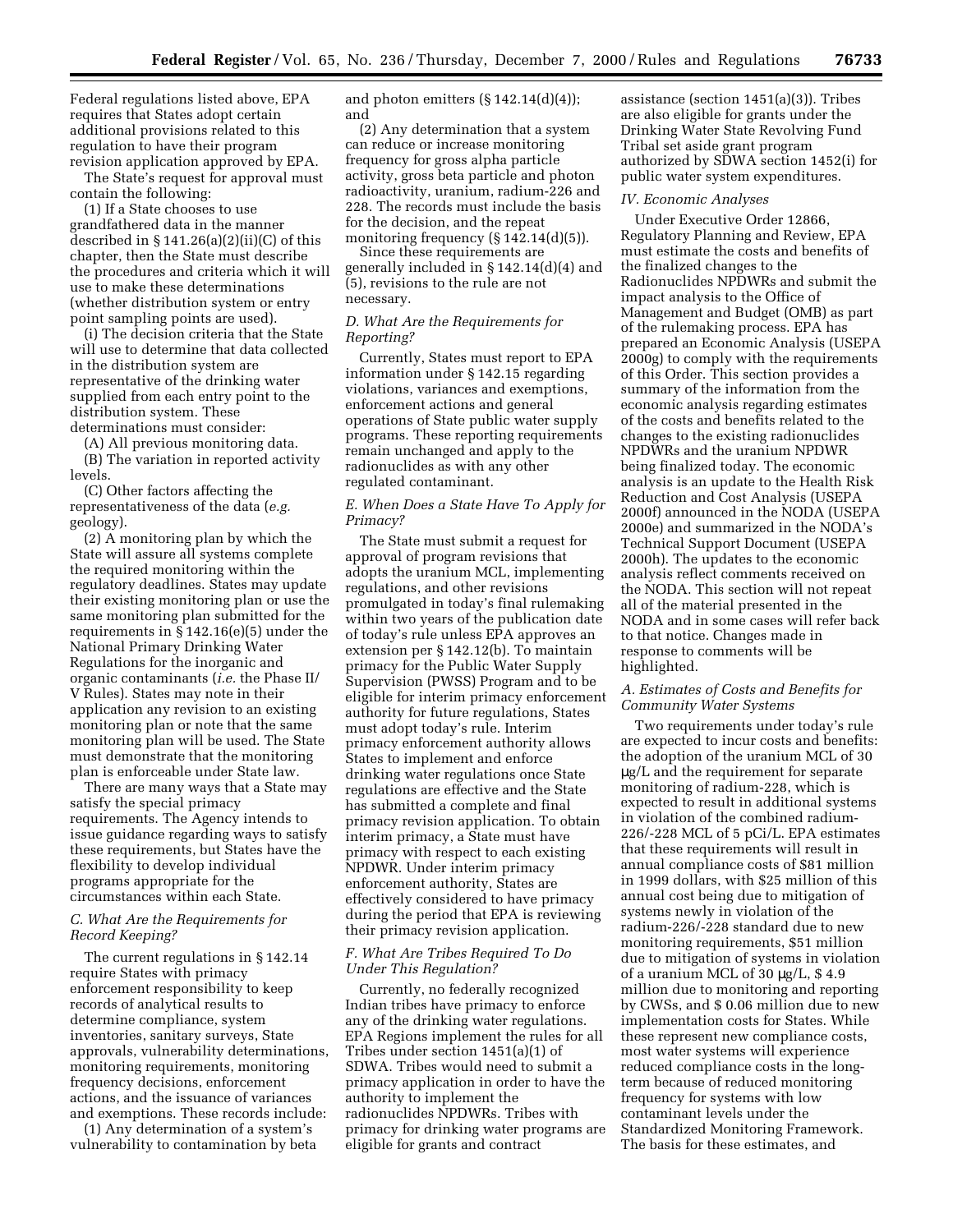alternate cost estimates using different assumptions are described later in this section.

State implementation and CWS start up costs are estimated to be \$10 million annually for the first three years. Of this \$10 million, approximately \$ 0.25 million are State start up costs with the remainder being comprised by CWS start up costs (USEPA 2000d). Over the first twenty-three year period, the implementation costs for States and CWSs are estimated to be \$ 4.9 million annually (included in the annual compliance costs reported previously). These costs include preparation of the primacy application, training, planning, and other compliance preparations, and monitoring and reporting costs for PWSs.

The treatment/non-treatment compliance unit costs and national costing assumptions used in the Economic Analysis (USEPA 2000g) are standard and are consistent with those used for estimating the costs of compliance the other recently proposed drinking water rules. The updated Technologies and Costs document (USEPA 2000i) provides unit capital and ''operations & maintenance'' costs for water treatment plants, including residuals disposal costs. Typical model small system treatment costs ranged from \$ 0.25 to \$ 3 per kilogallon of water treated, with associated annual per household costs ranging from \$20 to \$250, with the value depending upon water system size and water quality. Large system model unit costs ranged from \$0.17 to \$ 0.28 per kilogallon treated, with associated annual per household costs ranging from \$14 to \$23.

For various reasons (see the NODA's Technical Support Document for details, USEPA 2000h), the estimate of monetized benefits associated with compliance of today's rule are more uncertain than the costs estimates. In the case of the requirement for separate monitoring for radium-228, cancer risk reduction benefits of \$1.7 million annually are expected. While the net benefits for this monitoring change are expected to be negative, this monitoring change is essential for enforcing the combined radium-226/-228 standard. In the case of the uranium standard, the benefits are difficult to monetize, since the number of kidney toxicity cases avoided cannot be estimated using current risk models. For this reason, the uranium kidney toxicity benefits are considered to be ''non-quantified benefits'' for this rule. As discussed in detail in part D of section I (''Rationale for the Final Uranium MCL''), we consider these non-quantified kidney

benefits to be a significant part of this assessment of costs and benefits.

The uranium cancer risk reduction benefits are estimated to be \$3 million annually, which, we reiterate, do not include the non-quantified kidney toxicity risk reduction benefits. As discussed in the NODA, there are significant uncertainties associated with any estimate of drinking water benefits, including uncertainties in the unit risks used to estimate risk reductions and the various health endpoints that cannot yet be fully quantifitied.

Other non-quantified benefits include those related to the technologies used to remove radium and uranium from ground water (*e.g.,* water softening technologies like ion exchange, lime softening, and membrane softening and iron removal technologies like green sand filtration and oxidation/filtration). EPA does not have enough information to estimate these benefits, but believes that they could be significant. Examples of benefits related to water softening include reductions in excessive calcium and manganese carbonate scaling in distribution systems, water heaters, and boilers and reductions in soap and detergent use. Examples of benefits related to iron removal include improvements in color and taste and reduction in staining of clothes, sinks, and basins.

### *B. Background*

1. Overview of the 1991 Economic Analysis

Many of the options proposed in 1991 economic analysis are not being finalized today. Today's discussion will focus on the analysis of costs and benefits of the options that are being finalized: a final uranium standard and separate monitoring for radium-228. The 1991 economic analysis (USEPA 1991) estimated the annual cost of compliance with a uranium MCL of 20 µg/L to be \$55 million, affecting approximately 1,500 systems, the vast majority of them being small systems. The 1991 estimate of the annual cost of compliance with a uranium MCL of 40 µg/L was \$23 million. The current estimate of the cost of compliance with a uranium MCL of 20 µg/L is \$93 million, impacting 900 systems, most of them small.

2. Summary of the Current Estimates of Risk Reductions, Benefits, and Costs

Table IV–1 shows the summarized results for EPA's analysis of risk reductions, benefits valuations, and costs of compliance (see USEPA 2000g for more detailed break-downs of the risk reductions, costs, and benefits by system size). The risk reductions and

cost estimates are based on the estimated range of numbers of community water systems predicted to be out of compliance with the uranium MCL of 30  $\mu$ g/L and the systems that are predicted to be out of compliance with the current combined radium-226/-228 standard of 5 pCi/L because of the new requirement for separate radium-228 monitoring. The best estimate values shown are the midpoints from ranges that are based on the two occurrence model methodologies described in the NODA (USEPA 2000e), the ''direct proportions'' and ''lognormal model'' approaches. As described in the NODA, these two approaches are expected to serve as ''low-end'' and ''high-end'' occurrence estimates, respectively.

Eliminating the combined radium-226/-228 monitoring deficiency 11 is predicted to lead to 295 (range of 270 to 320) systems out of compliance with an MCL of 5 pCi/L, affecting 420,000 persons (range 380,000 to 460,000). A uranium MCL of 30 µg/L is predicted to impact 500 systems (range 400 to 590), affecting 620,000 persons (range 130,000 to 1,100,000). The estimates of occurrence and risk reductions for a uranium MCL of 30 µg/L are based on the assumption that the activity-to-mass ratio in drinking water is 0.9 µg/pCi. Based on the available information, the average activity-to-mass ratio for the various uranium isotopes in drinking water typically varies from 0.7 to 1.5 pCi/µg.

The estimated cancer morbidity risk reduction for the option addressing the combined radium monitoring deficiency is 0.4 (0.3 to 0.5) cancer cases avoided annually, with an associated annual monetized benefit of \$1.7 million (range of \$1.2 to \$2.2 million). The annual cancer morbidity risk reduction estimated for a uranium MCL of 30 µg/ L is 0.9 cases/year (range 0.1 to 1.6). The associated annual monetized benefit related to uranium cancer risk reduction is \$3 million (range from \$0.2 to \$6 million) 12. The risk reductions and

12The Agency has agreed to consider the July 27, 2000 recommendations of its Science Advisory Board (SAB) concerning discounting of benefits in future drinking water regulations. In particular, the SAB recommended that quantitative adjustments to benefits be considered with respect to timing of risk (*e.g.,* consideration of a lag or latency period before the resulting cancer fatality) and income growth. The SAB also recommended that other possible adjustments to benefits estimates be considered in a qualitative manner. We have not made any such adjustments to the benefits associated with today's rule since the principal benefits are nonquantifiable (avoidance of kidney toxicity due to reductions in exposure to uranium). We do not

<sup>&</sup>lt;sup>11</sup>The monitoring deficiency is corrected by requiring the separate analysis of radium-228 for systems with gross alpha levels below 5 pCi/L and radium-226 levels below 3 pCi/L.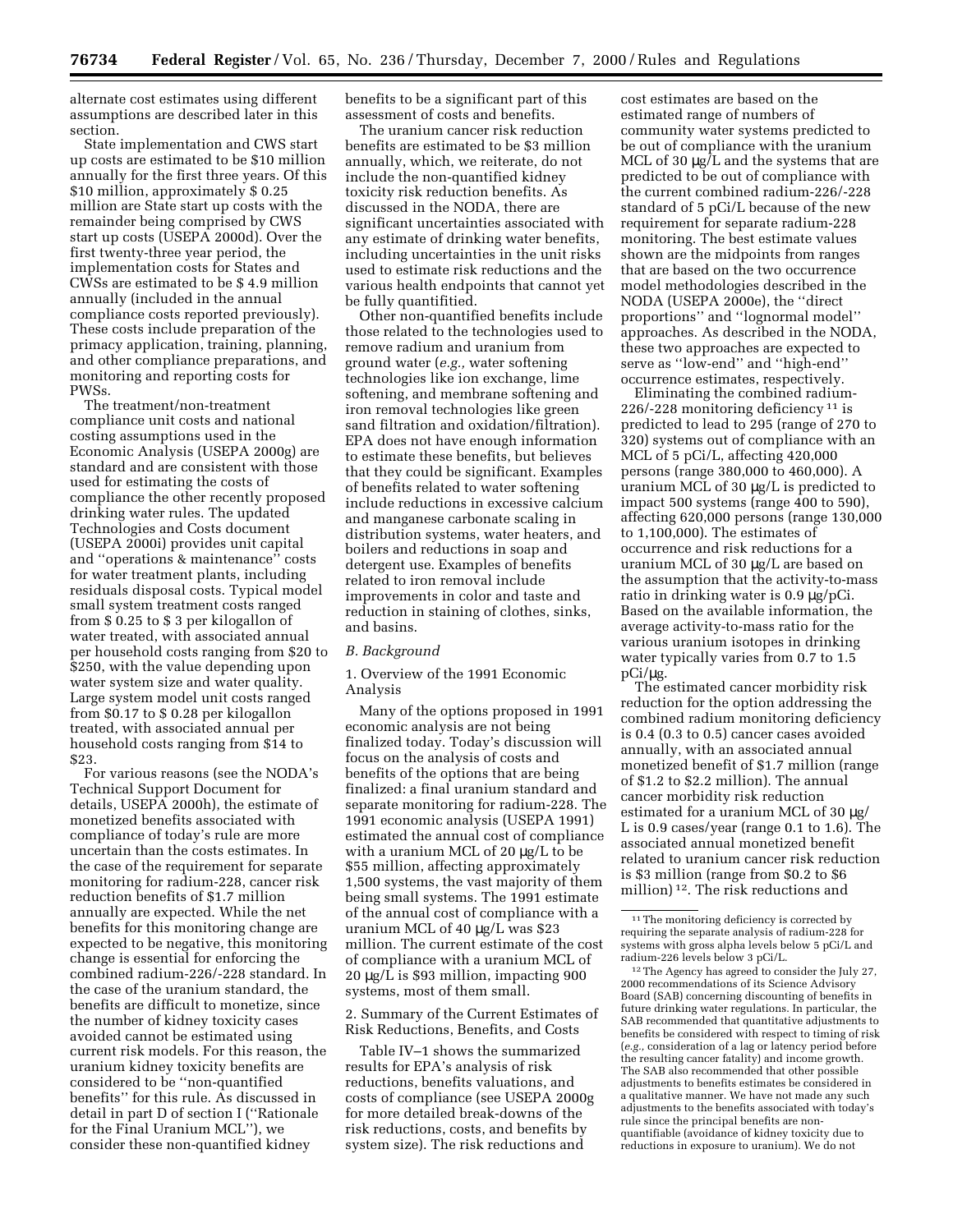benefits shown for uranium do not include those related to kidney toxicity, which are non-quantifiable (cases avoided cannot be estimated). As discussed in section I.D.2 of today's final rule, these non-quantifiable benefits are projected to be preventing a series of adverse affects on the functioning of the kidney such as proteinuria (*e.g.,* reabsorption deficiency or leakage of albumin), that could ultimately lead to a more

widespread breakdown in kidney tubular function. Such effects on tubular function would be manifested by an impaired ability of the kidneys to filter and reabsorb nutrients and to excrete urine.

Annual compliance costs are estimated to be \$25 million (range \$16 to \$35 million) for the option addressing the combined radium monitoring deficiencies. Annual compliance costs for the uranium NPDWR are predicted

to be \$51 million (range from \$9 to \$92 million). In addition to these mitigation related compliance costs, water systems are expected to incur \$4.9 million annually in monitoring and reporting costs. As demonstrated by this analysis the estimated range of central-tendency annual compliance costs exceed the ranges of central-tendency annual monetized benefits for both provisions finalized today.

| TABLE IV-1.—SUMMARY OF COSTS AND BENEFITS FOR COMMUNITY WATER SYSTEMS PREDICTED TO BE IMPACTED BY |  |
|---------------------------------------------------------------------------------------------------|--|
| THE REGULATORY OPTIONS BEING CONSIDERED FOR FINALIZATION                                          |  |

| Options                                                                         | Numbers of sys-<br>tems impacted $1$<br>(population ex-<br>posed above MCL) | <b>Estimated lifetime</b><br>radiogenic cancer<br>morbidity risk at<br>$MC1 \, 2, 3, 4$ | Total cancer cases avoided<br>annually (fatal cases)                                                            | Best-estimate value of<br>avoided cancer cases, in<br>millions of<br>$\sqrt{$}$ /year) | Best-estimate of<br>annual compli-<br>ance costs, in<br>millions of<br>$\sqrt{$}$ /year) |  |  |  |
|---------------------------------------------------------------------------------|-----------------------------------------------------------------------------|-----------------------------------------------------------------------------------------|-----------------------------------------------------------------------------------------------------------------|----------------------------------------------------------------------------------------|------------------------------------------------------------------------------------------|--|--|--|
|                                                                                 |                                                                             |                                                                                         | Systems predicted to be impacted by corrections to the monitoring deficiencies for combined radium-226 and -228 |                                                                                        |                                                                                          |  |  |  |
| Eliminate combined<br>radium monitoring<br>deficiency.                          | 295 systems (420<br>K persons).                                             | $1 \times 10^{-4}$                                                                      | (0.3)                                                                                                           |                                                                                        | 25                                                                                       |  |  |  |
| Systems predicted to be out of compliance with proposed options for uranium MCL |                                                                             |                                                                                         |                                                                                                                 |                                                                                        |                                                                                          |  |  |  |

| Uranium at 30 µg/L | 500 systems (620<br>K persons). | $1\times10^{-4}$ (assumes<br>30 pCi/). | 0.9<br>(0.6)<br>(Total Number of kidney tox-<br>icity cases cannot be ac-<br>curately estimated, but ex-<br>pected to be substantial) | Kidney toxicity benefits<br>range from prevention of<br>mild proteinurea to pos-<br>sible more serious im-<br>paired kidney tubular func-<br>tion | 51 |
|--------------------|---------------------------------|----------------------------------------|---------------------------------------------------------------------------------------------------------------------------------------|---------------------------------------------------------------------------------------------------------------------------------------------------|----|
|--------------------|---------------------------------|----------------------------------------|---------------------------------------------------------------------------------------------------------------------------------------|---------------------------------------------------------------------------------------------------------------------------------------------------|----|

**Notes:** Compliance costs do not include monitoring and reporting costs, which comprise an additional \$5 million annually. Ranges based on directly proportional versus lognormal distribution approach.

<sup>1</sup> Compared to the initial baseline (i.e., occurrence data are adjusted to eliminate existing MCL violations) for combined radium. Occurrence data is unadjusted for uranium options.

<sup>2</sup> 1×10 is equivalent to "one in ten thousand", EPA's usual upper limit of acceptable cancer incidence (morbidity) risk for contaminants in drinking water.<br>3These risk estimates are based on several simplifying assumptions and are only meant to be illustrative. The reported combined radium risk

is based on an "occurrence weighted average" for radium-226 and radium-228 (2.3×10<sup>-5</sup> per pCi/L). The "best-estimate" for a particular situa-<br>tion would depend on the actual levels of Radium226 and Radium228 that comprise since the individual uranium isotopes that make up naturally-occurring uranium have cancer morbidity risks that are similar in magnitude (6.4 to since the individual uranium isotopes that make up naturally-occurring uranium have cancer morbidity risks that are similar in magnitude (6.4 to 7.1×10<sup>-11</sup> per pCi), the assumptions about isotopic prevalence are not impo per pCi/L).<br>
<sup>1</sup>Hidney toxicity is not considered in this estimate of risk or monetized benefits.<br>
<sup>4</sup>Kidney toxicity is not considered in this estimate of risk or monetized benefits.

3. Uncertainties in the Estimates of Benefits and Cost

The models used to estimate costs and benefits related to regulatory measures have uncertainty associated with the model inputs. The types and uncertainties of the various inputs and the uncertainty analyses for risks, benefits, and costs are qualitatively discussed in this section.

a. Uncertainties in Risk Reduction and Benefits Estimates

For each individual radionuclide, EPA developed a central-tendency risk coefficient that expresses the estimated probability that cancer will result in an exposed individual per unit of

radionuclide activity (*e.g.,* per pCi/L) over the individual's lifetime (assumed to be 70 years). Two types of risks are considered, cancer morbidity, which refers to any incidence of cancer (fatal or non-fatal), and cancer mortality, which refers to a fatal cancer illness. For this analysis, we used the draft September 1999 risk coefficients developed as part of EPA's revisions to Federal Guidance Report 13 (FGR–13, EPA 1999e). FGR–13 compiled the results of several models predicting the cancer risks associated with radioactivity. The cancer sites considered in these models include the esophagus, stomach, colon, liver, lung, bone, skin, breast, ovary, bladder,

kidney, thyroid, red marrow (leukemia), as well as residual impacts on all remaining cancer sites combined.

There are substantial uncertainties associated with the risk coefficients in FGR–13 (EPA 1999e): researchers estimate that some of the coefficients may change by a factor of more than 10 if plausible alternative models are used to predict risks. While the report does not bound the uncertainty for all radionuclides, it estimates that the central-tendency risk coefficients for uranium-234 and radium-226 may change by a factor of seven depending on the models employed to estimate

believe that adjustments to these monetized cancer avoidance benefits estimates for either timing or

income growth would materially affect our benefits assessment or decisions resulting from overall

consideration of the benefits and costs of the regulatory standard.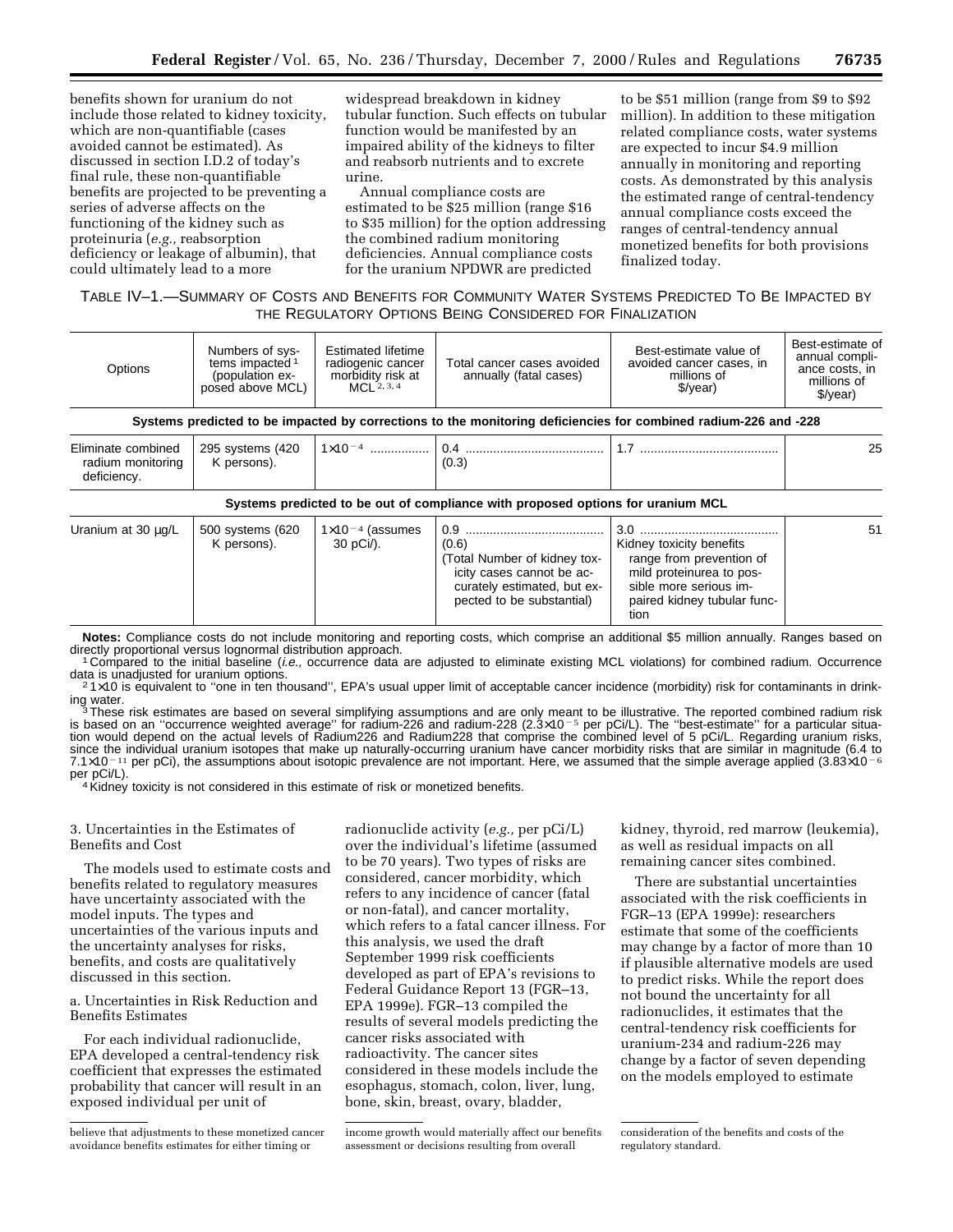risk.13 Ranges that reflect uncertainty and variability in the risk coefficients have been used to conduct a sensitivity analysis of risk reductions and benefits, the results of which are reported in Economics Analysis (USEPA 2000g).

Since the available occurrence data do not provide information on the contribution of individual radionuclides or isotopes to the total activities of gross alpha or uranium, there is uncertainty involved in the assumptions about isotopic ratios. These and other uncertainties related to occurrence information (*e.g.,* uncertainty in extending the NIRS database results to the national level) also contribute to uncertainty in the estimates of impacts. Other inputs that were used in the sensitivity analysis of risk reductions and benefits are the age- and genderdependent distributions of water ingestion, which are used in estimating lifetime exposure, and the credible range for the ''value of a statistical life.''

b. Uncertainty in Compliance Cost Estimates

Regarding uncertainty in the compliance cost estimates, these estimates assume that most systems will install treatment to comply with the MCLs, while recent research suggests that water systems usually select compliance options like blending (combining water from multiple sources), developing new ground water wells, and purchasing water (USEPA 2000g). As discussed in the NODA, preliminary data (202 compliance actions from 14 States) on nitrate violations suggest that only around a quarter (25%) of those systems taking action in response to a nitrate violation installed treatment, while roughly a third developed a new well or wells. The remainder either modified the existing operations (10–15%), blended (15%), or purchased water (15–20%). Similar data for radium violations from the State of Illinois (77 compliance actions) indicate that around a quarter of systems taking action installed treatment, while the majority (50–55%) purchased water, with the remainder (20–25%) either installing a new well, blending, or stopping production from the contaminated well or wells. EPA will continue to gather information regarding the prevalence of treatment versus non-treatment options for compliance for other contaminants. At this time, this data is considered preliminary and will be used for comparisons only.

To evaluate the potential variability in the compliance cost estimates, EPA has performed a sensitivity analysis for uncertainties in the decision tree by varying the assumed percentages for the modeled compliance options. Since per system costs are much higher for very large systems, the assumptions used in the large water system size categories can be expected to dominate the variability in national costs. The sensitivity analysis results are reported in the Economic Analysis (USEPA 2000g).

### 4. Major Comments

Following is a summary of the major comments received on the analysis of costs and benefits for the finalization of the radionuclides rule.

a. Retention of radium-226/-228 MCL of 5 pCi/L: Several commenters suggested that the costs and benefits of compliance with the existing radium-226/-228 MCL should be included in the analysis of the costs and benefits of the finalization of today's rule, because ''systems currently in non-compliance with the combined radium MCL are in that situation because of EPA's proposed rule changes in 1991.'' EPA disagrees with this comment since all of MCLs for the currently regulated radionuclides, including radium-226/- 228 have been fully enforceable since 1976. While some may argue that the radionuclides rules were ''National Interim Primary Drinking Water Regulations'' (NIPDWRs) between 1976 and 1986, NIPDWRs were fully enforceable. In addition, six years elapsed between the re-authorization of the Safe Drinking Water Act (1986), which finalized all NIPDWRs, and the 1991 proposal. Given the fact that 25 years have elapsed since this MCL became an enforceable standard, EPA believes that it is appropriate to consider only the costs and benefits of the changes that are being made in the current standards. In view of the fact that 25 years have elapsed since this MCL became an enforceable standard, EPA believes that is appropriate to consider only the costs and benefits of the changes that are made to the current radium standards as a cost of today's rule. EPA further believes that any costs incurred by facilities that are required to comply with the 1976 rule represent deferred costs that those facilities elected not to expend until now.14

b. Cost/Benefit Analysis Requirements: One commenter suggested that the analysis of costs and benefits, as presented in the Notice of Data Availability (USEPA 2000e) omitted some information required under section 1412(b)(4)(C) of the 1996 SDWA. EPA disagrees with this comment. All of the required information relevant to the analysis of costs and benefits for the options considered are found in the draft Health Risk Reduction and Cost Analysis (HRRCA, USEPA 2000f), which was announced by and described in the NODA. In the HRRCA, EPA did meet the requirements of the Safe Drinking Water Act for performing analyses of costs and benefits. For compliance with each regulatory option being considered, EPA updated the analysis supporting the 1991 radionuclides proposal, including estimates of quantifiable and non-quantifiable health risk reduction benefits, quantifiable and non-quantifiable health risk reduction benefits likely to occur from reductions in co-occurring contaminants (excluding those associated with compliance with other proposed or promulgated regulations), quantifiable and nonquantifiable costs, the incremental costs and benefits for the uranium options, the effects of the contaminant on the general population and on sensitive groups within the population (*e.g.,* children), and other relevant factors. In addition to the HRRCA, EPA is supporting today's final actions with a Economic Analysis (USEPA 2000g) that builds on the HRRCA, including some changes made in response to comments received.

c. Cumulative Affordability: Several commenters suggested that EPA consider the cumulative impact of its regulations on the affordability of water service, as opposed to looking at affordability one regulation at a time. EPA agrees that it would be best to look at ''cumulative affordability,'' since this is the only realistic indicator of affordability. For this reason, EPA includes a ''water bill baseline'' in its affordability assessments, which includes cumulative impacts from existing regulations. When a rule is promulgated, the water bill baseline increases and the estimate of affordability decreases, the details of which depend on the percentages of systems impacted and the estimates of the annual per household costs associated with the regulation. The affordability assessment supporting the uranium small systems compliance

<sup>13</sup>Table 2.4, Uncertainty Categories for Selected Risk Coefficients. Federal Guidance Report 13 (1999).

<sup>14</sup> It is difficult to estimate these costs due to recent efforts by many CWSs to comply with the current radium rule, however, we would expect approximately 200–400 systems would spend in the range of \$18–36 million annually to comply with the current standard. (Low estimate in range is

based on recent SDWIS data; high estimate is based on 1984 NIRS occurrence database.)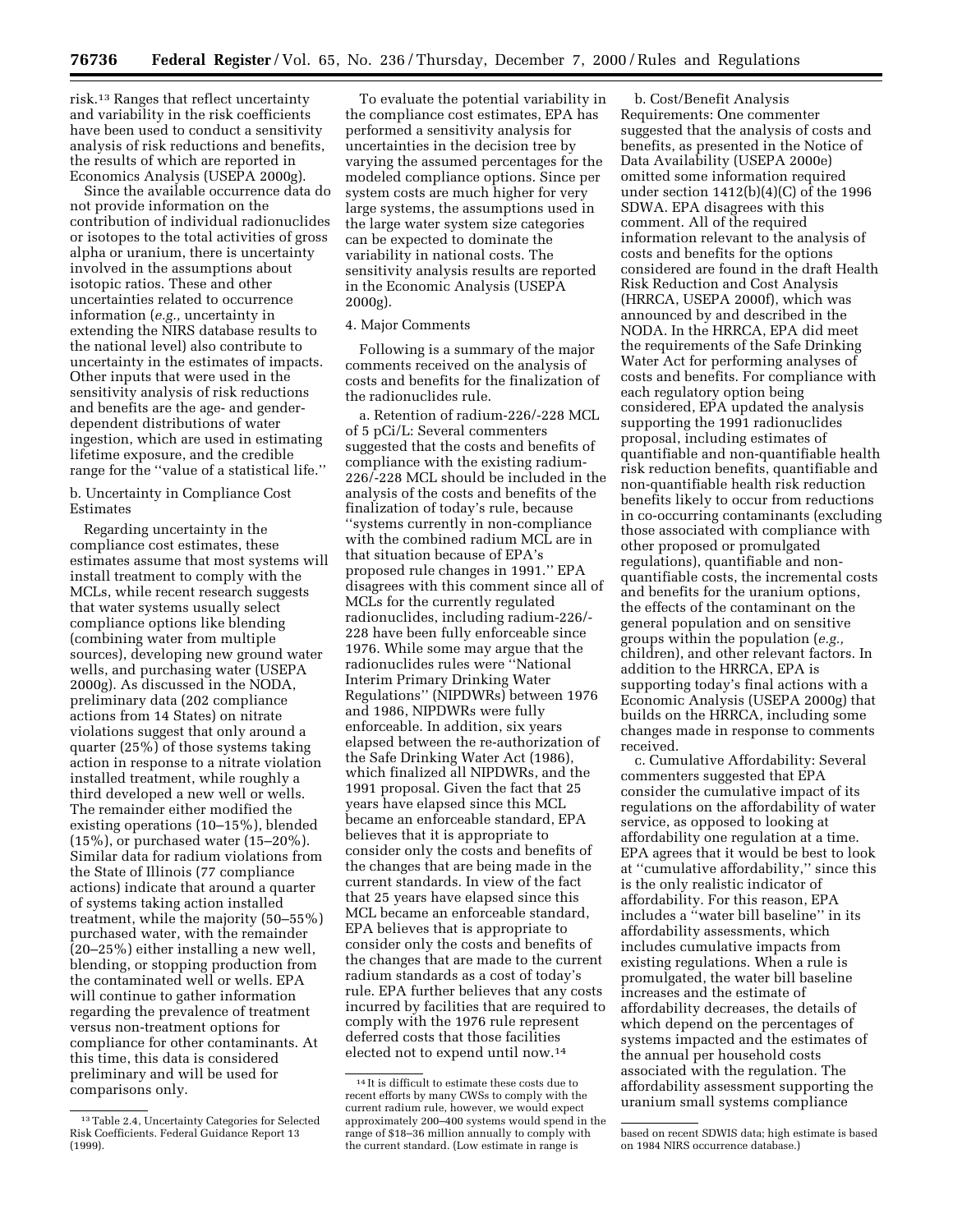technology list is based on the current baseline, which is described in ''Variance Technology Findings for Contaminants Regulated Before 1996'', which can be downloaded at ''http:// www.epa.gov/OGWDW/standard/ varfd.pdf.'' As future rules are promulgated that impact small water systems (including this one), this baseline will be revised.

d. Disposal costs: One commenter suggested that EPA ''did not adequately address the disposal of waste stream residuals'' in the NODA and that waste disposal costs are a ''significant factor'' in estimating costs. EPA agrees that waste disposal considerations are very important when considering the implementation of this rule. Since the only MCL that EPA is finalizing today is the uranium MCL (the others are existing regulations), this is the only MCL that could be impacted by this consideration. In estimating the compliance costs for today's actions, EPA did include waste disposal costs in its estimate of treatment costs, including estimated waste-related capital costs, operations and maintenance costs, and residuals disposal. EPA believes that its estimate of residuals disposal are adequate and are based on the best available information.

e. Discounting of Costs and Benefits: One commenter stated that it is ''appropriate and standard practice to ensure that costs and benefits be evaluated on the same basis to avoid apples and oranges comparison,'' further stating that EPA should discount both or neither. EPA agrees that costs and benefits should be evaluated in such a way that they can be compared.

One approach to accomplish this is to annualize the costs and benefits of the regulation. In such instances, the capital costs, paid up front, need to be spread out across the life of the equipment. To do that, one needs to reflect the time value of resources. The analyst must ask the question: What is the annual payment that could finance the capital investment? Such a calculation would reflect the social discount rate. Annual operations and maintenance (O&M) costs would not have to be annualized, since these costs are assumed to be accrued on a continual basis each year.

Ideally, the analysis would also annualize the benefits using the same techniques. As noted previously, we have not made any such adjustments to the benefits associated with today's rule for uranium since the principal benefits are non-quantifiable (avoidance of kidney toxicity due to reductions in exposure to uranium). We do not believe that adjustments to these benefits estimates for either timing or

income growth would materially affect our benefits assessment or decisions resulting from overall consideration of the benefits and costs of the regulatory standard.

f. Use of MCLs for Ground Water Protection Needs to be Evaluated as Part of this Rulemaking: One commenter stated that, since linkages are made between drinking water standards and ''clean-up standards'' for radioactively contaminated sites, the costs and benefits of applying drinking water standards to clean-up efforts should be evaluated as part of this rulemaking. EPA disagrees that clean-up costs and benefits should be used to influence the setting of drinking water MCLs. EPA does, however, agree that cross-program costs and benefits should be considered when appropriate. In this case, it is inappropriate to consider clean-up and ground water protection costs since MCLs are set specifically and solely with drinking water exposures in mind. If another program or Agency applies these MCLs for other purposes (*e.g.,* clean-up standards), then the costs and benefits of that application should be considered when evaluating that application.

### **V. Other Required Analyses and Consultations**

#### *A. Regulatory Flexibility Act (RFA)*

The RFA, as amended by the Small Business Regulatory Enforcement Fairness Act of 1996 (SBREFA), 5 USC 601 *et seq.,* generally requires an agency to prepare a regulatory flexibility analysis of any rule subject to notice and comment rulemaking requirements under the Administrative Procedure Act or any other statute unless the agency certifies that the rule will not have a significant economic impact on a substantial number of small entities. Small entities include small businesses, small organizations, and small governmental jurisdictions.

The RFA provides default definitions for each type of small entity. It also authorizes an agency to use alternative definitions for each category of small entity, ''which are appropriate to the activities of the agency'' after proposing the alternative definition(s) in the **Federal Register** and taking comment. 5 U.S.C. sec. 601(3)–(5). In addition to the above, to establish an alternative small business definition, agencies must consult with SBA's Chief Counsel for Advocacy.

For purposes of assessing the impacts of today's rule on small entities, EPA considered small entities to be CWSs serving fewer than 10,000 persons. This is the cut-off level specified by Congress in the 1996 Amendments to the Safe Drinking Water Act for small system flexibility provisions. Because this definition does not correspond to the definitions of ''small'' for small businesses, governments, and non-profit organizations, EPA requested comment on an alternative definition of ''small entity'' in the preamble to the proposed Consumer Confidence Report (CCR) regulation (63 FR 7620, February 13, 1998). Comments showed that stakeholders support the proposed alternative definition. EPA also consulted with the Small Business Administration's Office of Advocacy on the definition as it relates to small business analysis. In the preamble to the final CCR regulation (63 FR 4511, August 19, 1998), EPA expressed its intention to use this alternative definition for regulatory flexibility assessments under the RFA for all drinking water regulations and has thus used it in this final rulemaking.

In accordance with section 603 of the RFA, EPA prepared an initial regulatory flexibility analysis (IRFA) for the 1991 proposed rule (see 56 FR 33050). Since the proposed rule (July 18, 1991) predated the 1996 Amendments to the RFA, EPA did not convene a Small Business Advocacy Review Panel for this rule.

We also prepared a final regulatory flexibility analysis (FRFA) for today's final rule. The FRFA addresses the issues raised by public comments on the IRFA, which was part of the proposal of this rule. The FRFA is available for review in the docket and is summarized below.

The RFA requires EPA to include the following when completing an FRFA:

(1) A succinct statement of the need for, and objectives of the rule;

(2) A summary of the significant issues raised by the public comments on the IRFA, and a summary of the assessment of those issues, and a statement of any changes made to the proposed rule as a result of those comments;

(3) A description of the types and number of small entities to which the rule will apply and the impact they will experience, or an explanation why no estimate is available;

(4) A description of reporting, record keeping, and other compliance requirements of the rule, including an estimate of the classes of small entities which will be subject to the rule and the type of professional skills necessary for preparation of reports or records; and

(5) A description of the steps the Agency has taken to minimize the significant impact on small entities consistent with the stated objectives of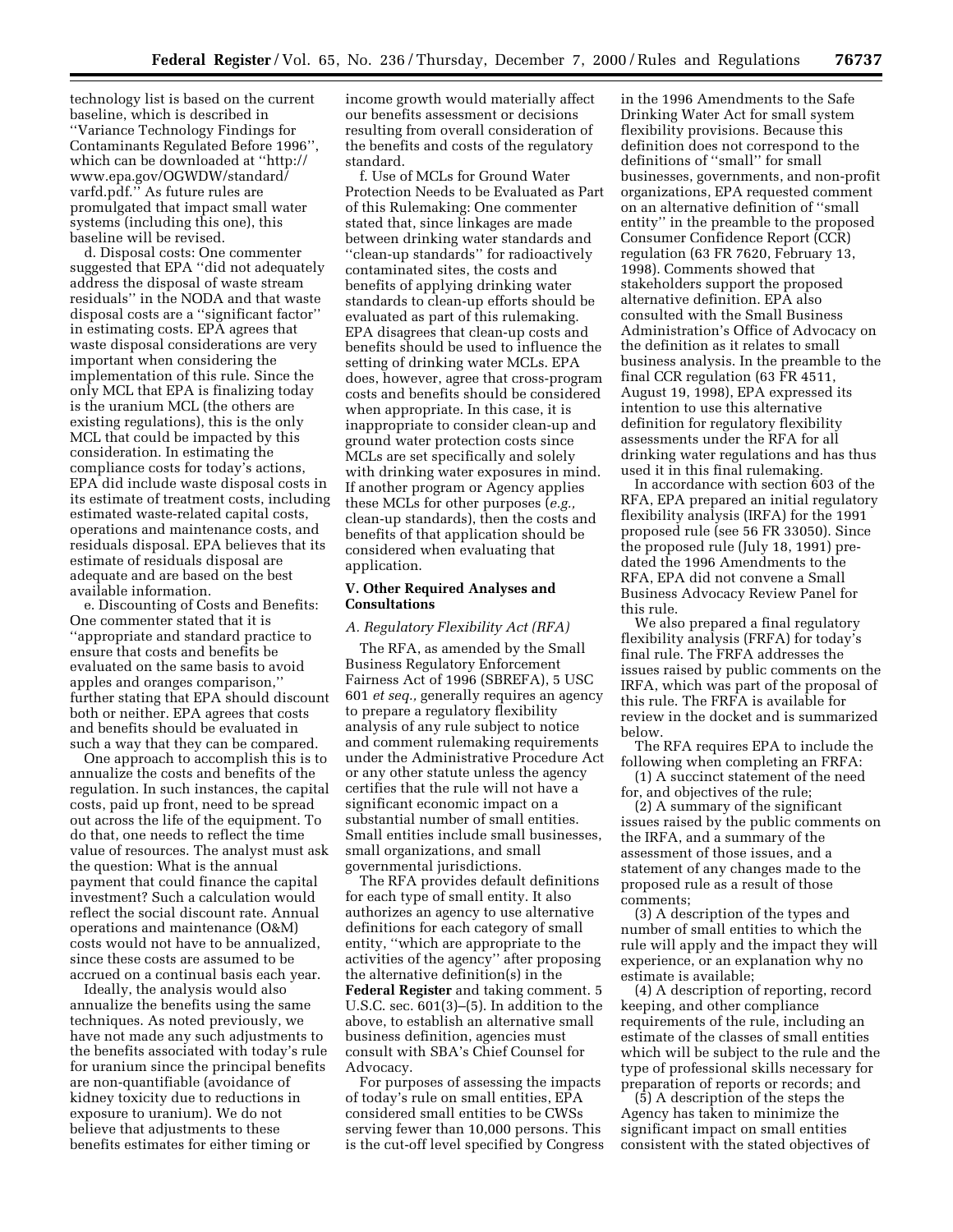the applicable statutes, including a statement of the factual, policy, and legal reasons why we selected the chosen alternative in the final rule and why the other significant alternatives to the rule were rejected.

EPA has considered and addressed all of the requirements. The following is a summary of the FRFA. The need for and objectives for the rule are discussed in sections I.A, I.B, I.C and II.A of this preamble. Requirements ''2'' through ''4'' are addressed in the subsections that follow. The fifth requirement is discussed in sections I.D and I.J., which provide information about steps EPA has taken that will lessen impacts on small systems, including: (1) The selection of the less stringent uranium MCL, (2) overall reduced monitoring frequencies for systems with radionuclides levels less than the MCL, (3) allowance of grandfathering of data and State monitoring discretion for determining initial monitoring baseline, and (4) exclusion of NTNCWS from the regulation. Sections I.C. and I.B provide the rationale for the retention of the MCLs for radium-226 and -228, gross alpha, and photon/beta emitters.

The significant issues raised in public comments were the high cost of compliance for small systems and high

cumulative costs for water contaminant testing. EPA understands these concerns and has made several changes to the proposed rule that will reduce cost impacts to small systems. In addition, commenters disagreed with the proposal to include NTNC water systems in the rule. Based on several factors, including these comments and the analyses of risks faced by NTNC customers, risk reductions, benefits, and costs, EPA has decided that additional future analyses and reevaluation, together with any new data that can be obtained is needed before regulating radionuclides at NTNC drinking water systems (see section I.D.8. for further discussion). This information will be collected and future regulatory action will be assessed under the regulatory review process. A complete summary of comments received and EPA's responses can be obtained from the docket (USEPA 2000a).

For many small entities, today's final rule will reduce long-term monitoring costs because the rule provides for less frequent follow-up monitoring (relative to the 1976 rule) for systems if they have radionuclides levels (e.g., gross alpha and radium-226 and -228) below the MCLs (most small systems). For example, under the 1976 rule, a system

with a gross alpha level less than the MCL but greater than  $\frac{1}{2}$  MCL is required to monitor four times in a four year period. The revised monitoring scheme will allow this system to reduce the monitoring frequency to one sample every three years or less. In addition, EPA is giving States discretion in using historical monitoring data (grandfathering) to determine the initial monitoring baseline for systems. Therefore, systems with sufficient data may not be required to take four quarterly samples for the initial monitoring period and may immediately begin reduced monitoring (*e.g.,* one sample per three years, six years, or nine years) after the rule is effective (*e.g.,* three years after the rule is promulgated). See sections I.D ''How has this new information impacted the regulatory decisions being promulgated today?'' and I.J ''Where and how often must a water system test for radionuclides?'' for additional information about monitoring. A small percentage (<1.5%) of systems are expected to exceed the radium-226 and-228 and uranium MCLs and will be required to take action to come into compliance.

The number of small entities subject to today's rule is shown in Table V–1.

### TABLE V–1.—SUMMARY OF ANALYSIS RESULTS

From the ''Economic Analysis of the Radionuclides NPDWR'' (USEPA 2000g)

| Commu-<br>nity                               |                               | Ground water systems               |                      |                                    |                      |                                    |                      | Surface water systems              |                        |                                    |  |  |
|----------------------------------------------|-------------------------------|------------------------------------|----------------------|------------------------------------|----------------------|------------------------------------|----------------------|------------------------------------|------------------------|------------------------------------|--|--|
| water                                        | Combined radium loop-<br>hole |                                    | Uranium (20µg/L)     |                                    | Uranium (40 µg/L)    |                                    | Uranium (20 µg/L)    |                                    | Uranium $(40 \mu g/L)$ |                                    |  |  |
| system<br>size<br>class<br>(25 to<br>(10,00) | Number of<br>systems          | Cost/<br>Rev-<br>enue <sup>1</sup> | Number of<br>systems | Cost/<br>Rev-<br>enue <sup>®</sup> | Number of<br>systems | Cost/<br>Rev-<br>enue <sup>1</sup> | Number of<br>systems | Cost/<br>Rev-<br>enue <sup>1</sup> | Number of<br>systems   | Cost/<br>Rev-<br>enue <sup>1</sup> |  |  |
| Total                                        | $270 - 310$                   | $21 - 2$                           | 820-900              | $21 - 3$                           | $300 - 400$          | $21 - 3$                           | $< 10 - 40$          | $21 - 3$                           | $0 - 20$               | $20 - 3$                           |  |  |

### **Notes:**

<sup>1</sup> As reported in the economic analysis support document (USEPA 2000g), the revenue portion of the cost per revenue estimates are based on data collected the 1992 Census of Governments. The Agency then estimated average revenues for small governments.

The reported ranges represent results using the directly proportional approach followed by results using the lognormal distribution approach.

''0'' indicates that no systems in this category are expected to be out of compliance with the MCL.

Revenue estimates are taken from Exhibit 6–3 of the economic analysis support document (USEPA 2000g).

See Appendix G of the economic analysis support document (USEPA 2000g) for information regarding the number of affected for the 25 to 10,000 size class and the associated costs. Detail does not add to totals due to rounding.<br><sup>2</sup> Percent.

Small systems are also required to provide information in the Consumer Confidence Report or other public notification if the system exceeds one of the MCLs. As is the case for other contaminants, required information on radionuclides levels must be provided by affected systems and is not considered to be confidential. The professional skills necessary for preparing reports are the same skill level required by small systems for current reporting and monitoring

requirements for other drinking water standards.

In addition to the public comments on the proposal, the Agency considered comments received through an outreach process that obtained input from small entities, including a Stakeholders meeting, Tribal consultations, and other consultations. After considering all the input from stakeholders as well as its own analyses, the Agency has included several measures in today's rule that should reduce the burden on small

drinking water systems: (1) A revised monitoring scheme with long-term monitoring reduction for most small systems; (2) State discretion for grandfathering existing monitoring data; (3) the decision not to regulate nontransient, non-community water systems, which are generally very small water systems; and (4) the selection of a uranium MCL that is less stringent than the 1991 proposed feasible level. The uranium MCL is still protective of public health with an adequate margin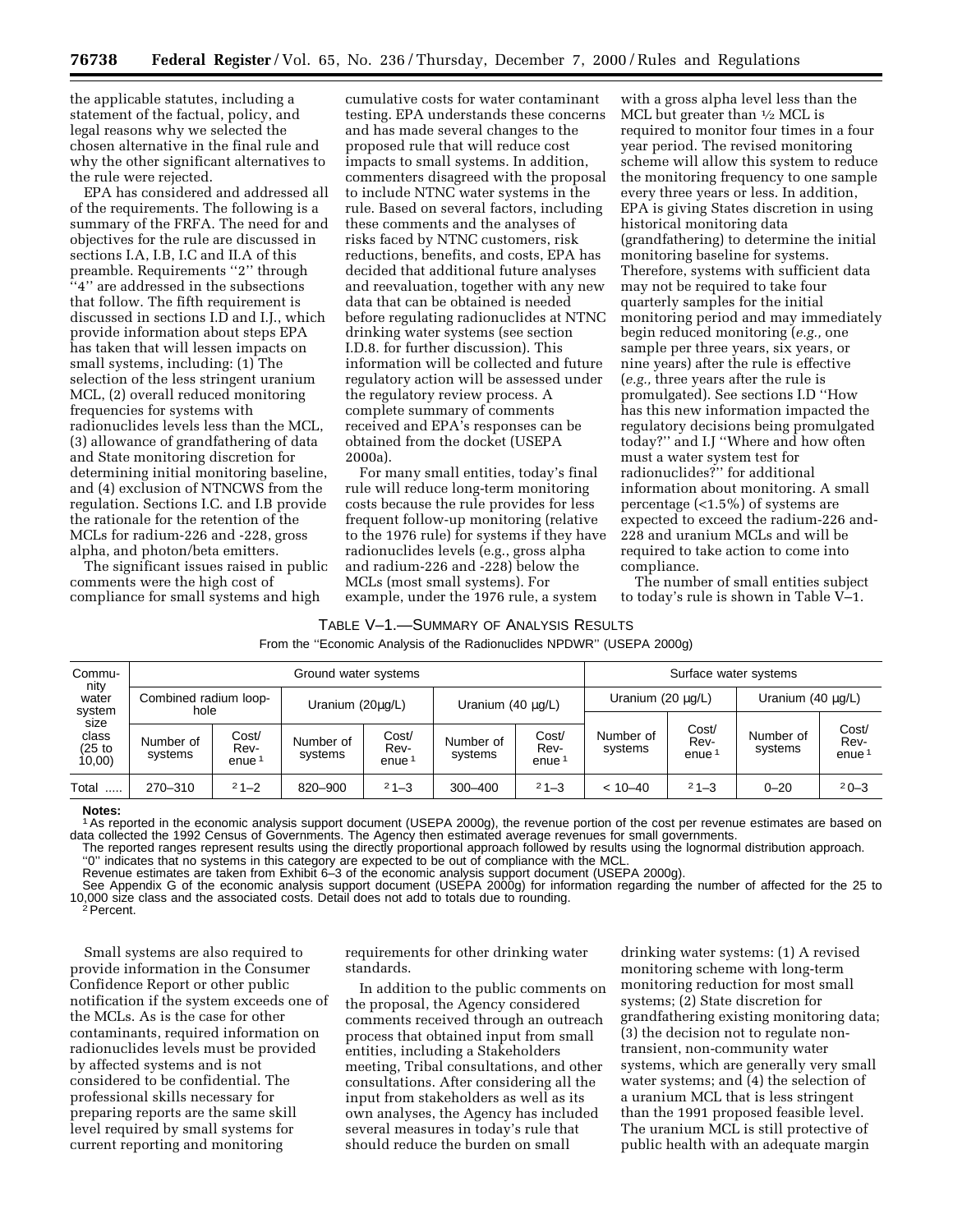of safety, but will impact fewer small systems, reducing the number of systems that may face waste disposal issues, and increasing the likelihood that non-treatment options for achieving compliance may be used. These items are discussed in more detail in sections I.D and I.J.

EPA also is preparing a small entity compliance guide to help small entities comply with this rule. Small entities will be able to access a copy of this guide at: *http://www.epa.gov/sbrefa/* (to be available within 60 days of the publication of the rule in the **Federal Register**).

### *B. Paperwork Reduction Act*

The Office of Management and Budget (OMB) has approved the information collection requirements contained in this rule under the provisions of the Paperwork Reduction Act, 44 U.S.C. 3501 *et seq.* and has assigned OMB control number—2040–0228

Under this rule, respondents to the monitoring, reporting, and recordkeeping requirements include the owners and operators of community water systems and State officials that

must report data to the Agency. Monitoring for radium-228, uranium, and beta and photon emitters will be required at each entry point to the distribution system under the final radionuclides rule. States will have discretion in grandfathering existing data for determining initial monitoring baselines for the currently regulated contaminants, combined radium-226/- 228, gross alpha particle activity, and beta particle and photon radioactivity.

EPA has estimated the burden associated with the specific information collection, record keeping and reporting requirements of the proposed rule in the accompanying Information Collection Request (ICR). The ICR for today's final rule compares the current requirements to the revised requirements for information collection, reporting and record-keeping. There are several activities that the State and the CWSs must perform in preparing to comply with the revised Radionuclides Rule. Start-up activities include reading the final rule to become familiar with the requirements and training staff to perform the required activities.

For PWSs, the number of hours required to perform each activity may vary by system size. This rule only applies to community water systems. As shown in Table V–2, there are approximately 53,121 CWSs and 56 States and territories considered in this ICR (a total of 53,177 respondents). During the first three years after promulgation of this rule, the average burden hours per respondent per year is estimated to be 6 hours for PWSs and 115 hours for States. During this period, the total burden hour per year for the approximately 53,177 respondents covered by this rule is estimated to be 342,873 hours to prepare to comply with this revised Radionuclide Rule. There are no new monitoring, recordkeeping, reporting or equipment costs for CWSs during the first three-year period, hence no responses are expected from the CWSs. The average number of responses for the States is expected to be 37 per year during the first three year period. Total annual labor costs during this first 3 year period are expected to be about \$10 million per year for CWS.

TABLE V–2.—AVERAGE BURDEN, RESPONDENTS, AND RESPONSES DURING THE THREE-YEAR ICR APPROVAL PERIOD

| CWSs    | <b>States</b> | Total<br>(each year) |
|---------|---------------|----------------------|
| 336,433 | 6.440         | 342,873              |
| 53.121  | 56            | 53,177               |
|         | 115           | 121                  |
| 1 ∩     | 33            | 33                   |
| ח ו     |               | 17                   |
| ח ו     | 2.66          | .66                  |

<sup>1</sup> Preparation only.

2Two over 3-year period.

TABLE V–3.—SUMMARY OF BURDEN AND COSTS FOR THE RADIONUCLIDES RULE FOR THE ICR APPROVAL PERIOD

| <b>Respondent Category</b> | Number of<br>respondents<br>annually | Number of<br>responses<br>annually                                    | Total annual<br>burden<br>(hours) | Total annual<br>labor costs<br>(\$ dollars) | Total annual<br>capital cost | Total annual<br>O&M cost |
|----------------------------|--------------------------------------|-----------------------------------------------------------------------|-----------------------------------|---------------------------------------------|------------------------------|--------------------------|
| <b>States</b>              | 53,121<br>56                         | (1)<br><sup>2</sup> 37 (2 per<br>respondent<br>over 3 year<br>period) | 336,433<br>6.440                  | \$9,925,042<br>247.905                      | υ                            | 0<br>0                   |
| Total                      | 53,177                               | 33                                                                    | 342.873                           | 10,172,947                                  | υ                            | $\Omega$                 |

1Preparation only.

2Two per respondent over 3-year period.

Three years after the promulgation date, community water systems will begin collecting mandatory monitoring data as described earlier in this section. As reported in the ICR (using a 7% discount rate over a 23 year period),

EPA estimates that today's revisions to monitoring will result in a national annual monitoring, reporting and record keeping burden of \$ 4.85 million (25,197 hours) for all CWSs and an average annual programmatic burden of

\$63,723 (4,170 hours) for States (total for all 56 jurisdictions) over the first 23 years after promulgation of this rule (see Table V–4).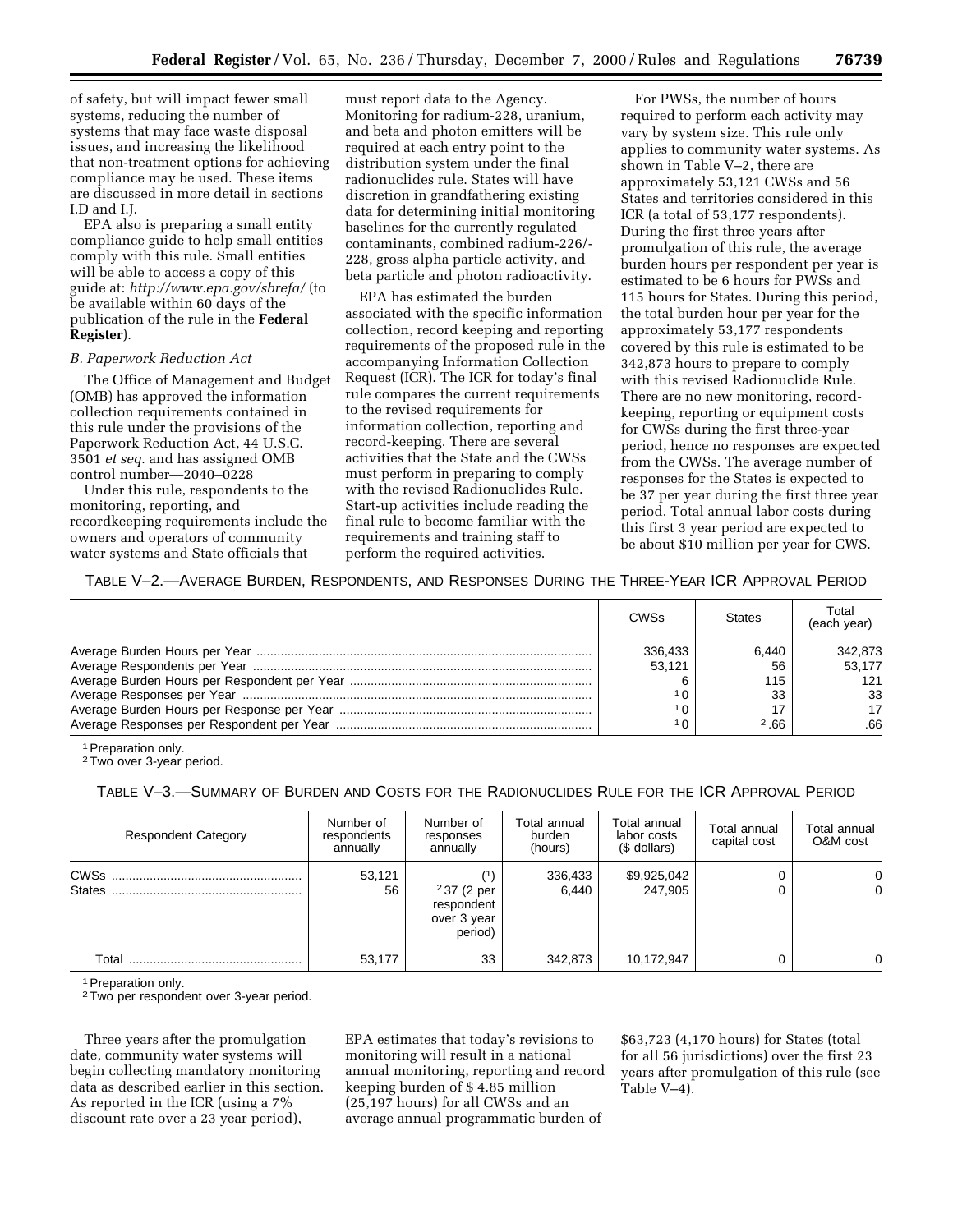| Respondent category          | Number of<br>respondents<br>annually | Number of<br>responses<br>annually | Total annual<br>burden<br>(hours) | Total annual<br>labor costs | Total annual<br>capital cost | Total annual<br>O&M cost<br>(monitoring) |
|------------------------------|--------------------------------------|------------------------------------|-----------------------------------|-----------------------------|------------------------------|------------------------------------------|
| <b>CWSs</b><br><b>States</b> | 53.121<br>56                         | 50,394<br>224                      | 25.197<br>4.170                   | \$537,574<br>63.723         |                              | \$4,855,439<br>63,723                    |
| Total                        | 53.177                               | 50.618                             | 29.367                            | 601.297                     |                              | 4,919,162                                |

TABLE V–4.—SUMMARY OF BURDEN AND COSTS FOR THE RADIONUCLIDES RULE FOR THE POST-ICR APPROVAL PERIOD

Burden means the total time, effort, or financial resources expended by persons to generate, maintain, retain, or disclose or provide information to or for a Federal agency. This includes the time needed to review instructions; develop, acquire, install, and utilize technology and systems for the purposes of collecting, validating, and verifying information, processing and maintaining information, and disclosing and providing information; adjust the existing procedures to comply with any previously applicable instructions and requirements; train personnel to be able to respond to a collection of information; search data sources; complete and review the collection of information; and transmit or otherwise disclose the information.

An agency may not conduct or sponsor, and a person is not required to respond to, a collection of information unless it displays a currently valid OMB control number. The OMB control numbers for EPA's regulations are listed in 40 CFR part 9 and 48 CFR chapter 15. EPA is amending the table in 40 CFR part 9 of the currently approved ICR control numbers issued by OMB for various regulations to list the information requirements contained in this final rule.

### *C. Unfunded Mandates Reform Act*

### 1. Summary of UMRA Requirements

Title II of the Unfunded Mandates Reform Act of 1995 (UMRA), Pub.L. 104–4, establishes requirements for Federal agencies to assess the effects of their regulatory actions on State, local, and tribal governments and the private sector. Under UMRA section 202, EPA generally must prepare a written statement, including a cost-benefit analysis, for proposed and final rules with ''Federal mandates'' that may result in expenditures to State, local, and tribal governments, in the aggregate, or to the private sector, of \$100 million or more in any one year. Before promulgating an EPA rule, for which a written statement is needed, section 205 of the UMRA generally requires EPA to identify and consider a reasonable number of regulatory alternatives and adopt the least costly, most cost-

effective or least burdensome alternative that achieves the objectives of the rule. The provisions of section 205 do not apply when they are inconsistent with applicable law. Moreover, section 205 allows EPA to adopt an alternative other than the least costly, most cost-effective or least burdensome alternative if the Administrator publishes with the final rule an explanation of why that alternative was not adopted.

Before EPA establishes any regulatory requirements that may significantly or uniquely affect small governments, including tribal governments, it must have developed, under section 203 of the UMRA, a small government agency plan. The plan must provide for notifying potentially affected small governments, enabling officials of affected small governments to have meaningful and timely input in the development of EPA regulatory proposals with significant Federal intergovernmental mandates and informing, educating, and advising small governments on compliance with the regulatory requirements.

EPA has determined that this rule does not contain a Federal mandate that may result in expenditures of \$100 million or more for State, local, and tribal governments, in the aggregate, or the private sector in any one year. The estimated total annual compliance costs of the final rule is 83 million (See section IV. Economic Analyses for additional information). Thus, today's rule is not subject to the requirements of sections 202 and 205 of the UMRA. This rule will establish requirements that affect small community water systems. EPA has determined that this rule may contain regulatory requirements that significantly or uniquely affect small governments. As described in part A of this section, EPA has provided all public water systems (including small systems) with opportunities to provide input into the development of this rule and to be informed about the requirements for compliance.

### *D. National Technology Transfer and Advancement Act*

Section 12(d) of the National Technology Transfer and Advancement Act of 1995 (NTTAA), (Pub. L. 104–113, section 12(d), 15 U.S.C. 272 note), directs EPA to use voluntary consensus standards in its regulatory activities unless to do so would be inconsistent with applicable law or otherwise impractical. Voluntary consensus standards are technical standards (*e.g.*, material specifications, test methods, sampling procedures, business practices) that are developed or adopted by voluntary consensus standard bodies. The NTTAA directs EPA to provide to Congress, through OMB, explanations when the Agency decides not to use available and applicable voluntary consensus standards.

Today's rule does not establish any technical standards, thus, NTTAA does not apply to this rule. It should be noted, however, that systems complying with this rule need to use previously approved technical standards already included in § 141.25. Currently, a total of 89 radiochemical methods are approved for compliance monitoring of radionuclides in drinking water. Of these methods, twenty-four (24) are approved by the Standard Methods Committee and are described in the ''Standard Methods for the Examination of Waste and Wastewater (13th, 17th, 18th, and 19th editions),'' which was prepared and published by the American Public Health Association. In addition, twelve of the approved radiochemistry methods are from the American Society for Testing and Materials (ASTM) and are described in the Annual Book of ASTM Standards. These methods and their references are provided in Table I–8 (shown in section I of this preamble).

### *E. Executive Order 12866: Regulatory Planning and Review*

Under Executive Order 12866, [58 FR 51735 (October 4, 1993)] the Agency must determine whether the regulatory action is ''significant'' and therefore subject to OMB review and the requirements of the Executive Order. The Order defines ''significant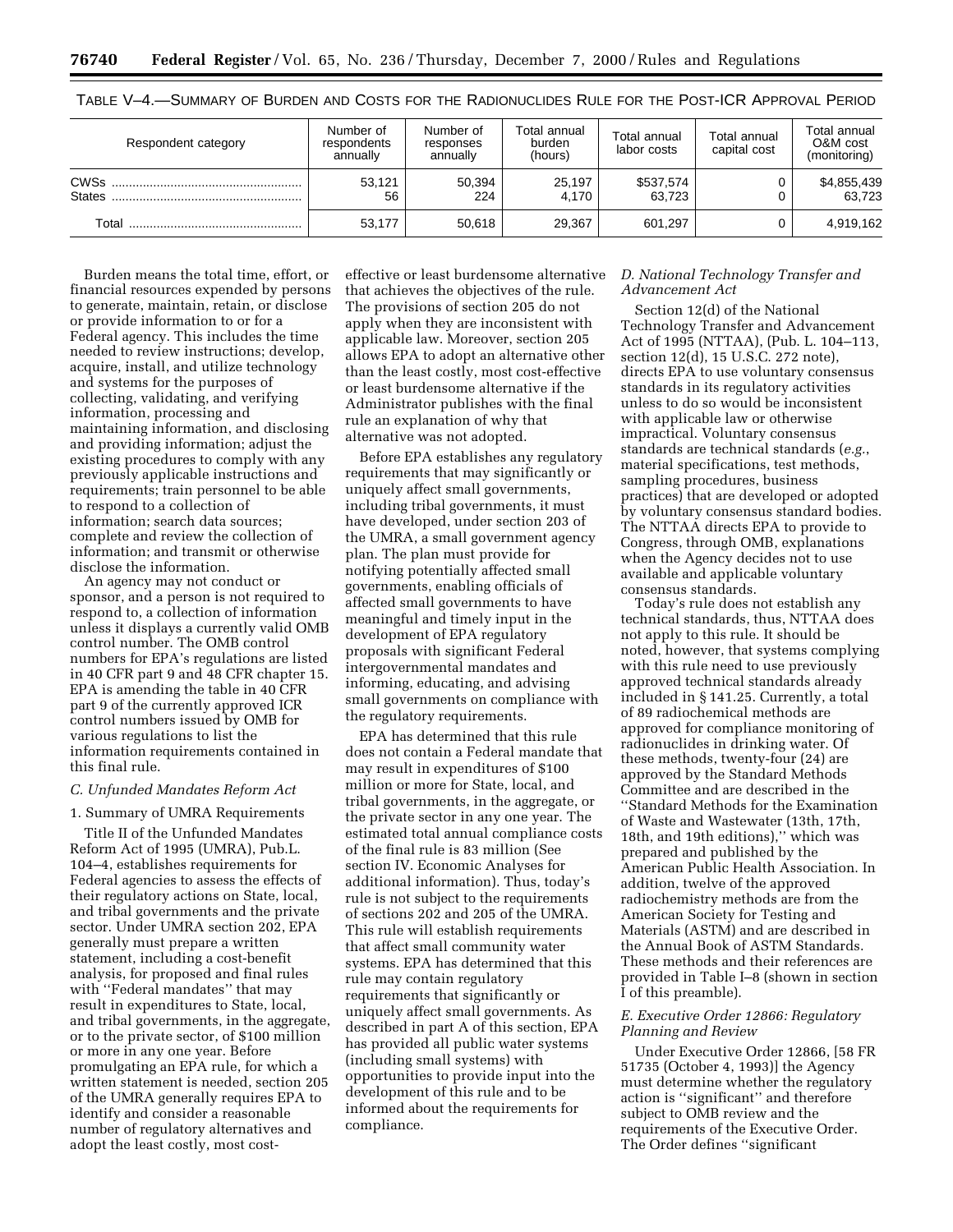regulatory action'' as one that is likely to result in a rule that may:

(1) Have an annual effect on the economy of \$100 million or more or adversely affect in a material way the economy, a sector of the economy, productivity, competition, jobs, the environment, public health or safety, or State, local, or tribal governments or communities;

(2) Create a serious inconsistency or otherwise interfere with an action taken or planned by another agency;

(3) Materially alter the budgetary impact of entitlements, grants, user fees, or loan programs or the rights and obligations of recipients thereof; or

(4) Raise novel legal or policy issues arising out of legal mandates, the President's priorities, or the principles set forth in the Executive Order.''

Pursuant to the terms of Executive Order 12866, it has been determined that this rule is a ''significant regulatory action.'' As such, this action was submitted to OMB for review. Changes made in response to OMB suggestions or recommendations will be documented in the public record.

### *F. Executive Order 12898: Environmental Justice*

Executive Order 12898 ''Federal Actions To Address Environmental Justice in Minority Populations and Low-Income Populations,'' (59 FR 7629, February 16, 1994) establishes a Federal policy for incorporating environmental justice into Federal agency missions by directing agencies to identify and address disproportionately high and adverse human health or environmental effects of its programs, policies, and activities on minority and low-income populations. The Agency has considered environmental justicerelated issues concerning the potential impacts of this action and has consulted with minority and low-income stakeholders by convening a stakeholder meeting via video conference specifically to address environmental justice issues.

As part of EPA's responsibilities to comply with E.O. 12898, the Agency held a stakeholder meeting via video conference on March 12, 1998, to highlight components of pending drinking water regulations and how they may impact sensitive subpopulations, minority populations, and low-income populations. Topics discussed included treatment techniques, costs and benefits, data quality, health effects, and the regulatory process. Participants included national, State, tribal, municipal, and individual stakeholders. EPA conducted the meeting by video

conference call between eleven cities. This meeting was a continuation of stakeholder meetings that started in 1995 to obtain input on the Agency's Drinking Water programs. The major objectives for the 1998 meeting were:

(1) Solicit ideas from Environmental Justice (EJ) stakeholders on known issues concerning current drinking water regulatory efforts;

(2) Identify key issues of concern to EJ stakeholders; and

(3) Receive suggestions from EJ stakeholders concerning ways to increase representation of EJ communities in OGWDW regulatory efforts.

In addition, EPA developed a plain-English guide specifically for this meeting to assist stakeholders in understanding the multiple and sometimes complex issues surrounding drinking water regulations. A meeting summary for the March 12, 1998 Environmental Justice stakeholders meeting (USEPA 1998J) is available in the public docket for this final rulemaking.

The radionuclides rule applies to all community water systems, which will provide equal health protection for all minority and low-income populations served by systems regulated under this rule from exposure to radionuclides.

### *G. Executive Order 13045: Protection of Children From Environmental Health Risks and Safety Risks*

Executive Order 13045: ''Protection of Children from Environmental Health Risks and Safety Risks'' (62 FR 19885, April 23, 1997) applies to any rule that: (1) Was initiated after April 21, 1997, or for which a Notice of Proposed Rulemaking was published after April 21, 1998; (2) is determined to be ''economically significant'' as defined under E.O. 12866, and (3) concerns an environmental health or safety risk that EPA has reason to believe may have a disproportionate effect on children. If the regulatory action meets all three criteria, the Agency must evaluate the environmental health or safety effects of the planned rule on children, and explain why the planned regulation is preferable to other potentially effective and reasonably feasible alternatives considered by the Agency.

This final rule is not subject to the Executive Order because EPA published a notice of proposed rulemaking before April 21, 1998. However, EPA's policy since November 1, 1995 is to consistently and explicitly consider risks to infants and children in all risk assessments generated during its decision making process including the

setting of standards to protect public health and the environment.

Today's action primarily involves retaining the current MCLs for the regulated radionuclides, rather than adopting the less stringent 1991 proposed MCLs for the regulated radionuclides. In addition, an MCL for uranium, currently unregulated, is promulgated in today's rule. Since today's rule involves the decision to retain the more stringent current MCLs and to adopt a uranium MCL that is protective of both kidney toxicity and radiological carcinogenicity, today's action is consistent with greater protection of children's health.

The cancer risks estimated and presented in today's final rule explicitly account for differential cancer risks to children. In the case of uranium kidney toxicity, there is no information that suggests that children are a sensitive subpopulation. However, as discussed in the Notice of Data Availability (USEPA 2000e), the Agency does have reason to believe that radionuclides in drinking water present higher unit risks to children than to adults, since there is evidence that children are more sensitive to radiation than adults. Because of this, we have explicitly considered the risks to children in evaluating the lifetime risks associated with the current MCLs and 1991 proposed MCLs. In other words, the lifetime risks that are reported for each MCL are integrated over the entire lifetime of the individual and include the risks incurred during childhood.

In more detail, the per unit dose risk coefficients used to estimate lifetime risks are age-specific and organ-specific and are used in a lifetime risk model that applies the appropriate age-specific sensitivities throughout the calculation. The model also includes age-specific changes in organ mass and metabolism, which further incorporates age-specific effects pertinent to age sensitivity. The risk estimate at any age is the best estimate of risk for an individual of that age, so the summation of these agespecific risk estimates over all ages is best estimate of the lifetime risk for an individual. In developing the lifetime risks, the model calculates the risks over an age distribution for a stationary population to simulate the lifetime risk of an individual. The model also accounts for competing causes of death and age-specific survival rates. These adjustments make the lifetime risk estimate more realistic. At the same time, consumption rates of food, water and air are different between adults and children. The lifetime risk estimates for radionuclides in water use age-specific water intake rates derived from average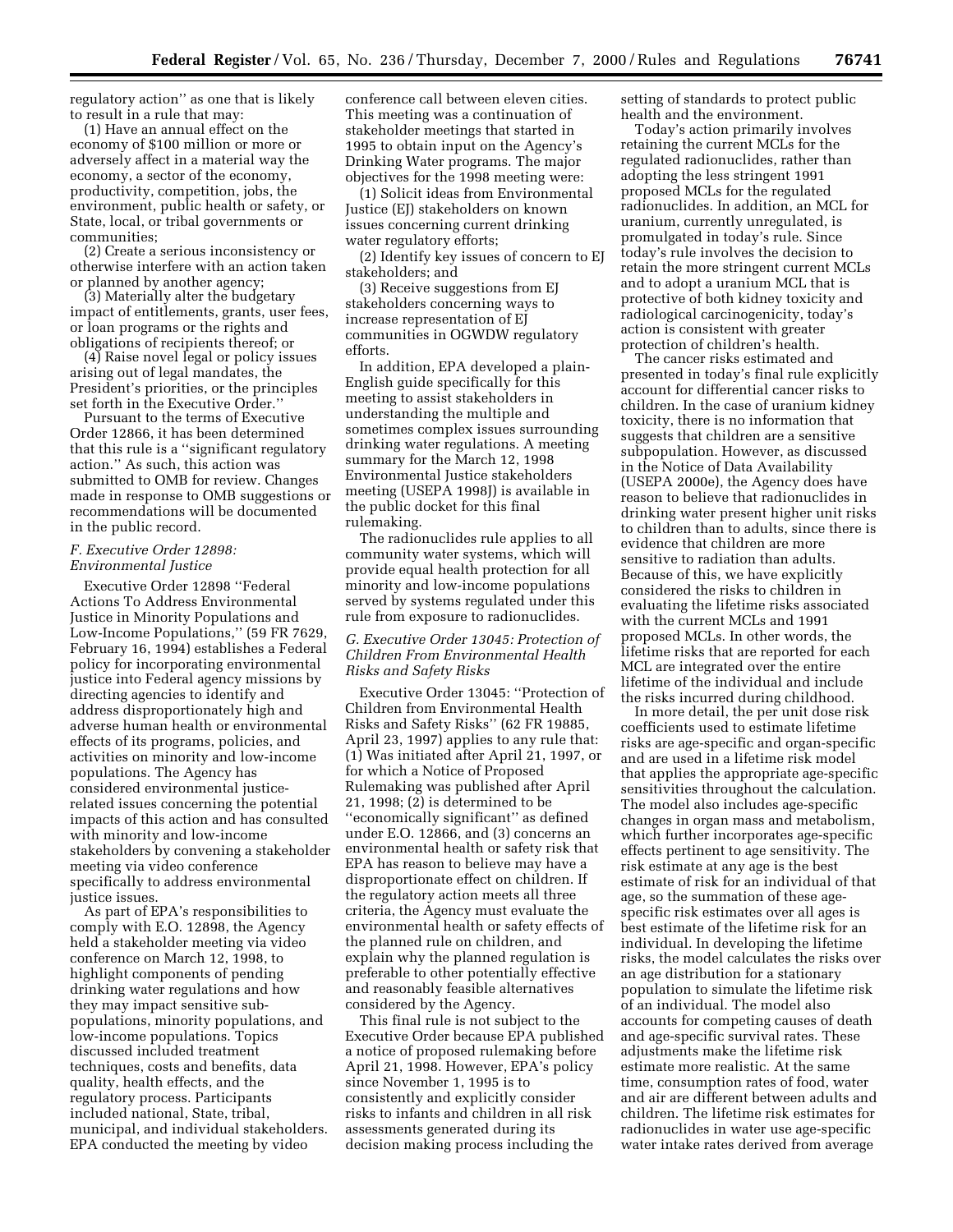national consumption rates when calculating the risk per unit intake.

While radiation protection organizations have developed the concept of committed dose, the dose to an organ or tissue from time of intake to end of life, there is no equivalent for risk. If we define ''committed risk'' as

the lifetime risk from a given intake, then it will be easier to compare the risks of intakes at different times of life. In Table V–5, the ''committed risk'' is given for 5 isotopes and 5 periods of life and continuous lifetime exposure. If the radionuclide concentration in the water

is kept constant, the fraction of the lifetime risk committed during any age interval will also remain constant. Unless the intake is restricted in an agespecific manner, the fraction of the lifetime risk contributed by any age interval is a constant.

TABLE V–5.—LIFETIME RISKS AND FRACTIONS OF LIFETIME RISK PER AGE GROUP

| Age (yrs)                                                                                  | $0 - 6$      | $6 - 18$     | $18 - 30$    | $30 - 70$    | $70 - 110$  | $0 - 110$   |
|--------------------------------------------------------------------------------------------|--------------|--------------|--------------|--------------|-------------|-------------|
| Lifetime risk for intake of water containing 1 Bq/L during several different age intervals |              |              |              |              |             |             |
| Ra-224                                                                                     | $2.3e - 0.5$ | $3.3e - 0.5$ | $1.1e - 0.5$ | $1.5e - 0.5$ | $9.8e - 07$ | $8.4e - 05$ |
| Ra-226                                                                                     | $2.9e - 0.5$ | 8.6e-05      | $5.0e - 0.5$ | $5.1e - 0.5$ | $2.9e - 06$ | $2.2e - 04$ |
| Ra-228                                                                                     | $1.1e - 04$  | 2.6e–04      | $1.2e - 04$  | $1.1e - 04$  | $5.1e - 06$ | $6.1e - 04$ |
| U-238                                                                                      | 6.7e-06      | $1.2e - 0.5$ | $6.1e - 06$  | $9.8e - 06$  | $3.7e - 07$ | $3.4e - 05$ |
|                                                                                            | $3.9e - 0.9$ | 8.5e–09      | $6.2e - 0.9$ | $9.6e - 0.9$ | $6.7e - 10$ | $2.9e - 08$ |
| Percentage of lifetime risk committed for water intake during the age interval             |              |              |              |              |             |             |
| Ra-224                                                                                     | 28           | 40           | 13           | 18           |             | 100         |
| Ra-226                                                                                     | 13           | 39           | 23           | 23           |             | 100         |
| Ra-228                                                                                     | 17           | 43           | 20           | 19           |             | 100         |
| U-238                                                                                      | 19           | 33           | 18           | 28           |             | 100         |
|                                                                                            | 13           | 29           | 21           | 33           |             | 100         |

In summary, today's decision to retain the current more stringent MCLs for radionuclides and to establish an MCL for uranium in drinking water is consistent with the protection of children's health. In making this decision, EPA evaluated the lifetime radiogenic cancer risks associated with the current and final MCLs, which are based on age-specific cancer risk models that explicitly consider children's higher per unit dose risks.

### *H. Executive Order 13084: Consultation and Coordination With Indian Tribal Governments*

Under Executive Order 13084, EPA may not issue a regulation that is not required by statute if it significantly or uniquely affects the communities of Indian tribal governments and imposes substantial direct compliance costs on those communities, unless the Federal government provides the funds necessary to pay the direct compliance costs incurred by the tribal governments or if EPA consults with those governments. If EPA complies by consulting, Executive Order 13084 requires EPA to provide to the Office of Management and Budget, in a separately identified section of the preamble to the rule, a description of the extent of EPA's prior consultation with representatives of affected tribal governments, a summary of the nature of their concerns, and a statement supporting the need to issue the regulation. In addition, Executive Order 13084 requires EPA to develop an effective process permitting

elected officials and other representatives of Indian tribal governments ''to provide meaningful and timely input in the development of regulatory policies on matters that significantly or uniquely affect their communities.''

EPA does not believe that today's rule significantly or uniquely affect the communities of Indian tribal governments nor does it impose substantial direct compliance costs on these communities. The provisions of today's rules apply to all community water systems. Tribal governments may be owners or operators of such systems, however, nothing in today's provisions uniquely affects them. EPA believes that the final rule will not significantly burdens most Tribal systems, and in some cases, will be less burdensome than the current radionuclides rule. Accordingly, the requirements of section 3(b) of Executive Order 13084 do not apply to this rule.

Nonetheless, EPA did inform and involve Tribal governments in the rulemaking process. EPA staff attended the 16th Annual Consumer Conference of the National Indian Health Board on October 6–8, 1998 in Anchorage, Alaska. Over nine hundred attendees representing Tribes from across the country were in attendance. During the conference, EPA conducted two workshops for meeting participants. The objectives of the workshops were to present an overview of EPA's drinking water program, solicit comments on key issues of potential interest in upcoming

drinking water regulations, and to solicit advice in identifying an effective consultative process with Tribes for the future.

EPA, in conjunction with the Inter Tribal Council of Arizona (ITCA), also convened a Tribal consultation meeting on February 24–25, 1999, in Las Vegas, Nevada to discuss ways to involve Tribal representatives, both Tribal council members and tribal water utility operators, in the stakeholder process. Approximately twenty-five representatives from a diverse group of Tribes attended the two-day meeting. Meeting participants included representatives from the following Tribes: Cherokee Nation, Nezperce Tribe, Jicarilla Apache Tribe, Blackfeet Tribe, Seminole Tribe of Florida, Hopi Tribe, Cheyenne River Sioux Tribe, Menominee Indian Tribe, Tulalip Tribes, Mississippi Band of Choctaw Indians, Narragansett Indian Tribe, and Yakama Nation.

The major meeting objectives were to: (1) Identify key issues of concern to Tribal representatives;

(2) Solicit input on issues concerning current OGWDW regulatory efforts;

(3) Solicit input and information that should be included in support of future drinking water regulations; and

(4) Provide an effective format for Tribal involvement in EPA's regulatory development process.

EPA staff also provided an overview on the forthcoming radionuclides rule at the meeting. The presentation included the health concerns associated with radionuclides, EPA's current position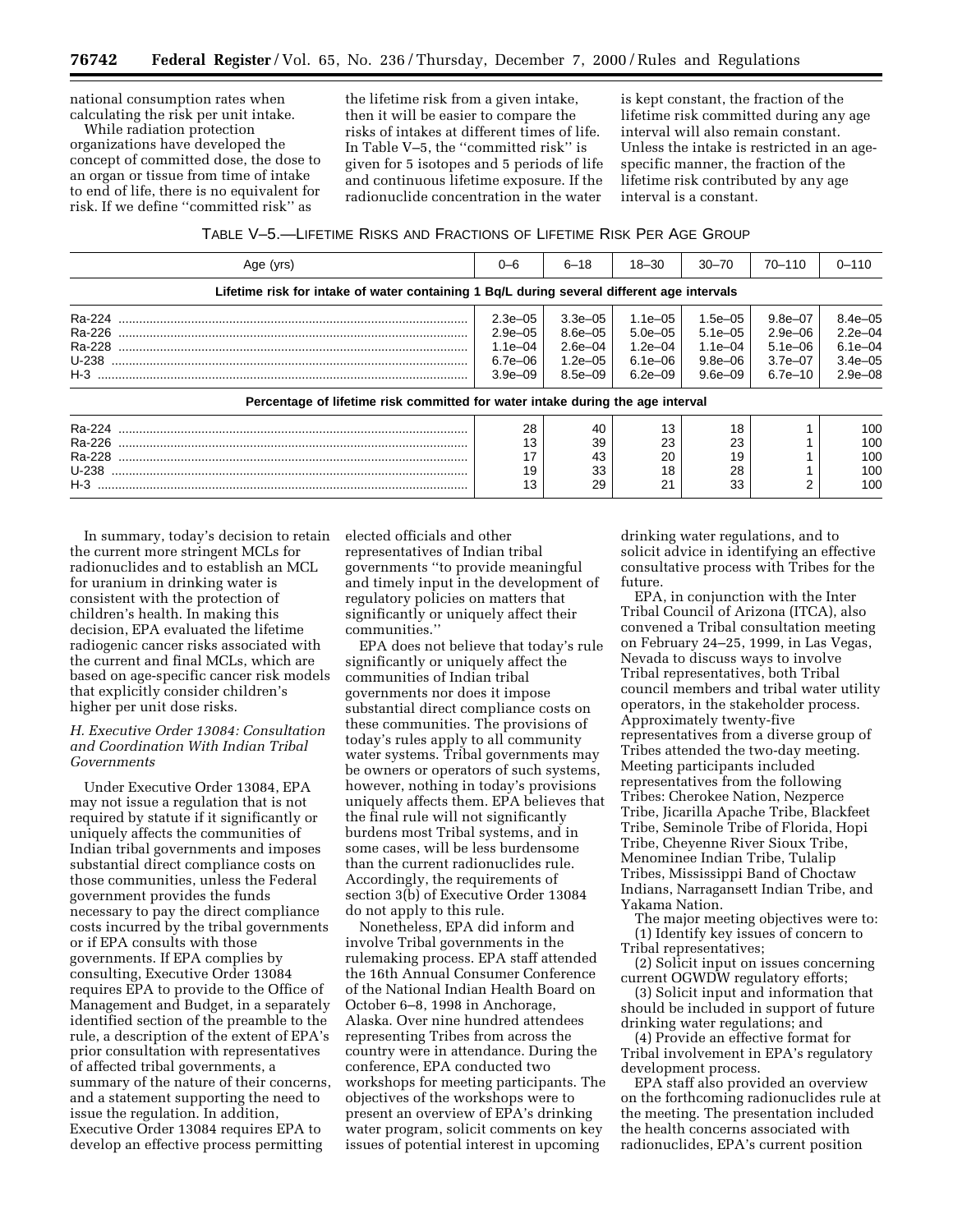on radionuclides in drinking water, and specific issues for Tribes. The following questions were posed to the Tribal representatives to begin discussion on radionuclides in drinking water:

(1) What are the current radionuclides levels in your water systems?

(2) Are you treating for radionuclides if they exceed the MCL? Is it effective and affordable?

(3) What are Tribal water systems affordability issues in regard to radionuclides?

(4) Would in home treatment units be an acceptable alternative to central treatment?

(5) What level of monitoring is reasonable?

The summary for the February 24–25, 1999 meeting was sent to all 565 Federally recognized Tribes in the United States.

EPA also conducted a series of workshops at the Annual Conference of the National Tribal Environmental Council which was held on May 18–20, 1999 in Eureka, California. Representatives from over 50 Tribes attended all, or part, of these sessions. The objectives of the workshops were to provide an overview of forthcoming EPA regulations affecting water systems; discuss changes to operator certification requirements; discuss funding for Tribal water systems; and to discuss innovative approaches to regulatory cost reduction. Meeting summaries for EPA's Tribal consultations are available in the public docket for this rulemaking (USEPA 1999c, USEPA 1999d).

### *I. Executive Order 13132*

Executive Order 13132, entitled ''Federalism'' (64 FR 43255, August 10, 1999), requires EPA to develop an accountable process to ensure ''meaningful and timely input by State and local officials in the development of regulatory policies that have federalism implications.'' ''Policies that have federalism implications'are defined in the Executive Order to include regulations that have ''substantial direct effects on the States, on the relationship between the national government and the States, or on the distribution of power and responsibilities among the various levels of government.''

This final rule does not have federalism implications. It will not have substantial direct effects on the States, on the relationship between the national government and the States, or on the distribution of power and responsibilities among the various levels of government, as specified in Executive Order 13132. Thus, Executive Order 13132 does not apply to this rule

Although Executive Order 13132 does not apply to this rule, EPA did consult with representatives of State and local elected officials in the process of developing this final regulation. On May 30, 2000, EPA held a one-day meeting in Washington, DC with representatives of elected State and local officials to discuss how upcoming drinking water regulations may affect State, county, and local governments. The rules discussed were: Arsenic, Radon, Radionuclides, Long Term 1 Enhanced Surface Water Treatment and Filter Backwash Rule, and the Ground Water Rule. EPA invited associations which represent elected officials, including National Governors' Association (NGA), National League of Cities (NLC), Council of State Governments (CSG), U.S. Conference of Mayors, International City/County Management Association (ICMA), National Association of Counties (NACO), National Association of Towns and Townships, and National Conference of State Legislators (NCSL). EPA also invited the National Association of Attorneys General (NAAG), the Association of State and Territorial Health Officials (ASTHO), the Environmental Council of States (ECOS), and the Southern Govenors' Association (SGO). With the invitation letter, EPA provided an agenda and background information about the five upcoming drinking water rules, including today's rule.

Ten representatives of elected officials participated in the one-day meeting, which included State of Florida— Governor Bush's Office, State of Ohio-Governor Taft's Office, NGA, NACO, NAAG, NLC, ECOS, ICMA, SGO, and ASTHO. The meeting encompassed presentation and discussion about each of the five rules. The purpose of the meeting was to:

• Provide information about the five upcoming drinking water regulations;

• Consult on the expected compliance and implementation costs of these rules for State, county, and local governments; and

• Gain a better understanding of State, county, and local governments' and their elected officials' views.

Following the meeting, EPA sent the materials presented and distributed at the meeting to the organizations that were not able to attend, in order to provide them additional information about the upcoming regulations. EPA has prepared a meeting summary which provides in more detail the participants' concerns and questions regarding each rule. This summary is available in the public docket supporting this rulemaking (USEPA 2000c).

This meeting was not held sooner due to the relatively recently signed Executive Order and the need to consider how to best comply with its terms and conditions. Thus, many of the issues associated with today's rulemaking were in relatively advanced stages of development by the time of the May 30, 2000 meeting. Nevertheless, we endeavored to accommodate each of the comments received from elected officials or their representatives to the maximum extent possible, within the constraints imposed by our statutory mandate to protect public health through the promulgation of drinking water standards.

The principal concerns of these officials were the overall burden of the rule and the potentially high costs of compliance with its provisions. In particular, they expressed concerns about the affordability for the rule for small systems and costs for disposal of treatment residues that may be considered hazardous due to radioactivity. In response, we took several steps to address these particular concerns as well as actions in response to the generalized concern about the overall burden of the rule.

EPA believes that today's regulatory action is necessary to reduce kidney toxicity and cancer health risks from uranium, as well as to maintain public health protection resulting from the current radionuclide National Primary Drinking Water Regulations. The Agency understands the officials' concerns about regulatory burden and have addressed them in several ways. First, EPA selected a less stringent MCL for uranium of 30 µg/L by invoking the discretionary authority for the Administrator to set an MCL less stringent than the feasible level if the benefits of an MCL set at the feasible level would not justify the costs (section 1412(b)(6)). As a result, fewer water systems will be in violation of the uranium MCL, reducing the number of systems that may face radioactive waste disposal issues, and resulting in the ability of a higher percentage of water systems to use non-treatment options for achieving compliance (*e.g.,* new wells, blending of water sources, modifying existing operations, etc.).

To further mitigate impacts on water systems and State drinking water programs, EPA is allowing State discretion in grandfathering data for determining initial monitoring frequency. Since the data grandfathering plan will be a part of a State's primacy package, EPA will have oversight over the data grandfathering process. EPA believes that this approach provides flexibility for States to consider their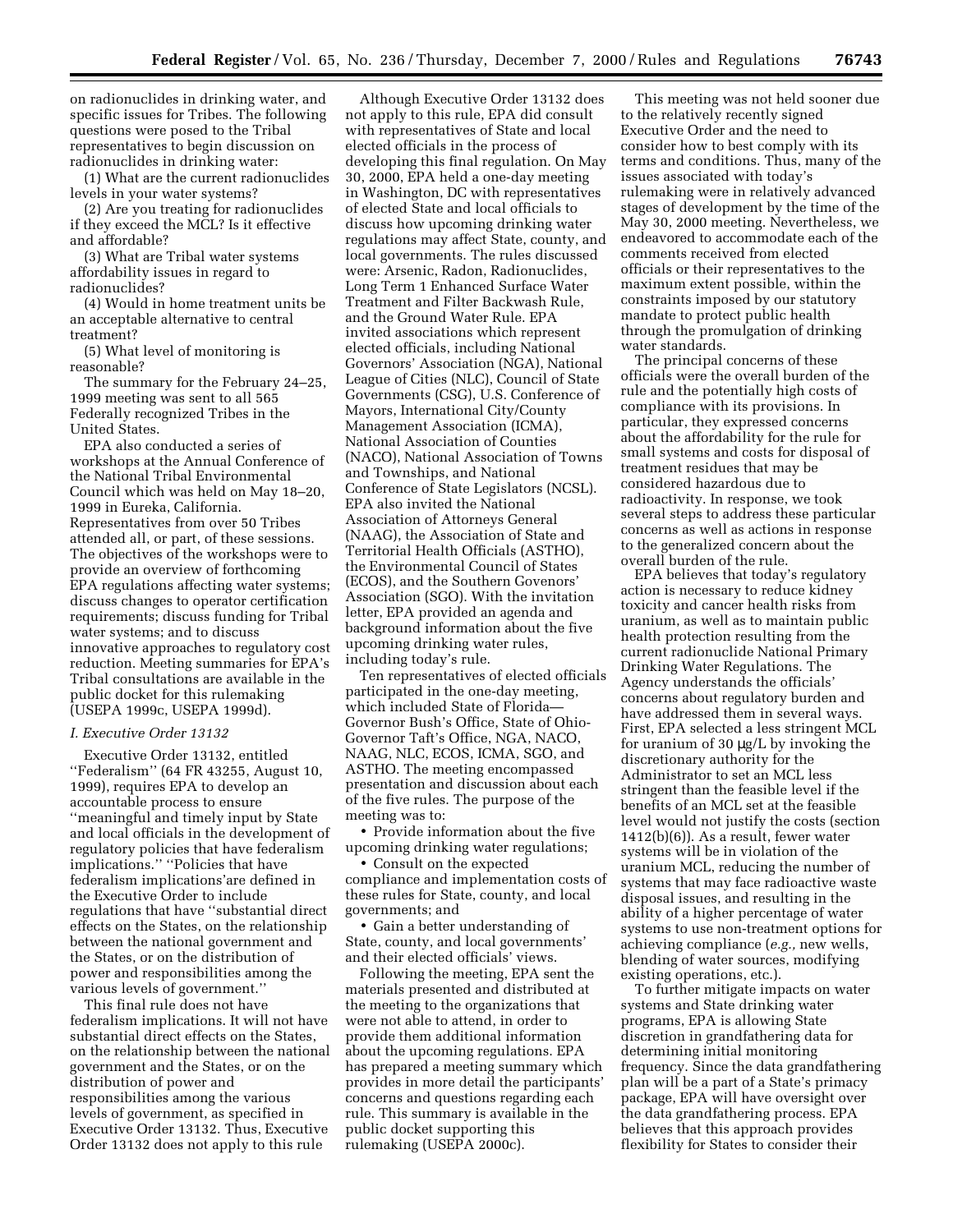particular circumstances, while allowing EPA to ensure that goals are met. Under this approach, many systems will be able to use existing monitoring data to establish initial monitoring baselines, which will be used to determine future monitoring frequency under the Standardized Monitoring Framework. Water systems that do not have adequate data to grandfather will be required to follow the requirements for new monitoring. The details of these requirements can be found in part J of section I, ''Where and how often must a water system test for radionuclides?'' EPA expects that there will be overall reduced monitoring burden in the long-term, with monitoring relief being targeted towards those water systems that have low radionuclide levels. Today's final rule will not apply to non-transient, noncommunity water systems (*e.g.,* schools, state parks, nursing homes), which are primarily small ground water systems.

EPA will provide guidance to small water systems on complying with today's rule. This will include information on monitoring, treatment technology and other compliance options, including information on the disposal of water treatment residuals. Regarding the cost of treatment, EPA agrees that treatment technologies can be expensive for small water systems. However, EPA expects that many small water systems will rely on other compliance options, *e.g.,* alternate source, purchasing water, and point-ofuse devices. In cases in which small water systems have no other option and cannot afford to install treatment, they may apply to the State for exemptions (see part M of section I, ''Can my water system get a variance or an exemption?''), which gives them extra time. An exemption is limited to three years after the otherwise applicable compliance date, although extensions up to a total of six additional years may be available to small systems under certain conditions. If a water system has very high contaminant levels and no compliance options other than treatment, the water system can apply for a variance, under the requirements described in part M of section I. In addition, there are various sources of funding for State and local governments, including the Drinking Water State Revolving Fund, which is described in part M of section I, ''What financial assistance is available for complying with the rule?''

### *J. Consultation With the Science Advisory Board and the National Drinking Water Advisory Council*

In accordance with section 1412(d) and (e) of SDWA, EPA consulted with the Science Advisory Board and National Drinking Water Advisory Council and considered their comments in developing this rule. See the OW Docket for additional information.

### *K. Congressional Review Act*

The Congressional Review Act, 5 U.S.C. 801 *et seq.*, as added by the Small Business Regulatory Enforcement Fairness Act of 1996, generally provides that before a rule may take effect, the agency promulgating the rule must submit a rule report, which includes a copy of the rule, to each House of the Congress and to the Comptroller General of the United States. EPA will submit a report containing this rule and other required information to the U.S. Senate, the U.S. House of Representatives, and the Comptroller General of the United States prior to publication of the rule in the **Federal Register**. A major rule cannot take effect until 60 days after it is published in the **Federal Register**. This rule is not a ''major rule'' as defined by 5 U.S.C. 804(2). This rule will be effective December 8, 2003.

### **VI. References**

- NIH 2000a. ''Kidney Diseases: Publications On-Line.'' National Institute of Diabetes and Digestive and Kidney Diseases (NIDDK). June 2000. National Institutes of Health.
- NIH 2000b. ''Proteinuria.'' National Kidney and Urologic Diseases Information Clearinghouse. June 2000. National Institutes of Health.
- NIH 2000c. ''Your Kidneys and How They Work.'' National Kidney and Urologic Diseases Information Clearinghouse. June 2000. National Institutes of Health.
- USEPA 1991. ''Regulatory Impact Analysis of Proposed National Primary Drinking Water Regulations for Radionuclides (Draft dated June 14, 1991). Prepared by Wade Miller Associates.
- USEPA 1994. Federal Actions to Address Environmental Justice in Minority Populations and Low-Income Populations, 59 FR 7629, February 16, 1994.
- USEPA 1998a. ''A Fact Sheet on the Health Effects from Ionizing Radiation.'' Prepared by the Office of Radiation & Indoor Air, Radiation Protection Division. EPA 402–F– 98–010. May 1998.
- USEPA 1998b. Announcement of Small System Compliance Technology Lists for Existing National Primary Drinking Water Regulations and Findings Concerning Variance Technologies, 63 FR 42032, August 6, 1998.
- USEPA 1998c. ''Ionizing Radiation Series No. 1.'' Prepared by the Office of Radiation & Indoor Air, Radiation Protection Division. EPA 402–F–98–009. May 1998.
- USEPA 1998d. National Primary Drinking Water Regulations: Consumer Confidence; Proposed Rule 63 FR 7605, February 13, 1998.
- USEPA 1998e. National Primary Drinking Water Regulation: Consumer Confidence Reports; Final Rule, 63 FR 44511, August 19, 1998.
- USEPA 1998f. ''Small System Compliance Technology List for the Non-Microbial Contaminants Regulated Before 1996.'' EPA–815–R–98–002. September 1998.
- USEPA 1999a. ''Small Systems Compliance Technology List for the Radionuclides Rule.'' Prepared by International Consultants, Inc. Draft. April 1999.
- USEPA 1999b. Cancer Risk Coefficients for Environmental Exposure to Radionuclides, Federal Guidance Report No. 13. US Environmental Protection Agency, Washington, DC, 1999.
- USEPA 1999c. ''Inter Tribal Council of Arizona, Inc.: Ground Water and Drinking Water Tribal Consultation Meeting.'' Executive Summary. February 24–25, 1999.
- USEPA 1999d. ''OGWDW Tribal Consultations: Workshops at the Annual Conference of the National Tribal Environmental Council.'' May 18–20, 1999.
- USEPA 2000a. ''Comment/Response Document for the Radionuclides Notice of Data Availability and 1991 Proposed Rule.'' Prepared by Industrial Economics, Inc. for EPA. November 2000.
- USEPA 2000b. ''Draft Toxicological Review of Uranium.'' Prepared by the Office of Science and Technology. Draft. June 6, 2000.
- USEPA 2000c. Government Dialogue on U.S. EPA's Upcoming Drinking Water Regulations. Meeting Summary. May 30, 2000.
- USEPA 2000d. ''Information Collection Request for National Primary Drinking Water Regulations: Radionuclides''. Prepared by ISSI Consulting Group, for EPA. September 22, 2000.
- USEPA 2000e. National Primary Drinking Water Regulations; Radionuclides; Notice of Data Availability; Proposed Rule. 65 FR 21577. April 21, 2000.
- USEPA 2000f. ''Preliminary Health Risk Reduction and Cost Analysis: Revised National Primary Drinking Water Standards for Radionuclides.'' Prepared by Industrial Economics, Inc. for EPA. Draft. January 2000.
- USEPA 2000g. ''Economic Analysis of the Radionuclides National Primary Drinking Water Regulations.'' Prepared by Industrial Economics, Inc. for EPA. November 2000.
- USEPA 2000h. ''Technical Support Document for the Radionuclides Notice of Data Availability.'' Draft. March, 2000.
- USEPA 2000i. ''Technologies and Costs for the Removal of Radionuclides from Potable Water Supplies.'' Draft. Prepared by Malcolm Pirnie, Inc. June, 2000.

### **List of Subjects**

#### *40 CFR Part 9*

Reporting and recordkeeping requirements.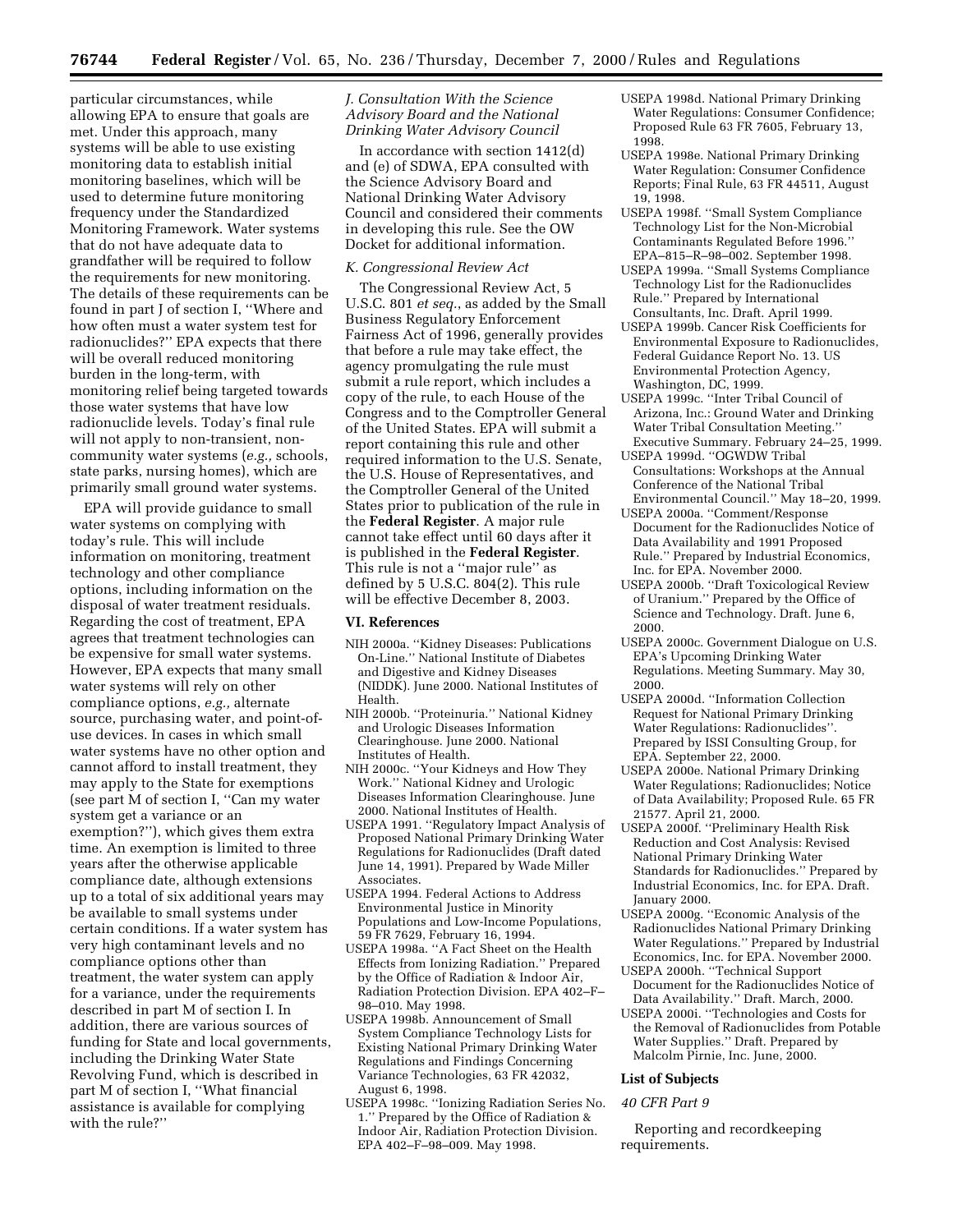### *40 CFR Part 141*

Environmental protection, Chemicals, Indians-lands, Incorporation by reference, Intergovernmental relations, Radiation protection, Reporting and recordkeeping requirements, Water supply.

### *40 CFR Part 142*

Environmental protection, Administrative practice and procedure, Chemicals, Indians-lands, Intergovernmental relations, Radiation protection, Reporting and recordkeeping requirements, Water supply.

Dated: November 21, 2000.

**Carol M. Browner,**

### *Administrator.*

For reasons set out in the preamble, 40 CFR parts 9, 141, and 142 are amended as follows:

1. The authority citation for part 9 continues to read as follows:

**Authority:** 7 U.S.C. 135 *et seq.*, 136–136y; 15 U.S.C. 2001, 2003, 2005, 2006, 2601–2671; 21 U.S.C. 331j, 346a, 348; 31 U.S.C. 9701; 33 U.S.C. 1251 *et seq.*, 1311, 1313d, 1314, 1318, 1321, 1326–1330, 1324, 1344, 1345 (d) and (e), 1361; E.O. 11735, 38 FR 21243, 3 CFR, 1971–1975 Comp. p. 973; 42 U.S.C. 241, 242b, 243, 246, 300f, 300g, 300g–1, 300g–2, 300g–3, 300g–4, 300g–5, 300g–6, 300j–1, 300j–2, 300j–3, 300j–4, 300j–9, 1857 *et seq.*, 6901–6992k, 7401–7671q, 7542, 9601–9657, 11023, 11048.

2. In § 9.1 the table is amended by: (a) Removing the entry for 141.25– 141.30 and adding new entries for

141.25(a)–(e), 141.26 (a)–(b), and 141.27–141.30;

(b) Removing the entry for 142.14(a)– (d)(7) and adding new entries for 142.14(a)–(d)(3), 142.14(d)(4)–(5), and 142.14(d)(6)–(7); and

(c) Removing the entry for  $142.15(c)(5)$ –(d) and adding new entries for 142.15(c)(5), 142.15(c)(6)–(7), and 142.15(d).

The additions read as follows:

### **§ 9.1 OMB approvals under the Paperwork Reduction Act.**

| ÷       | ÷ | ÷                                                            | ÷       | ÷                  |         |   |
|---------|---|--------------------------------------------------------------|---------|--------------------|---------|---|
|         |   | 40 CFR citation                                              |         | OMB<br>control No. |         |   |
| $\star$ |   | ÷                                                            | $\star$ |                    | $\star$ | ÷ |
|         |   | <b>National Primary Drinking</b><br><b>Water Regulations</b> |         |                    |         |   |

|  |  | 2040-0090<br>2040-0228 |
|--|--|------------------------|
|  |  | 2040-0090              |

| 40 CFR citation |  |  | <b>OMB</b><br>control No. |   |
|-----------------|--|--|---------------------------|---|
| ÷               |  |  |                           | ÷ |

**National Primary Drinking Water Regulations Implementation**

| $\star$ | $\star$ | $\star$            | $\star$ |           |
|---------|---------|--------------------|---------|-----------|
|         |         |                    |         | 2040-0090 |
|         |         |                    |         | 2040-0228 |
|         |         | $142.14(d)(6)–(7)$ |         | 2040-0090 |
|         |         |                    |         |           |
| $\star$ |         |                    | $\star$ |           |
|         |         |                    |         | 2040-0090 |
|         |         |                    |         | 2040-0228 |
|         |         | 142.15(d)          |         | 2040-0090 |
|         |         |                    |         |           |

\* \* \* \* \*

### **PART 141—NATIONAL PRIMARY DRINKING WATER REGULATIONS**

1. The authority citation for part 141 continues to read as follows:

**Authority:** 42 U.S.C. 300f, 300g–1, 300g–2, 300g–3, 300g–4, 300g–5, 300g–6, 300j–4, 300j–9, and 300j–11.

### **Subpart B—[Amended]**

### **§§ 141.15 and 141.16 [Removed]**

2. Sections 141.15 and 141.16 are removed.

### **Subpart C—[Amended]**

3. Section 141.25 is amended by:

a. Revising paragraph (a) introductory text (the table remains unchanged),

b. Revising paragraph (c)(1),

c. Revising paragraph (c)(2) and redisgnating Table B in paragraph (c)(2) as Table C and

d. Revising paragraph (d).

The revisions read as follows:

### **§ 141.25 Analytical methods for radioactivity.**

(a) Analysis for the following contaminants shall be conducted to determine compliance with § 141.66 (radioactivity) in accordance with the methods in the following table, or their equivalent determined by EPA in accordance with § 141.27.

\* \* \* \* \*

(c) \* \* \*

(1) To determine compliance with § 141.66(b), (c), and (e) the detection limit shall not exceed the concentrations in Table B to this paragraph.

TABLE B.—DETECTION LIMITS FOR GROSS ALPHA PARTICLE ACTIVITY, RADIUM 226, RADIUM 228, AND URANIUM

| Contaminant                   | Detection<br>limit                          |
|-------------------------------|---------------------------------------------|
| Gross alpha particle activity | 3 pCi/L.<br>1 pCi/L.<br>1 pCi/L.<br>Reserve |

(2) To determine compliance with § 141.66(d) the detection limits shall not exceed the concentrations listed in Table C to this paragraph.

\* \* \* \* \* (d) To judge compliance with the maximum contaminant levels listed in § 141.66, averages of data shall be used and shall be rounded to the same number of significant figures as the maximum contaminant level for the

substance in question.

\* \* \* \* \* 4. Section 141.26 is revised to read as follows:

### **§ 141.26 Monitoring frequency and compliance requirements for radionuclides in community water systems**

(a) Monitoring and compliance requirements for gross alpha particle activity, radium-226, radium-228, and uranium.

(1) Community water systems (CWSs) must conduct initial monitoring to determine compliance with § 141.66(b), (c), and (e) by December 31, 2007. For the purposes of monitoring for gross alpha particle activity, radium-226, radium-228, uranium, and beta particle and photon radioactivity in drinking water, ''detection limit'' is defined as in § 141.25(c).

(i) Applicability and sampling location for existing community water systems or sources. All existing CWSs using ground water, surface water or systems using both ground and surface water (for the purpose of this section hereafter referred to as systems) must sample at every entry point to the distribution system that is representative of all sources being used (hereafter called a sampling point) under normal operating conditions. The system must take each sample at the same sampling point unless conditions make another sampling point more representative of each source or the State has designated a distribution system location, in accordance with paragraph  $(a)(2)(ii)(C)$  of this section.

(ii) Applicability and sampling location for new community water systems or sources. All new CWSs or CWSs that use a new source of water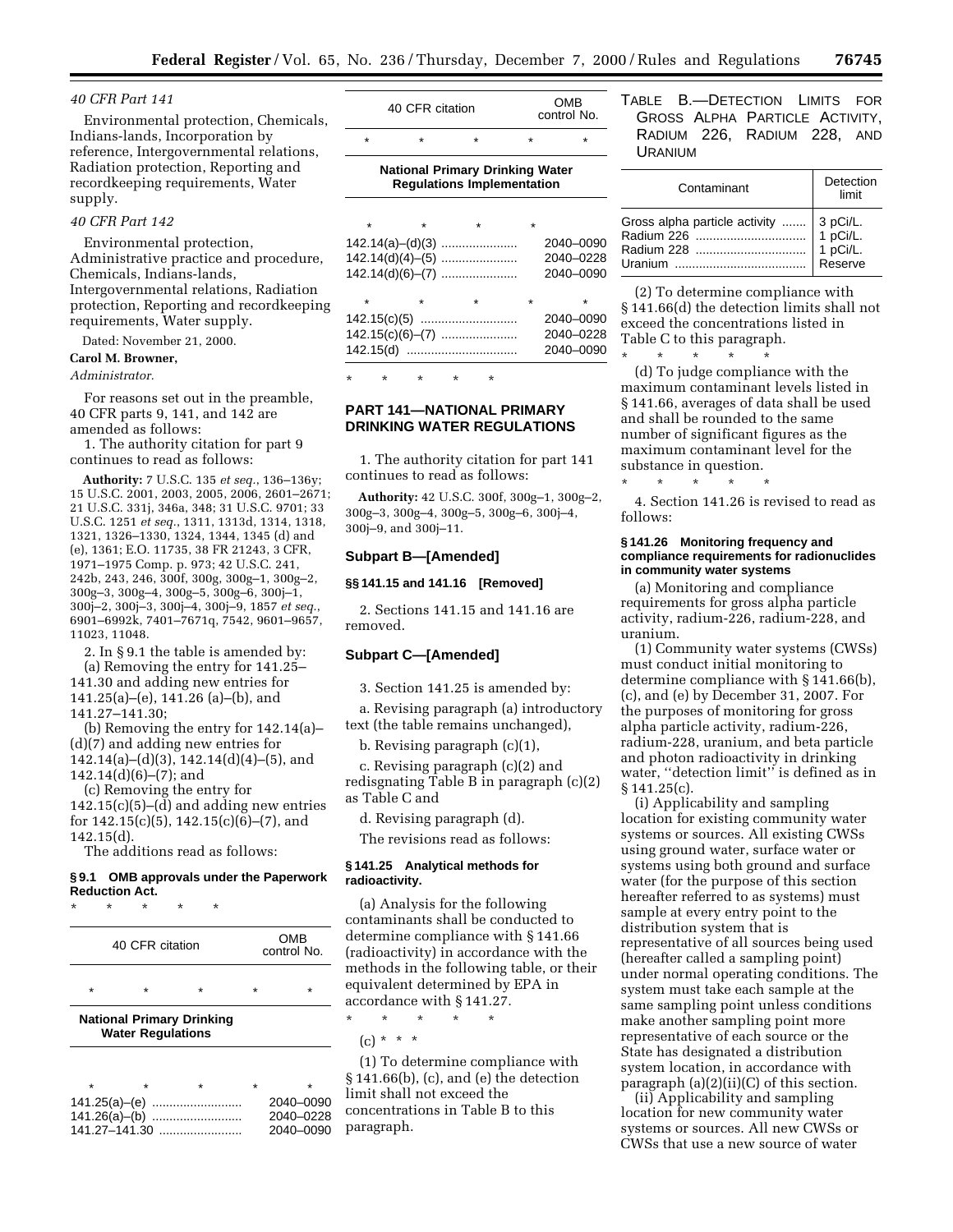must begin to conduct initial monitoring for the new source within the first quarter after initiating use of the source. CWSs must conduct more frequent monitoring when ordered by the State in the event of possible contamination or when changes in the distribution system or treatment processes occur which may increase the concentration of radioactivity in finished water.

(2) Initial monitoring: Systems must conduct initial monitoring for gross alpha particle activity, radium-226, radium-228, and uranium as follows:

(i) Systems without acceptable historical data, as defined below, must collect four consecutive quarterly samples at all sampling points before December 31, 2007.

(ii) Grandfathering of data: States may allow historical monitoring data collected at a sampling point to satisfy the initial monitoring requirements for that sampling point, for the following situations.

(A) To satisfy initial monitoring requirements, a community water system having only one entry point to the distribution system may use the monitoring data from the last compliance monitoring period that began between June 2000 and December 8, 2003.

(B) To satisfy initial monitoring requirements, a community water system with multiple entry points and having appropriate historical monitoring data for each entry point to the distribution system may use the monitoring data from the last compliance monitoring period that began between June 2000 and December 8, 2003.

(C) To satisfy initial monitoring requirements, a community water system with appropriate historical data for a representative point in the distribution system may use the monitoring data from the last compliance monitoring period that began between June 2000 and December 8, 2003, provided that the State finds that the historical data satisfactorily demonstrate that each entry point to the distribution system is expected to be in compliance based upon the historical data and reasonable assumptions about the variability of contaminant levels between entry points. The State must make a written finding indicating how the data conforms to the these requirements.

(iii) For gross alpha particle activity, uranium, radium-226, and radium-228 monitoring, the State may waive the final two quarters of initial monitoring for a sampling point if the results of the samples from the previous two quarters are below the detection limit.

(iv) If the average of the initial monitoring results for a sampling point is above the MCL, the system must collect and analyze quarterly samples at that sampling point until the system has results from four consecutive quarters that are at or below the MCL, unless the system enters into another schedule as part of a formal compliance agreement with the State.

(3) Reduced monitoring: States may allow community water systems to reduce the future frequency of monitoring from once every three years to once every six or nine years at each sampling point, based on the following criteria.

(i) If the average of the initial monitoring results for each contaminant (*i.e.,* gross alpha particle activity, uranium, radium-226, or radium-228) is below the detection limit specified in Table B, in § 141.25(c)(1), the system must collect and analyze for that contaminant using at least one sample at that sampling point every nine years.

(ii) For gross alpha particle activity and uranium, if the average of the initial monitoring results for each contaminant is at or above the detection limit but at or below 1⁄2 the MCL, the system must collect and analyze for that contaminant using at least one sample at that sampling point every six years. For combined radium-226 and radium-228, the analytical results must be combined. If the average of the combined initial monitoring results for radium-226 and radium-228 is at or above the detection limit but at or below 1⁄2 the MCL, the system must collect and analyze for that contaminant using at least one sample at that sampling point every six years.

(iii) For gross alpha particle activity and uranium, if the average of the initial monitoring results for each contaminant is above  $\frac{1}{2}$  the MCL but at or below the MCL, the system must collect and analyze at least one sample at that sampling point every three years. For combined radium-226 and radium-228, the analytical results must be combined. If the average of the combined initial monitoring results for radium-226 and radium-228 is above 1⁄2 the MCL but at or below the MCL, the system must collect and analyze at least one sample at that sampling point every three years.

(iv) Systems must use the samples collected during the reduced monitoring period to determine the monitoring frequency for subsequent monitoring periods (*e.g.,* if a system's sampling point is on a nine year monitoring period, and the sample result is above  $\frac{1}{2}$  MCL, then the next monitoring period for that sampling point is three years).

(v) If a system has a monitoring result that exceeds the MCL while on reduced monitoring, the system must collect and analyze quarterly samples at that sampling point until the system has results from four consecutive quarters that are below the MCL, unless the system enters into another schedule as part of a formal compliance agreement with the State.

(4) Compositing: To fulfill quarterly monitoring requirements for gross alpha particle activity, radium-226, radium-228, or uranium, a system may composite up to four consecutive quarterly samples from a single entry point if analysis is done within a year of the first sample. States will treat analytical results from the composited as the average analytical result to determine compliance with the MCLs and the future monitoring frequency. If the analytical result from the composited sample is greater than 1⁄2 MCL, the State may direct the system to take additional quarterly samples before allowing the system to sample under a reduced monitoring schedule.

(5) A gross alpha particle activity measurement may be substituted for the required radium-226 measurement provided that the measured gross alpha particle activity does not exceed 5 pCi/l. A gross alpha particle activity measurement may be substituted for the required uranium measurement provided that the measured gross alpha particle activity does not exceed 15 pCi/l.

The gross alpha measurement shall have a confidence interval of 95% (1.65σ, where σ is the standard deviation of the net counting rate of the sample) for radium-226 and uranium. When a system uses a gross alpha particle activity measurement in lieu of a radium-226 and/or uranium measurement, the gross alpha particle activity analytical result will be used to determine the future monitoring frequency for radium-226 and/or uranium. If the gross alpha particle activity result is less than detection, 1⁄2 the detection limit will be used to determine compliance and the future monitoring frequency.

(b) *Monitoring and compliance requirements for beta particle and photon radioactivity.*

To determine compliance with the maximum contaminant levels in § 141.66(d) for beta particle and photon radioactivity, a system must monitor at a frequency as follows:

(1) Community water systems (both surface and ground water) designated by the State as vulnerable must sample for beta particle and photon radioactivity. Systems must collect quarterly samples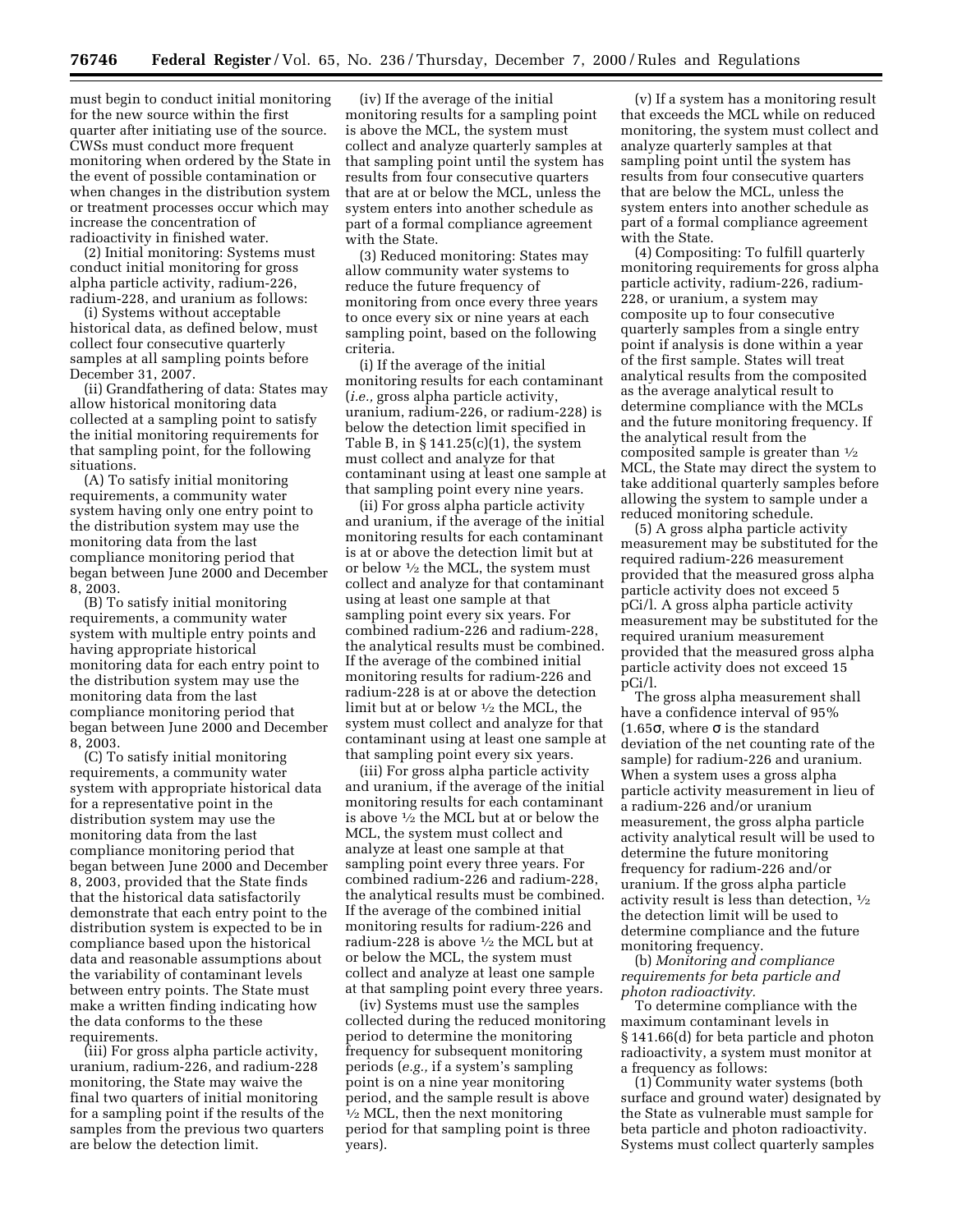for beta emitters and annual samples for tritium and strontium-90 at each entry point to the distribution system (hereafter called a sampling point), beginning within one quarter after being notified by the State. Systems already designated by the State must continue to sample until the State reviews and either reaffirms or removes the designation.

(i) If the gross beta particle activity minus the naturally occurring potassium-40 beta particle activity at a sampling point has a running annual average (computed quarterly) less than or equal to 50 pCi/L (screening level), the State may reduce the frequency of monitoring at that sampling point to once every 3 years. Systems must collect all samples required in paragraph (b)(1) of this section during the reduced monitoring period.

(ii) For systems in the vicinity of a nuclear facility, the State may allow the CWS to utilize environmental surveillance data collected by the nuclear facility in lieu of monitoring at the system's entry point(s), where the State determines if such data is applicable to a particular water system. In the event that there is a release from a nuclear facility, systems which are using surveillance data must begin monitoring at the community water system's entry point(s) in accordance with paragraph (b)(1) of this section.

(2) Community water systems (both surface and ground water) designated by the State as utilizing waters contaminated by effluents from nuclear facilities must sample for beta particle and photon radioactivity. Systems must collect quarterly samples for beta emitters and iodine-131 and annual samples for tritium and strontium-90 at each entry point to the distribution system (hereafter called a sampling point), beginning within one quarter after being notified by the State. Systems already designated by the State as systems using waters contaminated by effluents from nuclear facilities must continue to sample until the State reviews and either reaffirms or removes the designation.

(i) Quarterly monitoring for gross beta particle activity shall be based on the analysis of monthly samples or the analysis of a composite of three monthly samples. The former is recommended.

(ii) For iodine-131, a composite of five consecutive daily samples shall be analyzed once each quarter. As ordered by the State, more frequent monitoring shall be conducted when iodine-131 is identified in the finished water.

(iii) Annual monitoring for strontium-90 and tritium shall be conducted by means of the analysis of a composite of

four consecutive quarterly samples or analysis of four quarterly samples. The latter procedure is recommended.

(iv) If the gross beta particle activity beta minus the naturally occurring potassium-40 beta particle activity at a sampling point has a running annual average (computed quarterly) less than or equal to 15 pCi/L, the State may reduce the frequency of monitoring at that sampling point to every 3 years. Systems must collect all samples required in paragraph (b)(2) of this section during the reduced monitoring period.

(v) For systems in the vicinity of a nuclear facility, the State may allow the CWS to utilize environmental surveillance data collected by the nuclear facility in lieu of monitoring at the system's entry point(s), where the State determines if such data is applicable to a particular water system. In the event that there is a release from a nuclear facility, systems which are using surveillance data must begin monitoring at the community water system's entry point(s) in accordance with paragraph (b)(2) of this section.

(3) Community water systems designated by the State to monitor for beta particle and photon radioactivity can not apply to the State for a waiver from the monitoring frequencies specified in paragraph  $(b)(1)$  or  $(b)(2)$  of this section.

(4) Community water systems may analyze for naturally occurring potassium-40 beta particle activity from the same or equivalent sample used for the gross beta particle activity analysis. Systems are allowed to subtract the potassium-40 beta particle activity value from the total gross beta particle activity value to determine if the screening level is exceeded. The potassium-40 beta particle activity must be calculated by multiplying elemental potassium concentrations (in mg/L) by a factor of 0.82.

(5) If the gross beta particle activity minus the naturally occurring potassium-40 beta particle activity exceeds the screening level, an analysis of the sample must be performed to identify the major radioactive constituents present in the sample and the appropriate doses must be calculated and summed to determine compliance with  $\S 141.66(d)(1)$ , using the formula in  $\S 141.66(d)(2)$ . Doses must also be calculated and combined for measured levels of tritium and strontium to determine compliance.

(6) Systems must monitor monthly at the sampling point(s) which exceed the maximum contaminant level in § 141.66(d) beginning the month after the exceedance occurs. Systems must

continue monthly monitoring until the system has established, by a rolling average of 3 monthly samples, that the MCL is being met. Systems who establish that the MCL is being met must return to quarterly monitoring until they meet the requirements set forth in paragraph  $(b)(1)(ii)$  or  $(b)(2)(i)$  of this section.

(c) General monitoring and compliance requirements for radionuclides.

(1) The State may require more frequent monitoring than specified in paragraphs (a) and (b) of this section, or may require confirmation samples at its discretion. The results of the initial and confirmation samples will be averaged for use in compliance determinations.

(2) Each public water systems shall monitor at the time designated by the State during each compliance period.

(3) Compliance: Compliance with § 141.66 (b) through (e) will be determined based on the analytical result(s) obtained at each sampling point. If one sampling point is in violation of an MCL, the system is in violation of the MCL.

(i) For systems monitoring more than once per year, compliance with the MCL is determined by a running annual average at each sampling point. If the average of any sampling point is greater than the MCL, then the system is out of compliance with the MCL.

(ii) For systems monitoring more than once per year, if any sample result will cause the running average to exceed the MCL at any sample point, the system is out of compliance with the MCL immediately.

(iii) Systems must include all samples taken and analyzed under the provisions of this section in determining compliance, even if that number is greater than the minimum required.

(iv) If a system does not collect all required samples when compliance is based on a running annual average of quarterly samples, compliance will be based on the running average of the samples collected.

(v) If a sample result is less than the detection limit, zero will be used to calculate the annual average, unless a gross alpha particle activity is being used in lieu of radium-226 and/or uranium. If the gross alpha particle activity result is less than detection, 1⁄2 the detection limit will be used to calculate the annual average.

(4) States have the discretion to delete results of obvious sampling or analytic errors.

(5) If the MCL for radioactivity set forth in  $\S 141.66$  (b) through (e) is exceeded, the operator of a community water system must give notice to the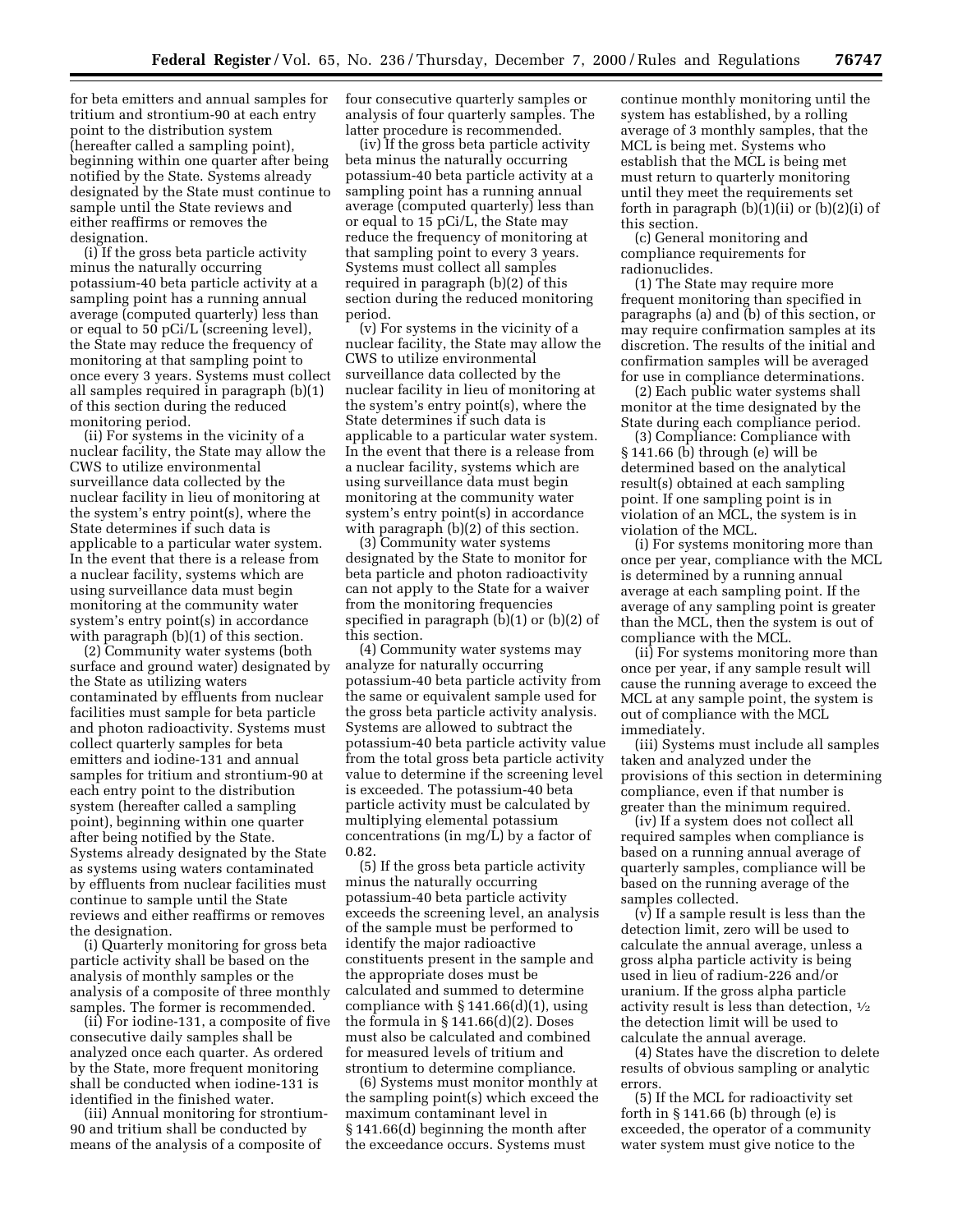State pursuant to § 141.31 and to the public as required by subpart Q of this part.

### **Subpart F—[Amended]**

5. A new § 141.55 is added to subpart F to read as follows:

### **§ 141.55 Maximum contaminant level goals for radionuclides.**

MCLGs for radionuclides are as indicated in the following table:

| Contaminant                                                                | <b>MCLG</b> |
|----------------------------------------------------------------------------|-------------|
| 1. Combined radium-226 and radium-   Zero.<br>228.                         |             |
| 2. Gross alpha particle activity (ex- Zero.<br>cluding radon and uranium). |             |
| 3. Beta particle and photon radioac- Zero.<br>tivity.                      |             |
| 4. Uranium                                                                 |             |

### **Subpart G—National Primary Drinking Water Regulations: Maximum Contaminant Levels and Maximum Residual Disinfectant Levels**

6. The heading of subpart G is revised as set out above.

7. A new § 141.66 is added to subpart G to read as follows:

### **§ 141.66 Maximum contaminant levels for radionuclides.**

#### (a) [Reserved]

(b) *MCL for combined radium-226 and -228*. The maximum contaminant level for combined radium-226 and radium-228 is 5 pCi/L. The combined radium-226 and radium-228 value is determined by the addition of the results of the analysis for radium-226 and the analysis for radium-228.

(c) *MCL for gross alpha particle activity (excluding radon and uranium).* The maximum contaminant level for gross alpha particle activity (including radium-226 but excluding radon and uranium) is 15 pCi/L.

(d) *MCL for beta particle and photon radioactivity.* (1) The average annual concentration of beta particle and photon radioactivity from man-made radionuclides in drinking water must not produce an annual dose equivalent to the total body or any internal organ greater than 4 millirem/year (mrem/ year).

(2) Except for the radionuclides listed in table A, the concentration of man-

made radionuclides causing 4 mrem total body or organ dose equivalents must be calculated on the basis of 2 liter per day drinking water intake using the 168 hour data list in ''Maximum Permissible Body Burdens and Maximum Permissible Concentrations of Radionuclides in Air and in Water for Occupational Exposure,'' NBS (National Bureau of Standards) Handbook 69 as amended August 1963, U.S. Department of Commerce. This incorporation by reference was approved by the Director of the Federal Register in accordance with 5 U.S.C. 552(a) and 1 CFR part 51. Copies of this document are available from the National Technical Information Service, NTIS ADA 280 282, U.S. Department of Commerce, 5285 Port Royal Road, Springfield, Virginia 22161. The toll-free number is 800–553–6847. Copies may be inspected at EPA's Drinking Water Docket, 401 M Street, SW., Washington, DC 20460; or at the Office of the Federal Register, 800 North Capitol Street, NW., Suite 700, Washington, DC. If two or more radionuclides are present, the sum of their annual dose equivalent to the total body or to any organ shall not exceed 4 mrem/year.

TABLE A.—AVERAGE ANNUAL CONCENTRATIONS ASSUMED TO PRODUCE: A TOTAL BODY OR ORGAN DOSE OF 4 MREM/YR

| ◡◠                    | ≿ritica    | pCi    |
|-----------------------|------------|--------|
| $\sim$                | nras       | nar    |
| Tritiun.              | าลเ        | ∵lıteı |
| <u></u>               | otal bodv. | nnr    |
| $\sim$<br>. Strontium | R∩r        |        |

(e) *MCL for uranium.* The maximum contaminant level for uranium is 30 µg/ L.

(f) *Compliance dates.* (1) Compliance dates for combined radium-226 and -228, gross alpha particle activity, gross beta particle and photon radioactivity, and uranium: Community water systems must comply with the MCLs listed in paragraphs (b), (c), (d), and (e) of this section beginning December 8, 2003 and

compliance shall be determined in accordance with the requirements of §§ 141.25 and 141.26. Compliance with reporting requirements for the radionuclides under appendix A to subpart O and appendices A and B to subpart Q is required on December 8, 2003.

(g) *Best available technologies (BATs) for radionuclides.* The Administrator, pursuant to section 1412 of the Act,

hereby identifies as indicated in the following table the best technology available for achieving compliance with the maximum contaminant levels for combined radium-226 and -228, uranium, gross alpha particle activity, and beta particle and photon radioactivity.

TABLE B.—BAT FOR COMBINED RADIUM-226 AND RADIUM-228, URANIUM, GROSS ALPHA PARTICLE ACTIVITY, AND BETA PARTICLE AND PHOTON RADIOACTIVITY

| Contaminant                                                    | BAT                                                                                                                                          |
|----------------------------------------------------------------|----------------------------------------------------------------------------------------------------------------------------------------------|
| 3. Gross alpha particle activity (excluding Radon and Uranium) | lon exchange, reverse osmosis, lime softening.<br>Ion exchange, reverse osmosis, lime softening, coagulation/filtration.<br>Reverse osmosis. |

(h) *Small systems compliance technologies list for radionuclides.*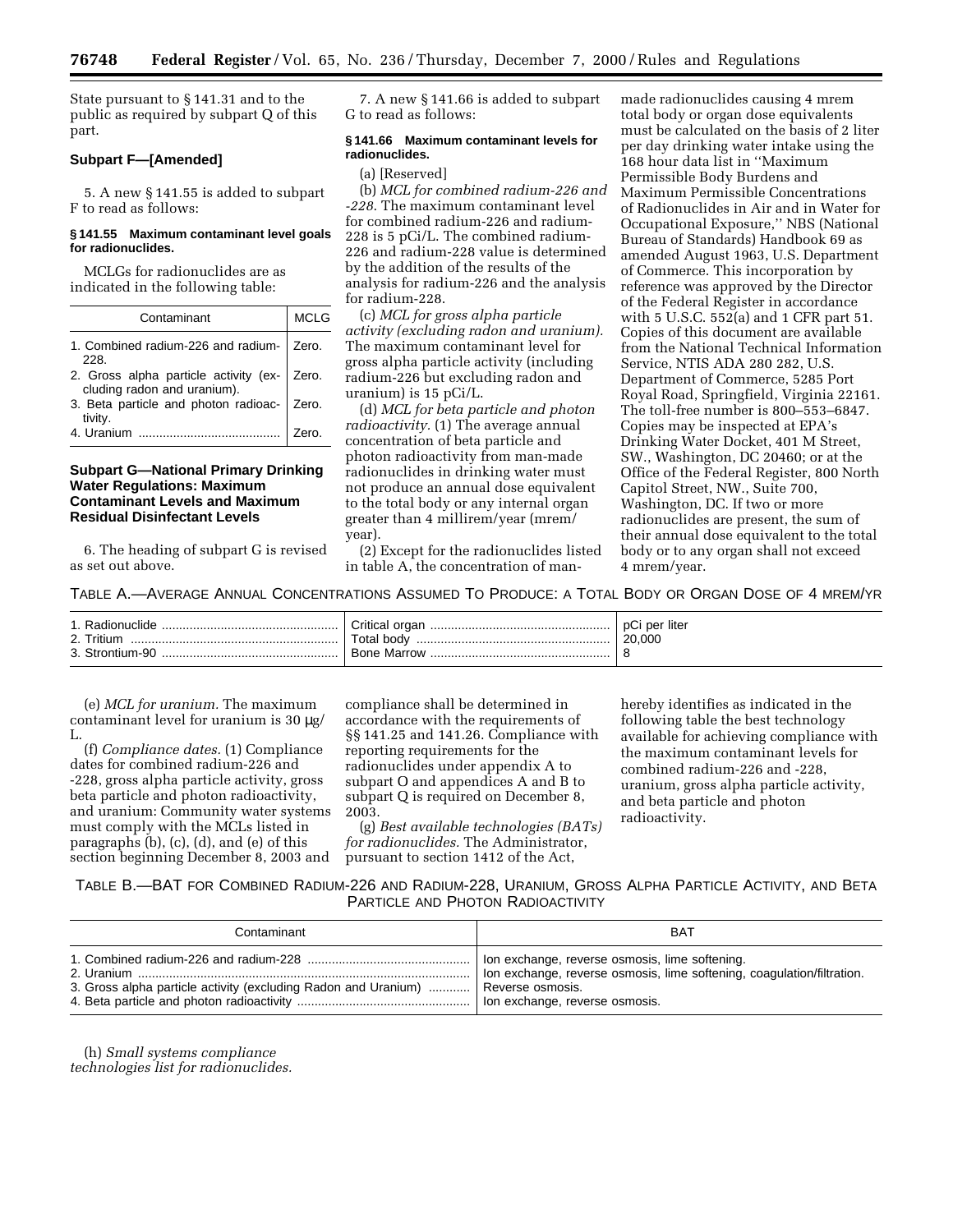### TABLE C.—LIST OF SMALL SYSTEMS COMPLIANCE TECHNOLOGIES FOR RADIONUCLIDES AND LIMITATIONS TO USE

| Unit technologies                                    | Limitations<br>(see foot-<br>notes) | Operator skill level required <sup>1</sup> | Raw water quality range and<br>considerations. <sup>1</sup>                                    |
|------------------------------------------------------|-------------------------------------|--------------------------------------------|------------------------------------------------------------------------------------------------|
|                                                      | $\binom{a}{b}$                      |                                            | All ground waters.                                                                             |
|                                                      | $(b)$                               |                                            | All ground waters.                                                                             |
|                                                      | (c)                                 |                                            | Surface waters usually require pre-filtra-<br>tion.                                            |
|                                                      | $^{\mathrm{(b)}}$                   |                                            | Surface waters usually require pre-filtra-<br>tion.                                            |
|                                                      | $\binom{d}{ }$                      |                                            | All waters.                                                                                    |
|                                                      | (e)                                 | Basic.                                     |                                                                                                |
| 7. Co-precipitation with Barium sulfate              | (f)                                 | Intermediate to Advanced                   | Ground waters with suitable water quality.                                                     |
| 8. Electrodialysis/electrodialysis reversal          |                                     |                                            | All ground waters.                                                                             |
| 9. Pre-formed hydrous Manganese oxide<br>filtration. | $(\mathrm{s})$                      |                                            | All ground waters.                                                                             |
|                                                      | $(a)$ , $(h)$                       |                                            | All ground waters; competing anion con-<br>centrations may affect regeneration fre-<br>quency. |
| 11. Enhanced coagulation/filtration                  | $\binom{i}{i}$                      |                                            | Can treat a wide range of water qualities.                                                     |

<sup>1</sup> National Research Council (NRC). Safe Water from Every Tap: Improving Water Service to Small Communities. National Academy Press.<br>Washington, D.C. 1997. Washington, D.C. 1997.<br><sup>2</sup>A POU, or "point-of-use" technology is a treatment device installed at a single tap used for the purpose of reducing contaminants in drinking

water at that one tap. POU devices are typically installed at the kitchen tap. See the April 21, 2000 NODA for more details.

Limitations Footnotes: Technologies for Radionuclides:

<sup>a</sup>The regeneration solution contains high concentrations of the contaminant ions. Disposal options should be carefully considered before choosing this technology.

bWhen POU devices are used for compliance, programs for long-term operation, maintenance, and monitoring must be provided by water utility to ensure proper performance.

c Reject water disposal options should be carefully considered before choosing this technology. See other RO limitations described in the SWTR Compliance Technologies Table.

<sup>d</sup>The combination of variable source water quality and the complexity of the water chemistry involved may make this technology too complex for small surface water systems.

e Removal efficiencies can vary depending on water quality.

fThis technology may be very limited in application to small systems. Since the process requires static mixing, detention basins, and filtration, it is most applicable to systems with sufficiently high sulfate levels that already have a suitable filtration treatment train in place.

*E***This technology is most applicable to small systems that already have filtration in place.** 

h Handling of chemicals required during regeneration and pH adjustment may be too difficult for small systems without an adequately trained operator.

<sup>i</sup>Assumes modification to a coagulation/filtration process already in place.

### TABLE D.—COMPLIANCE TECHNOLOGIES BY SYSTEM SIZE CATEGORY FOR RADIONUCLIDE NPDWR'S

| Contaminant | Compliance technologies <sup>1</sup> for system size categories<br>(population served) | 3.300-10.000  |  |  |
|-------------|----------------------------------------------------------------------------------------|---------------|--|--|
|             | 25–500                                                                                 | $501 - 3.300$ |  |  |
|             |                                                                                        |               |  |  |

**Note:** 1 Numbers correspond to those technologies found listed in the table C of 141.66(h).

### **Subpart O—[Amended]**

8. The table in appendix A to subpart O is amended under the heading

''Radioactive contaminants'' by revising the entries for ''Beta/photon emitters (mrem/yr)'', ''Alpha emitters

(pCi/l)'', and ''Combined radium (pCi/ l)'' and adding a new entry for ''Uranium (pCi/L)'' to read as follows: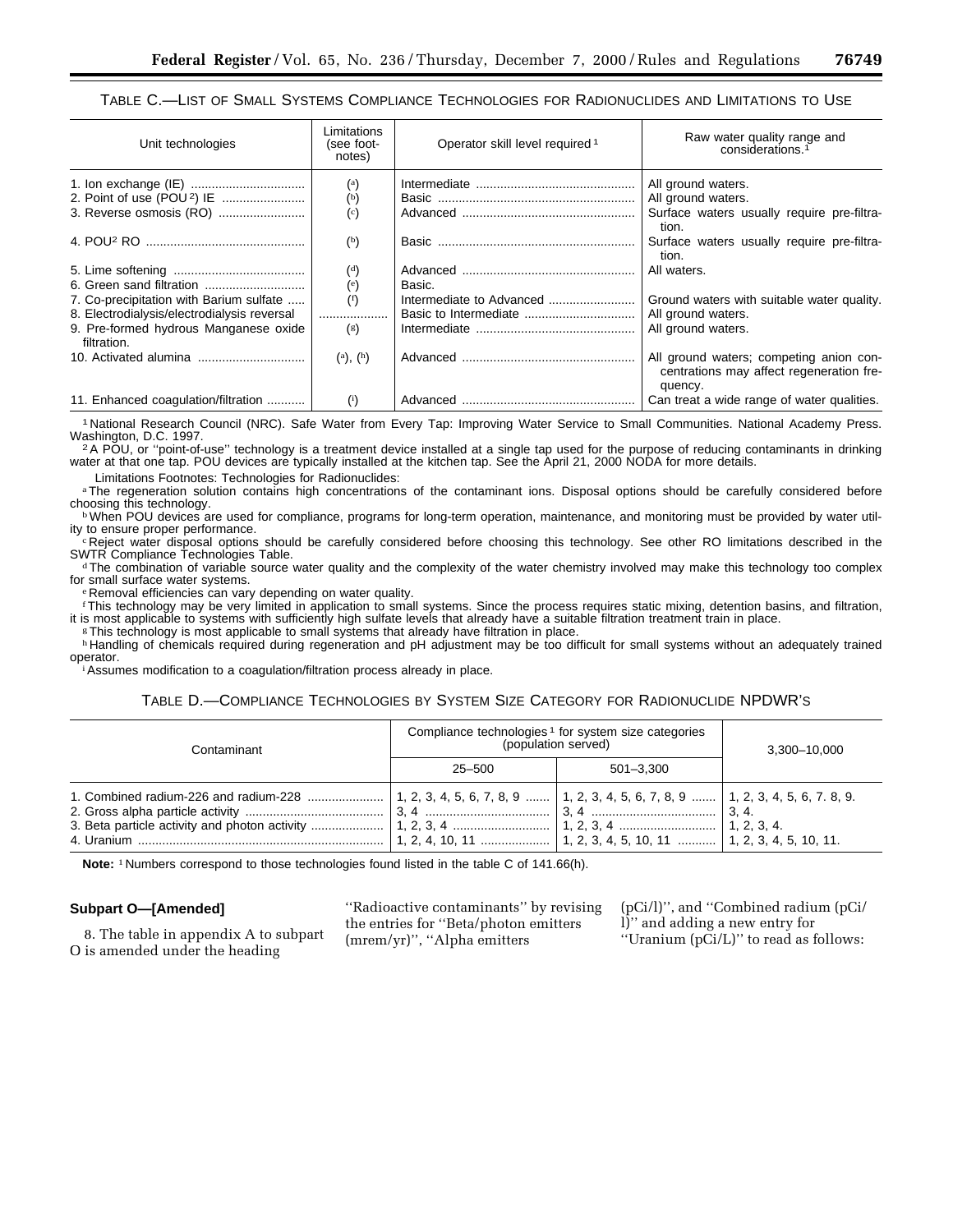| Contaminant units                        | <b>Traditional MCL</b><br>in mg/L | To con-<br>vert for<br>CCR.<br>multiply<br>by | MCL in<br><b>CCR</b><br>units | <b>MCLG</b> | Major sources in<br>drinking water              | Health effects language                                                          |                                                                                                                                                                                                          |
|------------------------------------------|-----------------------------------|-----------------------------------------------|-------------------------------|-------------|-------------------------------------------------|----------------------------------------------------------------------------------|----------------------------------------------------------------------------------------------------------------------------------------------------------------------------------------------------------|
|                                          |                                   |                                               |                               |             |                                                 |                                                                                  |                                                                                                                                                                                                          |
| Radioactive contami-<br>nants:           |                                   |                                               |                               |             |                                                 |                                                                                  |                                                                                                                                                                                                          |
| Beta/photon<br>emitters<br>$(mrem/yr)$ . | 4 mrem/yr                         |                                               | 4                             | $\Omega$    | Decay of natural and<br>man-made depos-<br>its. | Certain minerals are radioactive and may<br>an increased risk of getting cancer. | emit forms of radiation known as pho-<br>tons and beta radiation. Some people<br>who drink water containing beta par-<br>ticle and photon radioactivity in excess<br>of the MCL over many years may have |
| Alpha emitters<br>$(pCi/L)$ .            | 15 pCi/L                          |                                               | 15                            | $\Omega$    | Erosion of natural<br>deposits.                 | Certain minerals are radioactive and may<br>cancer.                              | emit a form of radiation known as<br>alpha radiation. Some people who<br>drink water containing alpha emitters in<br>excess of the MCL over many years<br>may have an increased risk of getting          |
| Combined ra-<br>dium (pCi/L).            | 5 pCi/L                           |                                               | 5                             | 0           | Erosion of natural<br>deposits.                 | Some people who drink water containing<br>creased risk of getting cancer.        | radium-226 or -228 in excess of the<br>MCL over many years may have an in-                                                                                                                               |
| Uranium (pCi/L)                          | 30 μg/L                           |                                               | 30                            | $\Omega$    | Erosion of natural<br>deposits.                 | Some people who drink water containing<br>icity.                                 | uranium in excess of the MCL over<br>many years may have an increased<br>risk of getting cancer and kidney tox-                                                                                          |
| $\star$                                  | $\star$                           | $\star$                                       |                               | $\star$     | $\star$                                         |                                                                                  | $\star$                                                                                                                                                                                                  |

### **Appendix A to Subpart O—Regulated Contaminants**

### **Subpart Q—[Amended]**

a. Revising entries 1, 2, and 3;

d. Adding new endnotes 9 and 10.

9. Appendix A to subpart Q under I.F. ''Radioactive contaminants'' is amended by:

b. Adding entry 4;

c. Redesignating endnotes 9 through 17 as endnotes 11 through 19; and

| Appendix A to Subpart Q—NPDWR Violations and Other Situations Requiring Public Notice <sup>1</sup> |  |  |  |
|----------------------------------------------------------------------------------------------------|--|--|--|
|----------------------------------------------------------------------------------------------------|--|--|--|

|                                                                                   | MCL/MRDL/TT Violations <sup>2</sup>    |           | Monitoring and testing<br>procedure violations |                        |  |  |  |
|-----------------------------------------------------------------------------------|----------------------------------------|-----------|------------------------------------------------|------------------------|--|--|--|
| Contaminant                                                                       | Tier of pub-<br>lic notice<br>required | Citation  | Tier of pub-<br>lic notice<br>required         | Citation               |  |  |  |
| I. Violations of National Primary Drinking Water Regulations (NPDWR) <sup>3</sup> |                                        |           |                                                |                        |  |  |  |
| $\star$                                                                           |                                        |           |                                                |                        |  |  |  |
| <b>F. Radioactive contaminants</b>                                                |                                        |           |                                                |                        |  |  |  |
|                                                                                   | 2                                      | 141.66(d) | 3                                              | 141.25(a)              |  |  |  |
|                                                                                   | 2                                      |           | 3                                              | 141.26(b)              |  |  |  |
|                                                                                   |                                        | 141.66(c) |                                                | 141.25(a)<br>141.26(a) |  |  |  |
|                                                                                   | 2                                      | 141.66(b) | 3                                              | 141.25(a)              |  |  |  |
|                                                                                   |                                        |           |                                                | 141.26(a)              |  |  |  |
|                                                                                   | 92                                     | 141.66(e) | 103                                            | 141.25(a)              |  |  |  |
|                                                                                   |                                        |           |                                                | 141.26(a)              |  |  |  |
| $\star$<br>$\star$                                                                |                                        |           |                                                | $\star$                |  |  |  |

**Appendix A—Endnotes** \* \* \* \* \*

1. Violations and other situations not listed in this table (*e.g.*, reporting violations and failure to prepare Consumer Confidence

Reports), do not require notice, unless otherwise determined by the primary agency. Primacy agencies may, at their option, also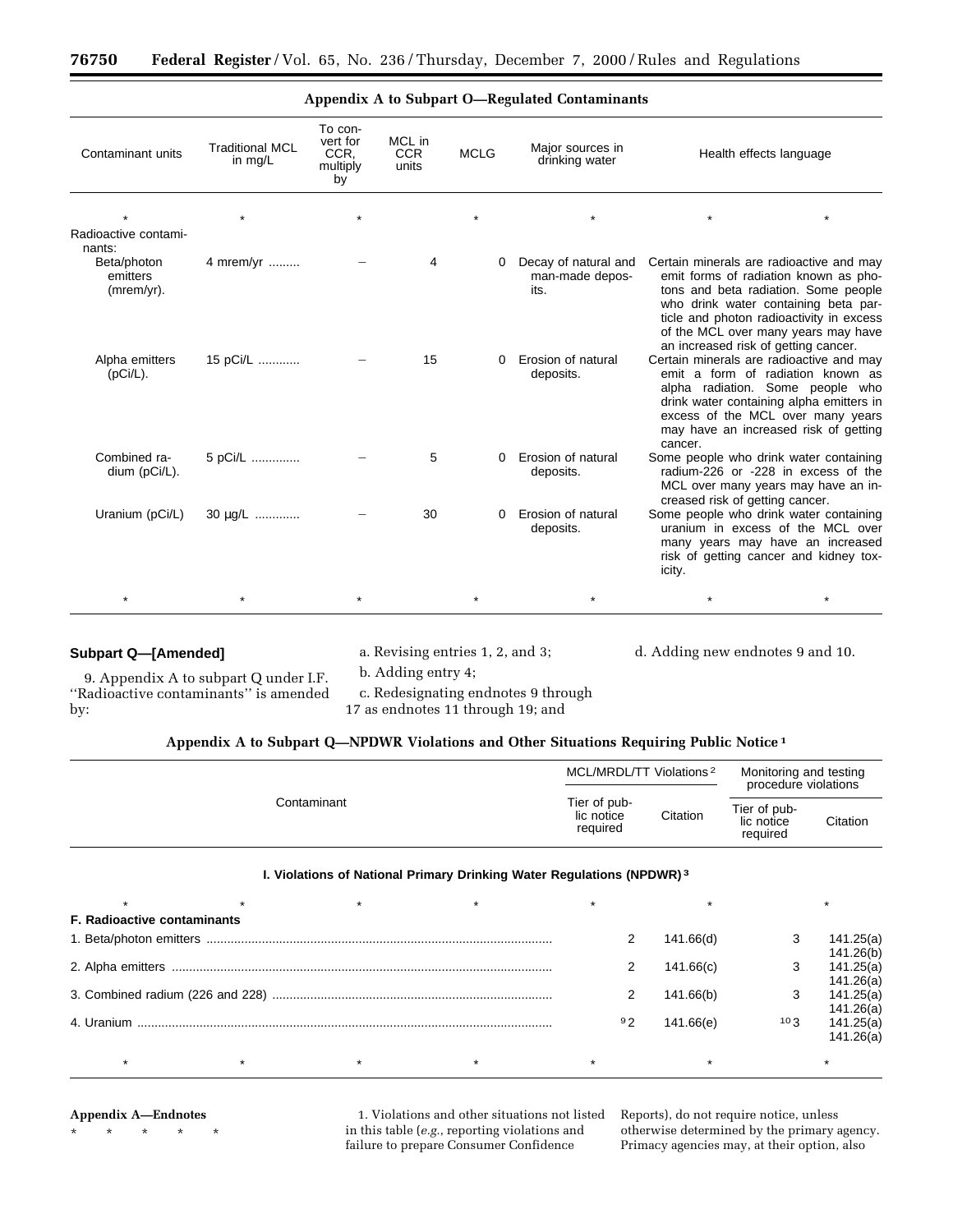require a more stringent public notice tier (*e.g.*, Tier 1 instead of Tier 2 or Tier 2 instead of Tier 3) for specific violations and situations listed in this Appendix, as authorized under Sec. 141.202(a) and Sec. 141.203(a).

2. MCL—Maximum contaminant level, MRDL—Maximum residual disinfectant level, TT—Treatment technique.

3. The term Violations of National Primary Drinking Water Regulations (NPDWR) is used

here to include violations of MCL, MRDL, treatment technique, monitoring, and testing procedure requirements.

\* \* \* \* \* 9. The uranium MCL Tier 2 violation

citations are effective December 8, 2003 for all community water systems.

10. The uranium Tier 3 violation citations are effective December 8, 2000 for all community water systems.

\* \* \* \* \*

10. Appendix B to Subpart Q is amended by:

a. Redesignating entries 79 through 84 and 86 through 88 as 80 through 85 and 87 through 89, respectively, and entries 85a and 85b as 86a and 86b, respectively;

b. Adding a new entry 79 for uranium under ''G. Radioactive contaminants'';

c. Redesignating endnote entries 16 through 21 as 17 through 22; and

d. adding a new endnote 16.

|  |  | Appendix B to Subpart Q—Standard Health Effects Language for Public Notification |
|--|--|----------------------------------------------------------------------------------|
|  |  |                                                                                  |

|                                                                | $MCLG1$ mg/L<br>Contaminant |  |         | Standard health effects language for public notification |  |                                                                                                                                                     |  |
|----------------------------------------------------------------|-----------------------------|--|---------|----------------------------------------------------------|--|-----------------------------------------------------------------------------------------------------------------------------------------------------|--|
| <b>National</b><br>Primary<br><b>Water Regulations (NPDWR)</b> | <b>Drinking</b>             |  |         |                                                          |  |                                                                                                                                                     |  |
|                                                                |                             |  |         | $\star$                                                  |  |                                                                                                                                                     |  |
| <b>G. Radioactive contaminants</b>                             |                             |  |         |                                                          |  |                                                                                                                                                     |  |
|                                                                |                             |  |         |                                                          |  |                                                                                                                                                     |  |
|                                                                |                             |  | 30 μg/L | icity.                                                   |  | Some people who drink water containing uranium in excess of the MCL over<br>many years may have an increased risk of getting cancer and kidney tox- |  |
|                                                                |                             |  |         |                                                          |  |                                                                                                                                                     |  |

#### **Appendix B—Endnotes**

1. MCLG—Maximum contaminant level goal

2. MCL—Maximum contaminant level \* \* \* \* \*

16. The uranium MCL is effective December 8, 2003 for all community water systems.

\* \* \* \* \*

### **PART 142—NATIONAL PRIMARY DRINKING WATER REGULATIONS IMPLEMENTATION**

1. The authority citation for part 142 continues to read as follows:

**Authority:** 42 U.S.C. 300f, 300g–1, 300g–2, 300g–3, 300g–4, 300g–5, 300g–6, 300j–4, 300j–9, and 300j–11.

### **Subpart B—Primary Enforcement Responsibility**

2. Section 142.16 is amended by adding and reserving paragraphs (i), (j), and (k) and adding a new paragraph (l) to read as follows:

### **§ 142.16 Special primacy requirements.**

\* \* \* \* \*

(i)–(k) [Reserved] (l) An application for approval of a State program revision for radionuclides which adopts the requirements specified in  $\S 141.26(a)(2)(ii)(C)$  of this chapter must contain the following (in

addition to the general primacy requirements enumerated in this part, including that State regulations be at least as stringent as the Federal requirements):

(1) If a State chooses to use grandfathered data in the manner described in  $\S 141.26(a)(2)(ii)(C)$  of this chapter, then the State must describe the procedures and criteria which it will use to make these determinations (whether distribution system or entry point sampling points are used).

(i) The decision criteria that the State will use to determine that data collected in the distribution system are representative of the drinking water supplied from each entry point to the distribution system. These determinations must consider:

(A) All previous monitoring data.

(B) The variation in reported activity levels.

(C) Other factors affecting the representativeness of the data (*e.g.* geology).

(ii) [Reserved]

(2) A monitoring plan by which the State will assure all systems complete the required monitoring within the regulatory deadlines. States may update their existing monitoring plan or use the same monitoring plan submitted for the requirements in § 142.16(e)(5) under the national primary drinking water

regulations for the inorganic and organic contaminants (*i.e.* the phase II/V rules). States may note in their application any revision to an existing monitoring plan or note that the same monitoring plan will be used. The State must demonstrate that the monitoring plan is enforceable under State law.

### **Subpart G—[Amended]**

3. Section 142.65 is added to read as follows.

### **§ 142.65 Variances and exemptions from the maximum contaminant levels for radionuclides.**

(a)(1) Variances and exemptions from the maximum contaminant levels for combined radium-226 and radium-228, uranium, gross alpha particle activity (excluding Radon and Uranium), and beta particle and photon radioactivity. (i) The Administrator, pursuant to section 1415(a)(1)(A) of the Act, hereby identifies the following as the best available technology, treatment techniques, or other means available for achieving compliance with the maximum contaminant levels for the radionuclides listed in § 141.66(b), (c), (d), and (e) of this chapter, for the purposes of issuing variances and exemptions, as shown in Table A to this paragraph.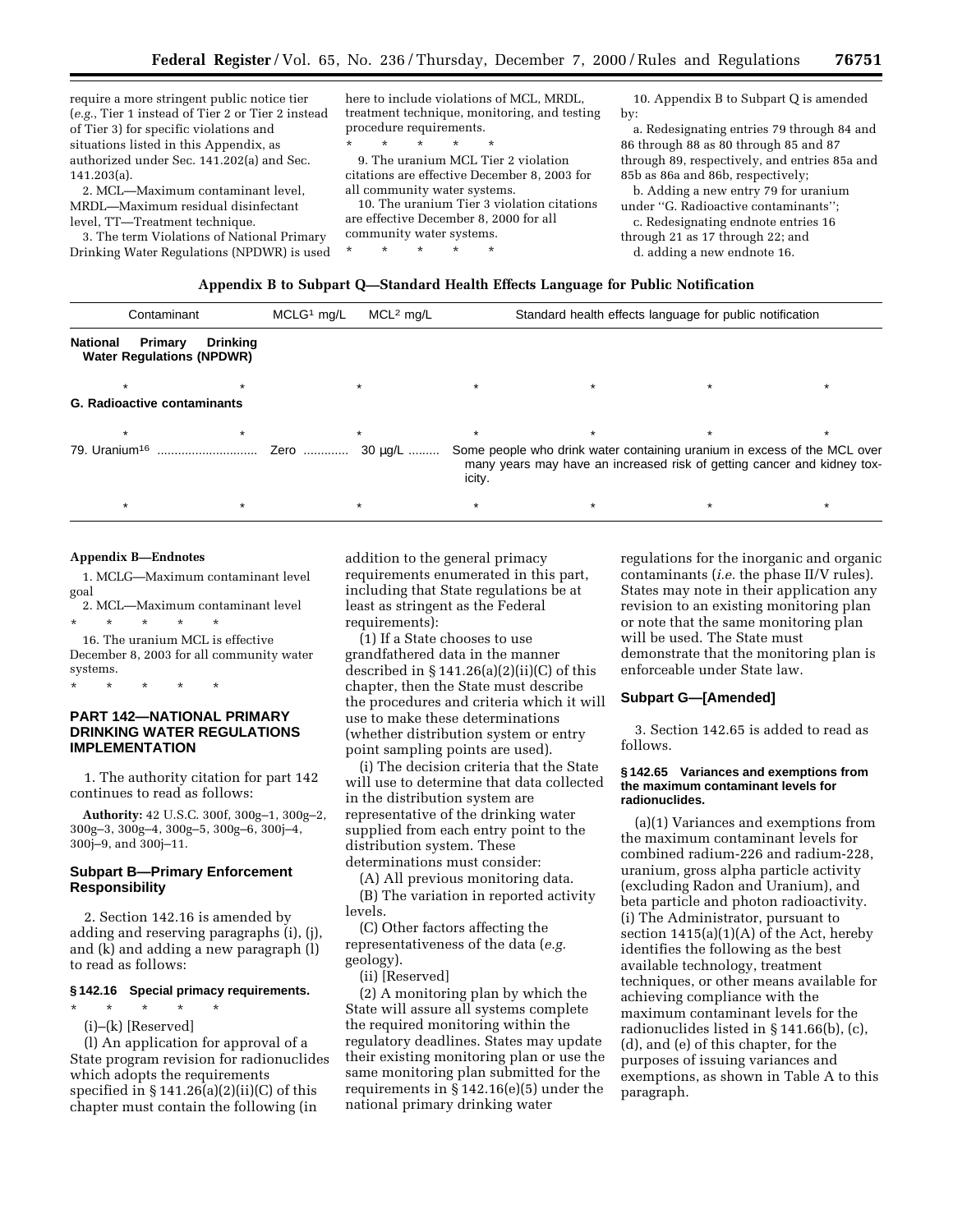### TABLE A.—BAT FOR RADIONUCLIDES LISTED IN § 141.66

| Contaminant                                                                   | BAT                                                                                                                                                        |
|-------------------------------------------------------------------------------|------------------------------------------------------------------------------------------------------------------------------------------------------------|
| Gross alpha particle activity (excluding radon and uranium)  Reverse osmosis. | Ion exchange, reverse osmosis, lime softening.<br>Ion exchange, reverse osmosis, lime softening, coagulation/filtration.<br>Ion exchange, reverse osmosis. |

(ii) In addition, the Administrator hereby identifies the following as the best available technology, treatment techniques, or other means available for achieving compliance with the

maximum contaminant levels for the radionuclides listed in § 141.66(b), (c), (d), and (e) of this chapter, for the purposes of issuing variances and exemptions to small drinking water

systems, defined here as those serving 10,000 persons or fewer, as shown in Table C to this paragraph.

### TABLE B.—LIST OF SMALL SYSTEMS COMPLIANCE TECHNOLOGIES FOR RADIONUCLIDES AND LIMITATIONS TO USE

| Unit technologies                                    | Limitations<br>(see foot-<br>notes) | Operator skill level required <sup>1</sup> | Raw water quality range &<br>considerations <sup>1</sup>                                       |
|------------------------------------------------------|-------------------------------------|--------------------------------------------|------------------------------------------------------------------------------------------------|
|                                                      | $^{\rm (a)}$                        |                                            | All ground waters.                                                                             |
|                                                      | $(\mathsf{b})$                      |                                            | All ground waters.                                                                             |
|                                                      | $\binom{c}{c}$                      |                                            | Surface waters usually require pre-filtra-<br>tion.                                            |
|                                                      | $(b)$                               |                                            | Surface waters usually require pre-filtra-<br>tion.                                            |
|                                                      | $^{\rm (d)}$                        |                                            | All waters.                                                                                    |
|                                                      | (e)                                 | Basic.                                     |                                                                                                |
| 7. Co-precipitation with barium sulfate              | $(f)$                               | Intermediate to Advanced                   | Ground waters with suitable water quality.                                                     |
| 8. Electrodialysis/electrodialysis reversal          |                                     | Basic to Intermediate                      | All ground waters.                                                                             |
| 9. Pre-formed hydrous manganese oxide<br>filtration. | (a)                                 |                                            | All ground waters.                                                                             |
|                                                      | (a), (h)                            |                                            | All ground waters; competing anion con-<br>centrations may affect regeneration fre-<br>quency. |
| 11. Enhanced coagulation/filtration                  | (                                   |                                            | Can treat a wide range of water qualities.                                                     |

<sup>1</sup> National Research Council (NRC). Safe Water from Every Tap: Improving Water Service to Small Communities. National Academy Press.<br>Washington, D.C. 1997.

2A POU, or "point-of-use" technology is a treatment device installed at a single tap used for the purpose of reducing contaminants in drinking water at that one tap. POU devices are typically installed at the kitchen tap. See the April 21, 2000 NODA for more details.

Limitations Footnotes: Technologies for Radionuclides:

aThe regeneration solution contains high concentrations of the contaminant ions. Disposal options should be carefully considered before choosing this technology.

b When POU devices are used for compliance, programs for long-term operation, maintenance, and monitoring must be provided by water util-<br>ity to ensure proper performance.

Feroper chance to ensure proper or should be carefully considered before choosing this technology. See other RO limitations described in the SWTR compliance technologies table.

<sup>d</sup> The combination of variable source water quality and the complexity of the water chemistry involved may make this technology too complex for small surface water systems.

e Removal efficiencies can vary depending on water quality.

fThis technology may be very limited in application to small systems. Since the process requires static mixing, detention basins, and filtration, it is most applicable to systems with sufficiently high sulfate levels that already have a suitable filtration treatment train in place.<br>This technology is most applicable to small systems that already have filtration in p

h Handling of chemicals required during regeneration and pH adjustment may be too difficult for small systems without an adequately trained<br>operator.

<sup>i</sup>Assumes modification to a coagulation/filtration process already in place.

### TABLE C.—BAT FOR SMALL COMMUNITY WATER SYSTEMS FOR THE RADIONUCLIDES LISTED IN § 141.66

| Contaminant | Compliance technologies 1 for system size categories (population served) |  |              |  |
|-------------|--------------------------------------------------------------------------|--|--------------|--|
|             | 501–3.300<br>$25 - 500$                                                  |  | 3.300-10.000 |  |
|             |                                                                          |  |              |  |

1 **Note:** Numbers correspond to those technologies found listed in the table B to this paragraph.

(2) A State shall require community water systems to install and/or use any treatment technology identified in Table A to this section, or in the case of small

water systems (those serving 10,000 persons or fewer), Table B and Table C